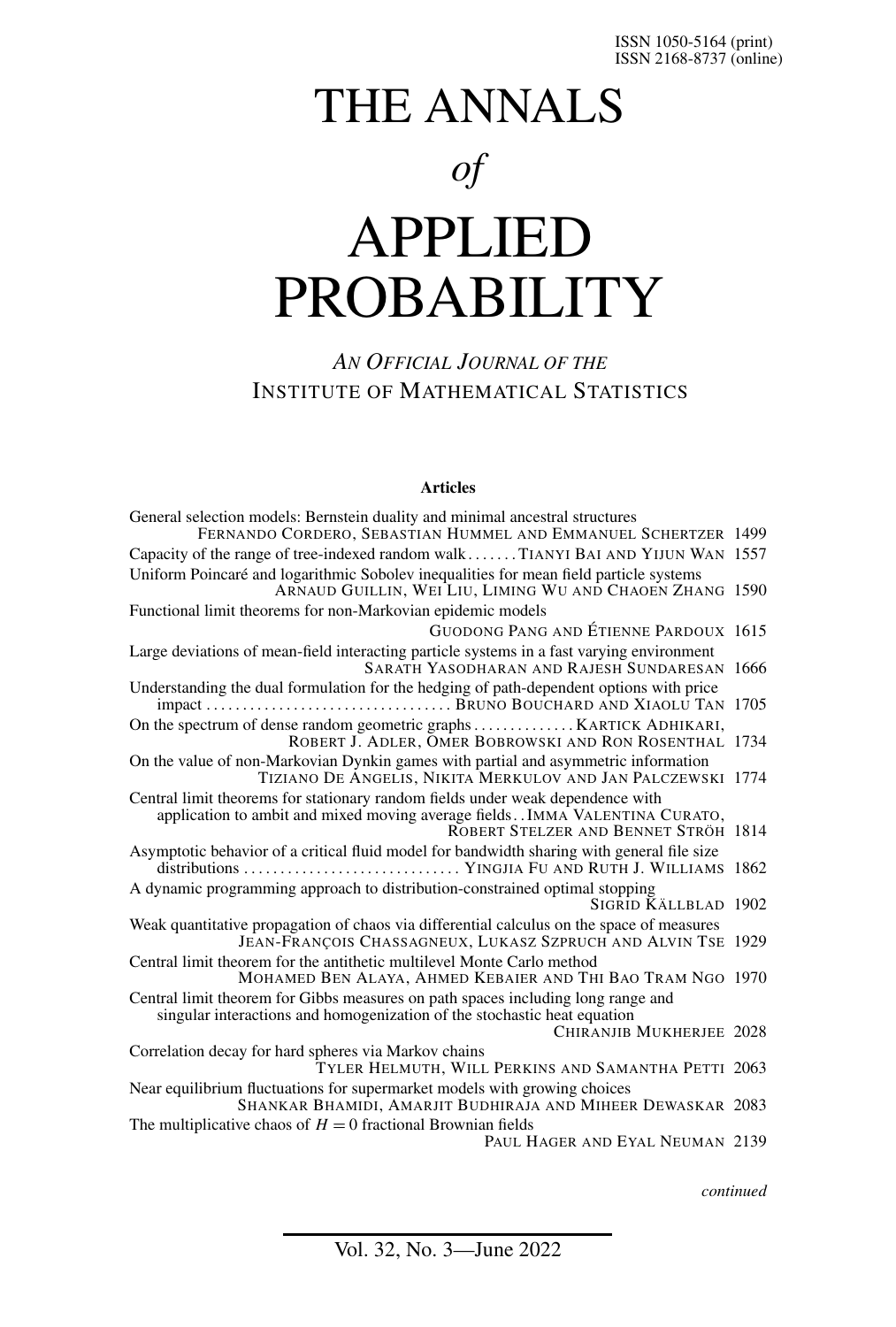# THE ANNALS *of* APPLIED PROBABILITY

### *AN OFFICIAL JOURNAL OF THE* INSTITUTE OF MATHEMATICAL STATISTICS

**Articles**—*Continued from front cover*

| Root finding algorithms and persistence of Jordan centrality in growing random trees<br>SAYAN BANERJEE AND SHANKAR BHAMIDI 2180   |  |
|-----------------------------------------------------------------------------------------------------------------------------------|--|
| A two-parameter family of measure-valued diffusions with Poisson-Dirichlet stationary<br><b>QUAN SHI AND MATTHIAS WINKEL 2211</b> |  |
|                                                                                                                                   |  |
| On first order mean field game systems with a common noise                                                                        |  |
| PIERRE CARDALIAGUET AND PANAGIOTIS E. SOUGANIDIS 2289                                                                             |  |
| Large deviation for uniform graphs with given degrees<br><b>SOUVIK DHARA AND SUBHABRATA SEN 2327</b>                              |  |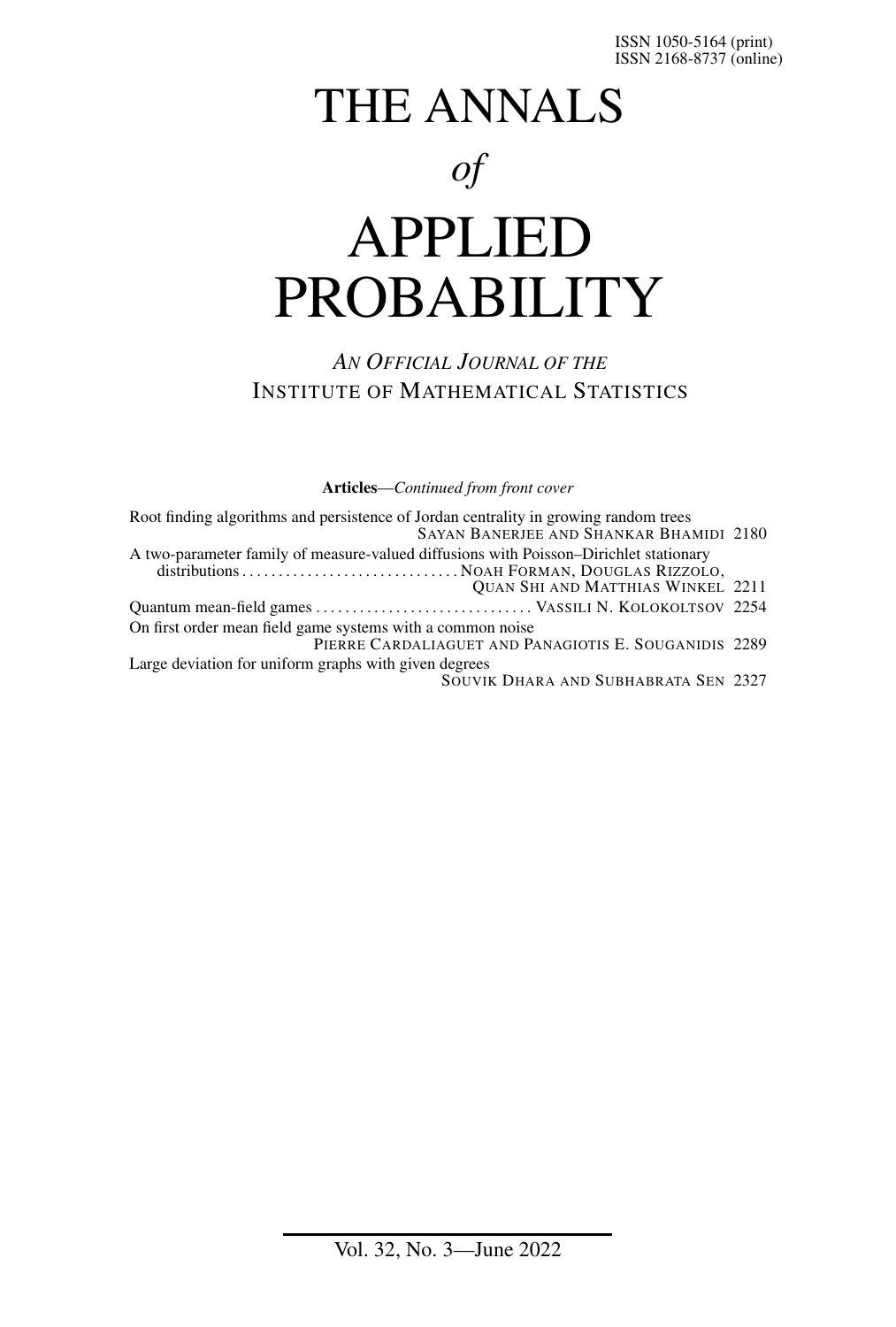# THE ANNALS OF APPLIED PROBABILITY Vol. 32, No. 3, pp. 1499–2353 June 2022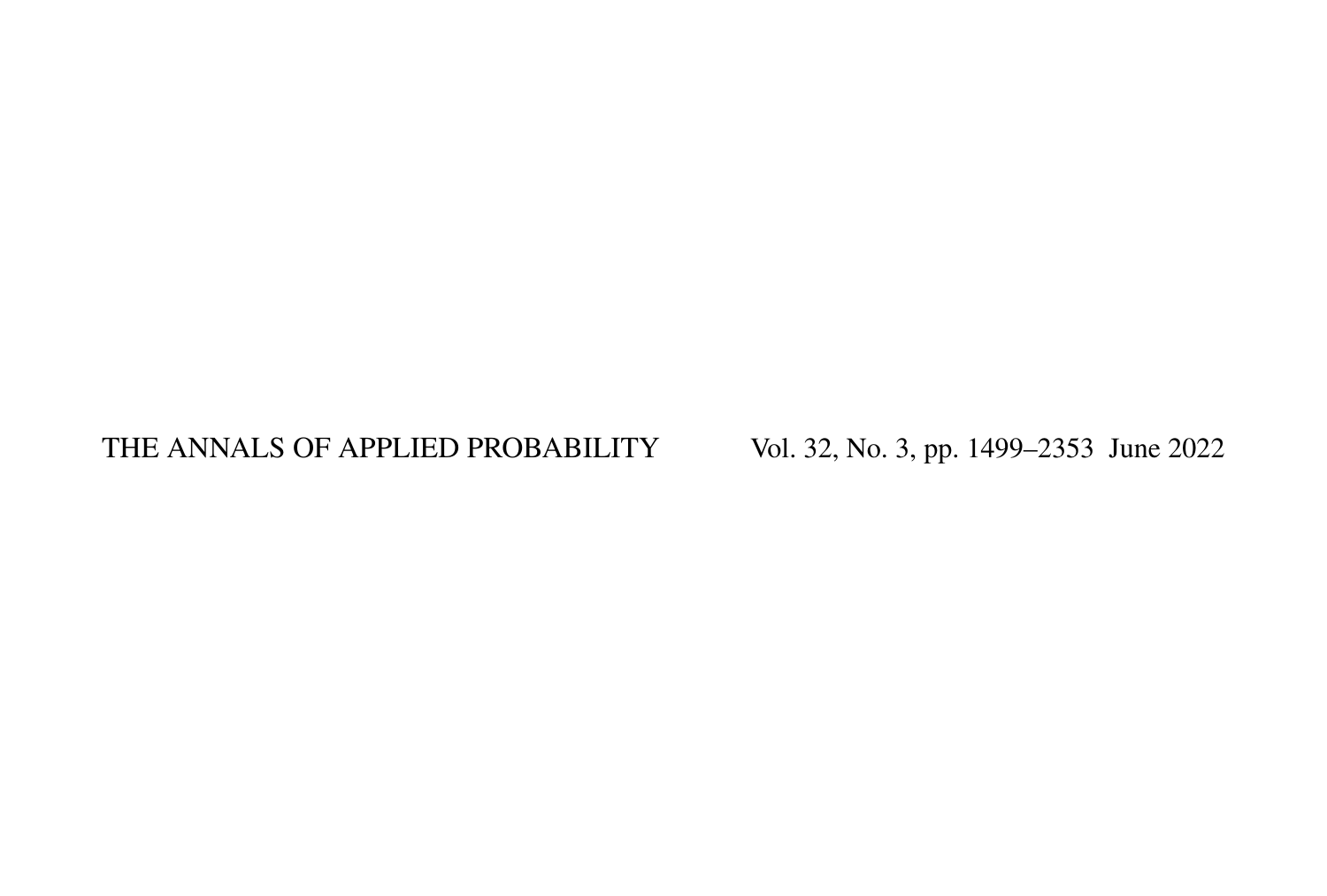#### INSTITUTE OF MATHEMATICAL STATISTICS

(Organized September 12, 1935)

*The purpose of the Institute is to foster the development and dissemination of the theory and applications of statistics and probability.*

#### IMS OFFICERS

**President:** Krzysztof Burdzy, Department of Mathematics, University of Washington, Seattle, Washington 98195- 4350, USA

**President-Elect:** Peter Bühlmann, Seminar für Statistik, ETH Zürich, 8092 Zürich, Switzerland

- Past President: Regina Y. Liu, Department of Statistics, Rutgers University, Piscataway, New Jersey 08854-8019, USA
- **Executive Secretary:** Edsel Peña, Department of Statistics, University of South Carolina, Columbia, South Carolina 29208-001, USA
- **Treasurer:** Zhengjun Zhang, Department of Statistics, University of Wisconsin, Madison, Wisconsin 53706-1510, USA
- **Program Secretary:** Annie Qu, Department of Statistics, University of California, Irvine, Irvine, CA 92697-3425, USA

#### IMS EDITORS

- **The Annals of Statistics.** *Editors*: Enno Mammen, Institute for Applied Mathematics, Heidelberg University, 69120 Heidelberg, Germany. Lan Wang, Miami Herbert Business School, University of Miami, Coral Gables, FL 33124, USA
- **The Annals of Applied Statistics.** *Editor-in-Chief* : Ji Zhu, Department of Statistics, University of Michigan, Ann Arbor, MI 48109, USA
- **The Annals of Probability.** *Editors*: Alice Guionnet, Unité de Mathématiques Pures et Appliquées, ENS de Lyon, Lyon, France. Christophe Garban, Institut Camille Jordan, Université Claude Bernard Lyon 1, 69622 Villeurbanne, France
- **The Annals of Applied Probability.** *Editors*: Kavita Ramanan, Division of Applied Mathematics, Brown University, Providence, RI 02912, USA. Qi-Man Shao, Department of Statistics and Data Science, Southern University of Science and Technology, Shenzhen, Guangdong 518055, P.R. China
- **Statistical Science.** *Editor*: Sonia Petrone, Department of Decision Sciences, Università Bocconi, 20100 Milano MI, Italy

**The IMS Bulletin.** *Editor*: Tati Howell, [bulletin@imstat.org](http://bulletin@imstat.org)

*The Annals of Applied Probability* **[ISSN 1050-5164 (print); ISSN 2168-8737 (online)],** Volume 32, Number 3, June 2022. Published bimonthly by the Institute of Mathematical Statistics, 9760 Smith Road, Waite Hill, Ohio 44094, USA. Periodicals postage paid at Cleveland, Ohio, and at additional mailing offices.

**POSTMASTER:** Send address changes to *The Annals of Applied Probability*, Institute of Mathematical Statistics, Dues and Subscriptions Office, PO Box 729, Middletown, Maryland 21769, USA.

> Copyright © 2022 by the Institute of Mathematical Statistics Printed in the United States of America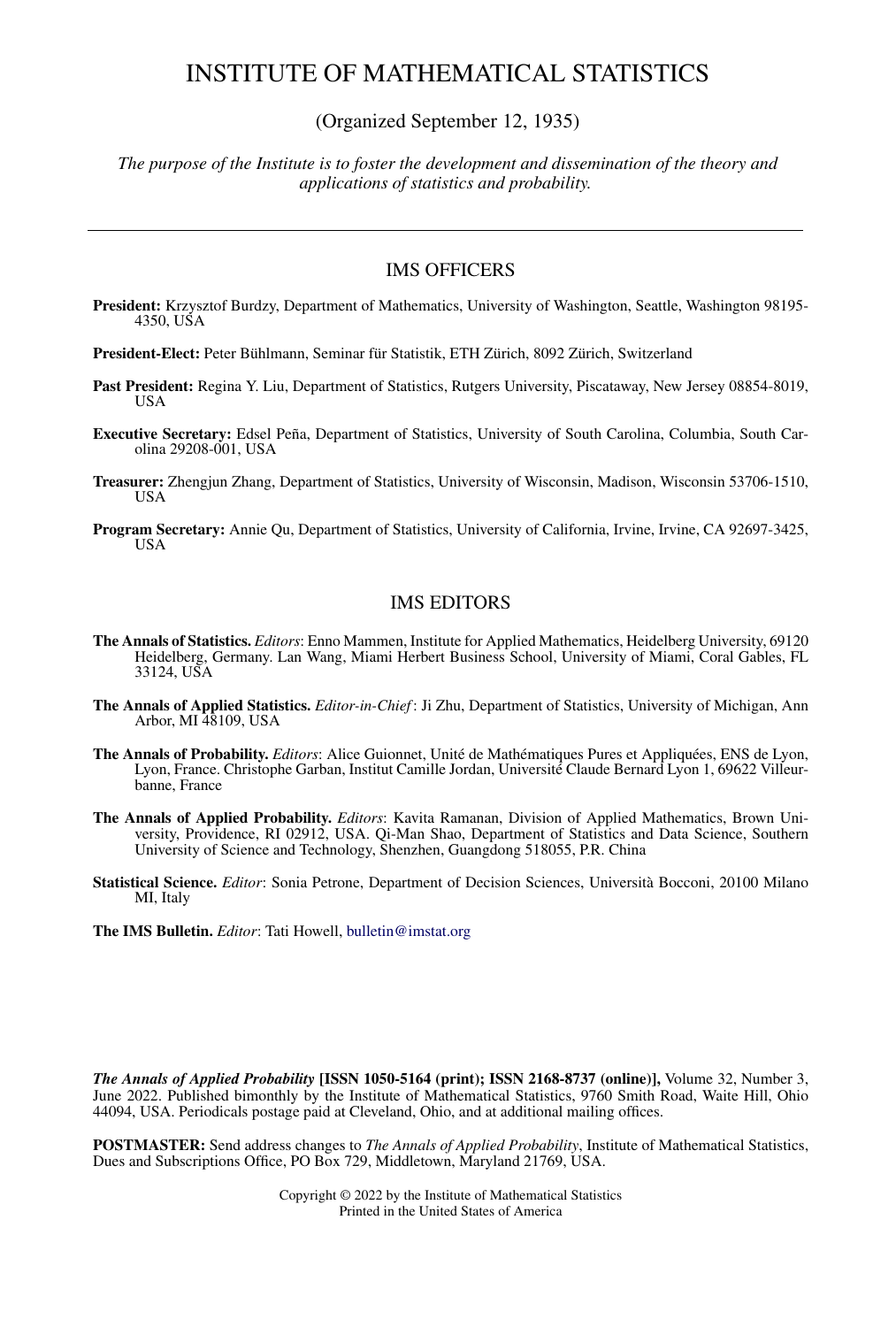#### <span id="page-4-0"></span>**GENERAL SELECTION MODELS: BERNSTEIN DUALITY AND MINIMAL ANCESTRAL STRUCTURES**

#### BY FERNANDO CORDERO<sup>1,a</sup>, SEBASTIAN HUMMEL<sup>1,b</sup> AND EMMANUEL SCHERTZER<sup>2,c</sup>

<sup>1</sup>*Faculty of Technology, Bielefeld University,* <sup>a</sup>*[fcordero@techfak.uni-bielefeld.de,](mailto:fcordero@techfak.uni-bielefeld.de)* <sup>b</sup>*[shummel@berkeley.edu](mailto:shummel@berkeley.edu)* <sup>2</sup>*Laboratoire de Probabilités, Statistiques et Modélisation (LPSM), Sorbonne Université,* <sup>c</sup>*[emmanuel.schertzer@upmc.fr](mailto:emmanuel.schertzer@upmc.fr)*

> *-*-Wright–Fisher processes provide a robust framework to describe the type-frequency evolution of an infinite neutral population. We add a polynomial drift to the corresponding stochastic differential equation to incorporate frequency-dependent selection. A decomposition of the drift allows us to approximate the solution of the stochastic differential equation by a sequence of Moran models. The genealogical structure underlying the Moran model leads in the large population limit to a generalisation of the ancestral selection graph of Krone and Neuhauser. Building on this object, we construct a continuous-time Markov chain and relate it to the forward process via a new form of duality, which we call Bernstein duality. We adapt classical methods based on the moment duality to determine the time to absorption and criteria for the accessibility of the boundaries; this extends a recent result by González Casanova and Spanò. An intriguing feature of the construction is that the same forward process is compatible with multiple backward models. In this context we introduce suitable notions for minimality among the ancestral processes and characterise the corresponding parameter sets. In this way we recover classic ancestral structures as minimal ones.

- [1] ACHAZ, G., LAMBERT, A. and SCHERTZER, E. (2018). The sequential loss of allelic diversity. *Adv*. *in Appl*. *Probab*. **50** 13–29. [MR3905088](http://www.ams.org/mathscinet-getitem?mr=3905088)<https://doi.org/10.1017/apr.2018.67>
- [2] AYALA, F. J. and CAMPBELL, C. A. (1974). Frequency-dependent selection. *Ann*. *Rev*. *Ecolog*. *Syst*. **5** 115–138.
- [3] BAAKE, E., CORDERO, F. and HUMMEL, S. (in press). Lines of descent in the deterministic mutationselection model with pairwise interaction. *Ann*. *Appl*. *Probab*.
- [4] BAAKE, E., LENZ, U. and WAKOLBINGER, A. (2016). The common ancestor type distribution of a *-* Wright-Fisher process with selection and mutation. *Electron*. *Commun*. *Probab*. **21** Paper No. 59, 16. [MR3548771](http://www.ams.org/mathscinet-getitem?mr=3548771)<https://doi.org/10.1214/16-ECP16>
- [5] BAH, B. and PARDOUX, E. (2015). The  $\Lambda$ -lookdown model with selection. *Stochastic Process. Appl.* **125** 1089–1126. [MR3303969](http://www.ams.org/mathscinet-getitem?mr=3303969)<https://doi.org/10.1016/j.spa.2014.10.014>
- [6] BARBOUR, A. D., ETHIER, S. N. and GRIFFITHS, R. C. (2000). A transition function expansion for a diffusion model with selection. *Ann*. *Appl*. *Probab*. **10** 123–162. [MR1765206](http://www.ams.org/mathscinet-getitem?mr=1765206) [https://doi.org/10.1214/](https://doi.org/10.1214/aoap/1019737667) [aoap/1019737667](https://doi.org/10.1214/aoap/1019737667)
- [7] BARCZY, M., LI, Z. and PAP, G. (2015). Yamada-Watanabe results for stochastic differential equations with jumps. *Int*. *J*. *Stoch*. *Anal*. Art. ID 460472, 23. [MR3298537](http://www.ams.org/mathscinet-getitem?mr=3298537)<https://doi.org/10.1155/2015/460472>
- [8] BERESTYCKI, N. (2009). *Recent Progress in Coalescent Theory*. *Ensaios Matemáticos* [*Mathematical Surveys*] **16**. Sociedade Brasileira de Matemática, Rio de Janeiro. [MR2574323](http://www.ams.org/mathscinet-getitem?mr=2574323)
- [9] BERTOIN, J. and LE GALL, J.-F. (2003). Stochastic flows associated to coalescent processes. *Probab*. *Theory Related Fields* **126** 261–288. [MR1990057](http://www.ams.org/mathscinet-getitem?mr=1990057)<https://doi.org/10.1007/s00440-003-0264-4>
- [10] BOLTHAUSEN, E. and SZNITMAN, A.-S. (1998). On Ruelle's probability cascades and an abstract cavity method. *Comm*. *Math*. *Phys*. **197** 247–276. [MR1652734](http://www.ams.org/mathscinet-getitem?mr=1652734)<https://doi.org/10.1007/s002200050450>
- [11] CLIFFORD, P. and SUDBURY, A. (1985). A sample path proof of the duality for stochastically monotone Markov processes. *Ann*. *Probab*. **13** 558–565. [MR0781422](http://www.ams.org/mathscinet-getitem?mr=0781422)

*[MSC2020 subject classifications.](https://mathscinet.ams.org/mathscinet/msc/msc2020.html)* Primary 60K35, 92D15; secondary 60G99, 60J25, 60J27.

Key words and phrases. A-Wright–Fisher process, duality, frequency-dependent selection, branchingcoalescing system, ancestral selection graph, absorption probability, coming down from infinity.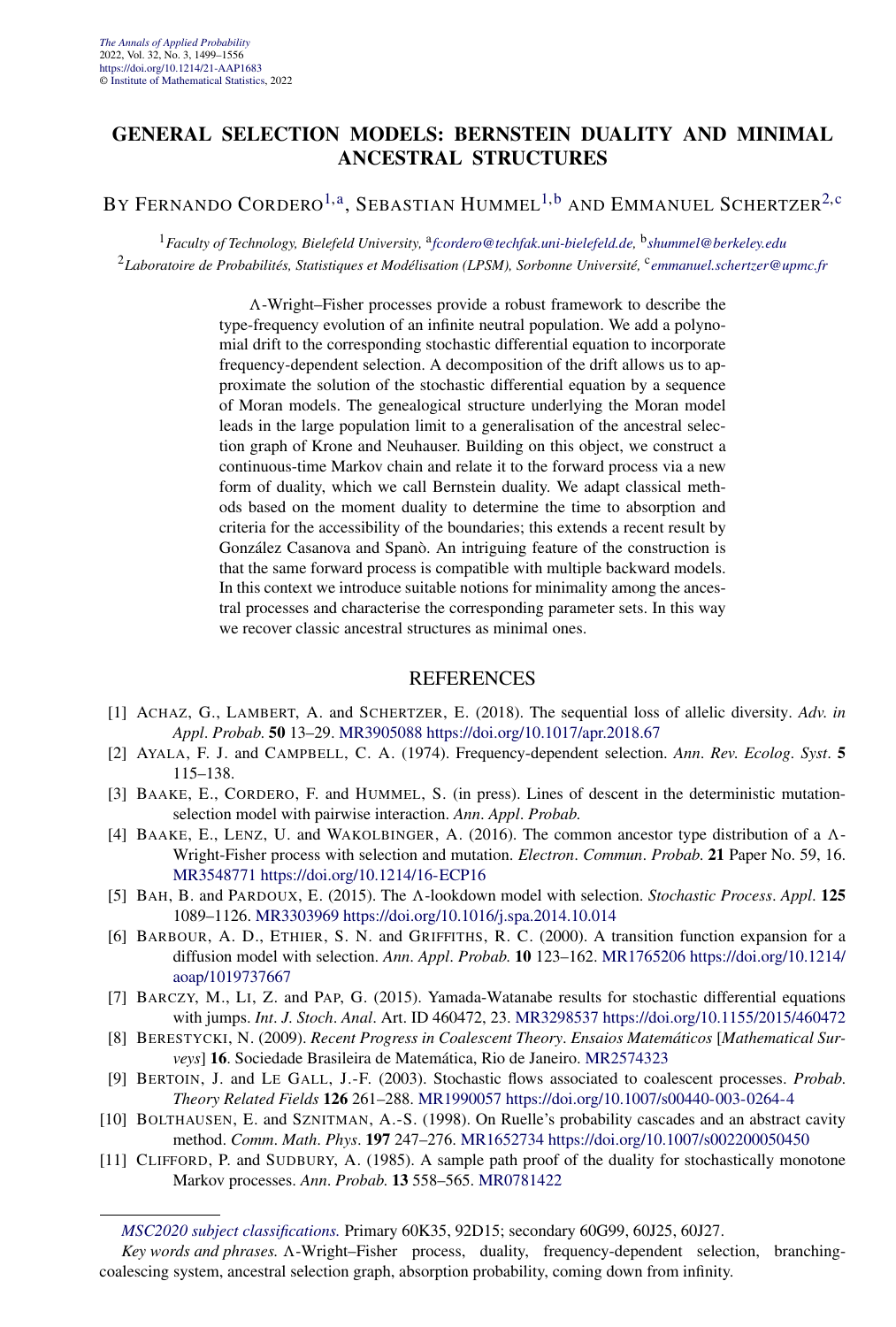- [12] CORDERO, F. and MÖHLE, M. (2019). On the stationary distribution of the block counting process for population models with mutation and selection. *J*. *Math*. *Anal*. *Appl*. **474** 1049–1081. [MR3926155](http://www.ams.org/mathscinet-getitem?mr=3926155) <https://doi.org/10.1016/j.jmaa.2019.02.004>
- [13] CYRUS, M. and BECK, J. (1978). Generalized two-and three-dimensional clipping. *Comput*. *Graph*. **3** 23– 28.
- [14] DAWSON, D. A. and LI, Z (2012). Stochastic equations, flows and measure valued processes. *Ann*. *Probab*. **40** 813–857. [MR2952093](http://www.ams.org/mathscinet-getitem?mr=2952093)<https://doi.org/10.1214/10-AOP629>
- [15] DONNELLY, P. and KURTZ, T. G. (1999). Particle representations for measure-valued population models. *Ann*. *Probab*. **27** 166–205. [MR1681126](http://www.ams.org/mathscinet-getitem?mr=1681126)<https://doi.org/10.1214/aop/1022677258>
- [16] ELDON, B. and WAKELEY, J. (2006). Coalescent processes when the distribution of offspring number among individuals is highly skewed. *Genetics* **172** 2621–2633.
- [17] ETHERIDGE, A. (2011). *Some Mathematical Models from Population Genetics*. *Lecture Notes in Math*. **2012**. Springer, Heidelberg. [MR2759587](http://www.ams.org/mathscinet-getitem?mr=2759587)<https://doi.org/10.1007/978-3-642-16632-7>
- [18] ETHERIDGE, A., FREEMAN, N. and PENINGTON, S. (2017). Branching Brownian motion, mean curvature flow and the motion of hybrid zones. *Electron*. *J*. *Probab*. **22** Paper No. 103, 40. [MR3733661](http://www.ams.org/mathscinet-getitem?mr=3733661) <https://doi.org/10.1214/17-EJP127>
- [19] ETHERIDGE, A., FREEMAN, N., PENINGTON, S. and STRAULINO, D. (2017). Branching Brownian motion and selection in the spatial *-*-Fleming-Viot process. *Ann*. *Appl*. *Probab*. **27** 2605–2645. [MR3719942](http://www.ams.org/mathscinet-getitem?mr=3719942) <https://doi.org/10.1214/16-AAP1245>
- [20] ETHERIDGE, A. M. and GRIFFITHS, R. C. (2009). A coalescent dual process in a Moran model with genic selection. *Theor*. *Popul*. *Biol*. **75** 320–330.
- [21] ETHERIDGE, A. M., GRIFFITHS, R. C. and TAYLOR, J. E. (2010). A coalescent dual process in a Moran model with genic selection, and the lambda coalescent limit. *Theor*. *Popul*. *Biol*. **78** 77–92.
- [22] ETHIER, S. N. and KURTZ, T. G. (1986). *Markov Processes*: *Characterization and Convergence*. *Wiley Series in Probability and Mathematical Statistics*: *Probability and Mathematical Statistics*. Wiley, New York. [MR0838085](http://www.ams.org/mathscinet-getitem?mr=0838085)<https://doi.org/10.1002/9780470316658>
- [23] EWENS, W. J. (2004). *Mathematical Population Genetics*. *I*. *Theoretical Introduction*, 2nd ed. *Interdisciplinary Applied Mathematics* **27**. Springer, New York. [MR2026891](http://www.ams.org/mathscinet-getitem?mr=2026891) [https://doi.org/10.1007/](https://doi.org/10.1007/978-0-387-21822-9) [978-0-387-21822-9](https://doi.org/10.1007/978-0-387-21822-9)
- [24] FEARNHEAD, P. (2002). The common ancestor at a nonneutral locus. *J*. *Appl*. *Probab*. **39** 38–54. [MR1895142](http://www.ams.org/mathscinet-getitem?mr=1895142)<https://doi.org/10.1017/s0021900200021495>
- [25] FOLEY, J. D., VAN DAM, A., FEINER, S. K. and HUGHES, J. F. (1996). *Computer Graphics*: *Principles and Practice*., 2nd ed. Addison-Wesley, Reading, MA.
- [26] FOUCART, C. (2013). The impact of selection in the *-*-Wright-Fisher model. *Electron*. *Commun*. *Probab*. **18** no. 72, 10. [MR3101637](http://www.ams.org/mathscinet-getitem?mr=3101637)<https://doi.org/10.1214/ECP.v18-2838>
- [27] FOUCART, C. (2014). Erratum: The impact of selection in the  $\Lambda$ -Wright-Fisher model [MR3101637]. *Electron*. *Commun*. *Probab*. **19** no. 15, 3. [MR3174833](http://www.ams.org/mathscinet-getitem?mr=3174833)<https://doi.org/10.1214/ECP.v19-3351>
- [28] FU, Z. and LI, Z. (2010). Stochastic equations of non-negative processes with jumps. *Stochastic Process*. *Appl*. **120** 306–330. [MR2584896](http://www.ams.org/mathscinet-getitem?mr=2584896)<https://doi.org/10.1016/j.spa.2009.11.005>
- [29] GAISER, F. and MÖHLE, M. (2016). On the block counting process and the fixation line of exchangeable coalescents. *ALEA Lat*. *Am*. *J*. *Probab*. *Math*. *Stat*. **13** 809–833. [MR3546382](http://www.ams.org/mathscinet-getitem?mr=3546382) [https://doi.org/10.30757/](https://doi.org/10.30757/alea.v13-32) [alea.v13-32](https://doi.org/10.30757/alea.v13-32)
- [30] GONZALEZ CASANOVA, A. and SMADI, C. (2020). On  $\Lambda$ -Fleming-Viot processes with general frequencydependent selection. *J*. *Appl*. *Probab*. **57** 1162–1197. [MR4179604](http://www.ams.org/mathscinet-getitem?mr=4179604)<https://doi.org/10.1017/jpr.2020.55>
- [31] GONZÁLEZ CASANOVA, A. and SPANÒ, D. (2018). Duality and fixation in  $\Xi$ -Wright-Fisher processes with frequency-dependent selection. *Ann*. *Appl*. *Probab*. **28** 250–284. [MR3770877](http://www.ams.org/mathscinet-getitem?mr=3770877) [https://doi.org/10.](https://doi.org/10.1214/17-AAP1305) [1214/17-AAP1305](https://doi.org/10.1214/17-AAP1305)
- [32] GRIFFITHS, R. C., JENKINS, P. A. and LESSARD, S. (2016). A coalescent dual process for a Wright– Fisher diffusion with recombination and its application to haplotype partitioning. *Theor*. *Popul*. *Biol*. **112** 126–138.
- [33] HÉNARD, O. (2015). The fixation line in the *-*-coalescent. *Ann*. *Appl*. *Probab*. **25** 3007–3032. [MR3375893](http://www.ams.org/mathscinet-getitem?mr=3375893) <https://doi.org/10.1214/14-AAP1077>
- [34] HERRIGER, P. and MÖHLE, M. (2012). Conditions for exchangeable coalescents to come down from infinity. *ALEA Lat*. *Am*. *J*. *Probab*. *Math*. *Stat*. **9** 637–665. [MR3069379](http://www.ams.org/mathscinet-getitem?mr=3069379)
- [35] JANSEN, S. and KURT, N. (2014). On the notion(s) of duality for Markov processes. *Probab*. *Surv*. **11** 59–120. [MR3201861](http://www.ams.org/mathscinet-getitem?mr=3201861)<https://doi.org/10.1214/12-PS206>
- [36] KERSTING, G., SCHWEINSBERG, J. and WAKOLBINGER, A. (2018). The size of the last merger and time reversal in *A*-coalescents. *Ann. Inst. Henri Poincaré Probab. Stat.* **54** 1527–1555. [MR3825890](http://www.ams.org/mathscinet-getitem?mr=3825890) <https://doi.org/10.1214/17-AIHP847>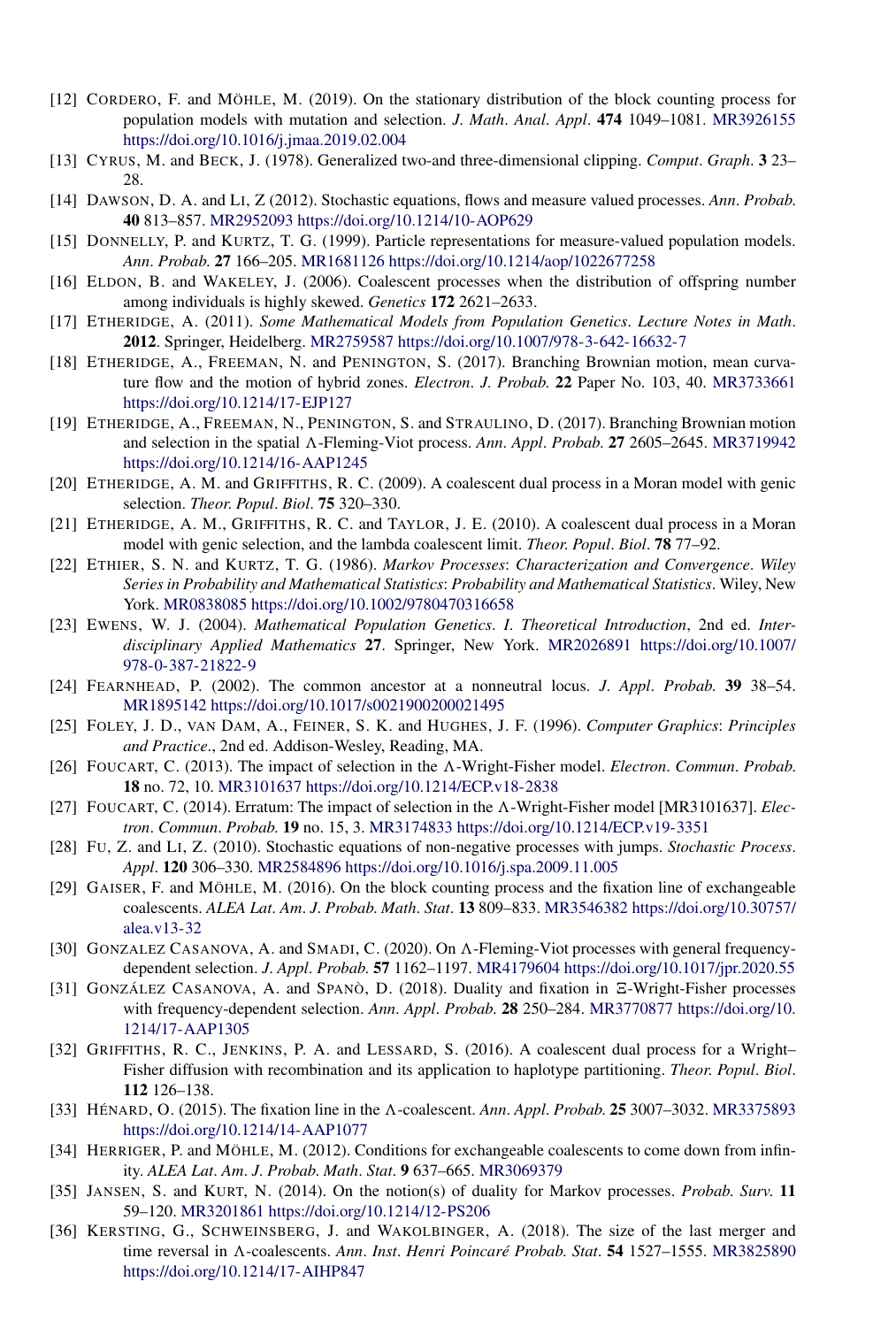- [37] KERSTING, G. and WAKOLBINGER, A. (2018). The time to absorption in  $\Lambda$ -coalescents. Adv. in Appl. *Probab*. **50** 177–190. [MR3905099](http://www.ams.org/mathscinet-getitem?mr=3905099)<https://doi.org/10.1017/apr.2018.78>
- [38] KINGMAN, J. F. C. (1982). The coalescent. *Stochastic Process*. *Appl*. **13** 235–248. [MR0671034](http://www.ams.org/mathscinet-getitem?mr=0671034) [https://doi.org/10.1016/0304-4149\(82\)90011-4](https://doi.org/10.1016/0304-4149(82)90011-4)
- [39] KRONE, S. M. and NEUHAUSER, C. (1997). Ancestral processes with selection. *Theor*. *Popul*. *Biol*. **51** 210–237.
- [40] KURTZ, T. G. (2011). Equivalence of stochastic equations and martingale problems. In *Stochastic Analysis* 2010 113–130. Springer, Heidelberg. [MR2789081](http://www.ams.org/mathscinet-getitem?mr=2789081) [https://doi.org/10.1007/978-3-642-15358-7\\_6](https://doi.org/10.1007/978-3-642-15358-7_6)
- [41] LENZ, U., KLUTH, S., BAAKE, E. . and WAKOLBINGER, A. (2015). Looking down in the ancestral selection graph: A probabilistic approach to the common ancestor type distribution. *Theor*. *Popul*. *Biol*. **103** 27–37.
- [42] LI, Z. and PU, F. (2012). Strong solutions of jump-type stochastic equations. *Electron*. *Commun*. *Probab*. **17** no. 33, 13. [MR2965746](http://www.ams.org/mathscinet-getitem?mr=2965746)<https://doi.org/10.1214/ECP.v17-1915>
- [43] LIANG, Y. D. and BARSKY, B. A. (1983). An analysis and algorithm for polygon clipping. *Commun*. *ACM* **26** 868–877. [MR0784119](http://www.ams.org/mathscinet-getitem?mr=0784119)<https://doi.org/10.1145/182.358439>
- [44] MÖHLE, M. (2000). Total variation distances and rates of convergence for ancestral coalescent processes in exchangeable population models. *Adv*. *in Appl*. *Probab*. **32** 983–993. [MR1808909](http://www.ams.org/mathscinet-getitem?mr=1808909) [https://doi.org/10.](https://doi.org/10.1239/aap/1013540343) [1239/aap/1013540343](https://doi.org/10.1239/aap/1013540343)
- [45] MÖHLE, M. and SAGITOV, S. (2001). A classification of coalescent processes for haploid exchangeable population models. *Ann*. *Probab*. **29** 1547–1562. [MR1880231](http://www.ams.org/mathscinet-getitem?mr=1880231) [https://doi.org/10.1214/aop/](https://doi.org/10.1214/aop/1015345761) [1015345761](https://doi.org/10.1214/aop/1015345761)
- [46] NEUHAUSER, C. (1999). The ancestral graph and gene genealogy under frequency-dependent selection. *Theor*. *Popul*. *Biol*. **56** 203–214.
- [47] NEUHAUSER, C. and KRONE, S. M. (1997). The genealogy of samples in models with selection. *Genetics* **145** 519–534.
- [48] NORRIS, J. R. (1998). *Markov Chains*. *Cambridge Series in Statistical and Probabilistic Mathematics* **2**. Cambridge Univ. Press, Cambridge. [MR1600720](http://www.ams.org/mathscinet-getitem?mr=1600720)
- [49] PFAFFELHUBER, P. and WAKOLBINGER, A. (2006). The process of most recent common ancestors in an evolving coalescent. *Stochastic Process*. *Appl*. **116** 1836–1859. [MR2307061](http://www.ams.org/mathscinet-getitem?mr=2307061) [https://doi.org/10.1016/j.](https://doi.org/10.1016/j.spa.2006.04.015) [spa.2006.04.015](https://doi.org/10.1016/j.spa.2006.04.015)
- [50] PITMAN, J. (1999). Coalescents with multiple collisions. *Ann*. *Probab*. **27** 1870–1902. [MR1742892](http://www.ams.org/mathscinet-getitem?mr=1742892) <https://doi.org/10.1214/aop/1022677552>
- [51] SAGITOV, S. (1999). The general coalescent with asynchronous mergers of ancestral lines. *J*. *Appl*. *Probab*. **36** 1116–1125. [MR1742154](http://www.ams.org/mathscinet-getitem?mr=1742154)<https://doi.org/10.1017/s0021900200017903>
- [52] SIEGMUND, D. (1976). The equivalence of absorbing and reflecting barrier problems for stochastically monotone Markov processes. *Ann*. *Probab*. **4** 914–924. [MR0431386](http://www.ams.org/mathscinet-getitem?mr=0431386) [https://doi.org/10.1214/aop/](https://doi.org/10.1214/aop/1176995936) [1176995936](https://doi.org/10.1214/aop/1176995936)
- [53] TAYLOR, J. E. (2007). The common ancestor process for a Wright-Fisher diffusion. *Electron*. *J*. *Probab*. **12** 808–847. [MR2318411](http://www.ams.org/mathscinet-getitem?mr=2318411)<https://doi.org/10.1214/EJP.v12-418>
- [54] VAN CASTEREN, J. A. (1992). On martingales and Feller semigroups. *Results Math*. **21** 274–288. [MR1157331](http://www.ams.org/mathscinet-getitem?mr=1157331)<https://doi.org/10.1007/BF03323085>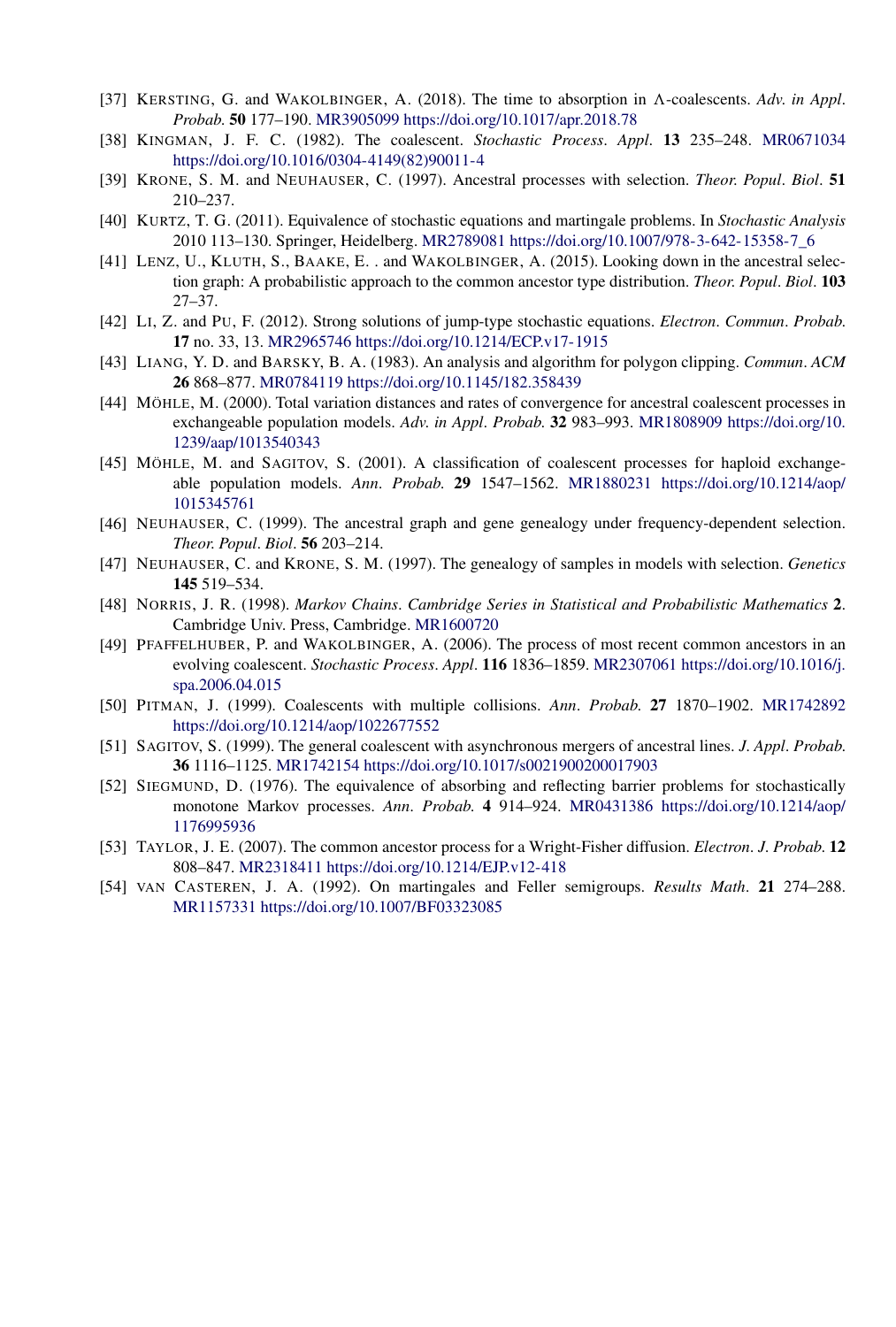#### **CAPACITY OF THE RANGE OF TREE-INDEXED RANDOM WALK**

BY TIANYI BAI<sup>[1,a](#page-4-0)</sup> AND YIJUN WAN<sup>[2,b](#page-4-0)</sup>

<sup>1</sup>*NYU-ECNU Institute of Mathematical Sciences, New York University Shanghai,* <sup>a</sup>*[tianyi.bai@nyu.edu](mailto:tianyi.bai@nyu.edu)* <sup>2</sup>*Département de Mathématiques et Applications, École Normale Supérieure,* <sup>b</sup>*[yijun.wan@ens.fr](mailto:yijun.wan@ens.fr)*

By introducing a new measure for the infinite Galton–Watson process and providing estimates for (discrete) Green's functions on trees, we establish the asymptotic behavior of the capacity of critical branching random walks: in high dimensions  $d \ge 7$ , the capacity grows linearly; and in the critical dimension  $d = 6$ , it grows asymptotically proportional to  $\frac{n}{\log n}$ .

- [1] ALDOUS, D. (1991). The continuum random tree. II. An overview. In *Stochastic Analysis* (*Durham*, 1990). *London Mathematical Society Lecture Note Series* **167** 23–70. Cambridge Univ. Press, Cambridge. [MR1166406](http://www.ams.org/mathscinet-getitem?mr=1166406)<https://doi.org/10.1017/CBO9780511662980.003>
- [2] ASSELAH, A., SCHAPIRA, B. and SOUSI, P. (2018). Capacity of the range of random walk on  $\mathbb{Z}^d$ . *Trans*. *Amer*. *Math*. *Soc*. **370** 7627–7645. [MR3852443](http://www.ams.org/mathscinet-getitem?mr=3852443)<https://doi.org/10.1090/tran/7247>
- [3] ASSELAH, A., SCHAPIRA, B. and SOUSI, P. (2019). Capacity of the range of random walk on  $\mathbb{Z}^4$ . Ann. *Probab*. **47** 1447–1497. [MR3945751](http://www.ams.org/mathscinet-getitem?mr=3945751)<https://doi.org/10.1214/18-AOP1288>
- [4] CHANG, Y. (2017). Two observations on the capacity of the range of simple random walks on  $\mathbb{Z}^3$  and  $\mathbb{Z}^4$ . *Electron*. *Commun*. *Probab*. **22** Paper No. 25, 9 pp. [MR3652038](http://www.ams.org/mathscinet-getitem?mr=3652038)<https://doi.org/10.1214/17-ECP55>
- [5] DUQUESNE, T. and LE GALL, J.-F. (2002). Random trees, Lévy processes and spatial branching processes. *Astérisque* **281** vi+147. [MR1954248](http://www.ams.org/mathscinet-getitem?mr=1954248)
- [6] DVORETZKY, A. and ERDÖS, P. (1951). Some problems on random walk in space. In *Proceedings of the Second Berkeley Symposium on Mathematical Statistics and Probability*, 1950 353–367. Univ. California Press, Berkeley–Los Angeles, CA. [MR0047272](http://www.ams.org/mathscinet-getitem?mr=0047272)
- [7] DWASS, M. (1969). The total progeny in a branching process and a related random walk. *J*. *Appl*. *Probab*. **6** 682–686. [MR0253433](http://www.ams.org/mathscinet-getitem?mr=0253433)<https://doi.org/10.2307/3212112>
- [8] EINMAHL, U. (1989). Extensions of results of Komlós, Major, and Tusnády to the multivariate case. *J*. *Multivariate Anal*. **28** 20–68. [MR0996984](http://www.ams.org/mathscinet-getitem?mr=0996984) [https://doi.org/10.1016/0047-259X\(89\)90097-3](https://doi.org/10.1016/0047-259X(89)90097-3)
- [9] FUK, D. H. and NAGAEV, S. V. (1971). Probability inequalities for sums of independent random variables. *Theory Probab*. *Appl*. **16** 643–660.
- [10] JAIN, N. and OREY, S. (1968). On the range of random walk. *Israel J*. *Math*. **6** 373–380. [MR0243623](http://www.ams.org/mathscinet-getitem?mr=0243623) <https://doi.org/10.1007/BF02771217>
- [11] JAIN, N. C. and PRUITT, W. E. (1971). The range of transient random walk. *J*. *Anal*. *Math*. **24** 369–393. [MR0283890](http://www.ams.org/mathscinet-getitem?mr=0283890)<https://doi.org/10.1007/BF02790380>
- [12] LALLEY, S. P. and ZHENG, X. (2010). Spatial epidemics and local times for critical branching random walks in dimensions 2 and 3. *Probab*. *Theory Related Fields* **148** 527–566. [MR2678898](http://www.ams.org/mathscinet-getitem?mr=2678898) <https://doi.org/10.1007/s00440-009-0239-1>
- [13] LALLEY, S. P. and ZHENG, X. (2011). Occupation statistics of critical branching random walks in two or higher dimensions. *Ann*. *Probab*. **39** 327–368. [MR2778804](http://www.ams.org/mathscinet-getitem?mr=2778804)<https://doi.org/10.1214/10-AOP551>
- [14] LAWLER, G. F. (2013). *Intersections of Random Walks*. *Modern Birkhäuser Classics*. Birkhäuser/Springer, New York. [MR2985195](http://www.ams.org/mathscinet-getitem?mr=2985195)<https://doi.org/10.1007/978-1-4614-5972-9>
- [15] LAWLER, G. F. and LIMIC, V. (2010). *Random Walk*: *A Modern Introduction*. *Cambridge Studies in Advanced Mathematics* **123**. Cambridge Univ. Press, Cambridge. [MR2677157](http://www.ams.org/mathscinet-getitem?mr=2677157) [https://doi.org/10.1017/](https://doi.org/10.1017/CBO9780511750854) [CBO9780511750854](https://doi.org/10.1017/CBO9780511750854)
- [16] LE GALL, J.-F. (1986). Propriétés d'intersection des marches aléatoires. I. Convergence vers le temps local d'intersection. *Comm*. *Math*. *Phys*. **104** 471–507. [MR0840748](http://www.ams.org/mathscinet-getitem?mr=0840748)
- [17] LE GALL, J.-F. and LIN, S. (2015). The range of tree-indexed random walk in low dimensions. *Ann*. *Probab*. **43** 2701–2728. [MR3395472](http://www.ams.org/mathscinet-getitem?mr=3395472)<https://doi.org/10.1214/14-AOP947>

*[MSC2020 subject classifications.](https://mathscinet.ams.org/mathscinet/msc/msc2020.html)* 60J80, 60J65.

*Key words and phrases.* Galton–Watson tree, branching random walk, capacity of the range.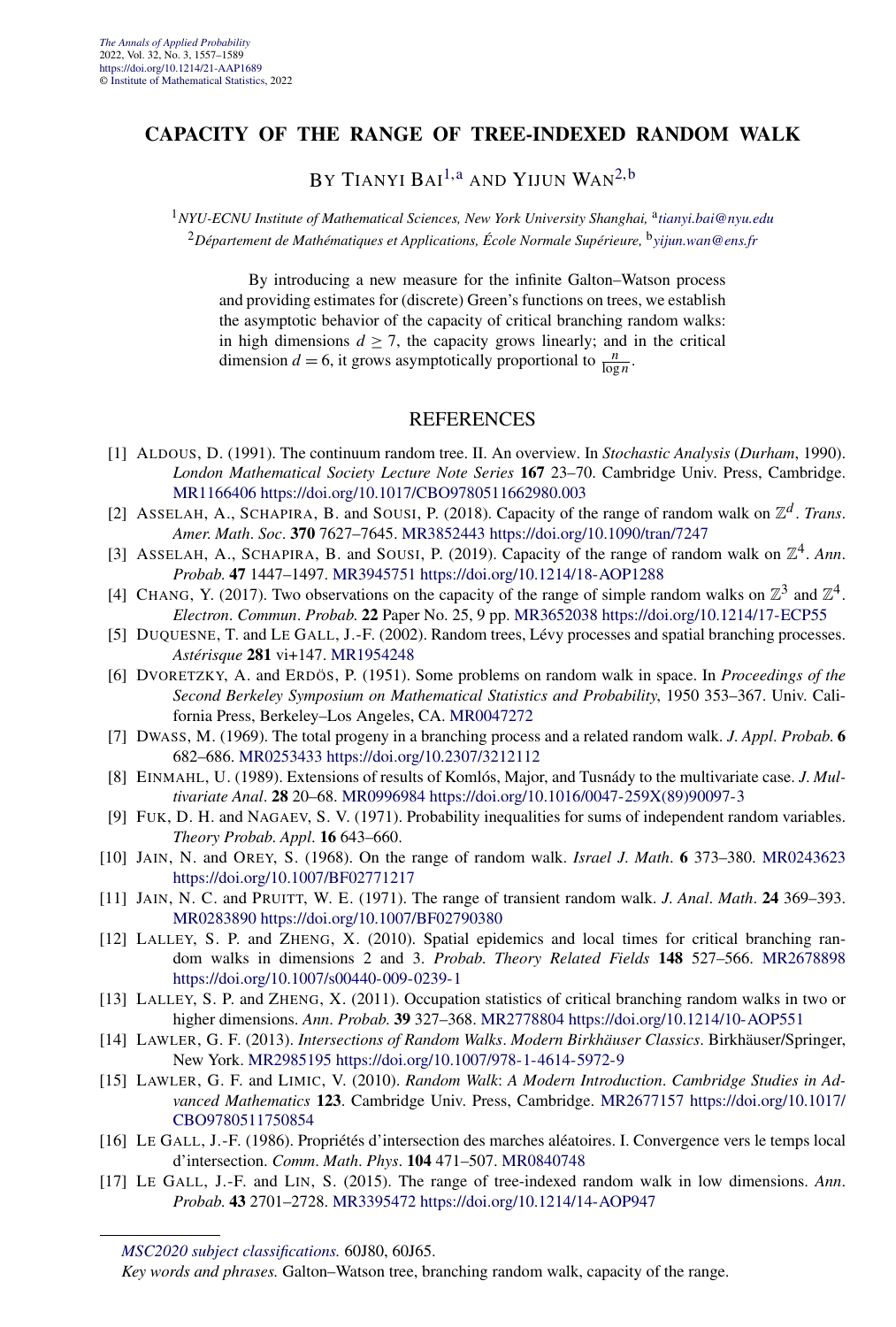- [18] LE GALL, J.-F. and LIN, S. (2016). The range of tree-indexed random walk. *J*. *Inst*. *Math*. *Jussieu* **15** 271–317. [MR3480967](http://www.ams.org/mathscinet-getitem?mr=3480967)<https://doi.org/10.1017/S1474748014000280>
- [19] LE GALL, J.-F. and ROSEN, J. (1991). The range of stable random walks. *Ann*. *Probab*. **19** 650–705. [MR1106281](http://www.ams.org/mathscinet-getitem?mr=1106281)
- [20] MERLEVÈDE, F., PELIGRAD, M. and UTEV, S. (2006). Recent advances in invariance principles for stationary sequences. *Probab*. *Surv*. **3** 1–36. [MR2206313](http://www.ams.org/mathscinet-getitem?mr=2206313)<https://doi.org/10.1214/154957806100000202>
- [21] SCHAPIRA, B. (2020). Capacity of the range in dimension 5. *Ann*. *Probab*. **48** 2988–3040. [MR4164459](http://www.ams.org/mathscinet-getitem?mr=4164459) <https://doi.org/10.1214/20-AOP1442>
- [22] YOKOYAMA, R. (1980). Moment bounds for stationary mixing sequences. *Z*. *Wahrsch*. *Verw*. *Gebiete* **52** 45–57. [MR0568258](http://www.ams.org/mathscinet-getitem?mr=0568258)<https://doi.org/10.1007/BF00534186>
- [23] ZHU, Q. (2017). On the critical branching random walk III: The critical dimension. Preprint. Available at [arXiv:1701.08917](http://arxiv.org/abs/arXiv:1701.08917).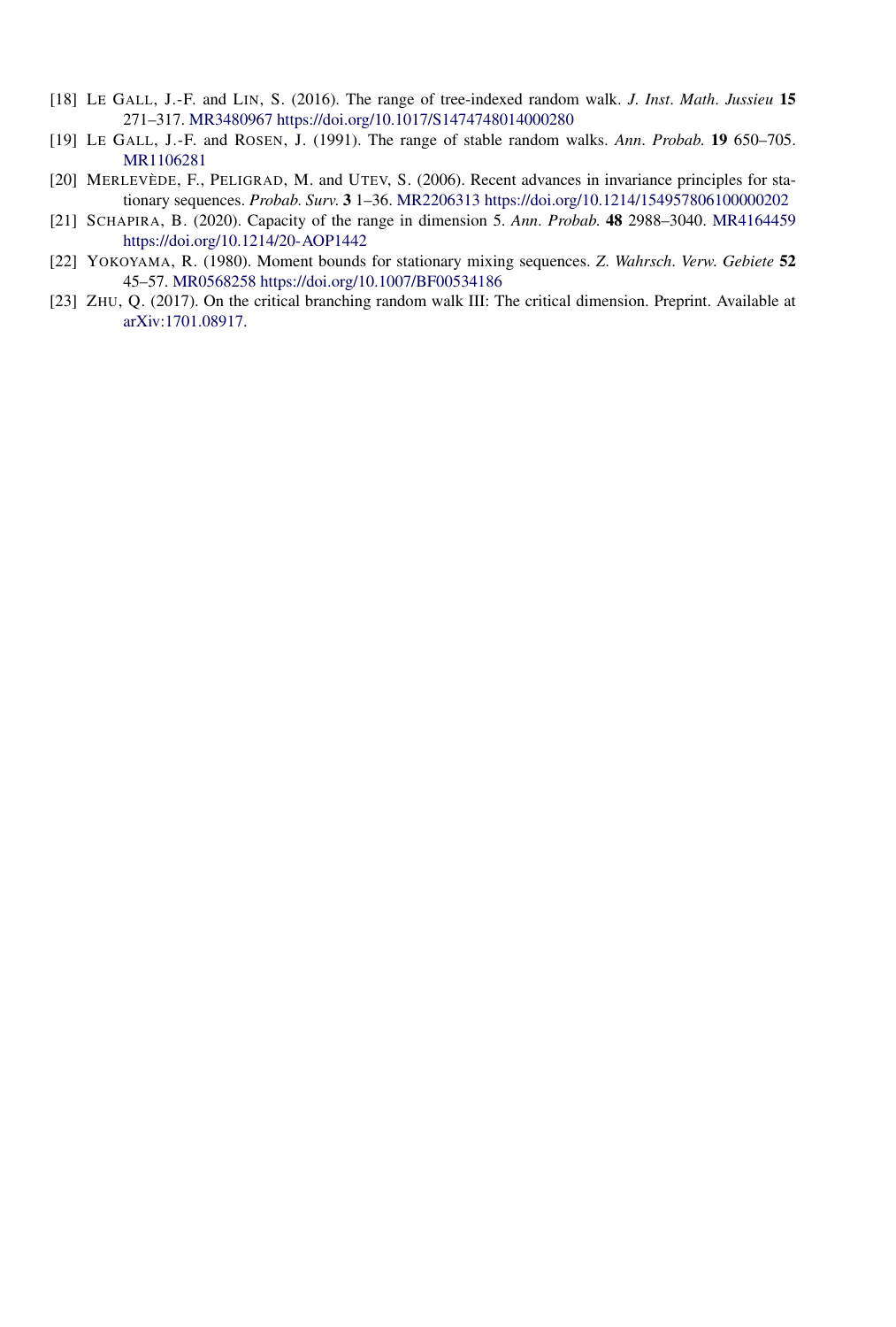#### <span id="page-9-0"></span>**UNIFORM POINCARÉ AND LOGARITHMIC SOBOLEV INEQUALITIES FOR MEAN FIELD PARTICLE SYSTEMS**

BY ARNAUD GUILLIN<sup>1,a</sup>, WEI LIU<sup>2,d</sup>, LIMING WU<sup>[1,b](#page-4-0)</sup> AND CHAOEN ZHANG<sup>[1,](#page-4-0)c</sup>

<sup>1</sup>*Laboratoire de Mathématiques Blaise Pascal, CNRS-UMR 6620, Université Clermont-Auvergne (UCA),* <sup>a</sup>*[arnaud.guillin@math.univ-bpclermont.fr](mailto:arnaud.guillin@math.univ-bpclermont.fr),* <sup>b</sup>*[Li-Ming.Wu@math.univ-bpclermont.fr,](mailto:Li-Ming.Wu@math.univ-bpclermont.fr)* <sup>c</sup>*[chaoen.zhang@uca.fr](mailto:chaoen.zhang@uca.fr)* <sup>2</sup>*School of Mathematics and Statistics, Wuhan University,* <sup>d</sup>*[wliu.math@whu.edu.cn](mailto:wliu.math@whu.edu.cn)*

> In this paper we consider a mean field particle systems whose confinement potentials have many local minima. We establish some explicit and sharp estimates of the spectral gap and logarithmic Sobolev constants uniform in the number of particles. The uniform Poincaré inequality is based on the work of Ledoux (In *Séminaire de Probabilités, XXXV* (2001) 167– 194, Springer) and the uniform logarithmic Sobolev inequality is based on Zegarlinski's theorem for Gibbs measures, both combined with an explicit estimate of the Lipschitz norm of the Poisson operator for a single particle from (*J. Funct. Anal.* **257** (2009) 4015–4033). The logarithmic Sobolev inequality then implies the exponential convergence in entropy of the McKean– Vlasov equation with an explicit rate, We need here weaker conditions than the results of (*Rev. Mat. Iberoam.* **19** (2003) 971–1018) (by means of the displacement convexity approach), (*Stochastic Process. Appl.* **95** (2001) 109– 132; *Ann. Appl. Probab.* **13** (2003) 540–560) (by Bakry–Emery's technique) or the recent work (*Arch. Ration. Mech. Anal.* **208** (2013) 429–445) (by dissipation of the Wasserstein distance).

- [1] BAKRY, D., BARTHE, F., CATTIAUX, P. and GUILLIN, A. (2008). A simple proof of the Poincaré inequality for a large class of probability measures including the log-concave case. *Electron*. *Commun*. *Probab*. **13** 60–66. [MR2386063](http://www.ams.org/mathscinet-getitem?mr=2386063)<https://doi.org/10.1214/ECP.v13-1352>
- [2] BAKRY, D., CATTIAUX, P. and GUILLIN, A. (2008). Rate of convergence for ergodic continuous Markov processes: Lyapunov versus Poincaré. *J*. *Funct*. *Anal*. **254** 727–759. [MR2381160](http://www.ams.org/mathscinet-getitem?mr=2381160) [https://doi.org/10.](https://doi.org/10.1016/j.jfa.2007.11.002) [1016/j.jfa.2007.11.002](https://doi.org/10.1016/j.jfa.2007.11.002)
- [3] BAKRY, D., GENTIL, I. and LEDOUX, M. (2014). *Analysis and Geometry of Markov Diffusion Operators*. *Grundlehren der Mathematischen Wissenschaften* [*Fundamental Principles of Mathematical Sciences*] **348**. Springer, Cham. [MR3155209](http://www.ams.org/mathscinet-getitem?mr=3155209)<https://doi.org/10.1007/978-3-319-00227-9>
- [4] BAUERSCHMIDT, R. and BODINEAU, T. (2019). A very simple proof of the LSI for high temperature spin systems. *J*. *Funct*. *Anal*. **276** 2582–2588. [MR3926125](http://www.ams.org/mathscinet-getitem?mr=3926125)<https://doi.org/10.1016/j.jfa.2019.01.007>
- [5] BOBKOV, S. and LEDOUX, M. (1997). Poincaré's inequalities and Talagrand's concentration phenomenon for the exponential distribution. *Probab*. *Theory Related Fields* **107** 383–400. [MR1440138](http://www.ams.org/mathscinet-getitem?mr=1440138) <https://doi.org/10.1007/s004400050090>
- [6] BOBKOV, S. G., GENTIL, I. and LEDOUX, M. (2001). Hypercontractivity of Hamilton–Jacobi equations. *J*. *Math*. *Pures Appl*. (9) **80** 669–696. [MR1846020](http://www.ams.org/mathscinet-getitem?mr=1846020) [https://doi.org/10.1016/S0021-7824\(01\)01208-9](https://doi.org/10.1016/S0021-7824(01)01208-9)
- [7] BODINEAU, T. and HELFFER, B. (1999). The log-Sobolev inequality for unbounded spin systems. *J*. *Funct*. *Anal*. **166** 168–178. [MR1704666](http://www.ams.org/mathscinet-getitem?mr=1704666)<https://doi.org/10.1006/jfan.1999.3419>
- [8] BODINEAU, T. and HELFFER, B. (2000). Correlations, spectral gap and log-Sobolev inequalities for unbounded spins systems. In *Differential Equations and Mathematical Physics* (*Birmingham*, *AL*, 1999). *AMS/IP Stud*. *Adv*. *Math*. **16** 51–66. Amer. Math. Soc., Providence, RI. [MR1764741](http://www.ams.org/mathscinet-getitem?mr=1764741) [https://doi.org/10.](https://doi.org/10.1006/jfan.1999.3419) [1006/jfan.1999.3419](https://doi.org/10.1006/jfan.1999.3419)
- [9] BOLLEY, F., GENTIL, I. and GUILLIN, A. (2013). Uniform convergence to equilibrium for granular media. *Arch*. *Ration*. *Mech*. *Anal*. **208** 429–445. [MR3035983](http://www.ams.org/mathscinet-getitem?mr=3035983)<https://doi.org/10.1007/s00205-012-0599-z>

*[MSC2020 subject classifications.](https://mathscinet.ams.org/mathscinet/msc/msc2020.html)* 26D10, 39B62, 60G10.

*Key words and phrases.* Poincaré inequality, logarithmic Sobolev inequality, mean field particle models, McKean–Vlasov equation.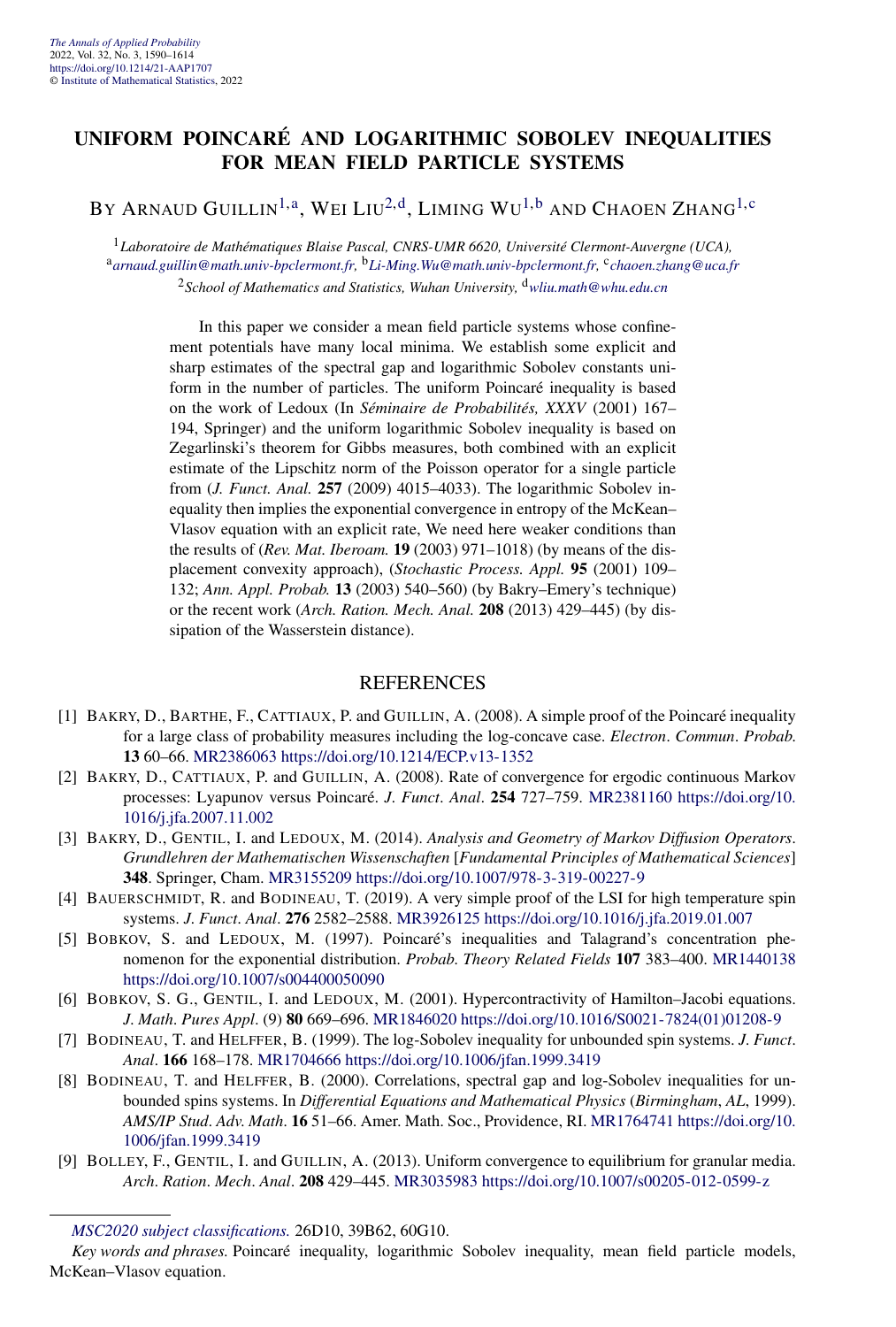- [10] CARRILLO, J. A., MCCANN, R. J. and VILLANI, C. (2003). Kinetic equilibration rates for granular media and related equations: Entropy dissipation and mass transportation estimates. *Rev*. *Mat*. *Iberoam*. **19** 971–1018. [MR2053570](http://www.ams.org/mathscinet-getitem?mr=2053570)<https://doi.org/10.4171/RMI/376>
- [11] CATTIAUX, P., GUILLIN, A. and MALRIEU, F. (2008). Probabilistic approach for granular media equations in the non-uniformly convex case. *Probab*. *Theory Related Fields* **140** 19–40. [MR2357669](http://www.ams.org/mathscinet-getitem?mr=2357669) <https://doi.org/10.1007/s00440-007-0056-3>
- [12] CATTIAUX, P., GUILLIN, A. and WU, L.-M. (2010). A note on Talagrand's transportation inequality and logarithmic Sobolev inequality. *Probab*. *Theory Related Fields* **148** 285–304. [MR2653230](http://www.ams.org/mathscinet-getitem?mr=2653230) <https://doi.org/10.1007/s00440-009-0231-9>
- [13] DURMUS, A., EBERLE, A., GUILLIN, A. and ZIMMER, R. (2020). An elementary approach to uniform in time propagation of chaos. *Proc*. *Amer*. *Math*. *Soc*. **148** 5387–5398. [MR4163850](http://www.ams.org/mathscinet-getitem?mr=4163850) [https://doi.org/10.](https://doi.org/10.1090/proc/14612) [1090/proc/14612](https://doi.org/10.1090/proc/14612)
- [14] EBERLE, A. (2016). Reflection couplings and contraction rates for diffusions. *Probab*. *Theory Related Fields* **166** 851–886. [MR3568041](http://www.ams.org/mathscinet-getitem?mr=3568041)<https://doi.org/10.1007/s00440-015-0673-1>
- [15] EBERLE, A., GUILLIN, A. and ZIMMER, R. (2019). Quantitative Harris-type theorems for diffusions and McKean–Vlasov processes. *Trans*. *Amer*. *Math*. *Soc*. **371** 7135–7173. [MR3939573](http://www.ams.org/mathscinet-getitem?mr=3939573) [https://doi.org/10.](https://doi.org/10.1090/tran/7576) [1090/tran/7576](https://doi.org/10.1090/tran/7576)
- [16] FÖLLMER, H. (1982). A covariance estimate for Gibbs measures. *J*. *Funct*. *Anal*. **46** 387–395. [MR0661878](http://www.ams.org/mathscinet-getitem?mr=0661878) [https://doi.org/10.1016/0022-1236\(82\)90053-2](https://doi.org/10.1016/0022-1236(82)90053-2)
- [17] GUILLIN, A., LÉONARD, C., WU, L. and YAO, N. (2009). Transportation-information inequalities for Markov processes. *Probab*. *Theory Related Fields* **144** 669–695. [MR2496446](http://www.ams.org/mathscinet-getitem?mr=2496446) [https://doi.org/10.1007/](https://doi.org/10.1007/s00440-008-0159-5) [s00440-008-0159-5](https://doi.org/10.1007/s00440-008-0159-5)
- [18] GUIONNET, A. and ZEGARLINSKI, B. (2003). Lectures on logarithmic Sobolev inequalities. In *Séminaire de Probabilités*, *XXXVI*. *Lecture Notes in Math*. **1801** 1–134. Springer, Berlin. [MR1971582](http://www.ams.org/mathscinet-getitem?mr=1971582) [https://doi.org/10.1007/978-3-540-36107-7\\_1](https://doi.org/10.1007/978-3-540-36107-7_1)
- [19] HERRMANN, S. and TUGAUT, J. (2010). Non-uniqueness of stationary measures for self-stabilizing processes. *Stochastic Process*. *Appl*. **120** 1215–1246. [MR2639745](http://www.ams.org/mathscinet-getitem?mr=2639745) [https://doi.org/10.1016/j.spa.2010.03.](https://doi.org/10.1016/j.spa.2010.03.009) [009](https://doi.org/10.1016/j.spa.2010.03.009)
- [20] LEDOUX, M. (2001). Logarithmic Sobolev inequalities for unbounded spin systems revisited. In *Séminaire de Probabilités*, *XXXV*. *Lecture Notes in Math*. **1755** 167–194. Springer, Berlin. [MR1837286](http://www.ams.org/mathscinet-getitem?mr=1837286) [https://doi.org/10.1007/978-3-540-44671-2\\_13](https://doi.org/10.1007/978-3-540-44671-2_13)
- [21] LIU, W. and WU, L. (2020). Large deviations for empirical measures of mean-field Gibbs measures. *Stochastic Process*. *Appl*. **130** 503–520. [MR4046507](http://www.ams.org/mathscinet-getitem?mr=4046507)<https://doi.org/10.1016/j.spa.2019.01.008>
- [22] MALRIEU, F. (2001). Logarithmic Sobolev inequalities for some nonlinear PDE's. *Stochastic Process*. *Appl*. **95** 109–132. [MR1847094](http://www.ams.org/mathscinet-getitem?mr=1847094) [https://doi.org/10.1016/S0304-4149\(01\)00095-3](https://doi.org/10.1016/S0304-4149(01)00095-3)
- [23] MALRIEU, F. (2003). Convergence to equilibrium for granular media equations and their Euler schemes. *Ann*. *Appl*. *Probab*. **13** 540–560. [MR1970276](http://www.ams.org/mathscinet-getitem?mr=1970276)<https://doi.org/10.1214/aoap/1050689593>
- [24] OTTO, F. and VILLANI, C. (2000). Generalization of an inequality by Talagrand and links with the logarithmic Sobolev inequality. *J*. *Funct*. *Anal*. **173** 361–400. [MR1760620](http://www.ams.org/mathscinet-getitem?mr=1760620) [https://doi.org/10.1006/jfan.1999.](https://doi.org/10.1006/jfan.1999.3557) [3557](https://doi.org/10.1006/jfan.1999.3557)
- [25] STROOCK, D. W. and ZEGARLINSKI, B. (1992). The equivalence of the logarithmic Sobolev inequality and the Dobrushin–Shlosman mixing condition. *Comm*. *Math*. *Phys*. **144** 303–323. [MR1152374](http://www.ams.org/mathscinet-getitem?mr=1152374)
- [26] STROOCK, D. W. and ZEGARLIŃSKI, B. (1992). The logarithmic Sobolev inequality for continuous spin systems on a lattice. *J*. *Funct*. *Anal*. **104** 299–326. [MR1153990](http://www.ams.org/mathscinet-getitem?mr=1153990) [https://doi.org/10.1016/0022-1236\(92\)](https://doi.org/10.1016/0022-1236(92)90003-2) [90003-2](https://doi.org/10.1016/0022-1236(92)90003-2)
- [27] STROOCK, D. W. and ZEGARLINSKI, B. (1992). The logarithmic Sobolev inequality for discrete spin systems on a lattice. *Comm*. *Math*. *Phys*. **149** 175–193. [MR1182416](http://www.ams.org/mathscinet-getitem?mr=1182416)
- [28] SZNITMAN, A.-S. (1991). Topics in propagation of chaos. In *École D'Été de Probabilités de Saint-Flour XIX—*1989. *Lecture Notes in Math*. **1464** 165–251. Springer, Berlin. [MR1108185](http://www.ams.org/mathscinet-getitem?mr=1108185) [https://doi.org/10.](https://doi.org/10.1007/BFb0085169) [1007/BFb0085169](https://doi.org/10.1007/BFb0085169)
- [29] VILLANI, C. (2009). *Optimal Transport*: *Old and New*. *Grundlehren der Mathematischen Wissenschaften* [*Fundamental Principles of Mathematical Sciences*] **338**. Springer, Berlin. [MR2459454](http://www.ams.org/mathscinet-getitem?mr=2459454) <https://doi.org/10.1007/978-3-540-71050-9>
- [30] WU, L. (2009). Gradient estimates of Poisson equations on Riemannian manifolds and applications. *J*. *Funct*. *Anal*. **257** 4015–4033. [MR2557733](http://www.ams.org/mathscinet-getitem?mr=2557733)<https://doi.org/10.1016/j.jfa.2009.07.013>
- [31] YOSHIDA, N. (2000). Application of log-Sobolov inequality to the stochastic dynamics of unbounded spin systems on the lattice. *J*. *Funct*. *Anal*. **173** 74–102. [MR1760279](http://www.ams.org/mathscinet-getitem?mr=1760279)<https://doi.org/10.1006/jfan.1999.3558>
- [32] YOSHIDA, N. (2001). The equivalence of the log-Sobolev inequality and a mixing condition for unbounded spin systems on the lattice. *Ann*. *Inst*. *Henri Poincaré Probab*. *Stat*. **37** 223–243. [MR1819124](http://www.ams.org/mathscinet-getitem?mr=1819124) [https://doi.org/10.1016/S0246-0203\(00\)01066-9](https://doi.org/10.1016/S0246-0203(00)01066-9)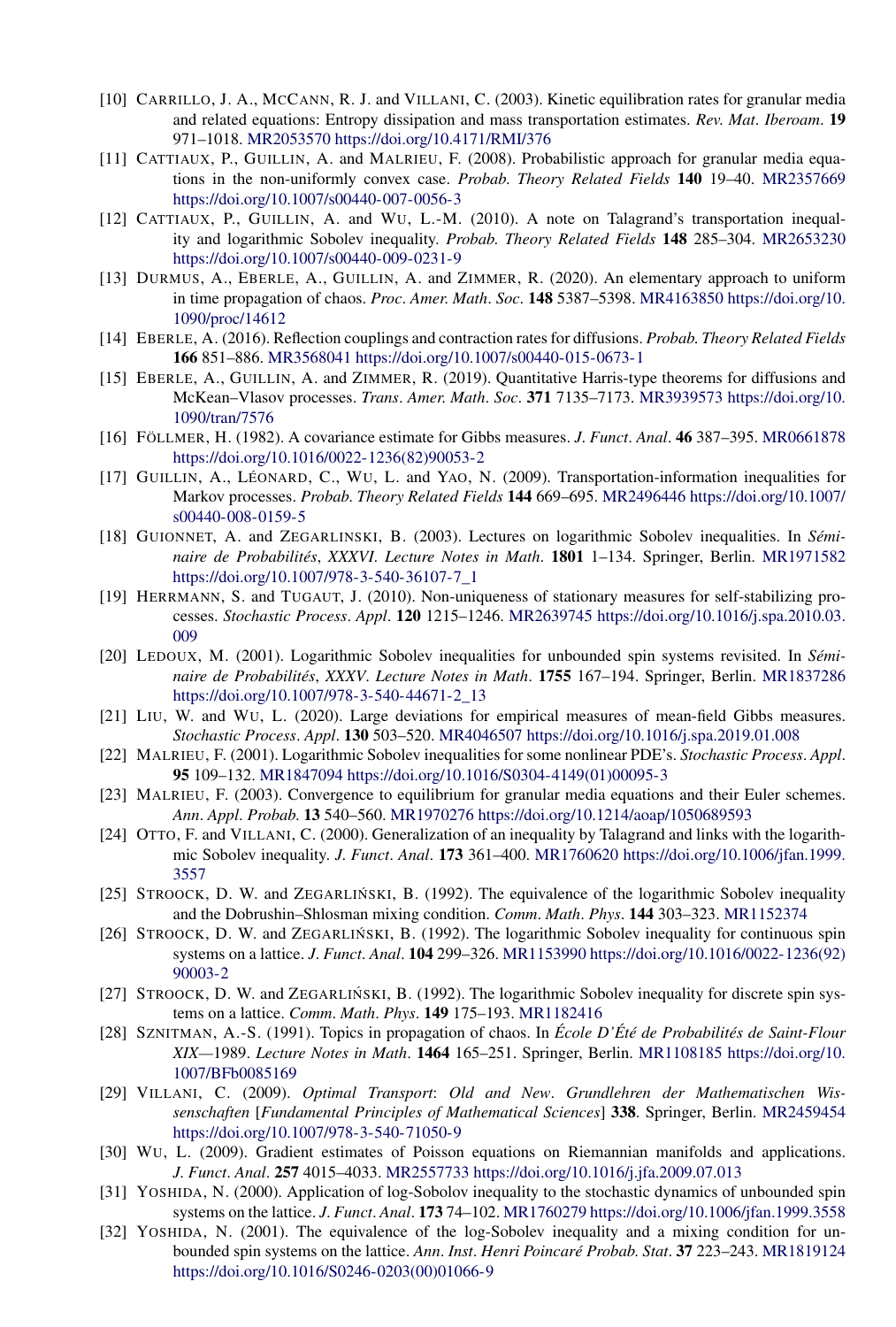- [33] ZEGARLIŃSKI, B. (1992). Dobrushin uniqueness theorem and logarithmic Sobolev inequalities. *J. Funct*. *Anal*. **105** 77–111. [MR1156671](http://www.ams.org/mathscinet-getitem?mr=1156671) [https://doi.org/10.1016/0022-1236\(92\)90073-R](https://doi.org/10.1016/0022-1236(92)90073-R)
- [34] ZEGARLINSKI, B. (1996). The strong decay to equilibrium for the stochastic dynamics of unbounded spin systems on a lattice. *Comm*. *Math*. *Phys*. **175** 401–432. [MR1370101](http://www.ams.org/mathscinet-getitem?mr=1370101)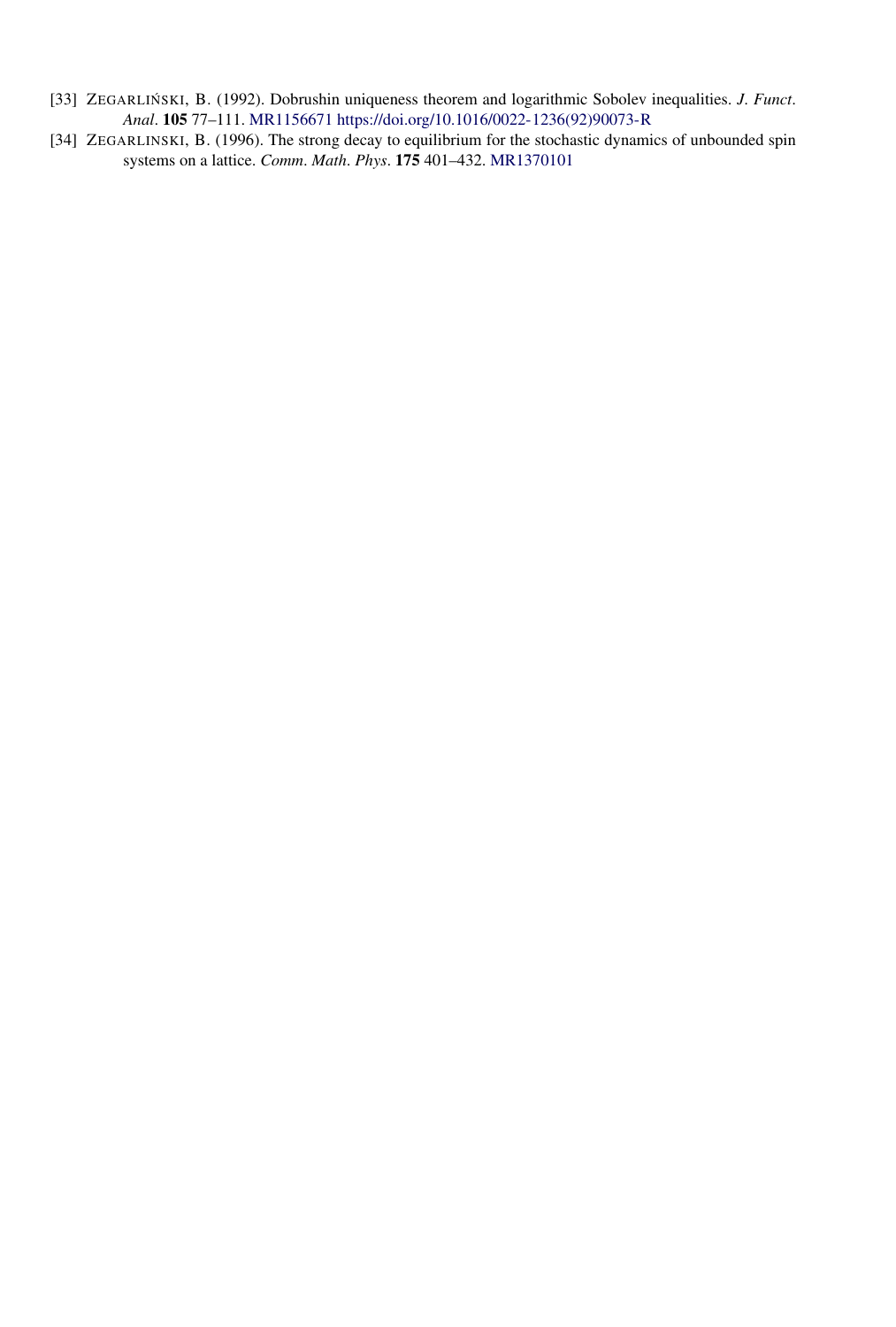#### **FUNCTIONAL LIMIT THEOREMS FOR NON-MARKOVIAN EPIDEMIC MODELS**

BY GUODONG PANG<sup>[1,a](#page-4-0)</sup> AND ÉTIENNE PARDOUX<sup>[2,b](#page-4-0)</sup>

<sup>1</sup>*The Harold and Inge Marcus Department of Industrial and Manufacturing Engineering, College of Engineering, Pennsylvania State University,* <sup>a</sup>*[gup3@psu.edu](mailto:gup3@psu.edu)*

<sup>2</sup>*Aix Marseille Univ, CNRS, I2M, Marseille, France,* <sup>b</sup>*[etienne.pardoux@univ.amu.fr](mailto:etienne.pardoux@univ.amu.fr)*

We study non-Markovian stochastic epidemic models (SIS, SIR, SIRS, and SEIR), in which the infectious (and latent/exposing, immune) periods have a general distribution. We provide a representation of the evolution dynamics using the time epochs of infection (and latency/exposure, immunity). Taking the limit as the size of the population tends to infinity, we prove both a functional law of large number (FLLN) and a functional central limit theorem (FCLT) for the processes of interest in these models. In the FLLN, the limits are a unique solution to a system of deterministic Volterra integral equations, while in the FCLT, the limit processes are multidimensional Gaussian solutions of linear Volterra stochastic integral equations. In the proof of the FCLT, we provide an important Poisson random measures representation of the diffusion-scaled processes converging to Gaussian components driving the limit process.

- [1] ALLEN, L. J. S. (2017). A primer on stochastic epidemic models: Formulation, numerical simulation, and analysis. *Infect*. *Dis*. *Model*. **2** 128–142. <https://doi.org/10.1016/j.idm.2017.03.001>
- [2] ANDERSON, R. M. and MAY, R. M. (1992). *Infectious Diseases of Humans*: *Dynamics and Control*. Oxford University Press, Oxford.
- [3] ANDERSSON, H. and BRITTON, T. (2000). *Stochastic Epidemic Models and Their Statistical Analysis*. *Lecture Notes in Statistics* **151**. Springer, New York. [MR1784822](http://www.ams.org/mathscinet-getitem?mr=1784822) [https://doi.org/10.1007/](https://doi.org/10.1007/978-1-4612-1158-7) [978-1-4612-1158-7](https://doi.org/10.1007/978-1-4612-1158-7)
- [4] BALL, F. (1986). A unified approach to the distribution of total size and total area under the trajectory of infectives in epidemic models. *Adv*. *in Appl*. *Probab*. **18** 289–310. [MR0840096](http://www.ams.org/mathscinet-getitem?mr=0840096) [https://doi.org/10.2307/](https://doi.org/10.2307/1427301) [1427301](https://doi.org/10.2307/1427301)
- [5] BALL, F. and CLANCY, D. (1993). The final size and severity of a generalised stochastic multitype epidemic model. *Adv*. *in Appl*. *Probab*. **25** 721–736. [MR1241925](http://www.ams.org/mathscinet-getitem?mr=1241925)<https://doi.org/10.2307/1427788>
- [6] BARBOUR, A. D. (1975). The duration of the closed stochastic epidemic. *Biometrika* **62** 477–482. [MR0392031](http://www.ams.org/mathscinet-getitem?mr=0392031)<https://doi.org/10.1093/biomet/62.2.477>
- [7] BILLINGSLEY, P. (1999). *Convergence of Probability Measures*, 2nd ed. *Wiley Series in Probability and Statistics*: *Probability and Statistics*. Wiley, New York. [MR1700749](http://www.ams.org/mathscinet-getitem?mr=1700749) [https://doi.org/10.1002/](https://doi.org/10.1002/9780470316962) [9780470316962](https://doi.org/10.1002/9780470316962)
- [8] BRAUER, F. (1975). On a nonlinear integral equation for population growth problems. *SIAM J*. *Math*. *Anal*. **6** 312–317. [MR0361694](http://www.ams.org/mathscinet-getitem?mr=0361694)<https://doi.org/10.1137/0506031>
- [9] BRAUER, F., CASTILLO-CHAVEZ, C. and FENG, Z. (2019). *Mathematical Models in Epidemiology*. *Texts in Applied Mathematics* **69**. Springer, New York. [MR3969982](http://www.ams.org/mathscinet-getitem?mr=3969982) [https://doi.org/10.1007/](https://doi.org/10.1007/978-1-4939-9828-9) [978-1-4939-9828-9](https://doi.org/10.1007/978-1-4939-9828-9)
- [10] BRITTON, T. and PARDOUX, E. (2019). Stochastic epidemics in a homogeneous community. In *Stochastic Epidemic Models with Inference* (T. Britton and E. Pardoux, eds.). *Part I*. *Lecture Notes in Math*. **2255** 1–120.
- [11] CHOWELL, G., FENIMORE, P. W., CASTILLO-GARSOW, M. A. and CASTILLO-CHAVEZ, C. (2003). SARS outbreaks in Ontario, Hong Kong and Singapore: The role of diagnosis and isolation as a control mechanism. *J*. *Theoret*. *Biol*. **224** 1–8. [MR2069245](http://www.ams.org/mathscinet-getitem?mr=2069245) [https://doi.org/10.1016/S0022-5193\(03\)00228-5](https://doi.org/10.1016/S0022-5193(03)00228-5)

*[MSC2020 subject classifications.](https://mathscinet.ams.org/mathscinet/msc/msc2020.html)* 92D30, 60F17.

*Key words and phrases.* Non-Markovian epidemic models, general infectious periods, functional law of large numbers, functional central limit theorems, Poisson random measure representations.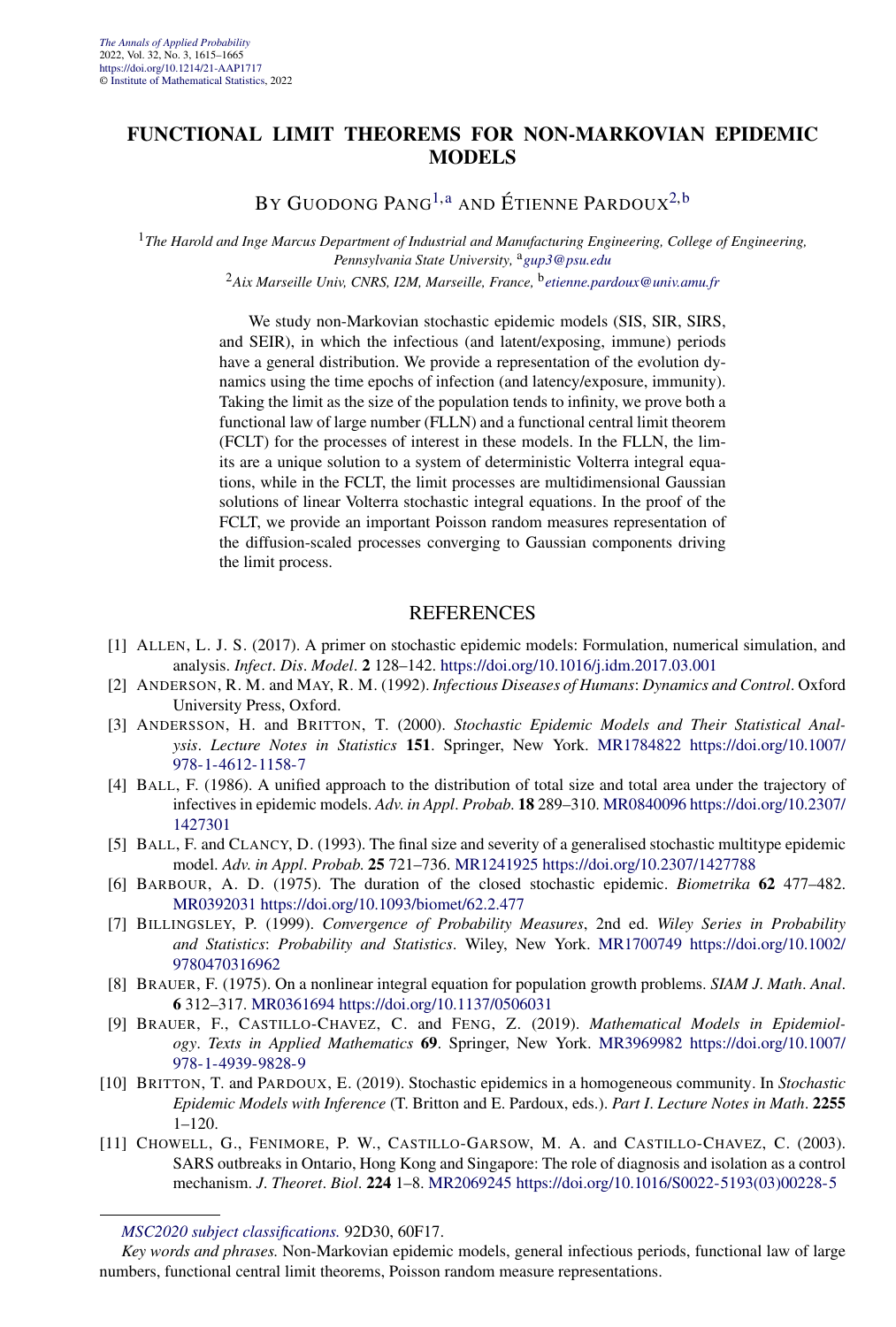- [12] CLANCY, D. (2014). SIR epidemic models with general infectious period distribution. *Statist*. *Probab*. *Lett*. **85** 1–5. [MR3157874](http://www.ams.org/mathscinet-getitem?mr=3157874)<https://doi.org/10.1016/j.spl.2013.10.017>
- [13] COOKE, K. L. (1976). An epidemic equation with immigration. *Math*. *Biosci*. **29** 135–158. [MR0682252](http://www.ams.org/mathscinet-getitem?mr=0682252) [https://doi.org/10.1016/0025-5564\(76\)90033-X](https://doi.org/10.1016/0025-5564(76)90033-X)
- [14] DECREUSEFOND, L. and MOYAL, P. (2008). A functional central limit theorem for the *M/GI/*∞ queue. *Ann*. *Appl*. *Probab*. **18** 2156–2178. [MR2473653](http://www.ams.org/mathscinet-getitem?mr=2473653)<https://doi.org/10.1214/08-AAP518>
- [15] DIEKMANN, O. (1976/77). Limiting behaviour in an epidemic model. *Nonlinear Anal*. **1** 459–470. [MR0624451](http://www.ams.org/mathscinet-getitem?mr=0624451) [https://doi.org/10.1016/0362-546X\(77\)90011-6](https://doi.org/10.1016/0362-546X(77)90011-6)
- [16] ETHIER, S. N. and KURTZ, T. G. (1986). *Markov Processes*: *Characterization and Convergence*. *Wiley Series in Probability and Mathematical Statistics*: *Probability and Mathematical Statistics*. Wiley, New York. [MR0838085](http://www.ams.org/mathscinet-getitem?mr=0838085)<https://doi.org/10.1002/9780470316658>
- [17] FODOR, Z., KATZ, S. D. and KOVACS, T. G. (2020). Why integral equations should be used instead of differential equations to describe the dynamics of epidemics. Available at [arXiv:2004.07208](http://arxiv.org/abs/arXiv:2004.07208).
- [18] FORIEN, R., PANG, G. and PARDOUX, É. (2021). Estimating the state of the Covid–19 epidemic in France using a model with memory. *R*. *Soc*. *Open Sci*. **8** 202327.
- [19] GIORDANO, G., BLANCHINI, F., BRUNO, R., COLANERI, P., DI FILIPPO, A., DI MATTEO, A., COLANERI, M. and THE COVID19 IRCCS SAN MATTEO PAVIA TASK FORCE (2020). Modelling the COVID-19 epidemic and implementation of population-wide interventions in Italy. *Nat*. *Med*. **26** 855–860. <https://doi.org/10.1038/s41591-020-0883-7>
- [20] GÓMEZ-CORRAL, A. and LÓPEZ-GARCÍA, M. (2017). On SIR epidemic models with generally distributed infectious periods: Number of secondary cases and probability of infection. *Int*. *J*. *Biomath*. **10** 1750024. [MR3597645](http://www.ams.org/mathscinet-getitem?mr=3597645)<https://doi.org/10.1142/S1793524517500243>
- [21] GRAY, A., GREENHALGH, D., HU, L., MAO, X. and PAN, J. (2011). A stochastic differential equation SIS epidemic model. *SIAM J*. *Appl*. *Math*. **71** 876–902. [MR2821582](http://www.ams.org/mathscinet-getitem?mr=2821582)<https://doi.org/10.1137/10081856X>
- [22] GUMEL, A. B., RUAN, S., DAY, T., WATMOUGH, J., BRAUER, F., VAN DEN DRIESSCHE, P., GABRIEL-SON, D., BOWMAN, C., ALEXANDER, M. E. et al. (2004). Modelling strategies for controlling SARS outbreaks. *Proc*. *R*. *Soc*. *Lond*., *B Biol*. *Sci*. **271** 2223–2232.
- [23] HETHCOTE, H. W. and VAN DEN DRIESSCHE, P. (1995). An SIS epidemic model with variable population size and a delay. *J*. *Math*. *Biol*. **34** 177–194. [MR1366357](http://www.ams.org/mathscinet-getitem?mr=1366357)<https://doi.org/10.1007/BF00178772>
- [24] KRICHAGINA, E. V. and PUHALSKII, A. A. (1997). A heavy-traffic analysis of a closed queueing system with a *GI/*∞ service center. *Queueing Syst*. *Theory Appl*. **25** 235–280. [MR1458591](http://www.ams.org/mathscinet-getitem?mr=1458591) [https://doi.org/10.](https://doi.org/10.1023/A:1019108502933) [1023/A:1019108502933](https://doi.org/10.1023/A:1019108502933)
- [25] MASSART, P. (1990). The tight constant in the Dvoretzky–Kiefer–Wolfowitz inequality. *Ann*. *Probab*. **18** 1269–1283. [MR1062069](http://www.ams.org/mathscinet-getitem?mr=1062069)
- [26] MILLER, R. K. (1971). *Nonlinear Volterra Integral Equations*. *Mathematics Lecture Note Series*. W. A. Benjamin, Inc., Menlo Park, CA. [MR0511193](http://www.ams.org/mathscinet-getitem?mr=0511193)
- [27] PANG, G., TALREJA, R. and WHITT, W. (2007). Martingale proofs of many-server heavy-traffic limits for Markovian queues. *Probab*. *Surv*. **4** 193–267. [MR2368951](http://www.ams.org/mathscinet-getitem?mr=2368951)<https://doi.org/10.1214/06-PS091>
- [28] PANG, G. and WHITT, W. (2010). Two-parameter heavy-traffic limits for infinite-server queues. *Queueing Syst*. **65** 325–364. [MR2671058](http://www.ams.org/mathscinet-getitem?mr=2671058)<https://doi.org/10.1007/s11134-010-9184-z>
- [29] REED, J. and TALREJA, R. (2015). Distribution-valued heavy-traffic limits for the *G/GI/*∞ queue. *Ann*. *Appl*. *Probab*. **25** 1420–1474. [MR3325278](http://www.ams.org/mathscinet-getitem?mr=3325278)<https://doi.org/10.1214/14-AAP1027>
- [30] REINERT, G. (1995). The asymptotic evolution of the general stochastic epidemic. *Ann*. *Appl*. *Probab*. **5** 1061–1086. [MR1384366](http://www.ams.org/mathscinet-getitem?mr=1384366)
- [31] SELLKE, T. (1983). On the asymptotic distribution of the size of a stochastic epidemic. *J*. *Appl*. *Probab*. **20** 390–394. [MR0698541](http://www.ams.org/mathscinet-getitem?mr=0698541)<https://doi.org/10.1017/s0021900200023536>
- [32] VAN DEN DRIESSCHE, P. and WATMOUGH, J. (2000). A simple SIS epidemic model with a backward bifurcation. *J*. *Math*. *Biol*. **40** 525–540. [MR1770939](http://www.ams.org/mathscinet-getitem?mr=1770939)<https://doi.org/10.1007/s002850000032>
- [33] WANG, F. J. S. (1975). Limit theorems for age and density dependent stochastic population models. *J*. *Math*. *Biol*. **2** 373–400. [MR0428474](http://www.ams.org/mathscinet-getitem?mr=0428474)<https://doi.org/10.1007/BF00817394>
- [34] WANG, F. J. S. (1977). Gaussian approximation of some closed stochastic epidemic models. *J*. *Appl*. *Probab*. **14** 221–231. [MR0438532](http://www.ams.org/mathscinet-getitem?mr=0438532)<https://doi.org/10.1017/s0021900200104905>
- [35] WHITT, W. (2002). *Stochastic-Process Limits*: *An Introduction to Stochastic-Process Limits and Their Application to Queues*. *Springer Series in Operations Research*. Springer, New York. [MR1876437](http://www.ams.org/mathscinet-getitem?mr=1876437)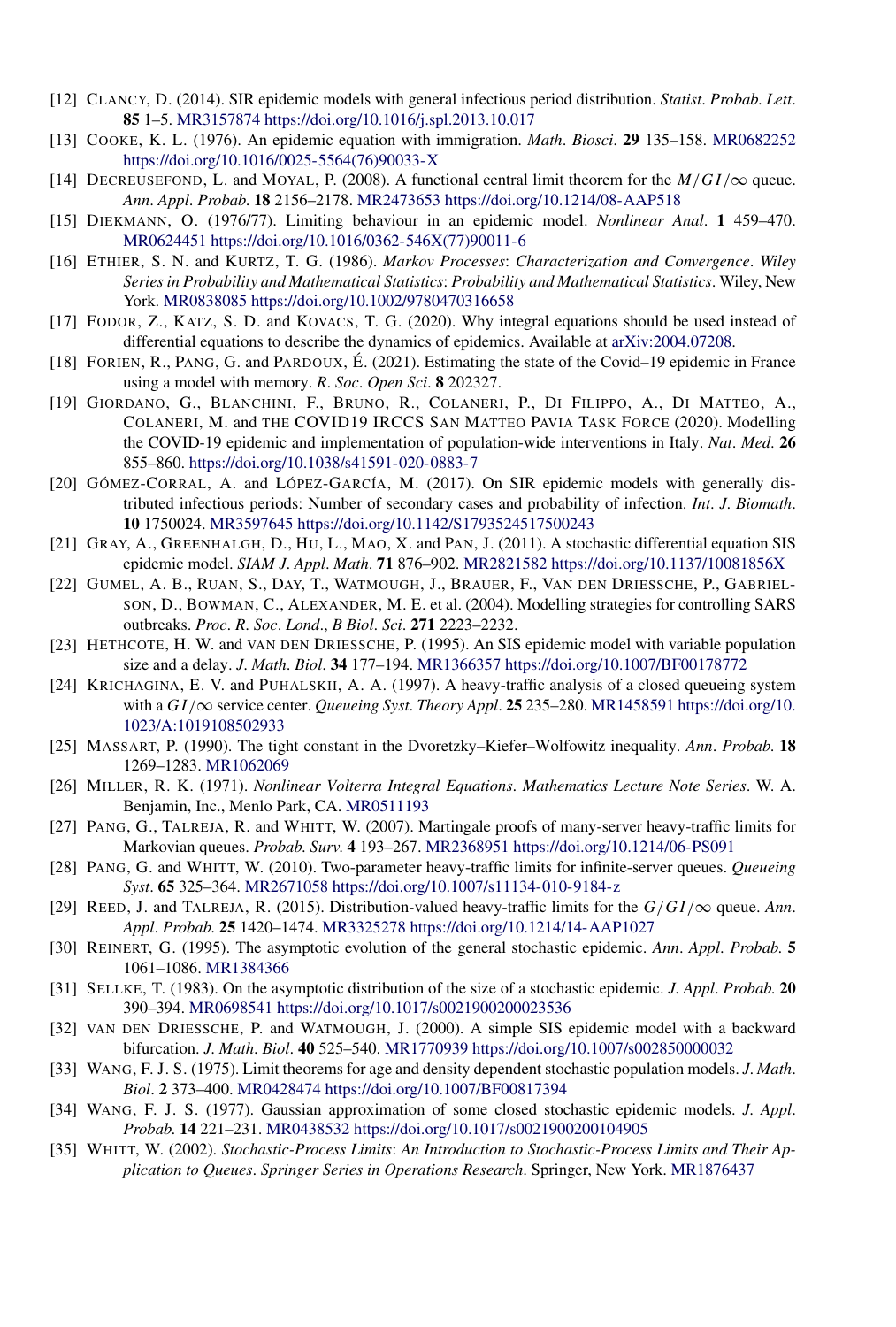#### **LARGE DEVIATIONS OF MEAN-FIELD INTERACTING PARTICLE SYSTEMS IN A FAST VARYING ENVIRONMENT**

#### BY SARATH YASODHARAN<sup>[a](#page-4-0)</sup> AND RAJESH SUNDARESAN<sup>[b](#page-4-0)</sup>

*Department of Electrical Communication Engineering, Indian Institute of Science, <sup>a</sup>[sarath@iisc.ac.in,](mailto:sarath@iisc.ac.in) <sup>b</sup>[rajeshs@iisc.ac.in](mailto:rajeshs@iisc.ac.in)* 

This paper studies large deviations of a "fully coupled" finite state meanfield interacting particle system in a fast varying environment. The empirical measure of the particles evolves in the slow time scale and the random environment evolves in the fast time scale. Our main result is the path-space large deviation principle for the joint law of the empirical measure process of the particles and the occupation measure process of the fast environment. This extends previous results known for two time scale diffusions to two time scale mean-field models with jumps. Our proof is based on the method of stochastic exponentials. We characterise the rate function by studying a certain variational problem associated with an exponential martingale.

- [1] AVRACHENKOV, K., NAIN, P. and YECHIALI, U. (2014). A retrial system with two input streams and two orbit queues. *Queueing Syst*. **77** 1–31. [MR3183509](http://www.ams.org/mathscinet-getitem?mr=3183509)<https://doi.org/10.1007/s11134-013-9372-8>
- [2] BOORSTYN, R., KERSHENBAUM, A., MAGLARIS, B. S. and SAHIN, V. (1987). Throughput analysis in multihop CSMA packet radio networks. *IEEE Trans*. *Commun*. **35** 267–274.
- [3] BORDENAVE, C., MCDONALD, D. and PROUTIÈRE, A. (2010). A particle system in interaction with a rapidly varying environment: Mean field limits and applications. *Netw*. *Heterog*. *Media* **5** 31–62. [MR2601988](http://www.ams.org/mathscinet-getitem?mr=2601988)<https://doi.org/10.3934/nhm.2010.5.31>
- [4] BORKAR, V. S. and SUNDARESAN, R. (2012). Asymptotics of the invariant measure in mean field models with jumps. *Stoch*. *Syst*. **2** 322–380. [MR3354770](http://www.ams.org/mathscinet-getitem?mr=3354770)<https://doi.org/10.1214/12-SSY064>
- [5] BUDHIRAJA, A., DUPUIS, P. and GANGULY, A. (2018). Large deviations for small noise diffusions in a fast Markovian environment. *Electron*. *J*. *Probab*. **23** 112. [MR3878137](http://www.ams.org/mathscinet-getitem?mr=3878137)<https://doi.org/10.1214/18-ejp228>
- [6] CASTIEL, E., BORST, S., MICLO, L., SIMATOS, F. and WHITING, P. (2021). Induced idleness leads to deterministic heavy traffic limits for queue-based random-access algorithms. *Ann*. *Appl*. *Probab*. **31** 941–971. [MR4254500](http://www.ams.org/mathscinet-getitem?mr=4254500)<https://doi.org/10.1214/20-aap1609>
- [7] CHAGANTY, N. R. (1997). Large deviations for joint distributions and statistical applications. *Sankhya Ser*. *A* **59** 147–166. [MR1665683](http://www.ams.org/mathscinet-getitem?mr=1665683)
- [8] DAWSON, D. A. and GÄRTNER, J. (1987). Large deviations from the McKean-Vlasov limit for weakly interacting diffusions. *Stochastics* **20** 247–308. [MR0885876](http://www.ams.org/mathscinet-getitem?mr=0885876) [https://doi.org/10.1080/](https://doi.org/10.1080/17442508708833446) [17442508708833446](https://doi.org/10.1080/17442508708833446)
- [9] DEMBO, A. and ZEITOUNI, O. (2010). *Large Deviations Techniques and Applications*. *Stochastic Modelling and Applied Probability* **38**. Springer, Berlin. [MR2571413](http://www.ams.org/mathscinet-getitem?mr=2571413) [https://doi.org/10.1007/](https://doi.org/10.1007/978-3-642-03311-7) [978-3-642-03311-7](https://doi.org/10.1007/978-3-642-03311-7)
- [10] DJEHICHE, B. and KAJ, I. (1995). The rate function for some measure-valued jump processes. *Ann*. *Probab*. **23** 1414–1438. [MR1349178](http://www.ams.org/mathscinet-getitem?mr=1349178)
- [11] DONSKER, M. D. and VARADHAN, S. R. S. (1975). Asymptotic evaluation of certain Markov process expectations for large time, I. *Comm*. *Pure Appl*. *Math*. **28** 1–47.
- [12] EKELAND, I. and TÉMAM, R. (1999). *Convex Analysis and Variational Problems*, English ed. *Classics in Applied Mathematics* **28**. SIAM, Philadelphia, PA. Translated from the French. [MR1727362](http://www.ams.org/mathscinet-getitem?mr=1727362) <https://doi.org/10.1137/1.9781611971088>
- [13] ETHIER, S. N. and KURTZ, T. G. (2005). *Markov Processes*: *Characterization and Convergence*, 2nd ed. Wiley, New York.
- [14] FENG, J. and KURTZ, T. G. (2006). *Large Deviations for Stochastic Processes*. *Mathematical Surveys and Monographs* **131**. Amer. Math. Soc., Providence, RI. [MR2260560](http://www.ams.org/mathscinet-getitem?mr=2260560)<https://doi.org/10.1090/surv/131>

*[MSC2020 subject classifications.](https://mathscinet.ams.org/mathscinet/msc/msc2020.html)* Primary 60F10; secondary 60K37, 60K35, 60J75.

*Key words and phrases.* Mean-field interaction, large deviations, time scale separation, averaging principle, metastability.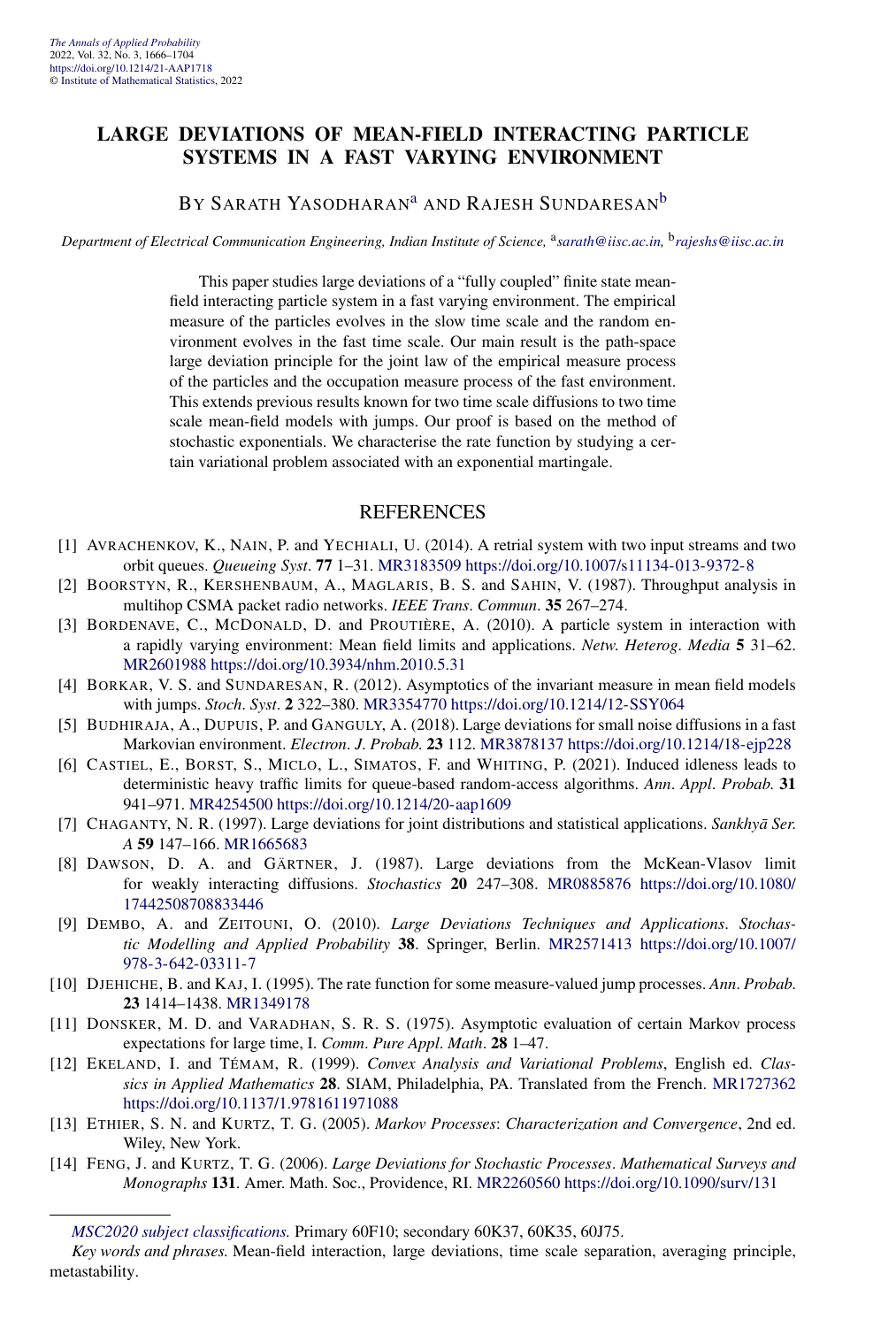- [15] FREIDLIN, M. I. and WENTZELL, A. D. (2012). *Random Perturbations of Dynamical Systems*, 3rd ed. *Grundlehren der Mathematischen Wissenschaften* [*Fundamental Principles of Mathematical Sciences*] **260**. Springer, Heidelberg. [MR2953753](http://www.ams.org/mathscinet-getitem?mr=2953753)<https://doi.org/10.1007/978-3-642-25847-3>
- [16] HUNT, P. J. and KURTZ, T. G. (1994). Large loss networks. *Stochastic Process*. *Appl*. **53** 363–378. [MR1302919](http://www.ams.org/mathscinet-getitem?mr=1302919) [https://doi.org/10.1016/0304-4149\(94\)90071-X](https://doi.org/10.1016/0304-4149(94)90071-X)
- [17] HUNT, P. J. and LAWS, C. N. (1997). Optimization via trunk reservation in single resource loss systems under heavy traffic. *Ann*. *Appl*. *Probab*. **7** 1058–1079. [MR1484797](http://www.ams.org/mathscinet-getitem?mr=1484797) [https://doi.org/10.1214/aoap/](https://doi.org/10.1214/aoap/1043862424) [1043862424](https://doi.org/10.1214/aoap/1043862424)
- [18] HWANG, C.-R. and SHEU, S. J. (1990). Large-time behavior of perturbed diffusion Markov processes with applications to the second eigenvalue problem for Fokker–Planck operators and simulated annealing. *Acta Appl*. *Math*. **19** 253–295. [MR1077861](http://www.ams.org/mathscinet-getitem?mr=1077861)<https://doi.org/10.1007/BF01321859>
- [19] JACOD, J. and SHIRYAEV, A. N. (2013). *Limit Theorems for Stochastic Processes* **288**. Springer, Berlin.
- [20] KELLY, F. P. (1991). Loss networks. *Ann*. *Appl*. *Probab*. **1** 319–378. [MR1111523](http://www.ams.org/mathscinet-getitem?mr=1111523)
- [21] KHASMINSKII, R. (1968). On the averaging principle for stochastic differential Itô equation. *Kibernetika* **4** 260–279.
- [22] KUMAR, R. and POPOVIC, L. (2017). Large deviations for multi-scale jump-diffusion processes. *Stochastic Process*. *Appl*. **127** 1297–1320. [MR3619272](http://www.ams.org/mathscinet-getitem?mr=3619272)<https://doi.org/10.1016/j.spa.2016.07.016>
- [23] LÉONARD, C. (1995). On large deviations for particle systems associated with spatially homogeneous Boltzmann type equations. *Probab*. *Theory Related Fields* **101** 1–44. [MR1314173](http://www.ams.org/mathscinet-getitem?mr=1314173) [https://doi.org/10.1007/](https://doi.org/10.1007/BF01192194) [BF01192194](https://doi.org/10.1007/BF01192194)
- [24] LÉONARD, C. (1995). Large deviations for long range interacting particle systems with jumps. *Ann*. *Inst*. *Henri Poincaré Probab*. *Stat*. **31** 289–323. [MR1324810](http://www.ams.org/mathscinet-getitem?mr=1324810)
- [25] LIPTSER, R. (1996). Large deviations for two scaled diffusions. *Probab*. *Theory Related Fields* **106** 71–104. [MR1408417](http://www.ams.org/mathscinet-getitem?mr=1408417)<https://doi.org/10.1007/s004400050058>
- [26] PUHALSKII, A. (1994). The method of stochastic exponentials for large deviations. *Stochastic Process*. *Appl*. **54** 45–70. [MR1302694](http://www.ams.org/mathscinet-getitem?mr=1302694) [https://doi.org/10.1016/0304-4149\(94\)00004-2](https://doi.org/10.1016/0304-4149(94)00004-2)
- [27] PUHALSKII, A. (2001). *Large Deviations and Idempotent Probability*. *Chapman & Hall/CRC Monographs and Surveys in Pure and Applied Mathematics* **119**. CRC Press, Boca Raton, FL. [MR1851048](http://www.ams.org/mathscinet-getitem?mr=1851048) <https://doi.org/10.1201/9781420035803>
- [28] PUHALSKII, A. A. (2016). On large deviations of coupled diffusions with time scale separation. *Ann*. *Probab*. **44** 3111–3186. [MR3531687](http://www.ams.org/mathscinet-getitem?mr=3531687)<https://doi.org/10.1214/15-AOP1043>
- [29] RAO, M. M. and REN, Z. D. (1991). *Theory of Orlicz Spaces*. *Monographs and Textbooks in Pure and Applied Mathematics* **146**. Dekker, New York. [MR1113700](http://www.ams.org/mathscinet-getitem?mr=1113700)
- [30] SUNDARAM, R. K. (1996). *A First Course in Optimization Theory*. Cambridge Univ. Press, Cambridge. [MR1402910](http://www.ams.org/mathscinet-getitem?mr=1402910)<https://doi.org/10.1017/CBO9780511804526>
- [31] VERETENNIKOV, A. Y. (1999). On large deviations in the averaging principle for SDEs with a "full dependence". *Ann*. *Probab*. **27** 284–296. [MR1681106](http://www.ams.org/mathscinet-getitem?mr=1681106)<https://doi.org/10.1214/aop/1022677263>
- [32] VERETENNIKOV, A. Y. (2000). On large deviations for SDEs with small diffusion and averaging. *Stochastic Process*. *Appl*. **89** 69–79. [MR1775227](http://www.ams.org/mathscinet-getitem?mr=1775227) [https://doi.org/10.1016/S0304-4149\(00\)00013-2](https://doi.org/10.1016/S0304-4149(00)00013-2)
- [33] YASODHARAN, S. and SUNDARESAN, R. (2019). Large time behaviour and the second eigenvalue problem for finite state mean-field interacting particle systems. ArXiv Preprint. Available at [arXiv:1909.03805.](http://arxiv.org/abs/arXiv:1909.03805)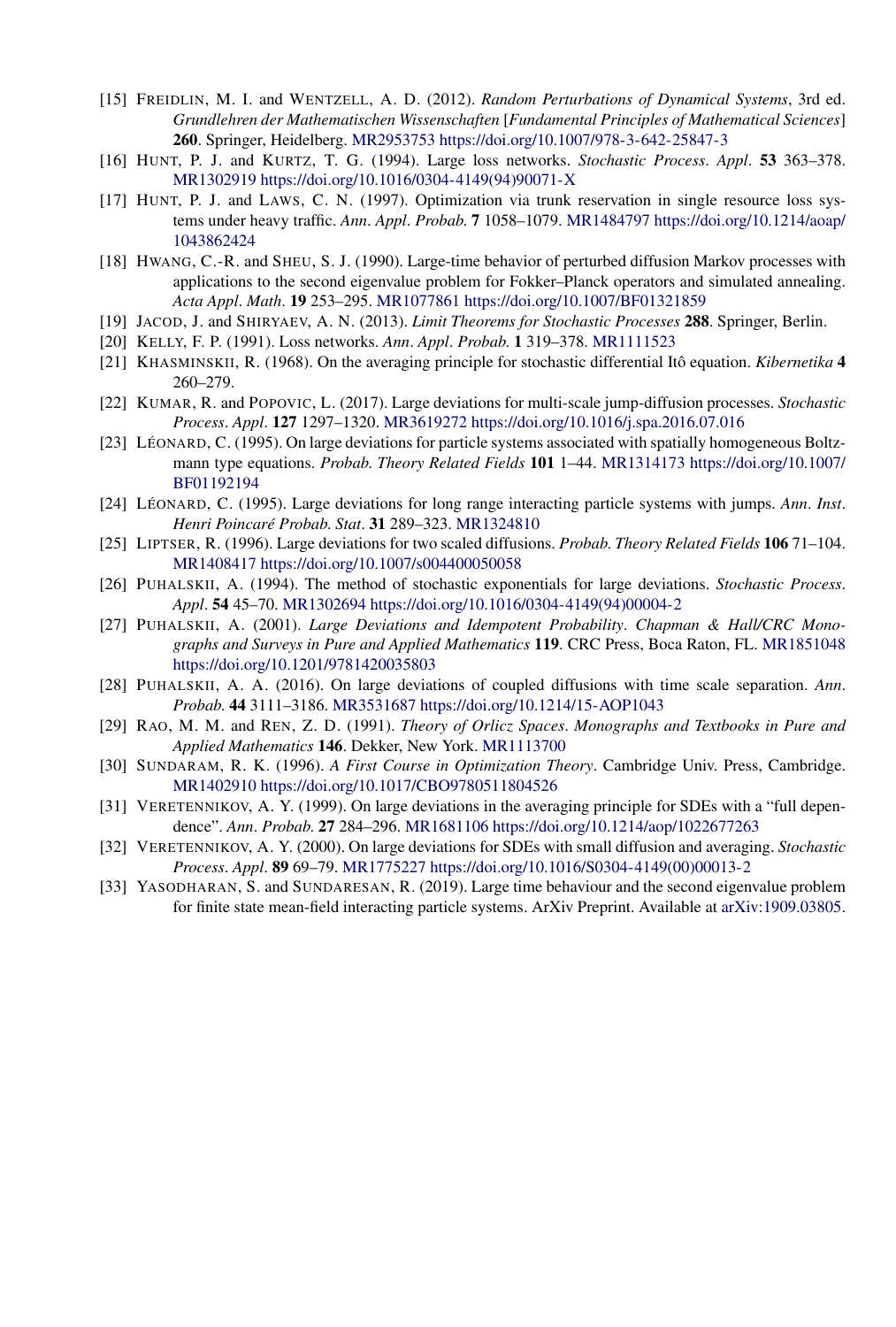#### **UNDERSTANDING THE DUAL FORMULATION FOR THE HEDGING OF PATH-DEPENDENT OPTIONS WITH PRICE IMPACT**

BY BRUNO BOUCHARD<sup>1, a</sup> AND XIAOLU TAN<sup>2, b</sup>

<sup>1</sup> CEREMADE, Université Paris Dauphine, PSL, CNRS, <sup>a</sup>[bouchard@ceremade.dauphine.fr](mailto:bouchard@ceremade.dauphine.fr) <sup>2</sup>*Department of Mathematics, The Chinese University of Hong Kong,* <sup>b</sup>*[xiaolu.tan@cuhk.edu.hk](mailto:xiaolu.tan@cuhk.edu.hk)*

We consider a general path-dependent version of the hedging problem with price impact of Bouchard et al. (*SIAM J. Control Optim.* **57** (2019) 4125– 4149), in which a dual formulation for the super-hedging price is obtained by means of PDE arguments, in a Markovian setting and under strong regularity conditions. Using only probabilistic arguments, we prove, in a pathdependent setting and under weak regularity conditions, that any solution to this dual problem actually allows one to construct explicitly a perfect hedging portfolio. From a pure probabilistic point of view, our approach also allows one to exhibit solutions to a specific class of second order forward backward stochastic differential equations, in the sense of Cheridito et al. (*Comm. Pure Appl. Math.* **60** (2007) 1081–1110). Existence of a solution to the dual optimal control problem is also addressed in particular settings. As a by-product of our arguments, we prove a version of Itô's lemma for path-dependent functionals that are only  $C^{0,1}$  in the sense of Dupire.

- [1] ABERGEL, F. and LOEPER, G. (2017). Option pricing and hedging contingent claims with liquidity costs and market impact. In *Econophysics and Sociophysics*: *Recent Progress and Future Directions*. *New Economic Window*. Springer 19–40.
- [2] BECHERER, D., BILAREV, T. and FRENTRUP, P. (2018). Optimal asset liquidation with multiplicative transient price impact. *Appl*. *Math*. *Optim*. **78** 643–676. [MR3868745](http://www.ams.org/mathscinet-getitem?mr=3868745) [https://doi.org/10.1007/](https://doi.org/10.1007/s00245-017-9418-0) [s00245-017-9418-0](https://doi.org/10.1007/s00245-017-9418-0)
- [3] BECHERER, D., BILAREV, T. and FRENTRUP, P. (2018). Optimal liquidation under stochastic liquidity. *Finance Stoch*. **22** 39–68. [MR3738665](http://www.ams.org/mathscinet-getitem?mr=3738665)<https://doi.org/10.1007/s00780-017-0346-2>
- [4] BECHERER, D., BILAREV, T. and FRENTRUP, P. (2019). Stability for gains from large investors' strategies in *M*1*/J*1 topologies. *Bernoulli* **25** 1105–1140. [MR3920367](http://www.ams.org/mathscinet-getitem?mr=3920367)<https://doi.org/10.3150/17-bej1014>
- [5] BILAREV, T. and BECHERER, D. (2018). Hedging with transient price impact for non-covered and covered options. arXiv preprint [arXiv:1807.05917](http://arxiv.org/abs/arXiv:1807.05917).
- [6] BOUCHARD, B., LOEPER, G., SONER, H. M. and ZHOU, C. (2019). Second-order stochastic target problems with generalized market impact. *SIAM J*. *Control Optim*. **57** 4125–4149. [MR4040789](http://www.ams.org/mathscinet-getitem?mr=4040789) <https://doi.org/10.1137/18M1196078>
- [7] BOUCHARD, B., LOEPER, G. and ZOU, Y. (2016). Almost-sure hedging with permanent price impact. *Finance Stoch*. **20** 741–771. [MR3519167](http://www.ams.org/mathscinet-getitem?mr=3519167)<https://doi.org/10.1007/s00780-016-0295-1>
- [8] BOUCHARD, B., LOEPER, G. and ZOU, Y. (2017). Hedging of covered options with linear market impact and gamma constraint. *SIAM J*. *Control Optim*. **55** 3319–3348. [MR3715374](http://www.ams.org/mathscinet-getitem?mr=3715374) [https://doi.org/10.1137/](https://doi.org/10.1137/15M1054109) [15M1054109](https://doi.org/10.1137/15M1054109)
- [9] ÇETIN, U., JARROW, R. A. and PROTTER, P. (2004). Liquidity risk and arbitrage pricing theory. *Finance Stoch*. **8** 311–341. [MR2213255](http://www.ams.org/mathscinet-getitem?mr=2213255)<https://doi.org/10.1007/s00780-004-0123-x>
- [10] CHERIDITO, P., SONER, H. M., TOUZI, N. and VICTOIR, N. (2007). Second-order backward stochastic differential equations and fully nonlinear parabolic PDEs. *Comm*. *Pure Appl*. *Math*. **60** 1081–1110. [MR2319056](http://www.ams.org/mathscinet-getitem?mr=2319056)<https://doi.org/10.1002/cpa.20168>
- [11] CLAISSE, J., TALAY, D. and TAN, X. (2016). A pseudo-Markov property for controlled diffusion processes. *SIAM J*. *Control Optim*. **54** 1017–1029. [MR3488161](http://www.ams.org/mathscinet-getitem?mr=3488161)<https://doi.org/10.1137/151004252>
- [12] CONT, R. and FOURNIÉ, D.-A. (2013). Functional Itô calculus and stochastic integral representation of martingales. *Ann*. *Probab*. **41** 109–133. [MR3059194](http://www.ams.org/mathscinet-getitem?mr=3059194)<https://doi.org/10.1214/11-AOP721>

*[MSC2020 subject classifications.](https://mathscinet.ams.org/mathscinet/msc/msc2020.html)* Primary 49N15, 91G20; secondary 49N60.

*Key words and phrases.* Market impact, second order BSDEs, Dupire derivative.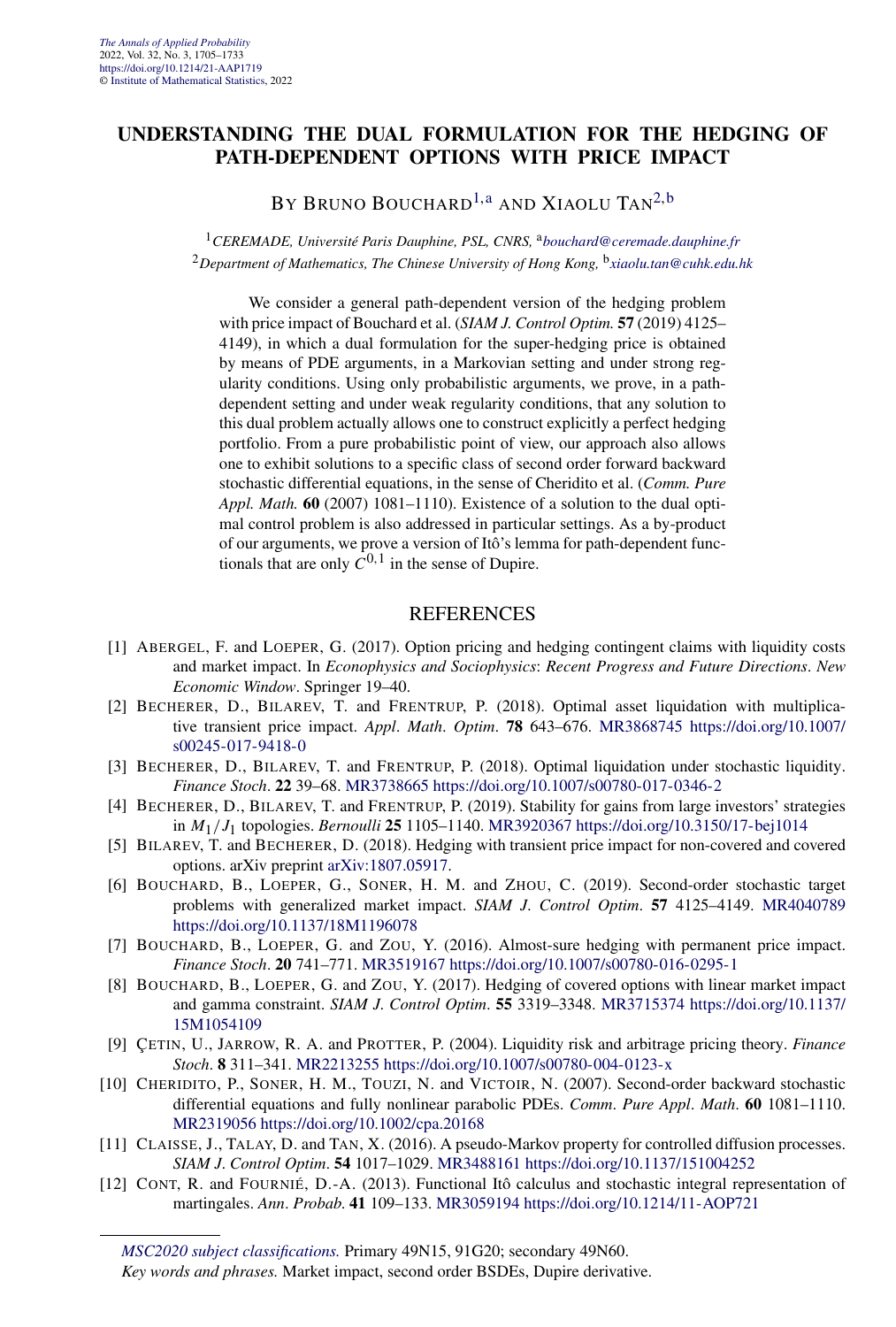- [13] COQUET, F., JAKUBOWSKI, A., MÉMIN, J. and SŁOMIŃSKI, L. (2006). Natural decomposition of processes and weak Dirichlet processes. In *In Memoriam Paul-André Meyer*: *Séminaire de Probabilités XXXIX*. *Lecture Notes in Math*. **1874** 81–116. Springer, Berlin. [MR2276891](http://www.ams.org/mathscinet-getitem?mr=2276891) [https://doi.org/10.1007/](https://doi.org/10.1007/978-3-540-35513-7_8) [978-3-540-35513-7\\_8](https://doi.org/10.1007/978-3-540-35513-7_8)
- [14] DELLACHERIE, C. and MEYER, P. (1980). *Probabilité et potentiel II*, *Chapitre* 5 *à* 8. Hermann.
- [15] DELLACHERIE, C. and MEYER, P.-A. (1978). *Probabilities and Potential*. *North-Holland Mathematics Studies* **29**. North-Holland, Amsterdam–New York. [MR0521810](http://www.ams.org/mathscinet-getitem?mr=0521810)
- [16] DUPIRE, B. (2009). Functional Itô calculus. Portfolio Research Paper 04.
- [17] EL KAROUI, N. and TAN, X. (2013). Capacities, measurable selection and dynamic programming Part II: Application in stochastic control problems. arXiv preprint [arXiv:1310.3364.](http://arxiv.org/abs/arXiv:1310.3364)
- [18] FREY, R. (1998). Perfect option hedging for a large trader. *Finance Stoch*. **2** 115–141.
- [19] HAUSSMANN, U. G. and LEPELTIER, J.-P. (1990). On the existence of optimal controls. *SIAM J*. *Control Optim*. **28** 851–902. [MR1051628](http://www.ams.org/mathscinet-getitem?mr=1051628)<https://doi.org/10.1137/0328049>
- [20] IKEDA, N. and WATANABE, S. (2014). *Stochastic Differential Equations and Diffusion Processes* **24**. Elsevier. [MR0637061](http://www.ams.org/mathscinet-getitem?mr=0637061)
- [21] JACOD, J. and SHIRYAEV, A. (2013). *Limit Theorems for Stochastic Processes* **288**. Springer Science & Business Media. [MR0959133](http://www.ams.org/mathscinet-getitem?mr=0959133)<https://doi.org/10.1007/978-3-662-02514-7>
- [22] JACOD, J. and YOR, M. (1977). Étude des solutions extrémales et représentation intégrale des solutions pour certains problèmes de martingales. *Z*. *Wahrsch*. *Verw*. *Gebiete* **38** 83–125. [MR0445604](http://www.ams.org/mathscinet-getitem?mr=0445604) <https://doi.org/10.1007/BF00533303>
- [23] KARANDIKAR, R. L. (1983). On the quadratic variation process of a continuous martingale. *Illinois J*. *Math*. **27** 178–181. [MR0694639](http://www.ams.org/mathscinet-getitem?mr=0694639)
- [24] KARATZAS, I. and SHREVE, S. E. (1998). Brownian motion. In *Brownian Motion and Stochastic Calculus* 47–127. Springer.
- [25] LIU, H. and YONG, J. (2005). Option pricing with an illiquid underlying asset market. *J*. *Econom*. *Dynam*. *Control* **29** 2125–2156. [MR2185277](http://www.ams.org/mathscinet-getitem?mr=2185277)<https://doi.org/10.1016/j.jedc.2004.11.004>
- [26] LOEPER, G. Option pricing with linear market impact and non-linear Black and Scholes equations. Available at <https://arxiv.org/abs/1301.6252>.
- [27] PROTTER, P. E. (2005). *Stochastic Integration and Differential Equations*, 2nd ed. *Stochastic Modelling and Applied Probability* **21**. Springer, Berlin. Version 2.1, Corrected third printing. [MR2273672](http://www.ams.org/mathscinet-getitem?mr=2273672) <https://doi.org/10.1007/978-3-662-10061-5>
- [28] RUSSO, F. and VALLOIS, P. (1996). Itô formula for *C*1-functions of semimartingales. *Probab*. *Theory Related Fields* **104** 27–41. [MR1367665](http://www.ams.org/mathscinet-getitem?mr=1367665)<https://doi.org/10.1007/BF01303801>
- [29] SAPORITO, Y. F. (2018). The functional Meyer–Tanaka formula. *Stoch*. *Dyn*. **18** 1850030, 25. [MR3842253](http://www.ams.org/mathscinet-getitem?mr=3842253) <https://doi.org/10.1142/S0219493718500302>
- [30] SCHÖNBUCHER, P. J. and WILMOTT, P. (2000). The feedback effect of hedging in illiquid markets. *SIAM J*. *Appl*. *Math*. **61** 232–272. [MR1776395](http://www.ams.org/mathscinet-getitem?mr=1776395)<https://doi.org/10.1137/S0036139996308534>
- [31] SIRCAR, K. R. and PAPANICOLAOU, G. (1998). Generalized Black–Scholes models accounting for increased market volatility from hedging strategies. *Appl*. *Math*. *Finance* **5** 45–82.
- [32] SONER, H. M. and TOUZI, N. (2009). The dynamic programming equation for second order stochastic target problems. *SIAM J*. *Control Optim*. **48** 2344–2365. [MR2556347](http://www.ams.org/mathscinet-getitem?mr=2556347)<https://doi.org/10.1137/07071130X>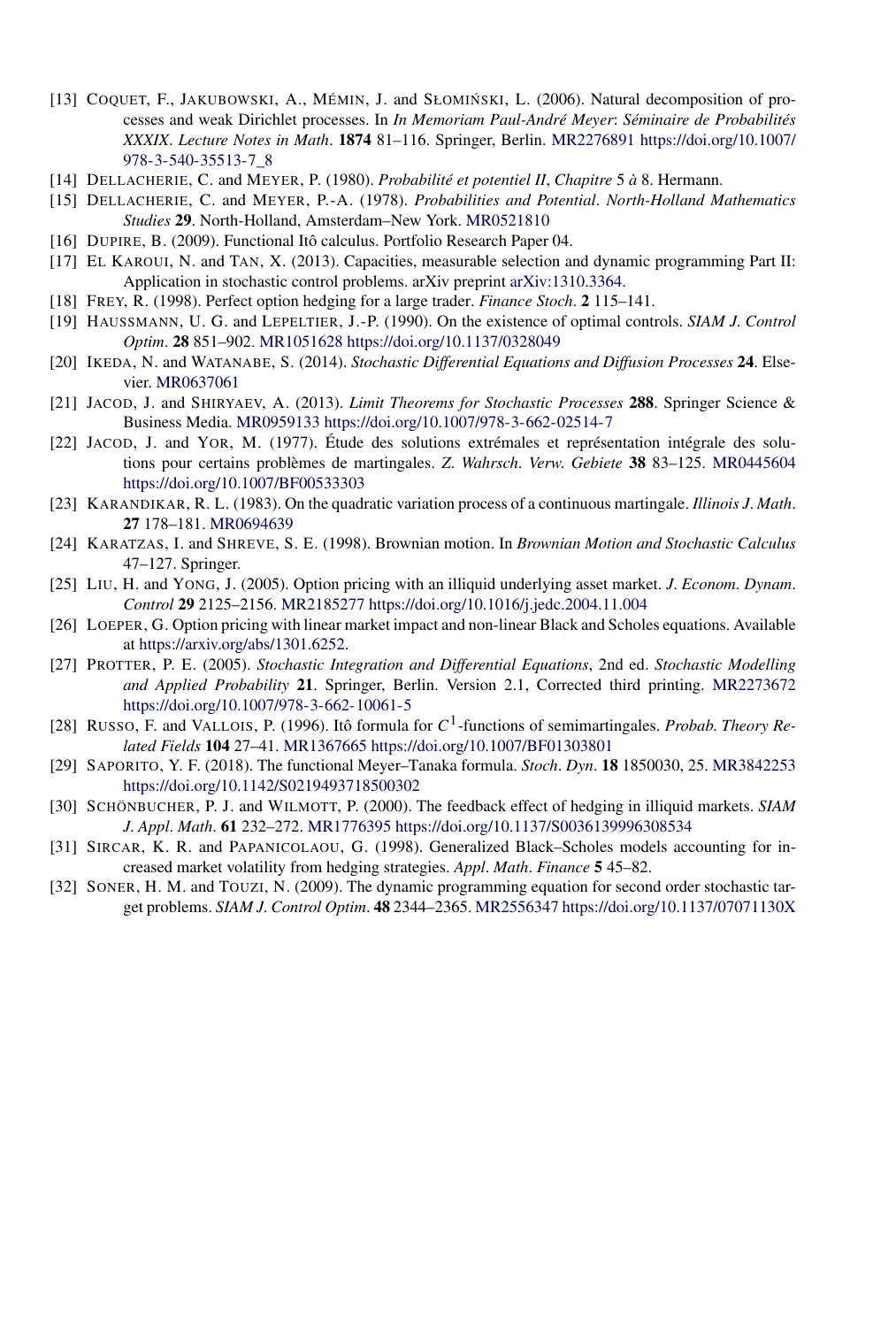#### <span id="page-18-0"></span>**ON THE SPECTRUM OF DENSE RANDOM GEOMETRIC GRAPHS**

BY KARTICK ADHIKARI<sup>1,[a](#page-4-0)</sup>, ROBERT J. ADLER<sup>2,b</sup>, OMER BOBROWSKI<sup>[2,c](#page-4-0)</sup> and RON ROSENTHAL<sup>[3,](#page-4-0)[d](#page-9-0)</sup>

<sup>1</sup>*Department of Mathematics, Indian Institute of Science Education and Reseach,* <sup>a</sup>*[kartickmath@gmail.com](mailto:kartickmath@gmail.com)* <sup>2</sup>*Viterbi Faculty of Electrical and Computer Engineering, Technion—Israel Institute of Technology,* <sup>b</sup>*[radler@technion.ac.il](mailto:radler@technion.ac.il),* <sup>c</sup>*[omer@ee.technion.ac.il](mailto:omer@ee.technion.ac.il)*

<sup>3</sup>*Faculty of Mathematics, Technion—Israel Institute of Technology,* <sup>d</sup>*[ron.ro@technion.ac.il](mailto:ron.ro@technion.ac.il)*

In this paper we study the spectrum of the random geometric graph  $G(n, r)$ , in a regime where the graph is dense and highly connected. In the Erdős–Rényi  $G(n, p)$  random graph it is well known that upon connectivity the spectrum of the normalized graph Laplacian is concentrated around 1. We show that such concentration does not occur in the  $G(n, r)$  case, even when the graph is dense and almost a complete graph. In particular, we show that the limiting spectral gap is strictly smaller than 1. In the special case where the vertices are distributed uniformly in the unit cube and  $r = 1$ , we show that for every  $0 \le k \le d$  there are at least  $\begin{pmatrix} d \\ h \end{pmatrix}$  $\binom{d}{k}$  eigenvalues near  $1 - 2^{-k}$ , and the limiting spectral gap is exactly  $1/2$ . We also show that the corresponding eigenfunctions in this case are tightly related to the geometric configuration of the points.

- [1] ALON, N. and CHUNG, F. R. K. (1988). Explicit construction of linear sized tolerant networks. In *Proceedings of the First Japan Conference on Graph Theory and Applications* (*Hakone*, 1986) **72** 15–19. [MR0975519](http://www.ams.org/mathscinet-getitem?mr=0975519) [https://doi.org/10.1016/0012-365X\(88\)90189-6](https://doi.org/10.1016/0012-365X(88)90189-6)
- [2] ALON, N. and MILMAN, V. D. (1985). *λ*1, isoperimetric inequalities for graphs, and superconcentrators. *J*. *Combin*. *Theory Ser*. *B* **38** 73–88. [MR0782626](http://www.ams.org/mathscinet-getitem?mr=0782626) [https://doi.org/10.1016/0095-8956\(85\)90092-9](https://doi.org/10.1016/0095-8956(85)90092-9)
- [3] BEIGEL, R., MARGULIS, G. and SPIELMAN, D. A. (1993). Fault diagnosis in a small constant number of parallel testing rounds. In *Proceedings of the Fifth Annual ACM Symposium on Parallel Algorithms and Architectures* 21–29.
- [4] BENAYCH-GEORGES, F., BORDENAVE, C. and KNOWLES, A. (2020). Spectral radii of sparse random matrices. *Ann*. *Inst*. *Henri Poincaré Probab*. *Stat*. **56** 2141–2161. [MR4116720](http://www.ams.org/mathscinet-getitem?mr=4116720) [https://doi.org/10.1214/](https://doi.org/10.1214/19-AIHP1033) [19-AIHP1033](https://doi.org/10.1214/19-AIHP1033)
- [5] BOBROWSKI, O. (2019). Homological Connectivity in Random čech Complexes. Available at [arXiv:1906.04861](http://arxiv.org/abs/arXiv:1906.04861).
- [6] BORDENAVE, C. (2008). Eigenvalues of Euclidean random matrices. *Random Structures Algorithms* **33** 515–532. [MR2462254](http://www.ams.org/mathscinet-getitem?mr=2462254)<https://doi.org/10.1002/rsa.20228>
- [7] CHUNG, F. R. K. (1997). *Spectral Graph Theory*. *CBMS Regional Conference Series in Mathematics* **92**. Amer. Math. Soc., Providence, RI. [MR1421568](http://www.ams.org/mathscinet-getitem?mr=1421568)
- [8] COJA-OGHLAN, A. (2007). On the Laplacian eigenvalues of *Gn,p*. *Combin*. *Probab*. *Comput*. **16** 923–946. [MR2351691](http://www.ams.org/mathscinet-getitem?mr=2351691)<https://doi.org/10.1017/S0963548307008693>
- [9] DODZIUK, J. (1984). Difference equations, isoperimetric inequality and transience of certain random walks. *Trans*. *Amer*. *Math*. *Soc*. **284** 787–794. [MR0743744](http://www.ams.org/mathscinet-getitem?mr=0743744)<https://doi.org/10.2307/1999107>
- [10] EL KAROUI, N. (2010). The spectrum of kernel random matrices. *Ann*. *Statist*. **38** 1–50. [MR2589315](http://www.ams.org/mathscinet-getitem?mr=2589315) <https://doi.org/10.1214/08-AOS648>
- [11] ERDŐS, L., KNOWLES, A., YAU, H.-T. and YIN, J. (2012). Spectral statistics of Erdős–Rényi Graphs II: Eigenvalue spacing and the extreme eigenvalues. *Comm*. *Math*. *Phys*. **314** 587–640. [MR2964770](http://www.ams.org/mathscinet-getitem?mr=2964770) <https://doi.org/10.1007/s00220-012-1527-7>
- [12] ERDŐS, L., KNOWLES, A., YAU, H.-T. and YIN, J. (2013). Spectral statistics of Erdős–Rényi graphs I: Local semicircle law. *Ann*. *Probab*. **41** 2279–2375. [MR3098073](http://www.ams.org/mathscinet-getitem?mr=3098073)<https://doi.org/10.1214/11-AOP734>

*[MSC2020 subject classifications.](https://mathscinet.ams.org/mathscinet/msc/msc2020.html)* Primary 60D05, 05C80; secondary 47G10.

*Key words and phrases.* Random geometric graphs, spectral measure, homological connectivity.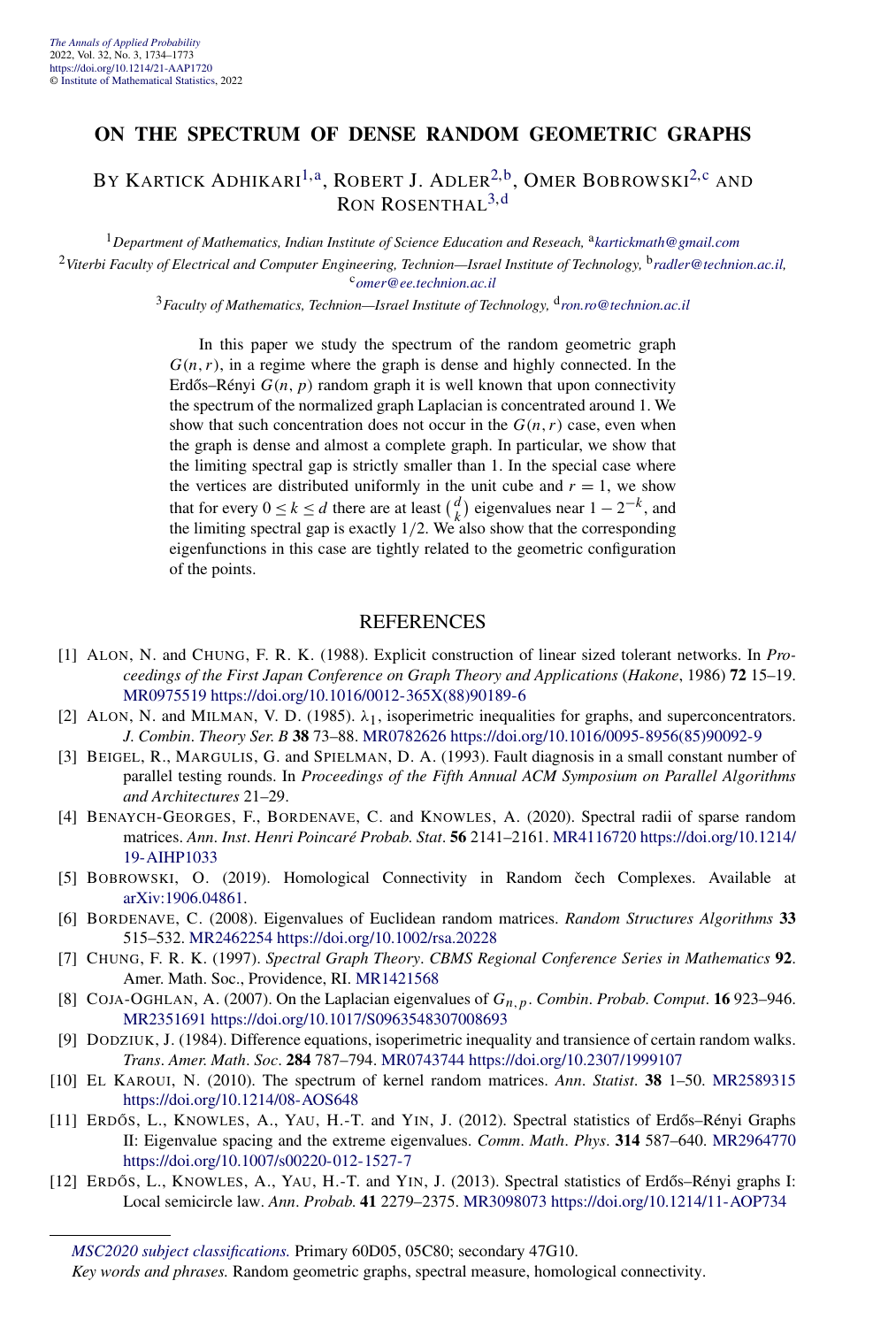- [13] FEIGE, U. and OFEK, E. (2005). Spectral techniques applied to sparse random graphs. *Random Structures Algorithms* **27** 251–275. [MR2155709](http://www.ams.org/mathscinet-getitem?mr=2155709)<https://doi.org/10.1002/rsa.20089>
- [14] FÜREDI, Z. and KOMLÓS, J. (1981). The eigenvalues of random symmetric matrices. *Combinatorica* **1** 233–241. [MR0637828](http://www.ams.org/mathscinet-getitem?mr=0637828)<https://doi.org/10.1007/BF02579329>
- [15] GARLAND, H. (1973). *p*-adic curvature and the cohomology of discrete subgroups of *p*-adic groups. *Ann*. *of Math*. (2) **97** 375–423. [MR0320180](http://www.ams.org/mathscinet-getitem?mr=0320180)<https://doi.org/10.2307/1970829>
- [16] GUNDERT, A. and WAGNER, U. (2016). On eigenvalues of random complexes. *Israel J*. *Math*. **216** 545–582. [MR3557457](http://www.ams.org/mathscinet-getitem?mr=3557457)<https://doi.org/10.1007/s11856-016-1419-1>
- [17] HOFFMAN, C., KAHLE, M. and PAQUETTE, E. (2021). Spectral gaps of random graphs and applications. *Int*. *Math*. *Res*. *Not*. *IMRN* **11** 8353–8404. [MR4266144](http://www.ams.org/mathscinet-getitem?mr=4266144)<https://doi.org/10.1093/imrn/rnz077>
- [18] HOORY, S., LINIAL, N. and WIGDERSON, A. (2006). Expander graphs and their applications. *Bull*. *Amer*. *Math*. *Soc*. (*N*.*S*.) **43** 439–561. [MR2247919](http://www.ams.org/mathscinet-getitem?mr=2247919)<https://doi.org/10.1090/S0273-0979-06-01126-8>
- [19] HORN, R. A. and JOHNSON, C. R. (2013). *Matrix Analysis*, 2nd ed. Cambridge Univ. Press, Cambridge. [MR2978290](http://www.ams.org/mathscinet-getitem?mr=2978290)
- [20] KAHLE, M. (2014). Sharp vanishing thresholds for cohomology of random flag complexes. *Ann*. *of Math*. (2) **179** 1085–1107. [MR3171759](http://www.ams.org/mathscinet-getitem?mr=3171759)<https://doi.org/10.4007/annals.2014.179.3.5>
- [21] KNOWLES, A. and ROSENTHAL, R. (2017). Eigenvalue confinement and spectral gap for random simplicial complexes. *Random Structures Algorithms* **51** 506–537. [MR3689342](http://www.ams.org/mathscinet-getitem?mr=3689342) [https://doi.org/10.1002/rsa.](https://doi.org/10.1002/rsa.20710) [20710](https://doi.org/10.1002/rsa.20710)
- [22] KOLTCHINSKII, V. and GINÉ, E. (2000). Random matrix approximation of spectra of integral operators. *Bernoulli* **6** 113–167. [MR1781185](http://www.ams.org/mathscinet-getitem?mr=1781185)<https://doi.org/10.2307/3318636>
- [23] LATAŁA, R., VAN HANDEL, R. and YOUSSEF, P. (2018). The dimension-free structure of nonhomogeneous random matrices. *Invent*. *Math*. **214** 1031–1080. [MR3878726](http://www.ams.org/mathscinet-getitem?mr=3878726) [https://doi.org/10.1007/](https://doi.org/10.1007/s00222-018-0817-x) [s00222-018-0817-x](https://doi.org/10.1007/s00222-018-0817-x)
- [24] LEIGHTON, T. and SHOR, P. (1989). Tight bounds for minimax grid matching with applications to the average case analysis of algorithms. *Combinatorica* **9** 161–187. [MR1030371](http://www.ams.org/mathscinet-getitem?mr=1030371) [https://doi.org/10.1007/](https://doi.org/10.1007/BF02124678) [BF02124678](https://doi.org/10.1007/BF02124678)
- [25] MARCHAL, O. and ARBEL, J. (2017). On the sub-Gaussianity of the beta and Dirichlet distributions. *Electron*. *Commun*. *Probab*. **22** Paper No. 54. [MR3718704](http://www.ams.org/mathscinet-getitem?mr=3718704)<https://doi.org/10.1214/17-ECP92>
- [26] MOHAR, B. and WOESS, W. (1989). A survey on spectra of infinite graphs. *Bull*. *Lond*. *Math*. *Soc*. **21** 209–234. [MR0986363](http://www.ams.org/mathscinet-getitem?mr=0986363)<https://doi.org/10.1112/blms/21.3.209>
- [27] PENROSE, M. (2003). *Random Geometric Graphs*. *Oxford Studies in Probability* **5**. Oxford Univ. Press, Oxford. [MR1986198](http://www.ams.org/mathscinet-getitem?mr=1986198)<https://doi.org/10.1093/acprof:oso/9780198506263.001.0001>
- [28] ROSS, S. M. (2014). *Introduction to Probability Models*, 11th ed. Elsevier/Academic Press, Amsterdam. [MR3307945](http://www.ams.org/mathscinet-getitem?mr=3307945)
- [29] SHI, J. and MALIK, J. (2000). Normalized cuts and image segmentation. *IEEE Trans*. *Pattern Anal*. *Mach*. *Intell*. **22** 888–905.
- [30] SHOR, P. W. and YUKICH, J. E. (1991). Minimax grid matching and empirical measures. *Ann*. *Probab*. **19** 1338–1348. [MR1112419](http://www.ams.org/mathscinet-getitem?mr=1112419)
- [31] SILVA, A. and TUCCI, G. H. (2011). On the spectral characteristics of ad-hoc networks and their mobility properties. In *Mobile Ad-Hoc and Sensor Networks* (*MSN*), 2011 *Seventh International Conference on* 215–222. IEEE, New York.
- [32] SZEGEDY, B. (2011). Limits of kernel operators and the spectral regularity lemma. *European J*. *Combin*. **32** 1156–1167. [MR2825541](http://www.ams.org/mathscinet-getitem?mr=2825541)<https://doi.org/10.1016/j.ejc.2011.03.005>
- [33] TANNER, R. M. (1984). Explicit concentrators from generalized *N*-gons. *SIAM J*. *Algebr*. *Discrete Methods* **5** 287–293. [MR0752035](http://www.ams.org/mathscinet-getitem?mr=0752035)<https://doi.org/10.1137/0605030>
- [34] VON LUXBURG, U. (2007). A tutorial on spectral clustering. *Stat*. *Comput*. **17** 395–416. [MR2409803](http://www.ams.org/mathscinet-getitem?mr=2409803) <https://doi.org/10.1007/s11222-007-9033-z>
- [35] VU, V. H. (2007). Spectral norm of random matrices. *Combinatorica* **27** 721–736. [MR2384414](http://www.ams.org/mathscinet-getitem?mr=2384414) <https://doi.org/10.1007/s00493-007-2190-z>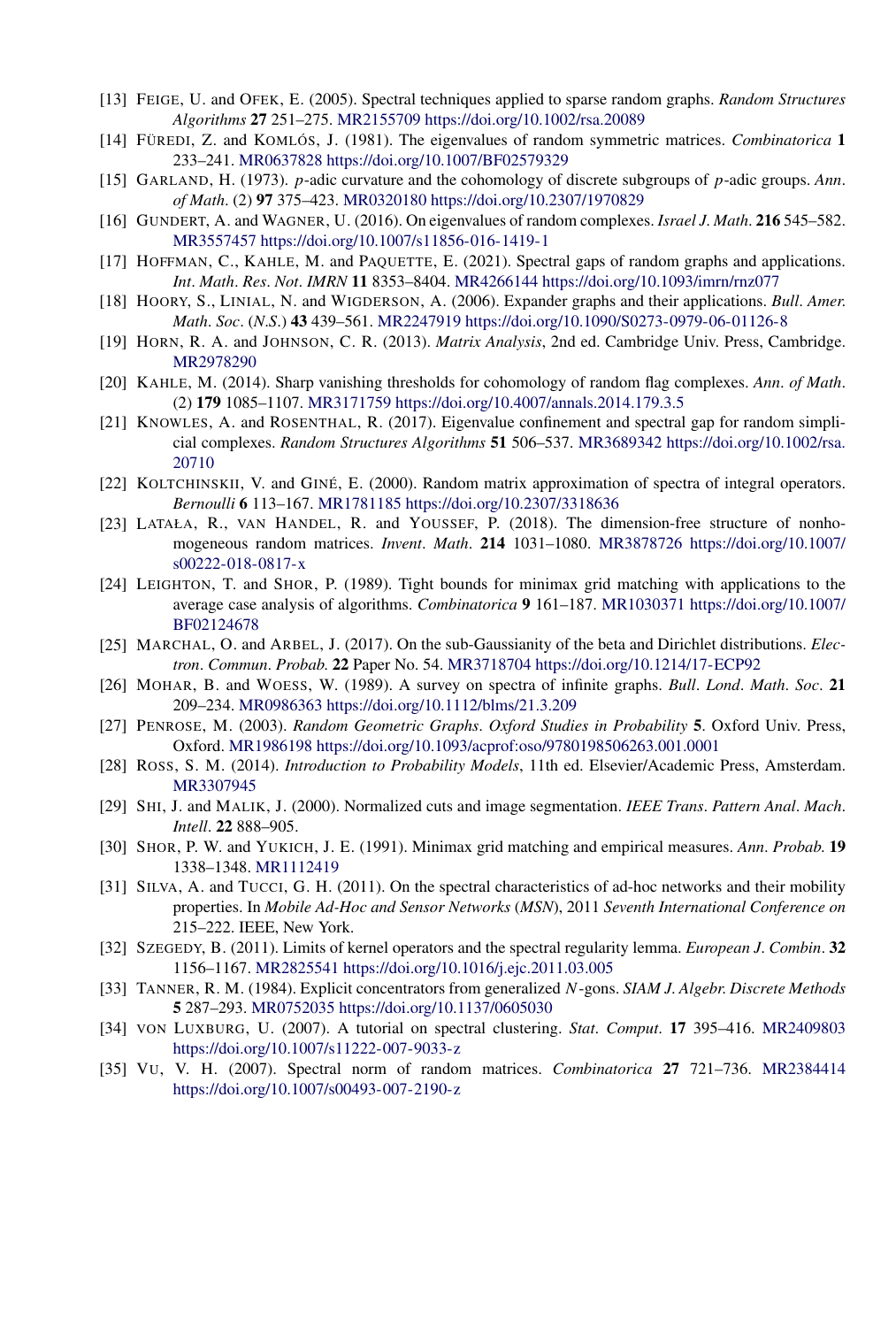#### **ON THE VALUE OF NON-MARKOVIAN DYNKIN GAMES WITH PARTIAL AND ASYMMETRIC INFORMATION**

#### BY TIZIANO DE ANGELIS<sup>[1,a](#page-4-0)</sup>, NIKITA MERKULOV<sup>[2,b](#page-4-0)</sup> AND JAN PALCZEWSKI<sup>[2,c](#page-4-0)</sup>

<sup>1</sup> School of Management & Economics, University of Turin, <sup>a</sup>[tiziano.deangelis@unito.it](mailto:tiziano.deangelis@unito.it) <sup>2</sup>*School of Mathematics, University of Leeds,* <sup>b</sup>*[mmnme@leeds.ac.uk](mailto:mmnme@leeds.ac.uk),* <sup>c</sup>*[j.palczewski@leeds.ac.uk](mailto:j.palczewski@leeds.ac.uk)*

We prove that zero-sum Dynkin games in continuous time with partial and asymmetric information admit a value in randomised stopping times when the stopping payoffs of the players are general càdlàg measurable processes. As a by-product of our method of proof we also obtain existence of optimal strategies for both players. The main novelties are that we do not assume a Markovian nature of the game nor a particular structure of the information available to the players. This allows us to go beyond the variational methods (based on PDEs) developed in the literature on Dynkin games in continuous time with partial/asymmetric information. Instead, we focus on a probabilistic and functional analytic approach based on the general theory of stochastic processes and Sion's min-max theorem (*Pacific J. Math.* **8** (1958) 171–176). Our framework encompasses examples found in the literature on continuous time Dynkin games with asymmetric information and we provide counterexamples to show that our assumptions cannot be further relaxed.

- [1] APPLEBAUM, D. (2009). *Lévy Processes and Stochastic Calculus*, 2nd ed. *Cambridge Studies in Advanced Mathematics* **116**. Cambridge Univ. Press, Cambridge. [MR2512800](http://www.ams.org/mathscinet-getitem?mr=2512800) [https://doi.org/10.1017/](https://doi.org/10.1017/CBO9780511809781) [CBO9780511809781](https://doi.org/10.1017/CBO9780511809781)
- [2] ATTARD, N. (2018). Nonzero-sum games of optimal stopping for Markov processes. *Appl*. *Math*. *Optim*. **77** 567–597. [MR3787841](http://www.ams.org/mathscinet-getitem?mr=3787841)<https://doi.org/10.1007/s00245-016-9388-7>
- [3] BAXTER, J. R. and CHACON, R. V. (1977). Compactness of stopping times. *Z*. *Wahrsch*. *Verw*. *Gebiete* **40** 169–181. [MR0517871](http://www.ams.org/mathscinet-getitem?mr=0517871)<https://doi.org/10.1007/BF00736045>
- [4] BENSOUSSAN, A. and FRIEDMAN, A. (1974). Nonlinear variational inequalities and differential games with stopping times. *J*. *Funct*. *Anal*. **16** 305–352. [MR0354049](http://www.ams.org/mathscinet-getitem?mr=0354049) [https://doi.org/10.1016/0022-1236\(74\)](https://doi.org/10.1016/0022-1236(74)90076-7) [90076-7](https://doi.org/10.1016/0022-1236(74)90076-7)
- [5] BISMUT, J.-M. (1977). Sur un problème de Dynkin. *Z*. *Wahrsch*. *Verw*. *Gebiete* **39** 31–53. [MR0444218](http://www.ams.org/mathscinet-getitem?mr=0444218) <https://doi.org/10.1007/BF01844871>
- [6] BISMUT, J.-M. (1978). Régularité et continuité des processus. *Z*. *Wahrsch*. *Verw*. *Gebiete* **44** 261–268. [MR0505956](http://www.ams.org/mathscinet-getitem?mr=0505956)<https://doi.org/10.1007/BF00534214>
- [7] BLUMENTHAL, R. M. and GETOOR, R. K. (1968). *Markov Processes and Potential Theory*. *Pure and Applied Mathematics* **29**. Academic Press, New York. [MR0264757](http://www.ams.org/mathscinet-getitem?mr=0264757)
- [8] BREZIS, H. (2011). *Functional Analysis*, *Sobolev Spaces and Partial Differential Equations*. *Universitext*. Springer, New York. [MR2759829](http://www.ams.org/mathscinet-getitem?mr=2759829)
- [9] CARDALIAGUET, P. and RAINER, C. (2009). Stochastic differential games with asymmetric information. *Appl*. *Math*. *Optim*. **59** 1–36. [MR2465706](http://www.ams.org/mathscinet-getitem?mr=2465706)<https://doi.org/10.1007/s00245-008-9042-0>
- [10] DE ANGELIS, T., EKSTRÖM, E. and GLOVER, K. (2021). Dynkin games with incomplete and asymmetric information. *Math*. *Oper*. *Res*. To appear. <https://doi.org/10.1287/moor.2021.1141>
- [11] DE ANGELIS, T., FERRARI, G. and MORIARTY, J. (2018). Nash equilibria of threshold type for two-player nonzero-sum games of stopping. *Ann*. *Appl*. *Probab*. **28** 112–147. [MR3770874](http://www.ams.org/mathscinet-getitem?mr=3770874) [https://doi.org/10.1214/](https://doi.org/10.1214/17-AAP1301) [17-AAP1301](https://doi.org/10.1214/17-AAP1301)
- [12] DE ANGELIS, T., GENSBITTEL, F. and VILLENEUVE, S. (2021). A Dynkin game on assets with incomplete information on the return. *Math*. *Oper*. *Res*. **46** 28–60. [MR4224418](http://www.ams.org/mathscinet-getitem?mr=4224418) [https://doi.org/10.1287/moor.2019.](https://doi.org/10.1287/moor.2019.1046) [1046](https://doi.org/10.1287/moor.2019.1046)

*[MSC2020 subject classifications.](https://mathscinet.ams.org/mathscinet/msc/msc2020.html)* 91A27, 91A55, 91A15, 60G07, 60G40.

*Key words and phrases.* Non-Markovian Dynkin games, partial information, asymmetric information, optimal stopping, randomised stopping times, regular processes, predictable-jump processes.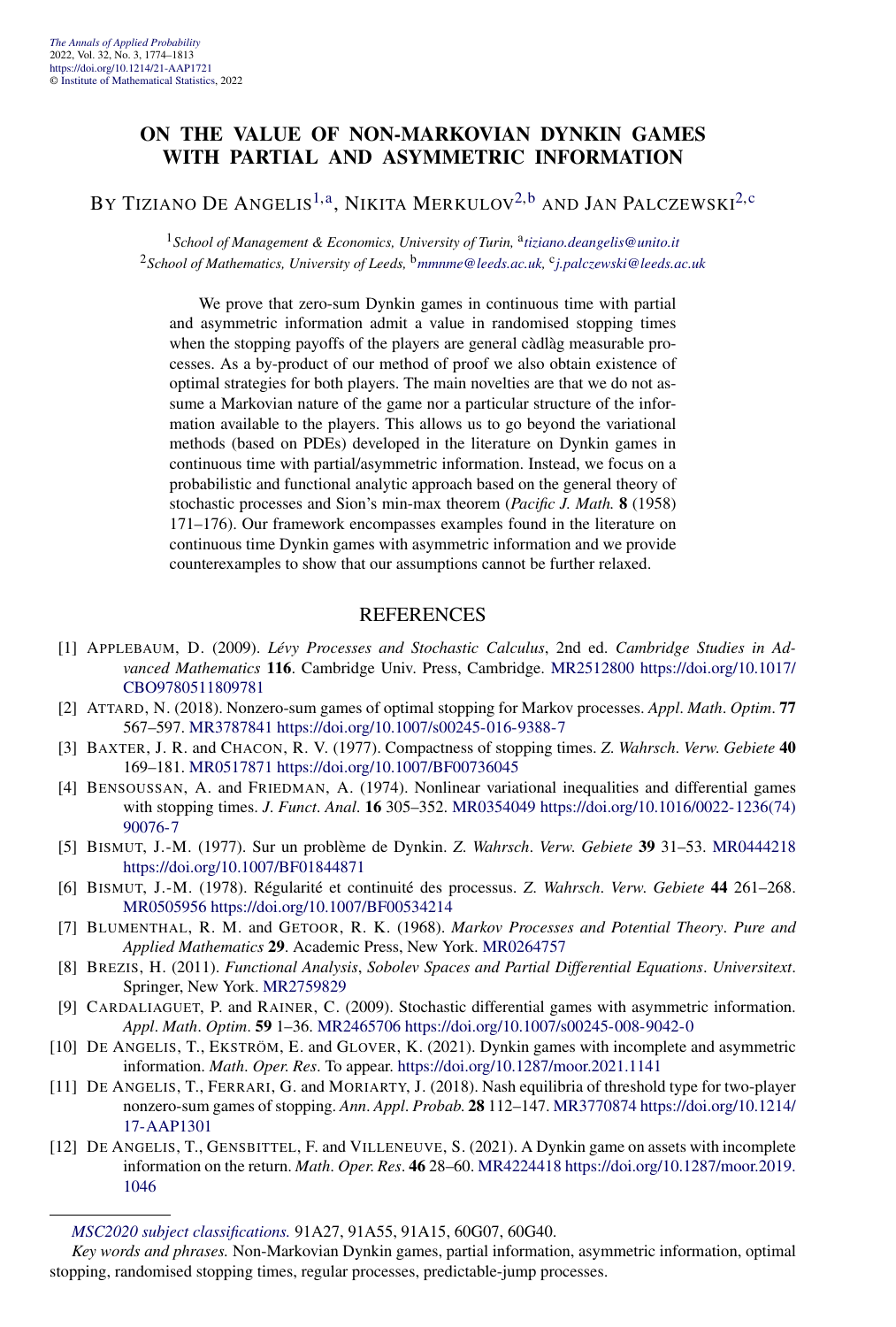- [13] DELLACHERIE, C. and MEYER, P.-A. (1982). *Probabilities and Potential*. *B*. *Theory of Martingales*. *North-Holland Mathematics Studies* **72**. North-Holland, Amsterdam. [MR0745449](http://www.ams.org/mathscinet-getitem?mr=0745449)
- [14] DOMANSKY, V. K. (2002). Randomized optimal stopping times for a class of stopping games. *Theory Probab*. *Appl*. **46** 708–717.
- [15] DYNKIN, E. B. (1969). Game variant of a problem on optimal stopping. *Sov*. *Math*., *Dokl*. **10** 270–274.
- [16] EKSTRÖM, E., GLOVER, K. and LENIEC, M. (2017). Dynkin games with heterogeneous beliefs. *J*. *Appl*. *Probab*. **54** 236–251. [MR3632616](http://www.ams.org/mathscinet-getitem?mr=3632616)<https://doi.org/10.1017/jpr.2016.97>
- [17] EKSTRÖM, E. and PESKIR, G. (2008). Optimal stopping games for Markov processes. *SIAM J*. *Control Optim*. **47** 684–702. [MR2385859](http://www.ams.org/mathscinet-getitem?mr=2385859)<https://doi.org/10.1137/060673916>
- [18] EKSTRÖM, E. and VILLENEUVE, S. (2006). On the value of optimal stopping games. *Ann*. *Appl*. *Probab*. **16** 1576–1596. [MR2260074](http://www.ams.org/mathscinet-getitem?mr=2260074)<https://doi.org/10.1214/105051606000000204>
- [19] EL KAROUI, N. (1981). Les aspects probabilistes du contrôle stochastique. In *Ninth Saint Flour Probability Summer School—*1979 (*Saint Flour*, 1979). *Lecture Notes in Math*. **876** 73–238. Springer, Berlin. [MR0637471](http://www.ams.org/mathscinet-getitem?mr=0637471)
- [20] ENGELKING, R. (1989). *General Topology*, 2nd ed. *Sigma Series in Pure Mathematics* **6**. Heldermann Verlag, Berlin. [MR1039321](http://www.ams.org/mathscinet-getitem?mr=1039321)
- [21] ESMAEELI, N. and IMKELLER, P. (2018). American options with asymmetric information and reflected BSDE. *Bernoulli* **24** 1394–1426. [MR3706797](http://www.ams.org/mathscinet-getitem?mr=3706797)<https://doi.org/10.3150/16-BEJ902>
- [22] GENSBITTEL, F. and GRÜN, C. (2019). Zero-sum stopping games with asymmetric information. *Math*. *Oper*. *Res*. **44** 277–302. [MR3920724](http://www.ams.org/mathscinet-getitem?mr=3920724)<https://doi.org/10.1287/moor.2017.0924>
- [23] GRÜN, C. (2013). On Dynkin games with incomplete information. *SIAM J*. *Control Optim*. **51** 4039–4065. [MR3120752](http://www.ams.org/mathscinet-getitem?mr=3120752)<https://doi.org/10.1137/120891800>
- [24] HAMADÈNE, S. and ZHANG, J. (2009/10). The continuous time nonzero-sum Dynkin game problem and application in game options. *SIAM J*. *Control Optim*. **48** 3659–3669. [MR2599935](http://www.ams.org/mathscinet-getitem?mr=2599935) [https://doi.org/10.](https://doi.org/10.1137/080738933) [1137/080738933](https://doi.org/10.1137/080738933)
- [25] KARATZAS, I. and SHREVE, S. E. (1998). *Methods of Mathematical Finance*. *Applications of Mathematics* (*New York*) **39**. Springer, New York. [MR1640352](http://www.ams.org/mathscinet-getitem?mr=1640352)<https://doi.org/10.1007/b98840>
- [26] KIFER, Y. (2000). Game options. *Finance Stoch*. **4** 443–463. [MR1779588](http://www.ams.org/mathscinet-getitem?mr=1779588) [https://doi.org/10.1007/](https://doi.org/10.1007/PL00013527) [PL00013527](https://doi.org/10.1007/PL00013527)
- [27] KIFER, Y. (2013). Dynkin's games and Israeli options. *ISRN Probab*. *Stat*.
- [28] KOMIYA, H. (1988). Elementary proof for Sion's minimax theorem. *Kodai Math*. *J*. **11** 5–7. [MR0930413](http://www.ams.org/mathscinet-getitem?mr=0930413) <https://doi.org/10.2996/kmj/1138038812>
- [29] KYPRIANOU, A. E. (2004). Some calculations for Israeli options. *Finance Stoch*. **8** 73–86. [MR2022979](http://www.ams.org/mathscinet-getitem?mr=2022979) <https://doi.org/10.1007/s00780-003-0104-5>
- [30] LARAKI, R. and SOLAN, E. (2005). The value of zero-sum stopping games in continuous time. *SIAM J*. *Control Optim*. **43** 1913–1922. [MR2137507](http://www.ams.org/mathscinet-getitem?mr=2137507)<https://doi.org/10.1137/S0363012903429025>
- [31] LEMPA, J. and MATOMÄKI, P. (2013). A Dynkin game with asymmetric information. *Stochastics* **85** 763– 788. [MR3176487](http://www.ams.org/mathscinet-getitem?mr=3176487)<https://doi.org/10.1080/17442508.2012.655279>
- [32] LEPELTIER, J.-P. and MAINGUENEAU, M. A. (1984). Le jeu de Dynkin en théorie générale sans l'hypothèse de Mokobodski. *Stochastics* **13** 25–44. [MR0752475](http://www.ams.org/mathscinet-getitem?mr=0752475) [https://doi.org/10.1080/](https://doi.org/10.1080/17442508408833309) [17442508408833309](https://doi.org/10.1080/17442508408833309)
- [33] MEYER, P.-A. (1978). Convergence faible et compacité des temps d'arrêt d'après Baxter et Chacon. In *Séminaire de Probabilités*, *XII* (*Univ*. *Strasbourg*, *Strasbourg*, 1976*/*1977). *Lecture Notes in Math*. **649** 411–423. Springer, Berlin. [MR0520015](http://www.ams.org/mathscinet-getitem?mr=0520015)
- [34] PENNANEN, T. and PERKKIÖ, A.-P. (2018). Optimal stopping without Snell envelopes. Preprint. Available at [arXiv:1812.04112.](http://arxiv.org/abs/arXiv:1812.04112)
- [35] PESKIR, G. and SHIRYAEV, A. (2006). *Optimal Stopping and Free-Boundary Problems*. *Lectures in Mathematics ETH Zürich*. Birkhäuser, Basel. [MR2256030](http://www.ams.org/mathscinet-getitem?mr=2256030)
- [36] REVUZ, D. and YOR, M. (1999). *Continuous Martingales and Brownian Motion*, 3rd ed. *Grundlehren der Mathematischen Wissenschaften* [*Fundamental Principles of Mathematical Sciences*] **293**. Springer, Berlin. [MR1725357](http://www.ams.org/mathscinet-getitem?mr=1725357)<https://doi.org/10.1007/978-3-662-06400-9>
- [37] RIEDEL, F. and STEG, J.-H. (2017). Subgame-perfect equilibria in stochastic timing games. *J*. *Math*. *Econom*. **72** 36–50. [MR3697074](http://www.ams.org/mathscinet-getitem?mr=3697074)<https://doi.org/10.1016/j.jmateco.2017.06.006>
- [38] ROGERS, L. C. G. and WILLIAMS, D. (2000). *Diffusions*, *Markov Processes*, *and Martingales*, 2nd ed. *Cambridge Mathematical Library*. Cambridge Univ. Press, Cambridge.
- [39] ROSENBERG, D., SOLAN, E. and VIEILLE, N. (2001). Stopping games with randomized strategies. *Probab*. *Theory Related Fields* **119** 433–451. [MR1821142](http://www.ams.org/mathscinet-getitem?mr=1821142)<https://doi.org/10.1007/PL00008766>
- [40] SHIRYAEV, A. N. (1996). *Probability*, 2nd ed. *Graduate Texts in Mathematics* **95**. Springer, New York. [MR1368405](http://www.ams.org/mathscinet-getitem?mr=1368405)<https://doi.org/10.1007/978-1-4757-2539-1>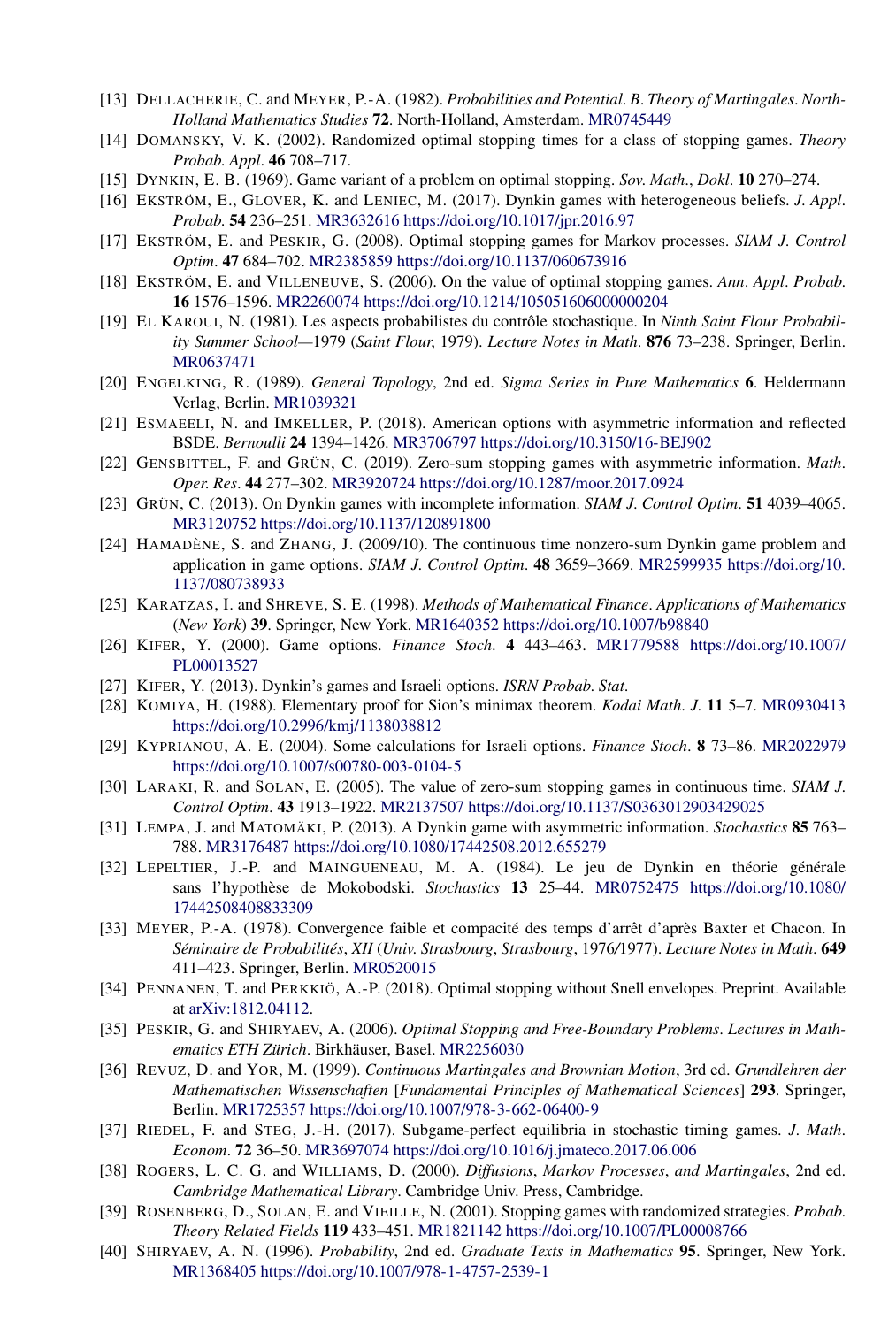- [41] SION, M. (1958). On general minimax theorems. *Pacific J*. *Math*. **8** 171–176. [MR0097026](http://www.ams.org/mathscinet-getitem?mr=0097026)
- [42] SOLAN, E., TSIRELSON, B. and VIEILLE, N. (2012). Random stopping times in stopping problems and stopping games. Preprint. Available at [arXiv:1211.5802](http://arxiv.org/abs/arXiv:1211.5802).
- [43] STETTNER, Ł. (1982). On a general zero-sum stochastic game with optimal stopping. *Probab*. *Math*. *Statist*. **3** 103–112. [MR0715758](http://www.ams.org/mathscinet-getitem?mr=0715758)
- [44] STETTNER, Ł. (1982/83). Zero-sum Markov games with stopping and impulsive strategies. *Appl*. *Math*. *Optim*. **9** 1–24. [MR0674679](http://www.ams.org/mathscinet-getitem?mr=0674679)<https://doi.org/10.1007/BF01460115>
- [45] STETTNER, Ł. (1984). On closedness of general zero-sum stopping game. *Bull*. *Pol*. *Acad*. *Sci*. *Math*. **32** 351–361. [MR0785995](http://www.ams.org/mathscinet-getitem?mr=0785995)
- [46] TOUZI, N. and VIEILLE, N. (2002). Continuous-time Dynkin games with mixed strategies. *SIAM J*. *Control Optim*. **41** 1073–1088. [MR1972503](http://www.ams.org/mathscinet-getitem?mr=1972503)<https://doi.org/10.1137/S0363012900369812>
- [47] YASUDA, M. (1985). On a randomized strategy in Neveu's stopping problem. *Stochastic Process*. *Appl*. **21** 159–166. [MR0834995](http://www.ams.org/mathscinet-getitem?mr=0834995) [https://doi.org/10.1016/0304-4149\(85\)90384-9](https://doi.org/10.1016/0304-4149(85)90384-9)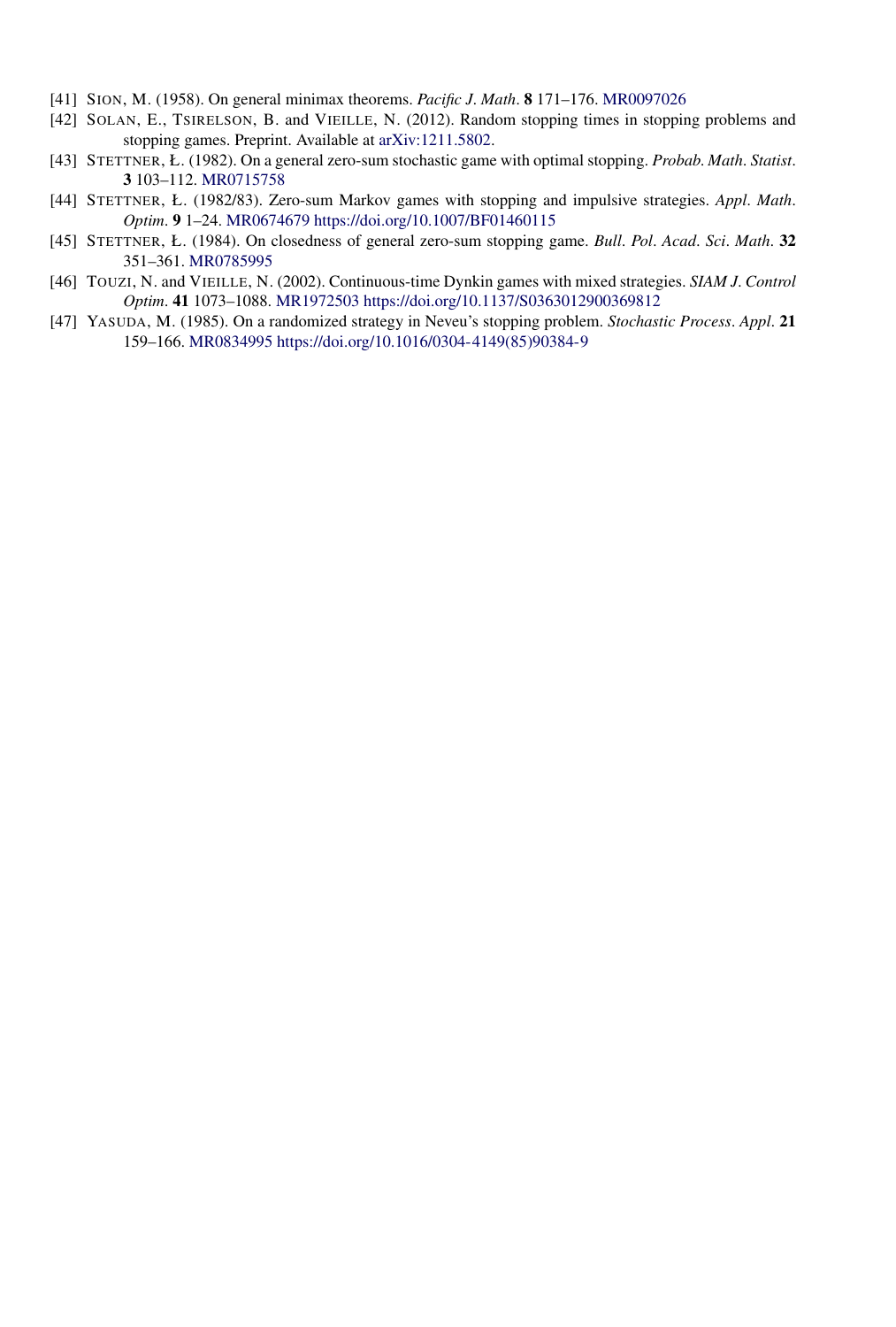#### **CENTRAL LIMIT THEOREMS FOR STATIONARY RANDOM FIELDS UNDER WEAK DEPENDENCE WITH APPLICATION TO AMBIT AND MIXED MOVING AVERAGE FIELDS**

BY IMMA VALENTINA CURATO<sup>a</sup>, ROBERT STELZER<sup>[b](#page-4-0)</sup> AND BENNET STRÖH<sup>[c](#page-4-0)</sup>

*Institute of Mathematical Finance, Ulm University,* <sup>a</sup>*[imma.curato@uni-ulm.de,](mailto:imma.curato@uni-ulm.de)* <sup>b</sup>*[robert.stelzer@uni-ulm.de,](mailto:robert.stelzer@uni-ulm.de)* <sup>c</sup>*[bennet.stroeh@uni-ulm.de](mailto:bennet.stroeh@uni-ulm.de)*

> We obtain central limit theorems for stationary random fields employing a novel measure of dependence called *θ*-lex weak dependence. We show that this dependence notion is more general than strong mixing, that is, it applies to a broader class of models. Moreover, we discuss hereditary properties for  $\theta$ -lex and  $\eta$ -weak dependence and illustrate the possible applications of the weak dependence notions to the study of the asymptotic properties of stationary random fields. Our general results apply to mixed moving average fields (MMAF) and ambit fields. We show general conditions such that MMAF and ambit fields, with the volatility field being an MMAF or a *p*dependent random field, are weakly dependent. For all the models mentioned above, we give a complete characterization of their weak dependence coefficients and sufficient conditions to obtain the asymptotic normality of their sample moments. Finally, we give explicit computations of the weak dependence coefficients of MSTOU processes and analyze under which conditions the developed asymptotic theory applies to CARMA fields.

- [1] ANDREWS, D. W. K. (1984). Nonstrong mixing autoregressive processes. *J*. *Appl*. *Probab*. **21** 930–934. [MR0766830](http://www.ams.org/mathscinet-getitem?mr=0766830)<https://doi.org/10.2307/3213710>
- [2] BARNDORFF-NIELSEN, O. E., BENTH, F. E., PEDERSEN, J. and VERAART, A. E. D. (2014). On stochastic integration for volatility modulated Lévy-driven Volterra processes. *Stochastic Process*. *Appl*. **124** 812–847. [MR3131315](http://www.ams.org/mathscinet-getitem?mr=3131315)<https://doi.org/10.1016/j.spa.2013.09.007>
- [3] BARNDORFF-NIELSEN, O. E., BENTH, F. E. and VERAART, A. ED. (2012). Recent advances in ambit stochastics with a view towards tempo-spatial stochastic volatility/intermittency. *Banach Center Publ*. **104** 25–60.
- [4] BARNDORFF-NIELSEN, O. E., BENTH, F. E. and VERAART, A. E. D. (2014). Modelling electricity futures by ambit fields. *Adv*. *in Appl*. *Probab*. **46** 719–745. [MR3254339](http://www.ams.org/mathscinet-getitem?mr=3254339) [https://doi.org/10.1239/aap/](https://doi.org/10.1239/aap/1409319557) [1409319557](https://doi.org/10.1239/aap/1409319557)
- [5] BARNDORFF-NIELSEN, O. E., BENTH, F. E. and VERAART, A. E. D. (2015). Cross-commodity modelling by multivariate ambit fields. In *Commodities*, *Energy and Environmental Finance*. *Fields Inst*. *Commun*. **74** 109–148. Springer, New York, NY. [MR3380393](http://www.ams.org/mathscinet-getitem?mr=3380393) [https://doi.org/10.1007/978-1-4939-2733-3\\_](https://doi.org/10.1007/978-1-4939-2733-3_5) [5](https://doi.org/10.1007/978-1-4939-2733-3_5)
- [6] BARNDORFF-NIELSEN, O. E., BENTH, F. E. and VERAART, A. E. D. (2018). *Ambit Stochastics*. *Probability Theory and Stochastic Modelling* **88**. Springer, Cham. [MR3839270](http://www.ams.org/mathscinet-getitem?mr=3839270) [https://doi.org/10.1007/](https://doi.org/10.1007/978-3-319-94129-5) [978-3-319-94129-5](https://doi.org/10.1007/978-3-319-94129-5)
- [7] BARNDORFF-NIELSEN, O. E., CORCUERA, J. M. and PODOLSKIJ, M. (2011). Multipower variation for Brownian semistationary processes. *Bernoulli* **17** 1159–1194. [MR2854768](http://www.ams.org/mathscinet-getitem?mr=2854768) [https://doi.org/10.3150/](https://doi.org/10.3150/10-BEJ316) [10-BEJ316](https://doi.org/10.3150/10-BEJ316)
- [8] BARNDORFF-NIELSEN, O. E., JENSEN, E. B. V., JÓNSDÓTTIR, K. Y. and SCHMIEGEL, J. (2007). Spatiotemporal modelling—with a view to biological growth. In *Statistical Methods for Spatio-Temporal Systems* 47–76. CRC Press/CRC, London.

*[MSC2020 subject classifications.](https://mathscinet.ams.org/mathscinet/msc/msc2020.html)* Primary 60G10, 60G57, 60G60, 62M40; secondary 62F10, 62M30.

*Key words and phrases.* Stationary random fields, weak dependence, central limit theorems, mixed moving average fields, CARMA fields, ambit fields.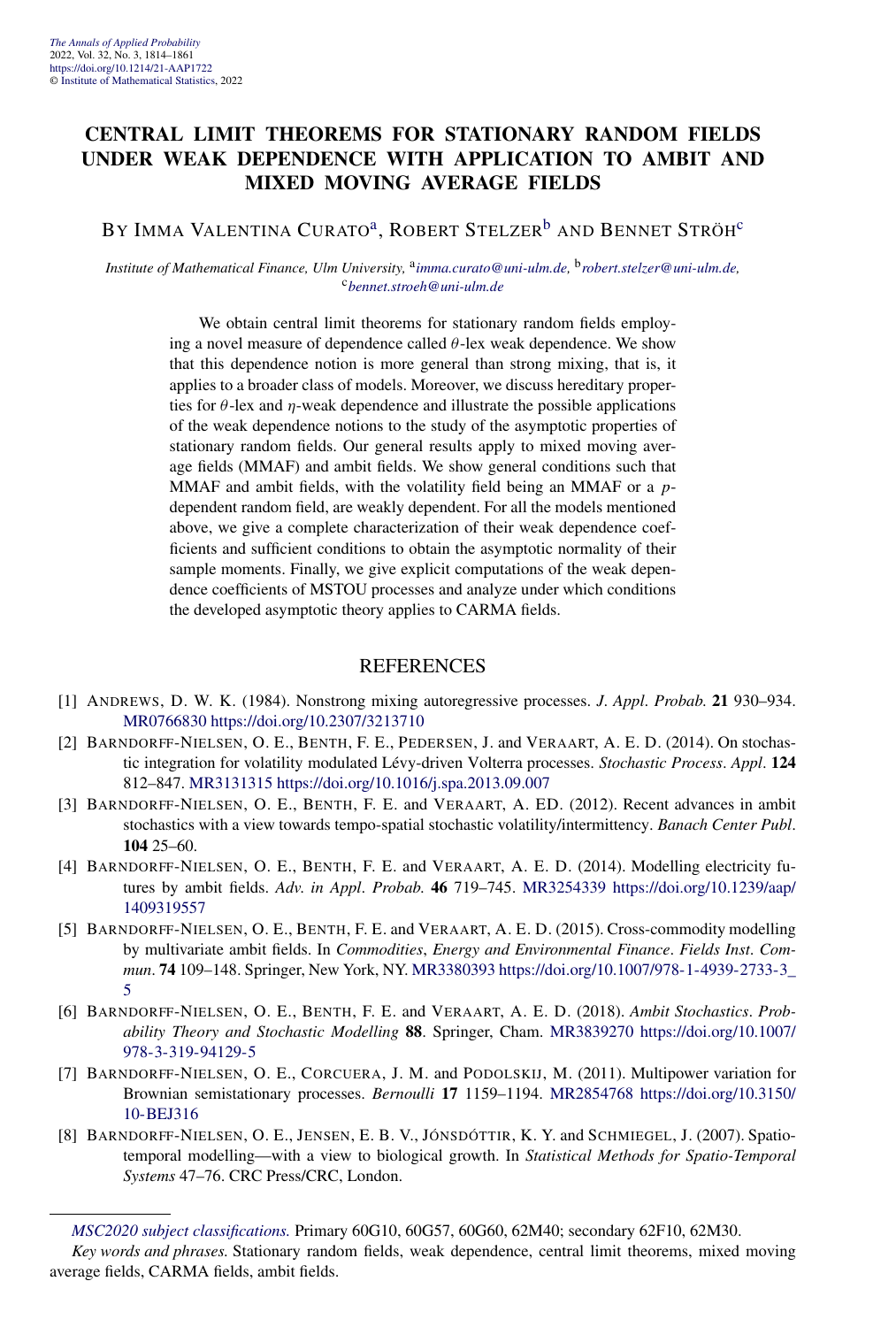- [9] BARNDORFF-NIELSEN, O. E., PAKKANEN, M. S. and SCHMIEGEL, J. (2014). Assessing relative volatility/intermittency/energy dissipation. *Electron*. *J*. *Stat*. **8** 1996–2021. [MR3273617](http://www.ams.org/mathscinet-getitem?mr=3273617) [https://doi.org/10.](https://doi.org/10.1214/14-EJS942) [1214/14-EJS942](https://doi.org/10.1214/14-EJS942)
- [10] BARNDORFF-NIELSEN, O. E. and SCHMIEGEL, J. (2004). Lévy-based tempo-spatial modelling; with applications to turbulence. *Uspekhi Mat*. *Nauk* **59** 63–90.
- [11] BARNDORFF-NIELSEN, O. E. and SCHMIEGEL, J. (2007). Ambit processes: With applications to turbulence and tumour growth. In *Stochastic Analysis and Applications*. *Abel Symp*. **2** 93–124. Springer, Berlin. [MR2397785](http://www.ams.org/mathscinet-getitem?mr=2397785) [https://doi.org/10.1007/978-3-540-70847-6\\_5](https://doi.org/10.1007/978-3-540-70847-6_5)
- [12] BARNDORFF-NIELSEN, O. E. and STELZER, R. (2011). Multivariate supOU processes. *Ann*. *Appl*. *Probab*. **21** 140–182. [MR2759198](http://www.ams.org/mathscinet-getitem?mr=2759198)<https://doi.org/10.1214/10-AAP690>
- [13] BASSE-O'CONNOR, A., GRAVERSEN, S.-E. and PEDERSEN, J. (2013). Stochastic integration on the real line. *Theory Probab*. *Appl*. **58** 193–215.
- [14] BASSE-O'CONNOR, A., HEINRICH, C. and PODOLSKIJ, M. (2018). On limit theory for Lévy semistationary processes. *Bernoulli* **24** 3117–3146. [MR3779712](http://www.ams.org/mathscinet-getitem?mr=3779712)<https://doi.org/10.3150/17-BEJ956>
- [15] BERGER, D. (2019). Central limit theorems for moving average random fields with non-random and random sampling on lattices. Available at [arXiv:1902.01255v3](http://arxiv.org/abs/arXiv:1902.01255v3).
- [16] BERGER, D. (2020). Lévy driven CARMA generalized processes and stochastic partial differential equations. *Stochastic Process*. *Appl*. **130** 5865–5887. [MR4140021](http://www.ams.org/mathscinet-getitem?mr=4140021) [https://doi.org/10.1016/j.spa.2020.04.](https://doi.org/10.1016/j.spa.2020.04.009) [009](https://doi.org/10.1016/j.spa.2020.04.009)
- [17] BICKEL, P. J. and WICHURA, M. J. (1971). Convergence criteria for multiparameter stochastic processes and some applications. *Ann*. *Math*. *Stat*. **42** 1656–1670. [MR0383482](http://www.ams.org/mathscinet-getitem?mr=0383482) [https://doi.org/10.1214/aoms/](https://doi.org/10.1214/aoms/1177693164) [1177693164](https://doi.org/10.1214/aoms/1177693164)
- [18] BOLTHAUSEN, E. (1982). On the central limit theorem for stationary mixing random fields. *Ann*. *Probab*. **10** 1047–1050. [MR0672305](http://www.ams.org/mathscinet-getitem?mr=0672305)
- [19] BOYD, S. and VANDENBERGHE, L. (2004). *Convex Optimization*. Cambridge Univ. Press, Cambridge. [MR2061575](http://www.ams.org/mathscinet-getitem?mr=2061575)<https://doi.org/10.1017/CBO9780511804441>
- [20] BRADLEY, R. C. (1989). A caution on mixing conditions for random fields. *Statist*. *Probab*. *Lett*. **8** 489–491. [MR1040812](http://www.ams.org/mathscinet-getitem?mr=1040812) [https://doi.org/10.1016/0167-7152\(89\)90032-1](https://doi.org/10.1016/0167-7152(89)90032-1)
- [21] BRADLEY, R. C. (2007). *Introduction to Strong Mixing Conditions*. *Vol*. 3. Kendrick Press, Heber City, UT. [MR2325296](http://www.ams.org/mathscinet-getitem?mr=2325296)
- [22] BRANDES, D.-P., CURATO, I. V. and STELZER, R. (2021). Inheritance of strong mixing and weak dependence under renewal sampling. Available at [arXiv:1902.01255v2](http://arxiv.org/abs/arXiv:1902.01255v2).
- [23] BROCKWELL, P. J. (2014). Recent results in the theory and applications of CARMA processes. *Ann*. *Inst*. *Statist*. *Math*. **66** 647–685. [MR3224604](http://www.ams.org/mathscinet-getitem?mr=3224604)<https://doi.org/10.1007/s10463-014-0468-7>
- [24] BROCKWELL, P. J. and MATSUDA, Y. (2017). Continuous auto-regressive moving average random fields on R*n*. *J*. *R*. *Stat*. *Soc*. *Ser*. *B*. *Stat*. *Methodol*. **79** 833–857. [MR3641410](http://www.ams.org/mathscinet-getitem?mr=3641410)<https://doi.org/10.1111/rssb.12197>
- [25] BULINSKI, A. and SHASHKIN, A. (2007). *Limit Theorems for Associated Random Fields and Related Systems*. *Advanced Series on Statistical Science & Applied Probability* **10**. World Scientific Co. Pte. Ltd., Hackensack, NJ. [MR2375106](http://www.ams.org/mathscinet-getitem?mr=2375106)<https://doi.org/10.1142/9789812709417>
- [26] CHEN, D. C. (1991). A uniform central limit theorem for nonuniform *φ*-mixing random fields. *Ann*. *Probab*. **19** 636–649. [MR1106280](http://www.ams.org/mathscinet-getitem?mr=1106280)
- [27] CHONG, C. and KLÜPPELBERG, C. (2015). Integrability conditions for space-time stochastic integrals: theory and applications. *Bernoulli* **21** 2190–2216. [MR3378464](http://www.ams.org/mathscinet-getitem?mr=3378464)<https://doi.org/10.3150/14-BEJ640>
- [28] CURATO, I. V. and STELZER, R. (2019). Weak dependence and GMM estimation of supOU and mixed moving average processes. *Electron*. *J*. *Stat*. **13** 310–360. [MR3910486](http://www.ams.org/mathscinet-getitem?mr=3910486)<https://doi.org/10.1214/18-ejs1523>
- [29] DEDECKER, J. (1998). A central limit theorem for stationary random fields. *Probab*. *Theory Related Fields* **110** 397–426. [MR1616496](http://www.ams.org/mathscinet-getitem?mr=1616496)<https://doi.org/10.1007/s004400050153>
- [30] DEDECKER, J. (2001). Exponential inequalities and functional central limit theorems for a random fields. *ESAIM Probab*. *Stat*. **5** 77–104. [MR1875665](http://www.ams.org/mathscinet-getitem?mr=1875665)<https://doi.org/10.1051/ps:2001103>
- [31] DEDECKER, J. and DOUKHAN, P. (2003). A new covariance inequality and applications. *Stochastic Process*. *Appl*. **106** 63–80. [MR1983043](http://www.ams.org/mathscinet-getitem?mr=1983043) [https://doi.org/10.1016/S0304-4149\(03\)00040-1](https://doi.org/10.1016/S0304-4149(03)00040-1)
- [32] DEDECKER, J., DOUKHAN, P., LANG, G., LÉON, J. R., LOUHICHI, S. and PRIEUR, C. (2008). *Weak Dependence*: *With Examples and Applications*. Springer, New York.
- [33] DEDECKER, J. and MERLEVÈDE, F. (2002). Necessary and sufficient conditions for the conditional central limit theorem. *Ann*. *Probab*. **30** 1044–1081. [MR1920101](http://www.ams.org/mathscinet-getitem?mr=1920101)<https://doi.org/10.1214/aop/1029867121>
- [34] DEDECKER, J. and RIO, E. (2000). On the functional central limit theorem for stationary processes. *Ann*. *Inst*. *Henri Poincaré Probab*. *Stat*. **36** 1–34. [MR1743095](http://www.ams.org/mathscinet-getitem?mr=1743095) [https://doi.org/10.1016/S0246-0203\(00\)](https://doi.org/10.1016/S0246-0203(00)00111-4) [00111-4](https://doi.org/10.1016/S0246-0203(00)00111-4)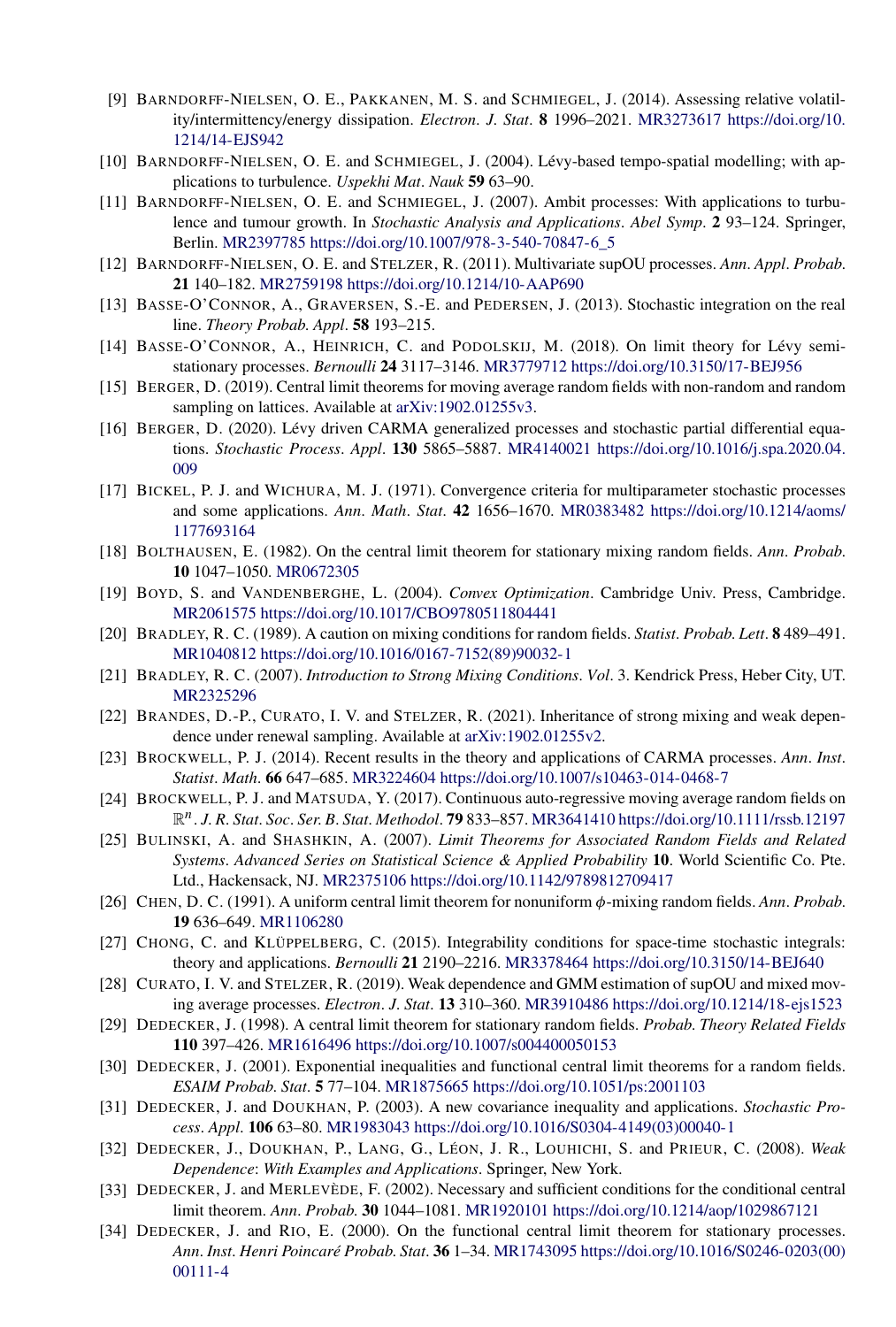- [35] DOUKHAN, P., FOKIANOS, K. and LI, X. (2012). On weak dependence conditions: The case of discrete valued processes. *Statist*. *Probab*. *Lett*. **82** 1941–1948. [MR2970296](http://www.ams.org/mathscinet-getitem?mr=2970296) [https://doi.org/10.1016/j.spl.2012.](https://doi.org/10.1016/j.spl.2012.06.020) [06.020](https://doi.org/10.1016/j.spl.2012.06.020)
- [36] DOUKHAN, P. and LOUHICHI, S. (1999). A new weak dependence condition and applications to moment inequalities. *Stochastic Process*. *Appl*. **84** 313–342. [MR1719345](http://www.ams.org/mathscinet-getitem?mr=1719345) [https://doi.org/10.1016/](https://doi.org/10.1016/S0304-4149(99)00055-1) [S0304-4149\(99\)00055-1](https://doi.org/10.1016/S0304-4149(99)00055-1)
- [37] DOUKHAN, P., MAYO, N. and TRUQUET, L. (2009). Weak dependence, models and some applications. *Metrika* **69** 199–225. [MR2481921](http://www.ams.org/mathscinet-getitem?mr=2481921)<https://doi.org/10.1007/s00184-008-0216-1>
- [38] DOUKHAN, P. and TRUQUET, L. (2007). A fixed point approach to model random fields. *ALEA Lat*. *Am*. *J*. *Probab*. *Math*. *Stat*. **3** 111–132. [MR2349804](http://www.ams.org/mathscinet-getitem?mr=2349804)
- [39] DOUKHAN, P. and WINTENBERGER, O. (2007). An invariance principle for weakly dependent stationary general models. *Probab*. *Math*. *Statist*. **27** 45–73. [MR2353271](http://www.ams.org/mathscinet-getitem?mr=2353271)
- [40] GORDIN, M. I. (1969). The central limit theorem for stationary processes. *Dokl*. *Akad*. *Nauk SSSR* **188** 739–741. [MR0251785](http://www.ams.org/mathscinet-getitem?mr=0251785)
- [41] HALL, A. R. (2005). *Generalized Method of Moments*. *Advanced Texts in Econometrics*. Oxford Univ. Press, Oxford. [MR2135106](http://www.ams.org/mathscinet-getitem?mr=2135106)
- [42] HIGDON, D. (2002). Space and space-time modeling using process convolutions. In *Quantitative Methods for Current Environmental Issues* 37–56. Springer, London. [MR2059819](http://www.ams.org/mathscinet-getitem?mr=2059819)
- [43] IVANOV, A. V. and LEONENKO, N. N. (1989). *Statistical Analysis of Random Fields*. *Mathematics and Its Applications* (*Soviet Series*) **28**. Kluwer Academic, Dordrecht. [MR1009786](http://www.ams.org/mathscinet-getitem?mr=1009786) [https://doi.org/10.1007/](https://doi.org/10.1007/978-94-009-1183-3) [978-94-009-1183-3](https://doi.org/10.1007/978-94-009-1183-3)
- [44] JACOD, J. and SHIRYAEV, A. N. (2003). *Limit Theorems for Stochastic Processes*, 2nd ed. *Grundlehren der Mathematischen Wissenschaften* [*Fundamental Principles of Mathematical Sciences*] **288**. Springer, Berlin. [MR1943877](http://www.ams.org/mathscinet-getitem?mr=1943877)<https://doi.org/10.1007/978-3-662-05265-5>
- [45] JÓNSDÓTTIR, K. Ý., RØNN-NIELSEN, A., MOURIDSEN, K. and JENSEN, E. B. V. (2013). Lévy-based modelling in brain imaging. *Scand*. *J*. *Stat*. **40** 511–529. [MR3091695](http://www.ams.org/mathscinet-getitem?mr=3091695) [https://doi.org/10.1002/sjos.](https://doi.org/10.1002/sjos.12000) [12000](https://doi.org/10.1002/sjos.12000)
- [46] KLÜPPELBERG, C. and PHAM, V. S. (2019). Estimation of causal CARMA random fields. Available at [arXiv:1902.04962v1](http://arxiv.org/abs/arXiv:1902.04962v1).
- [47] KRENGEL, U. (1985). *Ergodic Theorems*. *De Gruyter Studies in Mathematics* **6**. de Gruyter, Berlin. [MR0797411](http://www.ams.org/mathscinet-getitem?mr=0797411)<https://doi.org/10.1515/9783110844641>
- [48] MALTZ, A. L. (1999). On the central limit theorem for nonuniform *φ*-mixing random fields. *J*. *Theoret*. *Probab*. **12** 643–660. [MR1702911](http://www.ams.org/mathscinet-getitem?mr=1702911)<https://doi.org/10.1023/A:1021619613916>
- [49] NAKHAPETYAN, B. S. (1988). An approach to proving limit theorems for dependent random variables. *Theory Probab*. *Appl*. **32** 535–539.
- [50] NEWMAN, C. M. (1980). Normal fluctuations and the FKG inequalities. *Comm*. *Math*. *Phys*. **74** 119–128. [MR0576267](http://www.ams.org/mathscinet-getitem?mr=0576267)
- [51] NGUYEN, M. and VERAART, A. E. D. (2017). Spatio-temporal Ornstein–Uhlenbeck processes: theory, simulation and statistical inference. *Scand*. *J*. *Stat*. **44** 46–80. [MR3619694](http://www.ams.org/mathscinet-getitem?mr=3619694) [https://doi.org/10.1111/](https://doi.org/10.1111/sjos.12241) [sjos.12241](https://doi.org/10.1111/sjos.12241)
- [52] NGUYEN, M. and VERAART, A. E. D. (2018). Bridging between short-range and long-range dependence with mixed spatio-temporal Ornstein–Uhlenbeck processes. *Stochastics* **90** 1023–1052. [MR3854526](http://www.ams.org/mathscinet-getitem?mr=3854526) <https://doi.org/10.1080/17442508.2018.1466886>
- [53] PAKKANEN, M. S. (2014). Limit theorems for power variations of ambit fields driven by white noise. *Stochastic Process*. *Appl*. **124** 1942–1973. [MR3170230](http://www.ams.org/mathscinet-getitem?mr=3170230)<https://doi.org/10.1016/j.spa.2014.01.005>
- [54] PASSEGGERI, R. and VERAART, A. E. D. (2019). Mixing properties of multivariate infinitely divisible random fields. *J*. *Theoret*. *Probab*. **32** 1845–1879. [MR4020689](http://www.ams.org/mathscinet-getitem?mr=4020689) [https://doi.org/10.1007/](https://doi.org/10.1007/s10959-018-0864-7) [s10959-018-0864-7](https://doi.org/10.1007/s10959-018-0864-7)
- [55] PEDERSEN, J. (2003). The Lévy–Itô decomposition of an independently scattered random measure. Available at [www.maphysto.dk/publications/MPS-RR/2003/2.pdf](http://arxiv.org/abs/www.maphysto.dk/publications/MPS-RR/2003/2.pdf).
- [56] PELIGRAD, M. and UTEV, S. (2006). Central limit theorem for stationary linear processes. *Ann*. *Probab*. **34** 1608–1622. [MR2257658](http://www.ams.org/mathscinet-getitem?mr=2257658)<https://doi.org/10.1214/009117906000000179>
- [57] PHAM, V. S. (2020). Lévy-driven causal CARMA random fields. *Stochastic Process*. *Appl*. **130** 7547–7574. [MR4167215](http://www.ams.org/mathscinet-getitem?mr=4167215)<https://doi.org/10.1016/j.spa.2020.08.006>
- [58] RAJPUT, B. S. and ROSIŃSKI, J. (1989). Spectral representations of infinitely divisible processes. *Probab*. *Theory Related Fields* **82** 451–487. [MR1001524](http://www.ams.org/mathscinet-getitem?mr=1001524)<https://doi.org/10.1007/BF00339998>
- [59] ROSENBLATT, M. (1956). A central limit theorem and a strong mixing condition. *Proc*. *Natl*. *Acad*. *Sci*. *USA* **42** 43–47. [MR0074711](http://www.ams.org/mathscinet-getitem?mr=0074711)<https://doi.org/10.1073/pnas.42.1.43>
- [60] ROSENBLATT, M. (1985). *Stationary Sequences and Random Fields*. Birkhäuser, Inc., Boston, MA. [MR0885090](http://www.ams.org/mathscinet-getitem?mr=0885090)<https://doi.org/10.1007/978-1-4612-5156-9>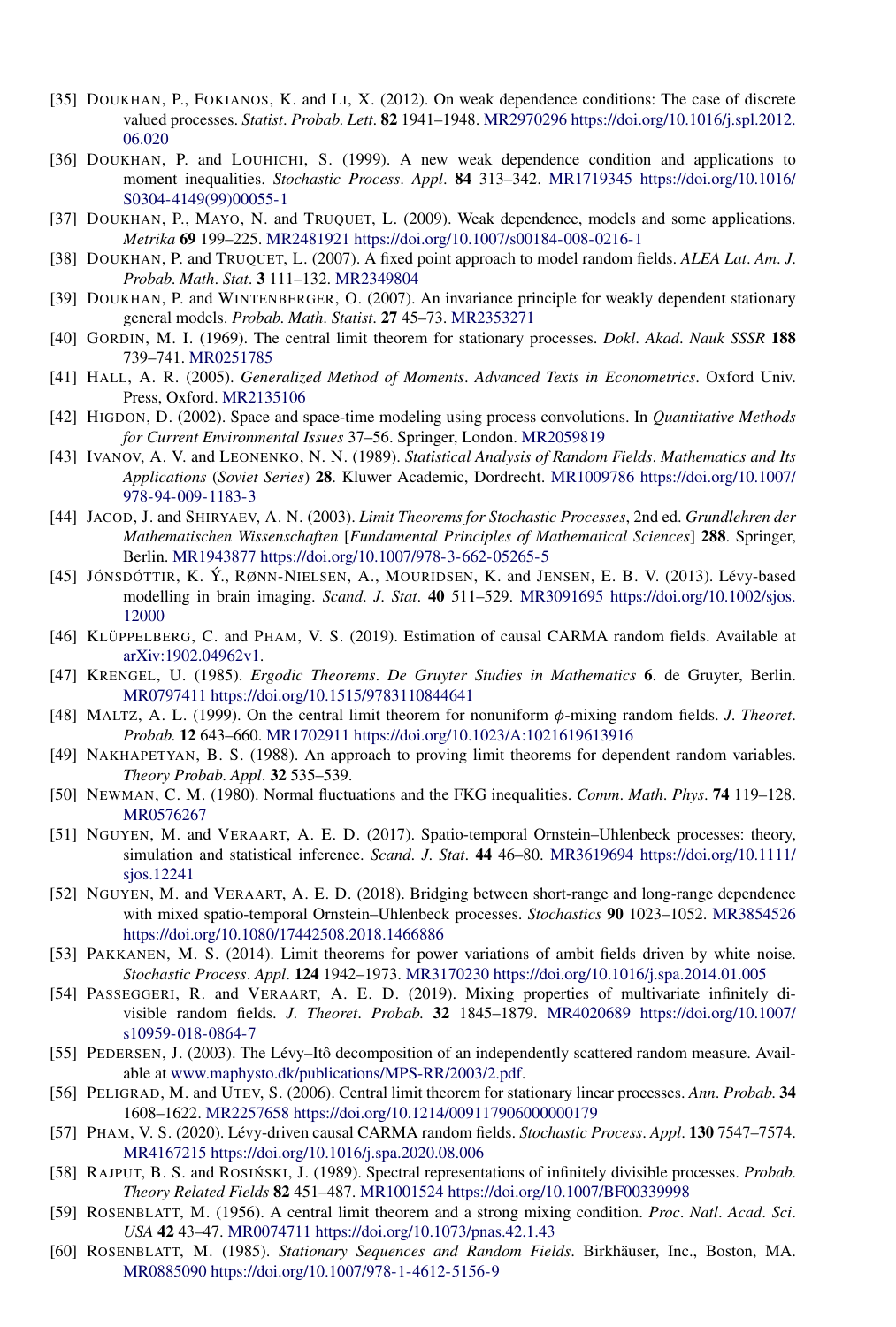- [61] SATO, K. (2013). *Lévy Processes and Infinitely Divisible Distributions*. *Cambridge Studies in Advanced Mathematics* **68**. Cambridge Univ. Press, Cambridge. [MR3185174](http://www.ams.org/mathscinet-getitem?mr=3185174)
- [62] STELZER, R., TOSSTORFF, T. and WITTLINGER, M. (2015). Moment based estimation of supOU processes and a related stochastic volatility model. *Stat*. *Risk Model*. **32** 1–24. [MR3331779](http://www.ams.org/mathscinet-getitem?mr=3331779) [https://doi.org/10.](https://doi.org/10.1515/strm-2012-1152) [1515/strm-2012-1152](https://doi.org/10.1515/strm-2012-1152)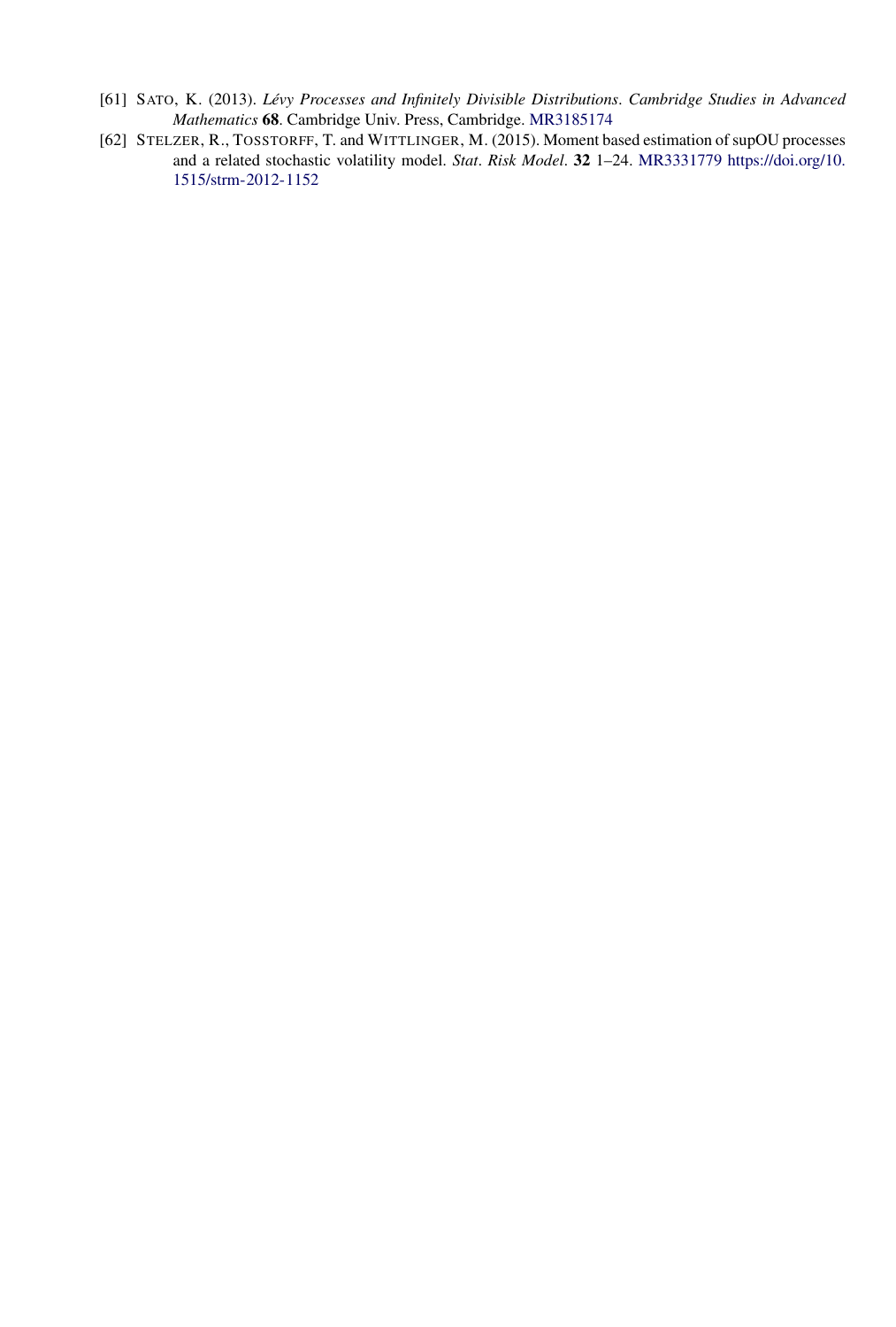#### **ASYMPTOTIC BEHAVIOR OF A CRITICAL FLUID MODEL FOR BANDWIDTH SHARING WITH GENERAL FILE SIZE DISTRIBUTIONS**

#### BY YINGJIA FU<sup>[a](#page-4-0)</sup> AND RUTH J. WILLIAMS<sup>[b](#page-4-0)</sup>

#### *Department of Mathematics, University of California, San Diego,* <sup>a</sup>*[yif051@ucsd.edu,](mailto:yif051@ucsd.edu)* <sup>b</sup>*[rjwilliams@ucsd.edu](mailto:rjwilliams@ucsd.edu)*

This work concerns the asymptotic behavior of solutions to a critical fluid model for a data communication network, where file sizes are generally distributed and the network operates under a fair bandwidth sharing policy, chosen from the family of (weighted) *α*-fair policies introduced by Mo and Walrand (*IEEE/ACM Trans. Netw.* **8** (2000) 556–567). Solutions of the fluid model are measure-valued functions of time. Under law of large numbers scaling, Gromoll and Williams (*Ann. Appl. Probab.* **19** (2009) 243–280) proved that these solutions approximate dynamic solutions of a flow level model for congestion control in data communication networks, introduced by Massoulié and Roberts (*Telecommun. Syst.* **15** (2000) 185–201).

In a recent work (*Stoch. Syst.* **10** (2020) 251–273), we proved stability of the strictly subcritical version of this fluid model under mild assumptions. In the current work, we study the asymptotic behavior (as time goes to infinity) of solutions of the *critical* fluid model, in which the nominal load on each network resource is less than or equal to its capacity and at least one resource is fully loaded. For this we introduce a new Lyapunov function, inspired by the work of Kelly and Williams (*Ann. Appl. Probab.* **14** (2004) 1055–1083), Mulvany, Puha and Williams (*Queueing Syst.* **93** (2019) 351–397) and Paganini et al. (*IEEE Trans. Automat. Control* **57** (2012) 579–591). Using this, under moderate conditions on the file size distributions, we prove that critical fluid model solutions converge uniformly to the set of invariant states as time goes to infinity, when started in suitable relatively compact sets. We expect that this result will play a key role in developing a diffusion approximation for the critically loaded flow level model of Massoulié and Roberts (*Telecommun. Syst.* **15** (2000) 185–201). Furthermore, the techniques developed here may be useful for studying other stochastic network models with resource sharing.

#### REFERENCES

- [1] BONALD, T. and MASSOULIÉ, L. (2001). Impact of fairness on Internet performance. *ACM SIGMETRICS Perform*. *Eval*. *Rev*. **29** 82–91. <https://doi.org/10.1145/384268.378438>
- [2] BRAMSON, M. (1998). State space collapse with application to heavy traffic limits for multiclass queueing networks. *Queueing Syst*. **30** 89–148. [MR1663763](http://www.ams.org/mathscinet-getitem?mr=1663763)<https://doi.org/10.1023/A:1019160803783>
- [3] CHIANG, M., SHAH, D. and TANG, A. (2006). Stochastic stability under network utility maximization: General file size distribution. In *Proceedings of* 44*th Allerton Conference on Communication*, *Control and Computing* **5** 49–77. Univ. Illinois, Urbana-Champaign.
- [4] CSISZÁR, I. (1967). Information-type measures of difference of probability distributions and indirect observations. *Studia Sci*. *Math*. *Hungar*. **2** 299–318. [MR0219345](http://www.ams.org/mathscinet-getitem?mr=0219345)
- [5] DE VECIANA, G., LEE, T.-J. and KONSTANTOPOULOS, T. (2001). Stability and performance analysis of networks supporting elastic services. *IEEE/ACM Trans*. *Netw*. **9** 2–14.
- [6] FU, Y. and WILLIAMS, R. J. (2020). Stability of a subcritical fluid model for fair bandwidth sharing with general file size distributions. *Stoch*. *Syst*. **10** 251–273. [MR4198043](http://www.ams.org/mathscinet-getitem?mr=4198043) [https://doi.org/10.1287/stsy.2019.](https://doi.org/10.1287/stsy.2019.0050) [0050](https://doi.org/10.1287/stsy.2019.0050)
- [7] GROMOLL, H. C. (2004). Diffusion approximation for a processor sharing queue in heavy traffic. *Ann*. *Appl*. *Probab*. **14** 555–611. [MR2052895](http://www.ams.org/mathscinet-getitem?mr=2052895)<https://doi.org/10.1214/105051604000000035>

*Key words and phrases.* Critical fluid model, *α*-fair bandwidth sharing, general file size distribution, Lyapunov function, asymptotic behavior, measure-valued fluid model, transport equation.

*[MSC2020 subject classifications.](https://mathscinet.ams.org/mathscinet/msc/msc2020.html)* Primary 60F99, 60K30, 90B10; secondary 60J25, 60K25, 90B18.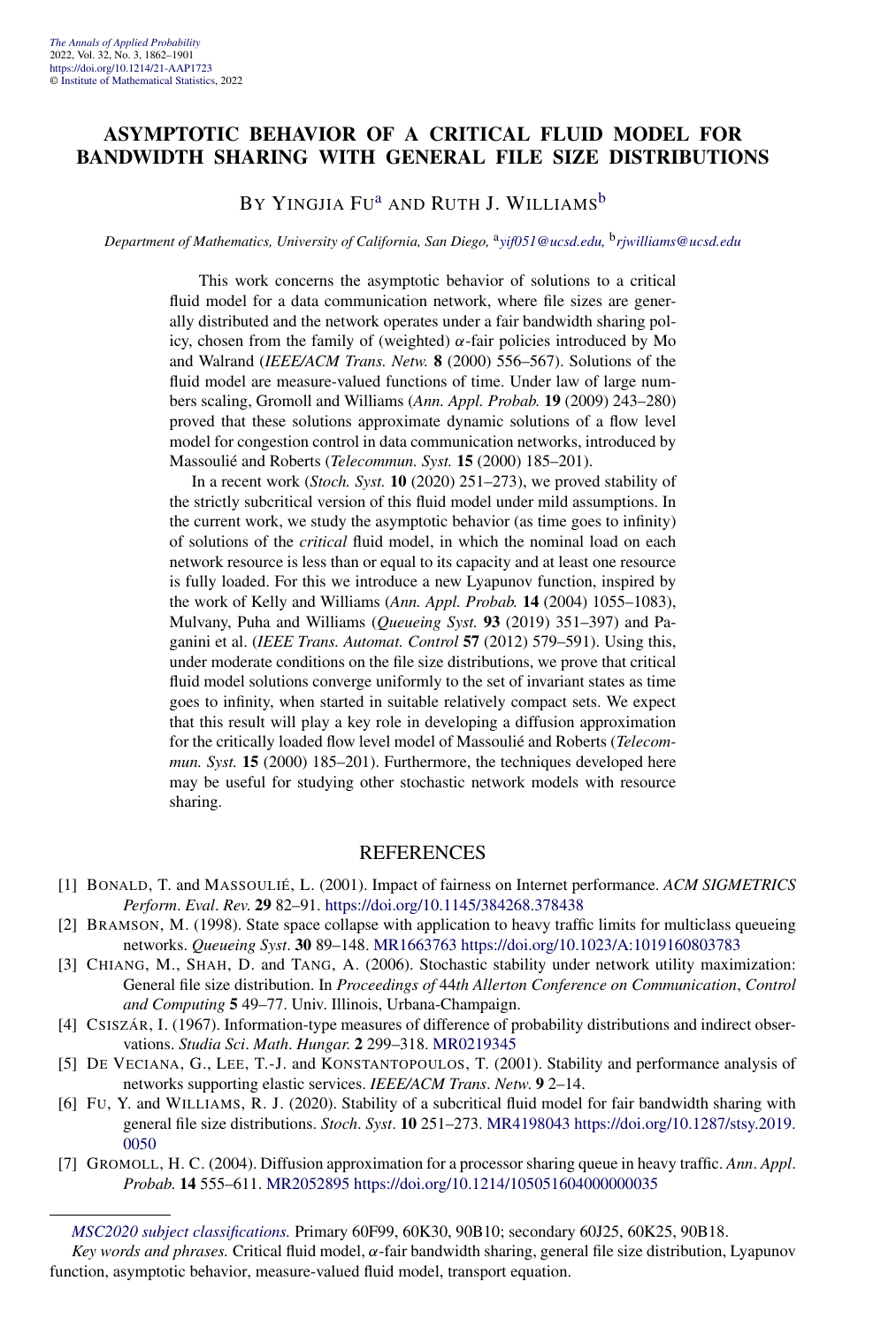- [8] GROMOLL, H. C., PUHA, A. L. and WILLIAMS, R. J. (2002). The fluid limit of a heavily loaded processor sharing queue. *Ann*. *Appl*. *Probab*. **12** 797–859. [MR1925442](http://www.ams.org/mathscinet-getitem?mr=1925442)<https://doi.org/10.1214/aoap/1031863171>
- [9] GROMOLL, H. C. and WILLIAMS, R. J. (2009). Fluid limits for networks with bandwidth sharing and general document size distributions. *Ann*. *Appl*. *Probab*. **19** 243–280. [MR2498678](http://www.ams.org/mathscinet-getitem?mr=2498678) [https://doi.org/10.](https://doi.org/10.1214/08-AAP541) [1214/08-AAP541](https://doi.org/10.1214/08-AAP541)
- [10] KALLENBERG, O. (1983). *Random Measures*, 3rd ed. Akademie-Verlag, Berlin. [MR0818219](http://www.ams.org/mathscinet-getitem?mr=0818219)
- [11] KANG, W. and WILLIAMS, R. J. (2007). An invariance principle for semimartingale reflecting Brownian motions in domains with piecewise smooth boundaries. *Ann*. *Appl*. *Probab*. **17** 741–779. [MR2308342](http://www.ams.org/mathscinet-getitem?mr=2308342) <https://doi.org/10.1214/105051606000000899>
- [12] KANG, W. N., KELLY, F. P., LEE, N. H. and WILLIAMS, R. J. (2009). State space collapse and diffusion approximation for a network operating under a fair bandwidth sharing policy. *Ann*. *Appl*. *Probab*. **19** 1719–1780. [MR2569806](http://www.ams.org/mathscinet-getitem?mr=2569806)<https://doi.org/10.1214/08-AAP591>
- [13] KELLY, F. P. and LAWS, C. N. (1993). Dynamic routing in open queueing networks: Brownian models, cut constraints and resource pooling. *Queueing Syst*. **13** 47–86. [MR1218844](http://www.ams.org/mathscinet-getitem?mr=1218844) [https://doi.org/10.1007/](https://doi.org/10.1007/BF01158929) [BF01158929](https://doi.org/10.1007/BF01158929)
- [14] KELLY, F. P. and WILLIAMS, R. J. (2004). Fluid model for a network operating under a fair bandwidth-sharing policy. *Ann*. *Appl*. *Probab*. **14** 1055–1083. [MR2071416](http://www.ams.org/mathscinet-getitem?mr=2071416) [https://doi.org/10.1214/](https://doi.org/10.1214/105051604000000224) [105051604000000224](https://doi.org/10.1214/105051604000000224)
- [15] LEE, N. H. (2008). *A Sufficient Condition for Stochastic Stability of an Internet Congestion Control Model in Terms of Fluid Model Stability*. ProQuest LLC, Ann Arbor, MI. Thesis (Ph.D.)–University of California, San Diego. [MR2712013](http://www.ams.org/mathscinet-getitem?mr=2712013)
- [16] MASSOULIÉ, L. (2007). Structural properties of proportional fairness: Stability and insensitivity. *Ann*. *Appl*. *Probab*. **17** 809–839. [MR2326233](http://www.ams.org/mathscinet-getitem?mr=2326233)<https://doi.org/10.1214/105051606000000907>
- [17] MASSOULIÉ, L. and ROBERTS, J. W. (2000). Bandwidth sharing and admission control for elastic traffic. *Telecommun*. *Syst*. **15** 185–201. <https://doi.org/10.1023/A:1019138827659>
- [18] MO, J. and WALRAND, J. (2000). Fair end-to-end window-based congestion control. *IEEE/ACM Trans*. *Netw*. **8** 556–567.
- [19] MULVANY, J. A., PUHA, A. L. and WILLIAMS, R. J. (2019). Asymptotic behavior of a critical fluid model for a multiclass processor sharing queue via relative entropy. *Queueing Syst*. **93** 351–397. [MR4032930](http://www.ams.org/mathscinet-getitem?mr=4032930) <https://doi.org/10.1007/s11134-019-09629-8>
- [20] PAGANINI, F., TANG, A., FERRAGUT, A. and ANDREW, L. L. H. (2012). Network stability under alpha fair bandwidth allocation with general file size distribution. *IEEE Trans*. *Automat*. *Control* **57** 579–591. [MR2919939](http://www.ams.org/mathscinet-getitem?mr=2919939)<https://doi.org/10.1109/TAC.2011.2160013>
- [21] PROKHOROV, YU. V. (1956). Convergence of random processes and limit theorems in probability theory. *Teor*. *Veroyatn*. *Primen*. **1** 177–238. [MR0084896](http://www.ams.org/mathscinet-getitem?mr=0084896)
- [22] PUHA, A. L. and WILLIAMS, R. J. (2004). Invariant states and rates of convergence for a critical fluid model of a processor sharing queue. *Ann*. *Appl*. *Probab*. **14** 517–554. [MR2052894](http://www.ams.org/mathscinet-getitem?mr=2052894) [https://doi.org/10.](https://doi.org/10.1214/105051604000000017) [1214/105051604000000017](https://doi.org/10.1214/105051604000000017)
- [23] PUHA, A. L. and WILLIAMS, R. J. (2016). Asymptotic behavior of a critical fluid model for a processor sharing queue via relative entropy. *Stoch*. *Syst*. **6** 251–300. [MR3633537](http://www.ams.org/mathscinet-getitem?mr=3633537) [https://doi.org/10.1214/](https://doi.org/10.1214/15-SSY198) [15-SSY198](https://doi.org/10.1214/15-SSY198)
- [24] SWEET, A. L. (1990). On the hazard rate of the lognormal distribtuion. *IEEE Trans*. *Reliab*. **39** 325–328.
- [25] VLASIOU, M., ZHANG, J. and ZWART, B. (2014). Insensitivity of Proportional Fairness in Critically Loaded Bandwidth Sharing Networks. Preprint, [https://arxiv.org/abs/1411.4841.](https://arxiv.org/abs/1411.4841)
- [26] WILLIAMS, R. J. (1998). Diffusion approximations for open multiclass queueing networks: Sufficient conditions involving state space collapse. *Queueing Syst*. **30** 27–88. [MR1663759](http://www.ams.org/mathscinet-getitem?mr=1663759) [https://doi.org/10.1023/](https://doi.org/10.1023/A:1019108819713) [A:1019108819713](https://doi.org/10.1023/A:1019108819713)
- [27] WILLIAMS, R. J. (2016). Stochastic processing networks. *Annu*. *Rev*. *Stat*. *Appl*. **3** 323–345. <https://doi.org/10.1146/annurev-statistics-010814-020141>
- [28] YE, H.-Q., OU, J. and YUAN, X.-M. (2005). Stability of data networks: Stationary and bursty models. *Oper*. *Res*. **53** 107–125. [MR2131101](http://www.ams.org/mathscinet-getitem?mr=2131101)<https://doi.org/10.1287/opre.1040.0139>
- [29] YE, H.-Q. and YAO, D. D. (2012). A stochastic network under proportional fair resource control-diffusion limit with multiple bottlenecks. *Oper*. *Res*. **60** 716–738. [MR2960540](http://www.ams.org/mathscinet-getitem?mr=2960540) [https://doi.org/10.1287/opre.](https://doi.org/10.1287/opre.1120.1047) [1120.1047](https://doi.org/10.1287/opre.1120.1047)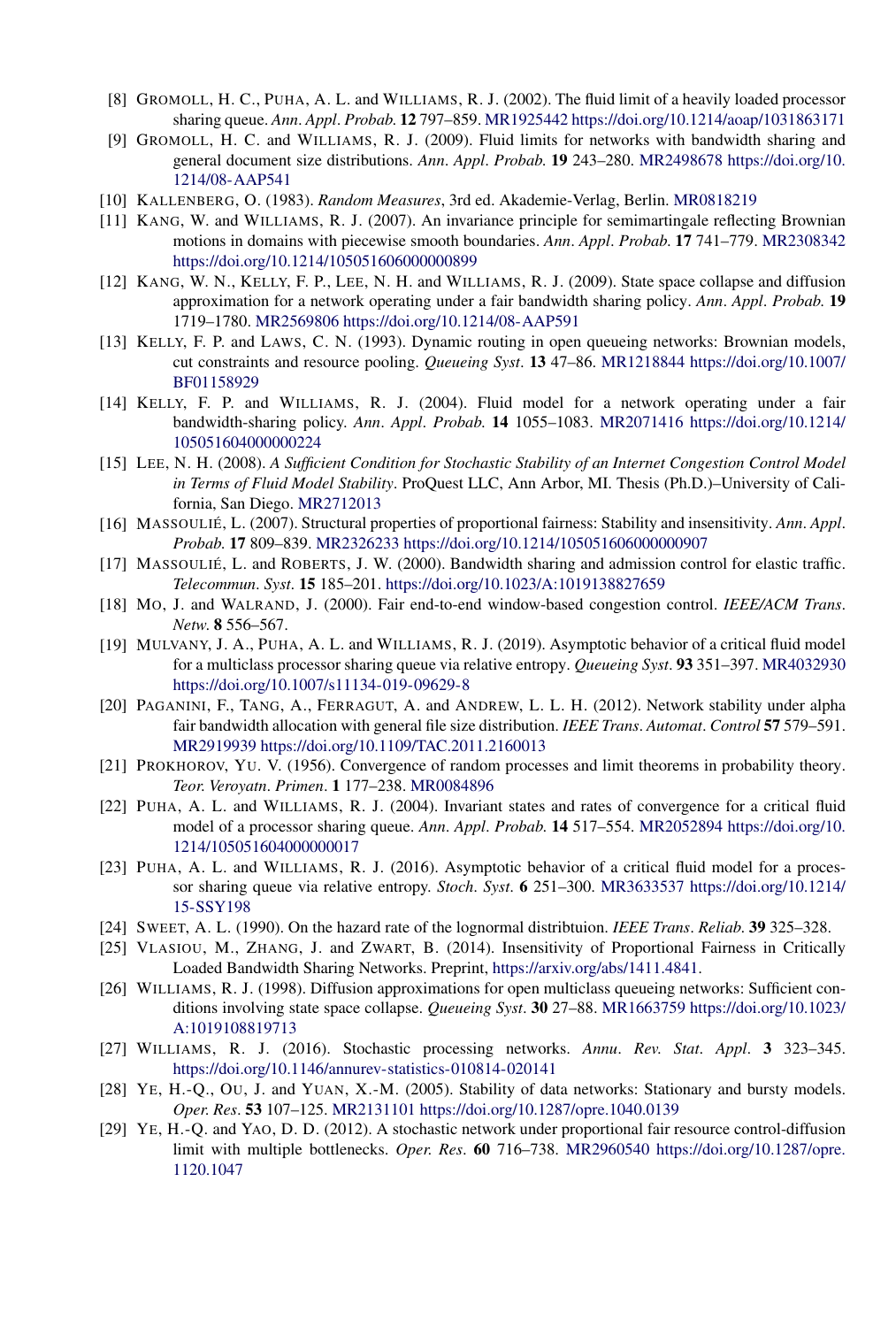#### **A DYNAMIC PROGRAMMING APPROACH TO DISTRIBUTION-CONSTRAINED OPTIMAL STOPPING**

#### BY SIGRID KÄLLBLAD<sup>[a](#page-4-0)</sup>

#### *Department of Mathematics, Royal Institute of Technology,* <sup>a</sup>*[sigrid.kallblad@math.kth.se](mailto:sigrid.kallblad@math.kth.se)*

We consider an optimal stopping problem where a constraint is placed on the distribution of the stopping time. Reformulating the problem in terms of so-called measure-valued martingales enables us to transform the distributional constraint into an initial condition and view the problem as a stochastic control problem; we establish the corresponding dynamic programming principle. The method offers a systematic approach for solving the problem for general constraints and under weak assumptions on the cost function. In addition, we provide certain continuity results for the value of the problem viewed as a function of its distributional constraint.

- [1] AKSAMIT, A., HOU, Z. and OBŁÓJ, J. (2020). Robust framework for quantifying the value of information in pricing and hedging. *SIAM J*. *Financial Math*. **11** 27–59.
- [2] ANKIRCHNER, S., KLEIN, M. and KRUSE, T. (2019). A verification theorem for optimal stopping problems with expectation constraints. *Appl*. *Math*. *Optim*. **79** 145–177.
- [3] BACKHOFF, J., BEIGLBÖCK, M., LIN, Y. and ZALASHKO, A. (2017). Causal transport in discrete time and applications. *SIAM J*. *Optim*. **27** 2528–2562.
- [4] BAXTER, J. R. and CHACON, R. V. (1977). Compactness of stopping times. *Z*. *Wahrsch*. *Verw*. *Gebiete* **40** 169–181.
- [5] BAYRAKTAR, E. and MILLER, C. W. (2019). Distribution-constrained optimal stopping. *Math*. *Finance* **29** 368–406.
- [6] BEIGLBÖCK, M., COX, A. M. G. and HUESMANN, M. (2017). Optimal transport and Skorokhod embedding. *Invent*. *Math*. **208** 327–400.
- [7] BEIGLBÖCK, M., COX, A. M. G., HUESMANN, M. and KÄLLBLAD, S. (2017). Measure-valued martingales and optimality of Bass-type solutions to the Skorokhod Embedding Problem. ArXiv preprint. Available at [arXiv:1708.07071](http://arxiv.org/abs/arXiv:1708.07071).
- [8] BEIGLBÖCK, M., EDER, M., ELGERT, C. and SCHMOCK, U. (2018). Geometry of distribution-constrained optimal stopping problems. *Probab*. *Theory Related Fields* **172** 71–101.
- [9] BEIGLBÖCK, M. and LACKER, D. (2018). Denseness of adapted processes among causal couplings. ArXiv preprint. Available at [arXiv:1805.03185.](http://arxiv.org/abs/arXiv:1805.03185)
- [10] BOUCHARD, B. and NUTZ, M. (2012). Weak dynamic programming for generalized state constraints. *SIAM J*. *Control Optim*. **50** 3344–3373.
- [11] BOUCHARD, B. and TOUZI, N. (2011). Weak dynamic programming principle for viscosity solutions. *SIAM J*. *Control Optim*. **49** 948–962.
- [12] CLAISSE, J., TALAY, D. and TAN, X. (2016). A pseudo-Markov property for controlled diffusion processes. *SIAM J*. *Control Optim*. **54** 1017–1029.
- [13] COX, A. M. G. and KÄLLBLAD, S. (2017). Model-independent bounds for Asian options: A dynamic programming approach. *SIAM J*. *Control Optim*. **55** 3409–3436.
- [14] DAWSON, D. A. (1993). Measure-valued Markov processes. In *École D'Été de Probabilités de Saint-Flour XXI—*1991. *Lecture Notes in Math*. **1541** 1–260. Springer, Berlin.
- [15] EDGAR, G. A., MILLET, A. and SUCHESTON, L. (1982). On compactness and optimality of stopping times. In *Martingale Theory in Harmonic Analysis and Banach Spaces* (*Cleveland*, *Ohio*, 1981). *Lecture Notes in Math*. **939** 36–61. Springer, Berlin.

*[MSC2020 subject classifications.](https://mathscinet.ams.org/mathscinet/msc/msc2020.html)* Primary 60G40, 60G57, 49L20, 62L15; secondary 49Q20, 93E20, 58E25, 91A15, 28B20, 60J25, 06A06.

*Key words and phrases.* Distribution-constrained optimal stopping, measure-valued martingales, dynamic programming principle, optimal transport, measurable selection.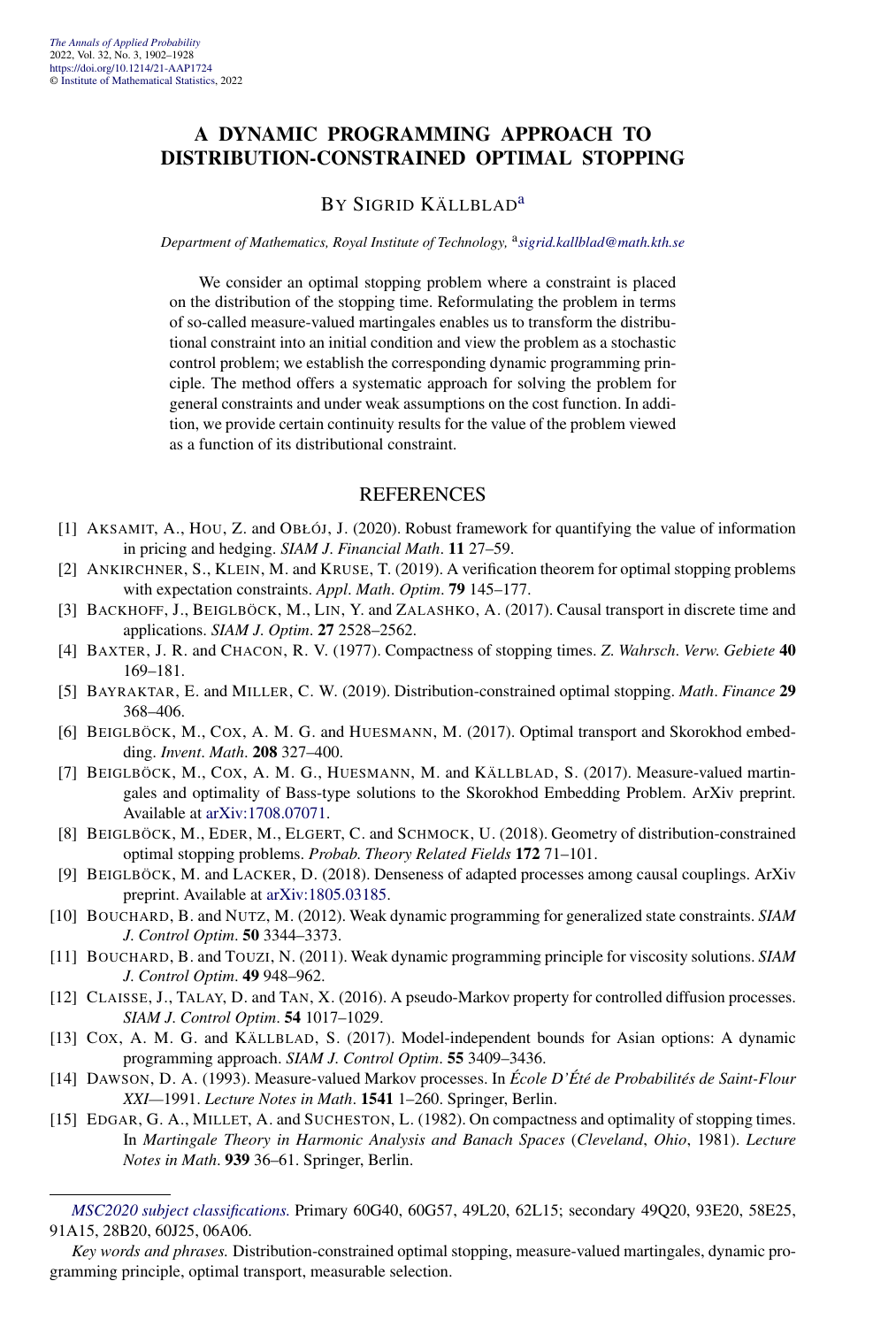- [16] EKSTRÖM, E. and JANSON, S. (2016). The inverse first-passage problem and optimal stopping. *Ann*. *Appl*. *Probab*. **26** 3154–3177.
- [17] EL KAROUI, N. (1981). Les aspects probabilistes du contrôle stochastique. In *Ecole D'Ete de Probabilites de Saint-Flour IX-*1979. *Lecture Notes in Math*. **876** 73–238. Springer, Berlin.
- [18] EL KAROUI, N. and TAN, X. (2013). Capacities, measurable selection and dynamic programming. Part I: Abstract framework. Available at [arXiv:1310.3363.](http://arxiv.org/abs/arXiv:1310.3363)
- [19] EL KAROUI, N. and TAN, X. (2013). Capacities, measurable selection and dynamic programming. Part II: Application in stochastic control problems. Available at [arXiv:1310.3364](http://arxiv.org/abs/arXiv:1310.3364).
- [20] GETOOR, R. K. (1975). On the construction of kernels. In *Séminaire de Probabilités*, *IX* (*Seconde Partie*, *Univ*. *Strasbourg*, *Strasbourg*, *Années Universitaires* 1973*/*1974 *et* 1974*/*1975). *Lecture Notes in Math*. **465** 443–463.
- [21] GHOUSSOUB, N. (1982). An integral representation of randomized probabilities and its applications. In *Seminar on Probability*, *XVI*. *Lecture Notes in Math*. **920** 519–543. Springer, Berlin.
- [22] GIERZ, G., HOFMANN, K. H., KEIMEL, K., LAWSON, J. D., MISLOVE, M. W. and SCOTT, D. S. (1980). *A Compendium of Continuous Lattices*. Springer, Berlin.
- [23] GRASS, A.-M. (2016). Uniqueness and stability properties of barrier type Skorokhod embeddings. Masther Thesis, Univ. Vienna.
- [24] GUO, G., TAN, X. and TOUZI, N. (2016). Optimal Skorokhod embedding under finitely many marginal constraints. *SIAM J*. *Control Optim*. **54** 2174–2201.
- [25] HOROWITZ, J. (1985). Measure-valued random processes. *Z*. *Wahrsch*. *Verw*. *Gebiete* **70** 213–236.
- [26] JACOD, J. and MÉMIN, J. (1981). Sur un type de convergence intermédiaire entre la convergence en loi et la convergence en probabilité. In *Seminar on Probability*, *XV* (*Univ*. *Strasbourg*, *Strasbourg*, 1979*/*1980) (*French*). *Lecture Notes in Math*. **850** 529–546. Springer, Berlin.
- [27] KÄLLBLAD, S., TAN, X. and TOUZI, N. (2017). Optimal Skorokhod embedding given full marginals and Azéma-Yor peacocks. *Ann*. *Appl*. *Probab*. **27** 686–719.
- [28] LOYNES, R. M. (1970). Stopping times on Brownian motion: Some properties of Root's construction. *Z*. *Wahrsch*. *Verw*. *Gebiete* **16** 211–218.
- [29] MEYER, P. A. (1978). Convergence faible et compacité des temps d'arrêt d'après Baxter et Chacon. In *Séminaire de Probabilités*, *XII* (*Univ*. *Strasbourg*, *Strasbourg*, 1976*/*1977). *Lecture Notes in Math*. **649** 411–423. Springer, Berlin.
- [30] MILLER, C. W. (2017). Nonlinear PDE approach to time-inconsistent optimal stopping. *SIAM J*. *Control Optim*. **55** 557–573.
- [31] NEUFELD, A. and NUTZ, M. (2013). Superreplication under volatility uncertainty for measurable claims. *Electron*. *J*. *Probab*. **18** no. 48.
- [32] NUTZ, M. and VAN HANDEL, R. (2013). Constructing sublinear expectations on path space. *Stochastic Process*. *Appl*. **123** 3100–3121.
- [33] ROOT, D. H. (1969). The existence of certain stopping times on Brownian motion. *Ann*. *Math*. *Stat*. **40** 715–718.
- [34] ROST, H. (1971). The stopping distributions of a Markov process. *Invent*. *Math*. **14** 1–16.
- [35] STROOCK, D. W. and VARADHAN, S. R. S. (1979). *Multidimensional Diffusion Processes*. *Grundlehren der Mathematischen Wissenschaften* [*Fundamental Principles of Mathematical Sciences*] **233**. Springer, Berlin.
- [36] VILLANI, C. (2009). *Optimal Transport*: *Old and New*. *Grundlehren der Mathematischen Wissenschaften*; *Fundamental Principles of Mathematical Sciences* **338**. Springer, Berlin.
- [37] WALSH, J. B. (1986). An introduction to stochastic partial differential equations. In *École D'été de Probabilités de Saint-Flour*, *XIV—*1984. *Lecture Notes in Math*. **1180** 265–439. Springer, Berlin.
- [38] ŽITKOVIĆ, G. (2014). Dynamic programming for controlled Markov families: Abstractly and over martingale measures. *SIAM J*. *Control Optim*. **52** 1597–1621.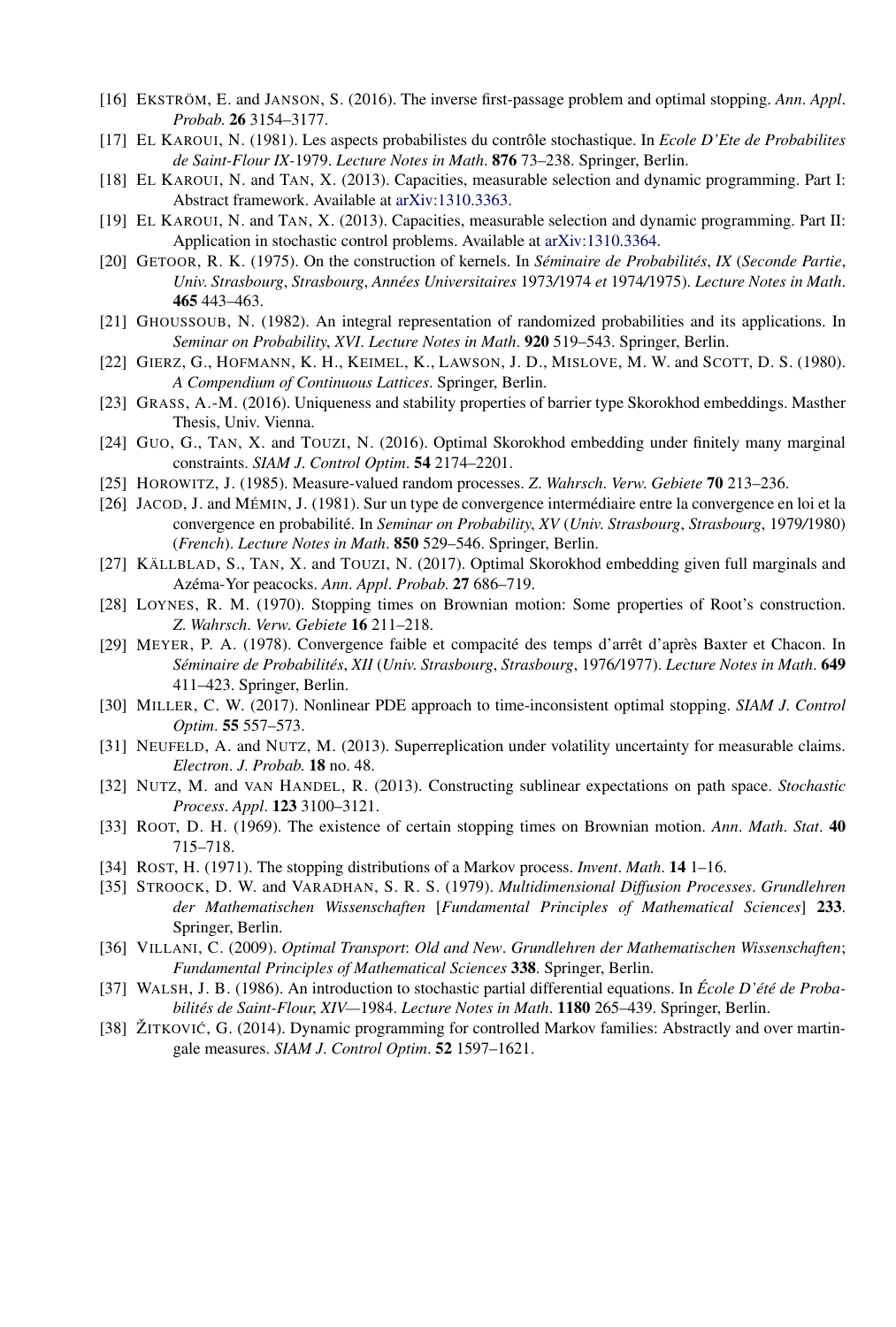#### **WEAK QUANTITATIVE PROPAGATION OF CHAOS VIA DIFFERENTIAL CALCULUS ON THE SPACE OF MEASURES**

BY JEAN-FRANÇOIS CHASSAGNEUX<sup>1,a</sup>, LUKASZ SZPRUCH<sup>[2,b](#page-4-0)</sup> AND ALVIN TSE<sup>[2,c](#page-4-0)</sup>

<sup>1</sup>*LPSM, Université de Paris,* <sup>a</sup>*[chassagneux@lpsm.paris](mailto:chassagneux@lpsm.paris)* <sup>2</sup>*School of Mathematics, University of Edinburgh,* <sup>b</sup>*[l.szpruch@ed.ac.uk,](mailto:l.szpruch@ed.ac.uk)* <sup>c</sup>*[alvin.tse@enpc.fr](mailto:alvin.tse@enpc.fr)*

Consider the metric space  $(\mathcal{P}_2(\mathbb{R}^d), W_2)$  of square integrable laws on  $\mathbb{R}^d$  with the topology induced by the 2-Wasserstein distance  $W_2$ . Let  $\Phi$ :  $P_2(\mathbb{R}^d) \to \mathbb{R}$  and  $\mu \in P_2(\mathbb{R}^d)$ . In this work, we consider (a)  $\mu_N$  being the empirical measure of *N*-samples from  $\mu$ , and the other case in which (b)  $\mu$ <sub>N</sub> is the empirical measure of marginal laws of the particle system of a McKean–Vlasov PDE  $(\mu_t)_t$ . The main result of this paper is to show that under suitable regularity conditions, we have

$$
|\Phi(\mu) - \mathbb{E}\Phi(\mu_N)| = \sum_{j=1}^{k-1} \frac{C_j}{N^j} + O\left(\frac{1}{N^k}\right),
$$

for some positive constants  $C_1, \ldots, C_{k-1}$  that do not depend on *N*, where *k* corresponds to the degree of smoothness. The case where the samples are i.i.d. is studied using functional derivatives on the space of measures. The case of particle systems relies on an Itô-type formula for the flow of probability measures and is intimately connected to PDEs on the space of measures, called the master equation in the literature of mean-field games. We state general regularity conditions required for each case and analyze the regularity in the case of functionals of the laws of McKean–Vlasov PDEs. Ultimately, this work reveals quantitative estimates of propagation of chaos for interacting particle systems. Furthermore, we are able to provide weak propagation of chaos estimates for ensembles of interacting particles and show that these may have some remarkable properties.

- [1] ALBEVERIO, S., KONDRATIEV, Y. G. and RÖCKNER, M. (1996). Differential geometry of Poisson spaces. *C*. *R*. *Acad*. *Sci*. *Paris Sér*. *I Math*. **323** 1129–1134. [MR1423438](http://www.ams.org/mathscinet-getitem?mr=1423438)
- [2] BARBU, V. and RÖCKNER, M. (2020). From nonlinear Fokker–Planck equations to solutions of distribution dependent SDE. *Ann*. *Probab*. **48** 1902–1920. [MR4124528](http://www.ams.org/mathscinet-getitem?mr=4124528)<https://doi.org/10.1214/19-AOP1410>
- [3] BENCHEIKH, O. and JOURDAIN, B. (2019). Bias behavior and antithetic sampling in mean-field particle approximations of SDEs nonlinear in the sense of McKean. In *CEMRACS* 2017*—Numerical Methods for Stochastic Models*: *Control*, *Uncertainty Quantification*, *Mean-Field*. *ESAIM Proc*. *Surveys* **65** 219–235. EDP Sci., Les Ulis. [MR3968542](http://www.ams.org/mathscinet-getitem?mr=3968542)<https://doi.org/10.1051/proc/201965219>
- [4] BOSSY, M., JABIR, J.-F. and TALAY, D. (2011). On conditional McKean Lagrangian stochastic models. *Probab*. *Theory Related Fields* **151** 319–351. [MR2834721](http://www.ams.org/mathscinet-getitem?mr=2834721)<https://doi.org/10.1007/s00440-010-0301-z>
- [5] BUCKDAHN, R., LI, J., PENG, S. and RAINER, C. (2017). Mean-field stochastic differential equations and associated PDEs. *Ann*. *Probab*. **45** 824–878. [MR3630288](http://www.ams.org/mathscinet-getitem?mr=3630288)<https://doi.org/10.1214/15-AOP1076>
- [6] CARDALIAGUET, P. (2010). Notes on mean field games. Technical report.
- [7] CARDALIAGUET, P., DELARUE, F., LASRY, J.-M. and LIONS, P.-L. (2019). *The Master Equation and the Convergence Problem in Mean Field Games*. *Annals of Mathematics Studies* **201**. Princeton Univ. Press, Princeton, NJ. [MR3967062](http://www.ams.org/mathscinet-getitem?mr=3967062)<https://doi.org/10.2307/j.ctvckq7qf>
- [8] CARMONA, R. (2016). *Lectures on BSDEs*, *Stochastic Control*, *and Stochastic Differential Games with Financial Applications*. *Financial Mathematics* **1**. SIAM, Philadelphia, PA. [MR3629171](http://www.ams.org/mathscinet-getitem?mr=3629171) <https://doi.org/10.1137/1.9781611974249>

*[MSC2020 subject classifications.](https://mathscinet.ams.org/mathscinet/msc/msc2020.html)* Primary 65C35; secondary 60H35.

*Key words and phrases.* Particle system, master equation, error expansion, propagation of chaos.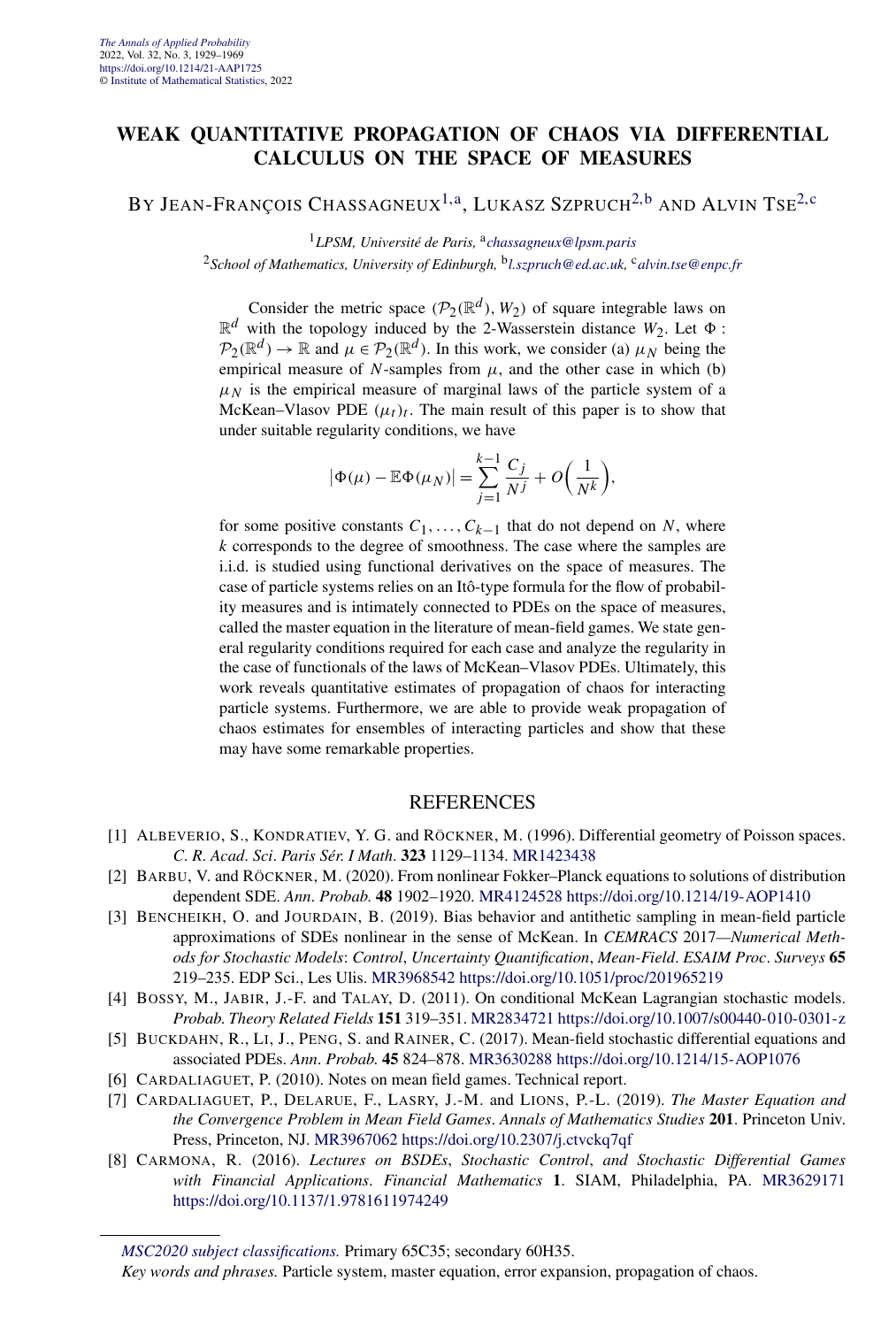- [9] CARMONA, R. and DELARUE, F. (2018). *Probabilistic Theory of Mean Field Games with Applications*. *I*: *Mean Field FBSDEs*, *Control*, *and Games*. *Probability Theory and Stochastic Modelling* **83**. Springer, Cham. [MR3752669](http://www.ams.org/mathscinet-getitem?mr=3752669)
- [10] CHASSAGNEUX, J.-F., CRISAN, D. and DELARUE, F. (2014). A probabilistic approach to classical solutions of the master equation for large population equilibria. arXiv preprint [arXiv:1411.3009.](http://arxiv.org/abs/arXiv:1411.3009)
- [11] CRISAN, D. and MCMURRAY, E. (2018). Smoothing properties of McKean–Vlasov SDEs. *Probab*. *Theory Related Fields* **171** 97–148. [MR3800831](http://www.ams.org/mathscinet-getitem?mr=3800831)<https://doi.org/10.1007/s00440-017-0774-0>
- [12] DAWSON, D. A. (1993). Measure-valued Markov processes. In *École D'Été de Probabilités de Saint-Flour XXI—*1991. *Lecture Notes in Math*. **1541** 1–260. Springer, Berlin. [MR1242575](http://www.ams.org/mathscinet-getitem?mr=1242575) [https://doi.org/10.1007/](https://doi.org/10.1007/BFb0084190) [BFb0084190](https://doi.org/10.1007/BFb0084190)
- [13] DE RAYNAL, P.-E. C. and FRIKHA, N. (2018). Well-posedness for some non-linear diffusion processes and related PDE on the Wasserstein space. arXiv preprint, [arXiv:1811.06904.](http://arxiv.org/abs/arXiv:1811.06904)
- [14] DE RAYNAL, P. E. C. (2020). Strong well posedness of McKean–Vlasov stochastic differential equations with Hölder drift. *Stochastic Process*. *Appl*. **130** 79–107. [MR4035024](http://www.ams.org/mathscinet-getitem?mr=4035024) [https://doi.org/10.1016/j.spa.](https://doi.org/10.1016/j.spa.2019.01.006) [2019.01.006](https://doi.org/10.1016/j.spa.2019.01.006)
- [15] DELARUE, F., LACKER, D. and RAMANAN, K. (2019). From the master equation to mean field game limit theory: A central limit theorem. *Electron*. *J*. *Probab*. **24** Paper No. 51, 54. [MR3954791](http://www.ams.org/mathscinet-getitem?mr=3954791) <https://doi.org/10.1214/19-EJP298>
- [16] DEREICH, S., SCHEUTZOW, M. and SCHOTTSTEDT, R. (2013). Constructive quantization: Approximation by empirical measures. *Ann*. *Inst*. *Henri Poincaré Probab*. *Stat*. **49** 1183–1203. [MR3127919](http://www.ams.org/mathscinet-getitem?mr=3127919) <https://doi.org/10.1214/12-AIHP489>
- [17] FOURNIER, N. and GUILLIN, A. (2015). On the rate of convergence in Wasserstein distance of the empirical measure. *Probab*. *Theory Related Fields* **162** 707–738. [MR3383341](http://www.ams.org/mathscinet-getitem?mr=3383341) [https://doi.org/10.1007/](https://doi.org/10.1007/s00440-014-0583-7) [s00440-014-0583-7](https://doi.org/10.1007/s00440-014-0583-7)
- [18] FOURNIER, N. and HAURAY, M. (2016). Propagation of chaos for the Landau equation with moderately soft potentials. *Ann*. *Probab*. **44** 3581–3660. [MR3572320](http://www.ams.org/mathscinet-getitem?mr=3572320)<https://doi.org/10.1214/15-AOP1056>
- [19] FRIEDMAN, A. (2012). *Stochastic Differential Equations and Applications*. Courier Corporation.
- [20] GÄRTNER, J. (1988). On the McKean–Vlasov limit for interacting diffusions. *Math*. *Nachr*. **137** 197–248. [MR0968996](http://www.ams.org/mathscinet-getitem?mr=0968996)<https://doi.org/10.1002/mana.19881370116>
- [21] GYÖNGY, I. and KRYLOV, N. (2005). An accelerated splitting-up method for parabolic equations. *SIAM J*. *Math*. *Anal*. **37** 1070–1097. [MR2192288](http://www.ams.org/mathscinet-getitem?mr=2192288)<https://doi.org/10.1137/S0036141003437903>
- [22] HAMMERSLEY, W. R. P., ŠIŠKA, D. and SZPRUCH, Ł. (2021). McKean–Vlasov SDEs under measure dependent Lyapunov conditions. *Ann*. *Inst*. *Henri Poincaré Probab*. *Stat*. **57** 1032–1057. [MR4260494](http://www.ams.org/mathscinet-getitem?mr=4260494) <https://doi.org/10.1214/20-aihp1106>
- [23] JABIN, P.-E. and WANG, Z. (2018). Quantitative estimates of propagation of chaos for stochastic systems with *W*−1*,*<sup>∞</sup> kernels. *Invent*. *Math*. **214** 523–591. [MR3858403](http://www.ams.org/mathscinet-getitem?mr=3858403) [https://doi.org/10.1007/](https://doi.org/10.1007/s00222-018-0808-y) [s00222-018-0808-y](https://doi.org/10.1007/s00222-018-0808-y)
- [24] JOURDAIN, B., MÉLÉARD, S. and WOYCZYNSKI, W. A. (2008). Nonlinear SDEs driven by Lévy processes and related PDEs. *ALEA Lat*. *Am*. *J*. *Probab*. *Math*. *Stat*. **4** 1–29. [MR2383731](http://www.ams.org/mathscinet-getitem?mr=2383731)
- [25] KAC, M. (1956). Foundations of kinetic theory. In *Proceedings of the Third Berkeley Symposium on Mathematical Statistics and Probability*, 1954*–*1955, *Vol*. *III* 171–197. Univ. California Press, Berkeley and Los Angeles, CA. [MR0084985](http://www.ams.org/mathscinet-getitem?mr=0084985)
- [26] KOLOKOLTSOV, V. N., TROEVA, M. and YANG, W. (2014). On the rate of convergence for the mean-field approximation of controlled diffusions with large number of players. *Dyn*. *Games Appl*. **4** 208–230. [MR3195847](http://www.ams.org/mathscinet-getitem?mr=3195847)<https://doi.org/10.1007/s13235-013-0095-6>
- [27] KRYLOV, N. V. (1999). On Kolmogorov's equations for finite-dimensional diffusions. In *Stochastic PDE's and Kolmogorov Equations in Infinite Dimensions* (*Cetraro*, 1998). *Lecture Notes in Math*. **1715** 1–63. Springer, Berlin. [MR1731794](http://www.ams.org/mathscinet-getitem?mr=1731794)<https://doi.org/10.1007/BFb0092417>
- [28] LACKER, D. (2018). On a strong form of propagation of chaos for McKean–Vlasov equations. *Electron*. *Commun*. *Probab*. **23** Paper No. 45, 11. [MR3841406](http://www.ams.org/mathscinet-getitem?mr=3841406)<https://doi.org/10.1214/18-ECP150>
- [29] LIONS, P. L. (2014). Cours au collège de france: Théorie des jeux à champs moyens.
- [30] MCKEAN, H. P. JR. (1967). An exponential formula for solving Boltmann's equation for a Maxwellian gas. *J*. *Combin*. *Theory* **2** 358–382. [MR0224348](http://www.ams.org/mathscinet-getitem?mr=0224348)
- [31] MÉLÉARD, S. (1996). Asymptotic behaviour of some interacting particle systems; McKean–Vlasov and Boltzmann models. In *Probabilistic Models for Nonlinear Partial Differential Equations* (*Montecatini Terme*, 1995). *Lecture Notes in Math*. **1627** 42–95. Springer, Berlin. [MR1431299](http://www.ams.org/mathscinet-getitem?mr=1431299) [https://doi.org/10.](https://doi.org/10.1007/BFb0093177) [1007/BFb0093177](https://doi.org/10.1007/BFb0093177)
- [32] MISCHLER, S. and MOUHOT, C. (2013). Kac's program in kinetic theory. *Invent*. *Math*. **193** 1–147. [MR3069113](http://www.ams.org/mathscinet-getitem?mr=3069113)<https://doi.org/10.1007/s00222-012-0422-3>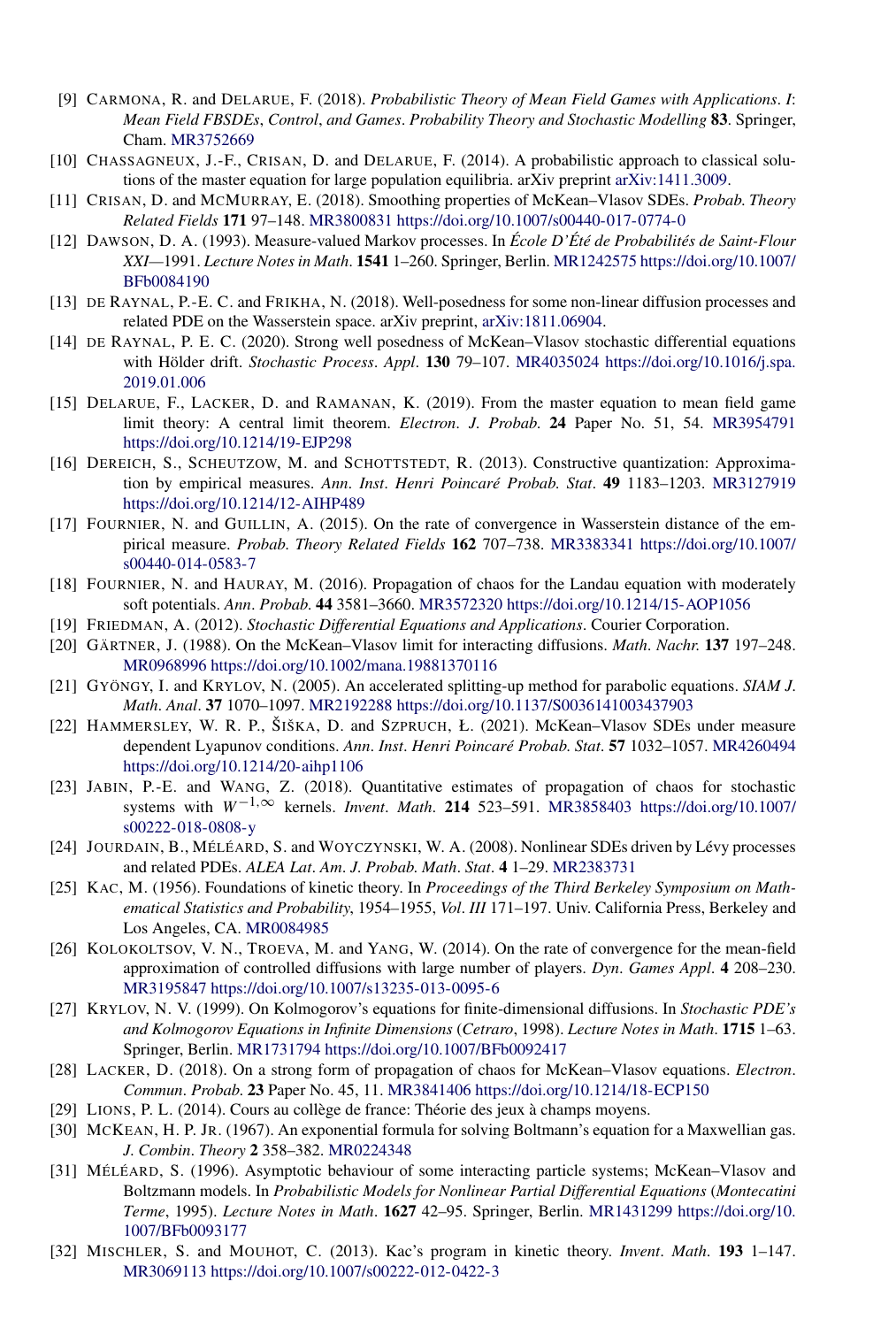- [33] MISCHLER, S., MOUHOT, C. and WENNBERG, B. (2015). A new approach to quantitative propagation of chaos for drift, diffusion and jump processes. *Probab*. *Theory Related Fields* **161** 1–59. [MR3304746](http://www.ams.org/mathscinet-getitem?mr=3304746) <https://doi.org/10.1007/s00440-013-0542-8>
- [34] MISHURA, Y. S. and VERETENNIKOV, A. Y. (2016). Existence and uniqueness theorems for solutions of Mckean–Vlasov stochastic equations. arXiv preprint, [arXiv:1603.02212.](http://arxiv.org/abs/arXiv:1603.02212)
- [35] REN, P. and WANG, F.-Y. (2019). Derivative formulas in measure on Riemannian manifolds. arXiv preprint, [arXiv:1908.03711](http://arxiv.org/abs/arXiv:1908.03711).
- [36] RICHARDSON, L. F. (1911). IX. The approximate arithmetical solution by finite differences of physical problems involving differential equations, with an application to the stresses in a masonry dam. *Philos*. *Trans*. *R*. *Soc*. *Lond*. *A* **210** 307–357.
- [37] SZNITMAN, A.-S. (1991). Topics in propagation of chaos. In *École D'Été de Probabilités de Saint-Flour XIX—*1989. *Lecture Notes in Math*. **1464** 165–251. Springer, Berlin. [MR1108185](http://www.ams.org/mathscinet-getitem?mr=1108185) [https://doi.org/10.](https://doi.org/10.1007/BFb0085169) [1007/BFb0085169](https://doi.org/10.1007/BFb0085169)
- [38] SZPRUCH, L. and TSE, A. (2021). Antithetic multi-level Monte-Carlo particle approximation of McKean– Vlasov SDEs. *Ann*. *Appl*. *Probab*. To appear.
- [39] TALAY, D. and TUBARO, L. (1990). Expansion of the global error for numerical schemes solving stochastic differential equations. *Stoch*. *Anal*. *Appl*. **8** 483–509. [MR1091544](http://www.ams.org/mathscinet-getitem?mr=1091544) [https://doi.org/10.1080/](https://doi.org/10.1080/07362999008809220) [07362999008809220](https://doi.org/10.1080/07362999008809220)
- [40] TSE, A. (2021). Higher order regularity of nonlinear Fokker–Planck PDEs with respect to the measure component. *J*. *Math*. *Pures Appl*. (9) **150** 134–180. [MR4248465](http://www.ams.org/mathscinet-getitem?mr=4248465) [https://doi.org/10.1016/j.matpur.2021.](https://doi.org/10.1016/j.matpur.2021.04.005) [04.005](https://doi.org/10.1016/j.matpur.2021.04.005)
- [41] VILLANI, C. (2009). *Optimal Transport*: *Old and New*. *Grundlehren der Mathematischen Wissenschaften* [*Fundamental Principles of Mathematical Sciences*] **338**. Springer, Berlin. [MR2459454](http://www.ams.org/mathscinet-getitem?mr=2459454) <https://doi.org/10.1007/978-3-540-71050-9>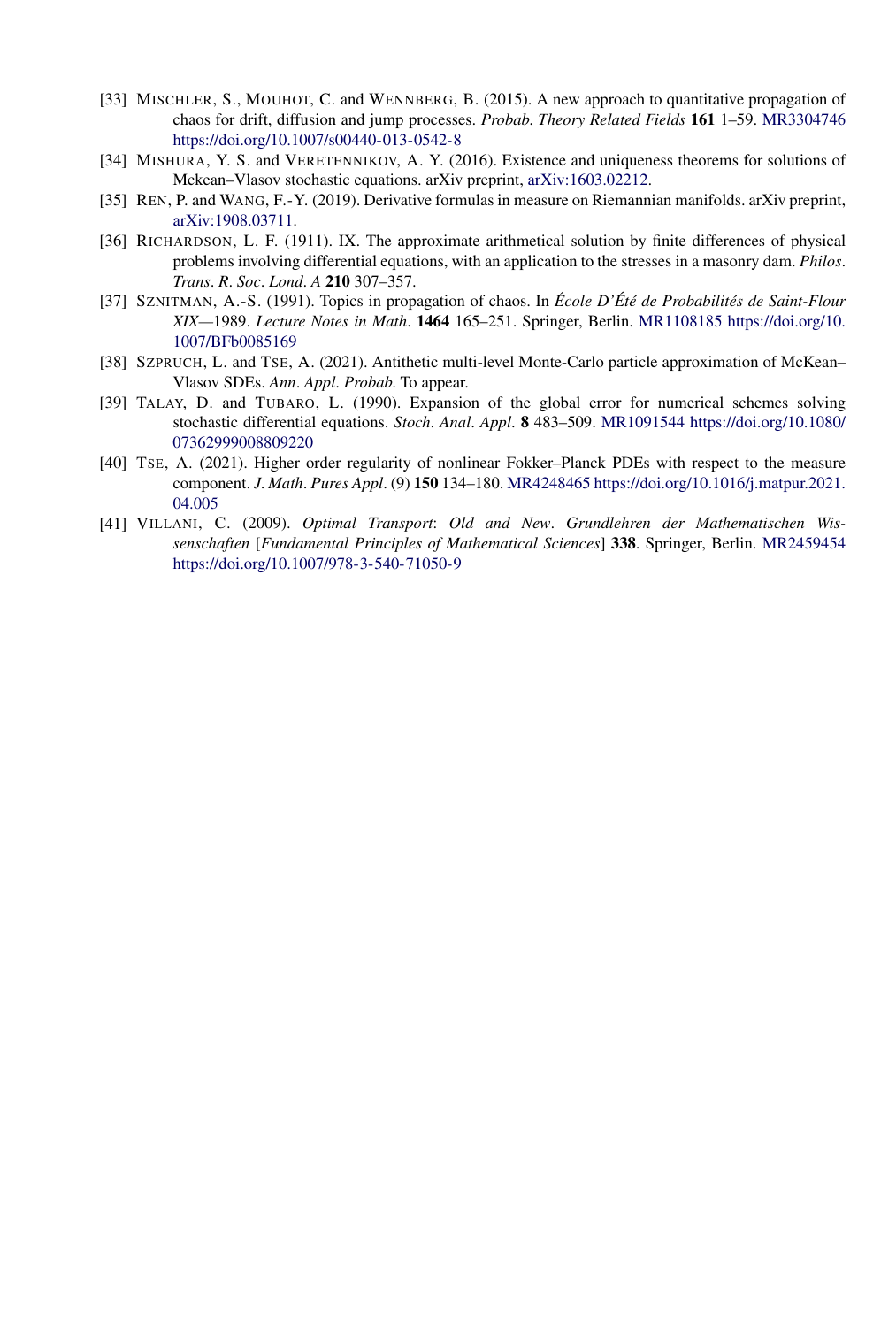#### **CENTRAL LIMIT THEOREM FOR THE ANTITHETIC MULTILEVEL MONTE CARLO METHOD**

BY MOHAMED BEN ALAYA<sup>[1,a](#page-4-0)</sup>, AHMED KEBAIER<sup>[2,b](#page-4-0)</sup> AND THI BAO TRAM NGO<sup>[3,](#page-18-0)[c](#page-4-0)</sup>

<sup>1</sup>Laboratoire De Mathématiques Raphaël Salem, Université De Rouen, <sup>a</sup>[mohamed.ben-alaya@univ-rouen.fr](mailto:mohamed.ben-alaya@univ-rouen.fr) <sup>2</sup>*Laboratoire de Mathématiques et Modélisation d'Evry, CNRS, Univ Evry, Université Paris-Saclay,* <sup>b</sup>*[ahmed.kebaier@univ-evry.fr](mailto:ahmed.kebaier@univ-evry.fr)*

<sup>3</sup>*Université Sorbonne Paris Nord, LAGA, CNRS,* <sup>c</sup>*[ngo@math.univ-paris13.fr](mailto:ngo@math.univ-paris13.fr)*

In this paper, we give a natural extension of the antithetic multilevel Monte Carlo (MLMC) estimator for a multidimensional diffusion introduced by Giles and Szpruch (*Ann. Appl. Probab.* **24** (2014) 1585–1620) by considering the permutation between *m* Brownian increments,  $m \geq 2$ , instead of using two increments as in the original paper. Our aim is to study the asymptotic behavior of the weak errors involved in this new algorithm. Among the obtained results, we prove that the error between on the one hand the average of the Milstein scheme without Lévy area and its  $\sigma$ -antithetic version build on the finer grid, and on the other hand, the coarse approximation stably converges in distribution with a rate of order 1. We also prove that the error between the Milstein scheme without Lévy area and its  $\sigma$ -antithetic version stably converges in distribution with a rate of order 1*/*2. More precisely, we have a functional limit theorem on the asymptotic behavior of the joined distribution of these errors based on a triangular array approach (see, e.g., Jacod (In *Séminaire de Probabilités, XXXI* (1997) 232–246 Springer). Thanks to this result, we establish a central limit theorem of Lindeberg–Feller type for the antithetic MLMC estimator. The time complexity of the algorithm is analyzed.

- [1] AL GERBI, A., JOURDAIN, B. and CLÉMENT, E. (2016). Ninomiya–Victoir scheme: Strong convergence, antithetic version and application to multilevel estimators. *Monte Carlo Methods Appl*. **22** 197–228. [MR3543710](http://www.ams.org/mathscinet-getitem?mr=3543710)<https://doi.org/10.1515/mcma-2016-0109>
- [2] AL GERBI, A., JOURDAIN, B. and CLÉMENT, E. (2018). Asymptotics for the normalized error of the Ninomiya–Victoir scheme. *Stochastic Process*. *Appl*. **128** 1889–1928. [MR3797648](http://www.ams.org/mathscinet-getitem?mr=3797648) [https://doi.org/10.](https://doi.org/10.1016/j.spa.2017.08.017) [1016/j.spa.2017.08.017](https://doi.org/10.1016/j.spa.2017.08.017)
- [3] BEN ALAYA, M., HAJJI, K. and KEBAIER, A. (2015). Importance sampling and statistical Romberg method. *Bernoulli* **21** 1947–1983. [MR3378456](http://www.ams.org/mathscinet-getitem?mr=3378456)<https://doi.org/10.3150/14-BEJ622>
- [4] BEN ALAYA, M. B., HAJJI, K. and KEBAIER, A. (2016). Importance sampling and statistical Romberg method for Lévy processes. *Stochastic Process*. *Appl*. **126** 1901–1931. [MR3483742](http://www.ams.org/mathscinet-getitem?mr=3483742) [https://doi.org/10.](https://doi.org/10.1016/j.spa.2015.12.008) [1016/j.spa.2015.12.008](https://doi.org/10.1016/j.spa.2015.12.008)
- [5] BEN ALAYA, M. and KEBAIER, A. (2014). Multilevel Monte Carlo for Asian options and limit theorems. *Monte Carlo Methods Appl*. **20** 181–194. [MR3259120](http://www.ams.org/mathscinet-getitem?mr=3259120)<https://doi.org/10.1515/mcma-2013-0025>
- [6] BEN ALAYA, M. and KEBAIER, A. (2015). Central limit theorem for the multilevel Monte Carlo Euler method. *Ann*. *Appl*. *Probab*. **25** 211–234. [MR3297771](http://www.ams.org/mathscinet-getitem?mr=3297771)<https://doi.org/10.1214/13-AAP993>
- [7] BILLINGSLEY, P. (1999). *Convergence of Probability Measures*, 2nd ed. *Wiley Series in Probability and Statistics*: *Probability and Statistics*. Wiley, New York. A Wiley-Interscience Publication. [MR1700749](http://www.ams.org/mathscinet-getitem?mr=1700749) <https://doi.org/10.1002/9780470316962>
- [8] BURKHOLDER, D. L., DAVIS, B. J. and GUNDY, R. F. (1972). Integral inequalities for convex functions of operators on martingales. In *Proceedings of the Sixth Berkeley Symposium on Mathematical Statistics and Probability* (*Univ*. *California*, *Berkeley*, *Calif*., 1970*/*1971), *Vol*. *II*: *Probability Theory* 223–240. [MR0400380](http://www.ams.org/mathscinet-getitem?mr=0400380)

*[MSC2020 subject classifications.](https://mathscinet.ams.org/mathscinet/msc/msc2020.html)* 60F05, 62F12, 65C05, 60H35.

*Key words and phrases.* Multilevel Monte Carlo methods, functional limit theorems, Milstein scheme.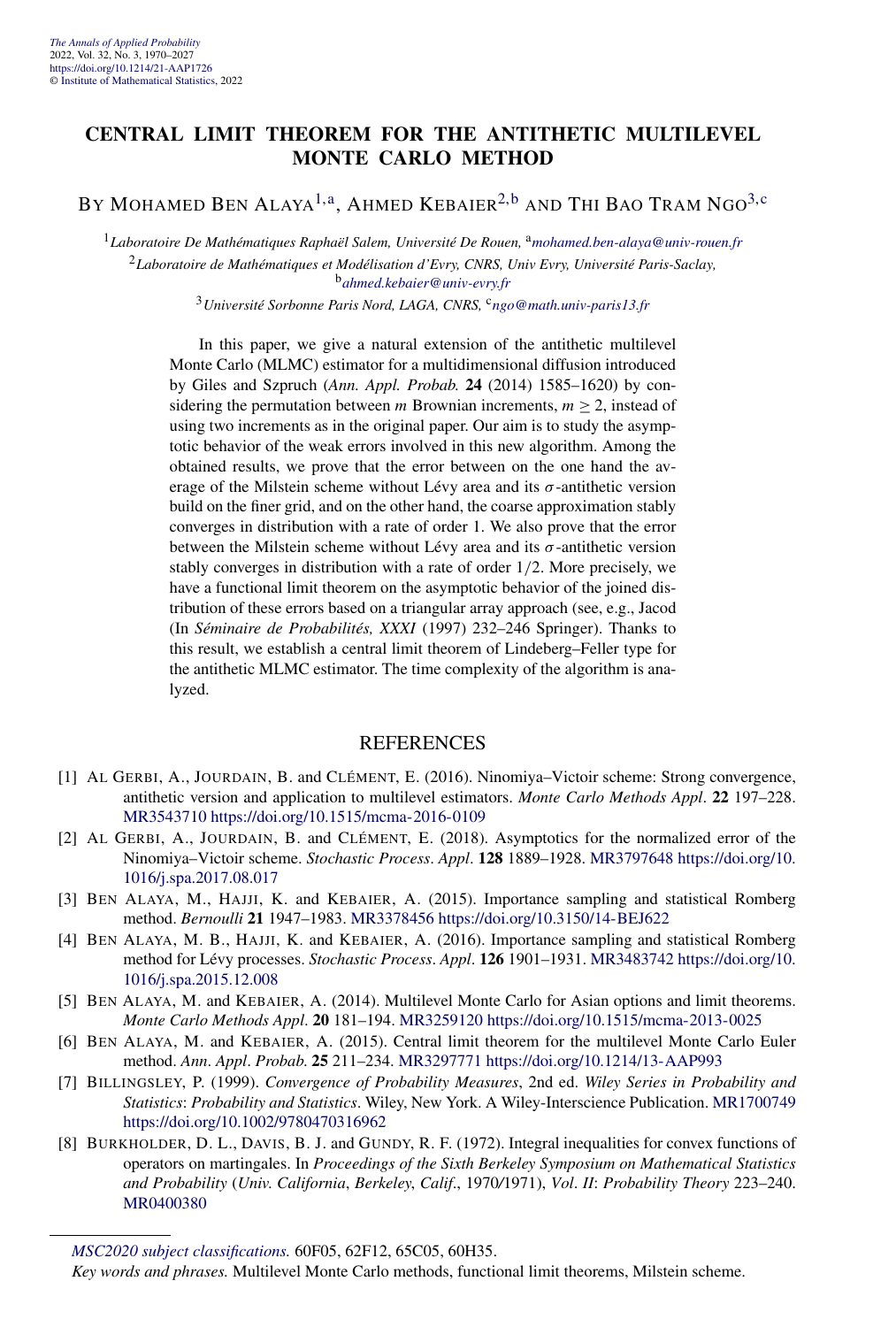- [9] DEBRABANT, K., GHASEMIFARD, A. and MATTSSON, N. C. (2019). Weak antithetic MLMC estimation of SDEs with the Milstein scheme for low-dimensional Wiener processes. *Appl*. *Math*. *Lett*. **91** 22–27. [MR3891791](http://www.ams.org/mathscinet-getitem?mr=3891791)<https://doi.org/10.1016/j.aml.2018.11.017>
- [10] DEBRABANT, K. and RÖSSLER, A. (2015). On the acceleration of the multi-level Monte Carlo method. *J*. *Appl*. *Probab*. **52** 307–322. [MR3372077](http://www.ams.org/mathscinet-getitem?mr=3372077)<https://doi.org/10.1239/jap/1437658600>
- [11] DEREICH, S. and LI, S. (2016). Multilevel Monte Carlo for Lévy-driven SDEs: Central limit theorems for adaptive Euler schemes. *Ann*. *Appl*. *Probab*. **26** 136–185. [MR3449315](http://www.ams.org/mathscinet-getitem?mr=3449315) [https://doi.org/10.1214/](https://doi.org/10.1214/14-AAP1087) [14-AAP1087](https://doi.org/10.1214/14-AAP1087)
- [12] GILES, M. and SZPRUCH, L. (2013). Multilevel Monte Carlo methods for applications in finance. In *Recent Developments in Computational Finance*. *Interdiscip*. *Math*. *Sci*. **14** 3–47. World Sci. Publ., Hackensack, NJ. [MR3288633](http://www.ams.org/mathscinet-getitem?mr=3288633) [https://doi.org/10.1142/9789814436434\\_0001](https://doi.org/10.1142/9789814436434_0001)
- [13] GILES, M. B. (2008). Multilevel Monte Carlo path simulation. *Oper*. *Res*. **56** 607–617. [MR2436856](http://www.ams.org/mathscinet-getitem?mr=2436856) <https://doi.org/10.1287/opre.1070.0496>
- [14] GILES, M. B. and SZPRUCH, L. (2013). Antithetic multilevel Monte Carlo estimation for multidimensional SDEs. In *Monte Carlo and Quasi-Monte Carlo Methods* 2012. *Springer Proc*. *Math*. *Stat*. **65** 367–384. Springer, Heidelberg. [MR3145572](http://www.ams.org/mathscinet-getitem?mr=3145572) [https://doi.org/10.1007/978-3-642-41095-6\\_16](https://doi.org/10.1007/978-3-642-41095-6_16)
- [15] GILES, M. B. and SZPRUCH, L. (2014). Antithetic multilevel Monte Carlo estimation for multidimensional SDEs without Lévy area simulation. *Ann*. *Appl*. *Probab*. **24** 1585–1620. [MR3211005](http://www.ams.org/mathscinet-getitem?mr=3211005) <https://doi.org/10.1214/13-AAP957>
- [16] GIORGI, D., LEMAIRE, V. and PAGÈS, G. (2017). Limit theorems for weighted and regular multilevel estimators. *Monte Carlo Methods Appl*. **23** 43–70. [MR3619148](http://www.ams.org/mathscinet-getitem?mr=3619148)<https://doi.org/10.1515/mcma-2017-0102>
- [17] HEINRICH, S. (2001). Multilevel Monte Carlo methods. In *Multigrid Methods*. *Lecture Notes in Computer Science* **2179** 58–67. Springer, Berlin.
- [18] HOEL, H. and KRUMSCHEID, S. (2019). Central limit theorems for multilevel Monte Carlo methods. *J*. *Complexity* **54** 101407. [MR3983217](http://www.ams.org/mathscinet-getitem?mr=3983217)<https://doi.org/10.1016/j.jco.2019.05.001>
- [19] HOEL, H., VON SCHWERIN, E., SZEPESSY, A. and TEMPONE, R. (2014). Implementation and analysis of an adaptive multilevel Monte Carlo algorithm. *Monte Carlo Methods Appl*. **20** 1–41. [MR3245372](http://www.ams.org/mathscinet-getitem?mr=3245372) <https://doi.org/10.1515/mcma-2013-0014>
- [20] JACOD, J. (1997). On continuous conditional Gaussian martingales and stable convergence in law. In *Séminaire de Probabilités*, *XXXI*. *Lecture Notes in Math*. **1655** 232–246. Springer, Berlin. [MR1478732](http://www.ams.org/mathscinet-getitem?mr=1478732) <https://doi.org/10.1007/BFb0119308>
- [21] JACOD, J. (2004). The Euler scheme for Lévy driven stochastic differential equations: Limit theorems. *Ann*. *Probab*. **32** 1830–1872. [MR2073179](http://www.ams.org/mathscinet-getitem?mr=2073179)<https://doi.org/10.1214/009117904000000667>
- [22] JACOD, J. and PROTTER, P. (1998). Asymptotic error distributions for the Euler method for stochastic differential equations. *Ann*. *Probab*. **26** 267–307. [MR1617049](http://www.ams.org/mathscinet-getitem?mr=1617049)<https://doi.org/10.1214/aop/1022855419>
- [23] JAKUBOWSKI, A., MÉMIN, J. and PAGÈS, G. (1989). Convergence en loi des suites d'intégrales stochastiques sur l'espace **D**<sup>1</sup> de Skorokhod. *Probab*. *Theory Related Fields* **81** 111–137. [MR0981569](http://www.ams.org/mathscinet-getitem?mr=0981569) <https://doi.org/10.1007/BF00343739>
- [24] KEBAIER, A. (2005). Statistical Romberg extrapolation: A new variance reduction method and applications to option pricing. *Ann*. *Appl*. *Probab*. **15** 2681–2705. [MR2187308](http://www.ams.org/mathscinet-getitem?mr=2187308) [https://doi.org/10.1214/](https://doi.org/10.1214/105051605000000511) [105051605000000511](https://doi.org/10.1214/105051605000000511)
- [25] KEBAIER, A. and LELONG, J. (2018). Coupling importance sampling and multilevel Monte Carlo using sample average approximation. *Methodol*. *Comput*. *Appl*. *Probab*. **20** 611–641. [MR3803939](http://www.ams.org/mathscinet-getitem?mr=3803939) <https://doi.org/10.1007/s11009-017-9579-y>
- [26] LESKELÄ, L. and VIHOLA, M. (2013). Stochastic order characterization of uniform integrability and tightness. *Statist*. *Probab*. *Lett*. **83** 382–389. [MR2998767](http://www.ams.org/mathscinet-getitem?mr=2998767)<https://doi.org/10.1016/j.spl.2012.09.023>
- [27] MILSTEIN, G. N. (1995). *Numerical Integration of Stochastic Differential Equations*. *Mathematics and Its Applications* **313**. Kluwer Academic, Dordrecht. Translated and revised from the 1988 Russian original. [MR1335454](http://www.ams.org/mathscinet-getitem?mr=1335454)<https://doi.org/10.1007/978-94-015-8455-5>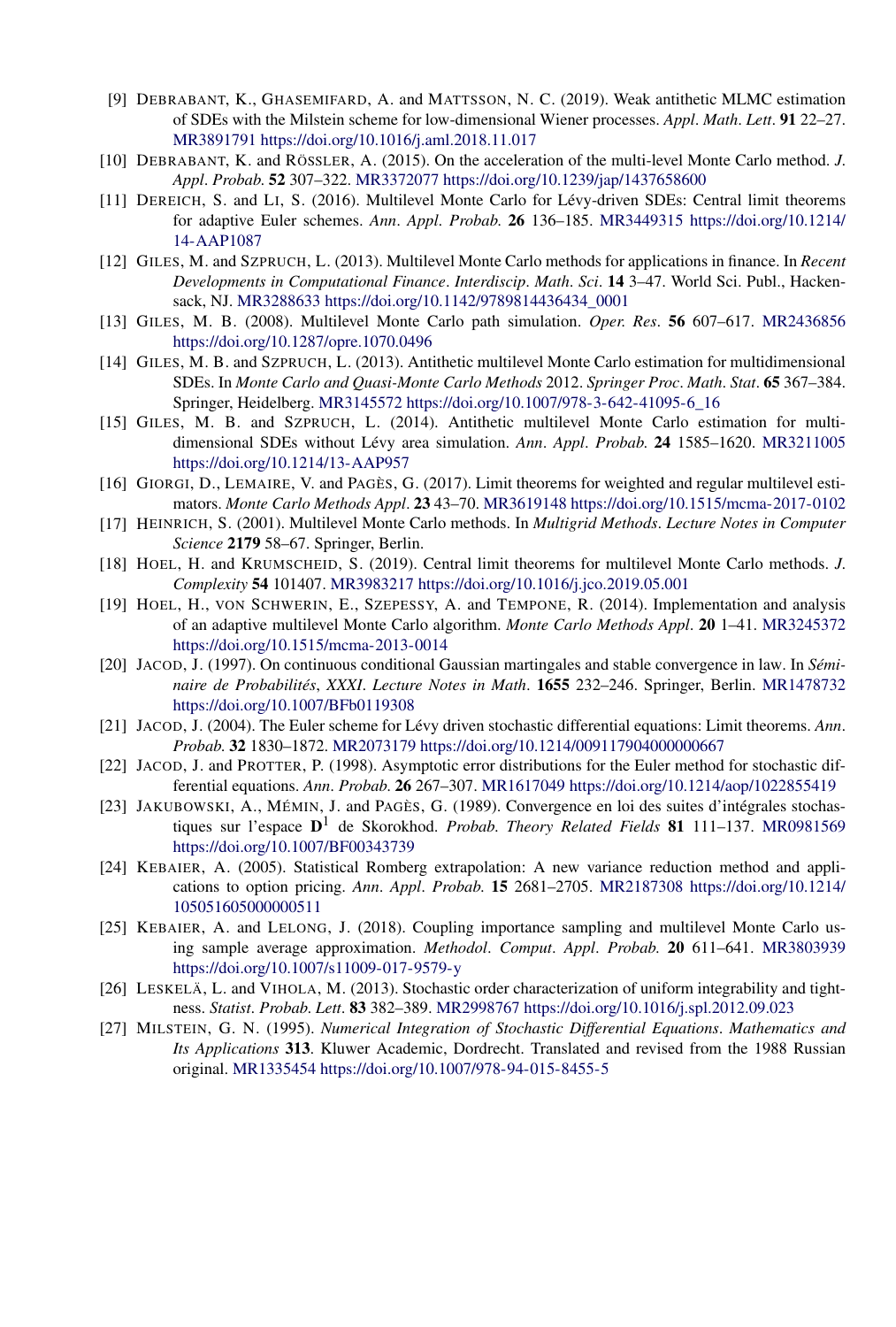#### **CENTRAL LIMIT THEOREM FOR GIBBS MEASURES ON PATH SPACES INCLUDING LONG RANGE AND SINGULAR INTERACTIONS AND HOMOGENIZATION OF THE STOCHASTIC HEAT EQUATION**

#### BY CHIRANJIB MUKHERJEE<sup>[a](#page-4-0)</sup>

*Department of Mathematics and Computer Science, University of Muenster,* <sup>a</sup>*[chiranjib.mukherjee@uni-muenster.de](mailto:chiranjib.mukherjee@uni-muenster.de)*

We consider a class of Gibbs measures defined with respect to increments  $\{\omega(t) - \omega(s)\}_{s \leq t}$  of *d*-dimensional Wiener measure, with the underlying Hamiltonian carrying interactions of the form  $H(t - s, \omega(t) - \omega(s))$  that are invariant under uniform translations of paths. In such interactions, we allow *long-range* dependence in the time variable (including power law decay up to  $t \mapsto (1+t)^{-(2+\epsilon)}$  for  $\epsilon > 0$ ) and *unbounded (singular)* interactions (including singularities of the form  $x \mapsto 1/|x|^p$  in  $d \ge 3$  or  $x \mapsto \delta_0(x)$  in  $d = 1$ ) attached to the space variables. These assumptions on the interaction seem to be sharp and cover quantum mechanical models like the Nelson model and the polaron problem with ultraviolet cut off (both carrying bounded spatial interactions with power law decay in time) as well as the Fröhlich polaron with a short range interaction in time but carrying Coulomb singularity in space. In this set up, we develop a unified approach for proving a central limit theorem for the rescaled process of increments for any coupling parameter and obtain an explicit expression for the limiting variance, which is strictly positive.

As a further application, we study the solution of the multiplicative-noise stochastic heat equation in spatial dimensions  $d \geq 3$ . When the noise is mollified both in time and space, we show that the averages of the diffusively rescaled solutions converge pointwise to the solution of a diffusion equation whose coefficients are homogenized in this limit.

- [1] ALBERTS, T., KHANIN, K. and QUASTEL, J. (2014). The intermediate disorder regime for directed polymers in dimension 1 + 1. *Ann*. *Probab*. **42** 1212–1256. [MR3189070](http://www.ams.org/mathscinet-getitem?mr=3189070) [https://doi.org/10.1214/](https://doi.org/10.1214/13-AOP858) [13-AOP858](https://doi.org/10.1214/13-AOP858)
- [2] AMIR, G., CORWIN, I. and QUASTEL, J. (2011). Probability distribution of the free energy of the continuum directed random polymer in 1 + 1 dimensions. *Comm*. *Pure Appl*. *Math*. **64** 466–537. [MR2796514](http://www.ams.org/mathscinet-getitem?mr=2796514) <https://doi.org/10.1002/cpa.20347>
- [3] BERTINI, L. and CANCRINI, N. (1995). The stochastic heat equation: Feynman–Kac formula and intermittence. *J*. *Stat*. *Phys*. **78** 1377–1401. [MR1316109](http://www.ams.org/mathscinet-getitem?mr=1316109)<https://doi.org/10.1007/BF02180136>
- [4] BERTINI, L. and CANCRINI, N. (1998). The two-dimensional stochastic heat equation: Renormalizing a multiplicative noise. *J*. *Phys*. *A* **31** 615–622. [MR1629198](http://www.ams.org/mathscinet-getitem?mr=1629198)<https://doi.org/10.1088/0305-4470/31/2/019>
- [5] BETZ, V. (2003). Existence of Gibbs measures relative to Brownian motion. *Markov Process*. *Related Fields* **9** 85–102. [MR1973322](http://www.ams.org/mathscinet-getitem?mr=1973322)
- [6] BETZ, V., HIROSHIMA, F., LŐRINCZI, J., MINLOS, R. A. and SPOHN, H. (2002). Ground state properties of the Nelson Hamiltonian: A Gibbs measure-based approach. *Rev*. *Math*. *Phys*. **14** 173–198. [MR1883556](http://www.ams.org/mathscinet-getitem?mr=1883556)<https://doi.org/10.1142/S0129055X02001119>
- [7] BETZ, V. and LŐRINCZI, J. (2003). Uniqueness of Gibbs measures relative to Brownian motion. Ann. *Inst*. *Henri Poincaré Probab*. *Stat*. **39** 877–889. [MR1997216](http://www.ams.org/mathscinet-getitem?mr=1997216) [https://doi.org/10.1016/S0246-0203\(03\)](https://doi.org/10.1016/S0246-0203(03)00021-9) [00021-9](https://doi.org/10.1016/S0246-0203(03)00021-9)
- [8] BETZ, V., LŐRINCZI, J. and SPOHN, H. (2005). Gibbs measures on Brownian paths: Theory and applications. In *Interacting Stochastic Systems* 75–102. Springer, Berlin. [MR2118571](http://www.ams.org/mathscinet-getitem?mr=2118571) [https://doi.org/10.1007/](https://doi.org/10.1007/3-540-27110-4_5) [3-540-27110-4\\_5](https://doi.org/10.1007/3-540-27110-4_5)

*[MSC2020 subject classifications.](https://mathscinet.ams.org/mathscinet/msc/msc2020.html)* 60F05, 60J65, 60H15, 60H30, 60J55.

*Key words and phrases.* Gibbs measures, Nelson model, Fröhlich Polaron, singular interactions, central limit theorem, long-range correlations, stochastic heat equation, homogenization, annealed central limit theorem.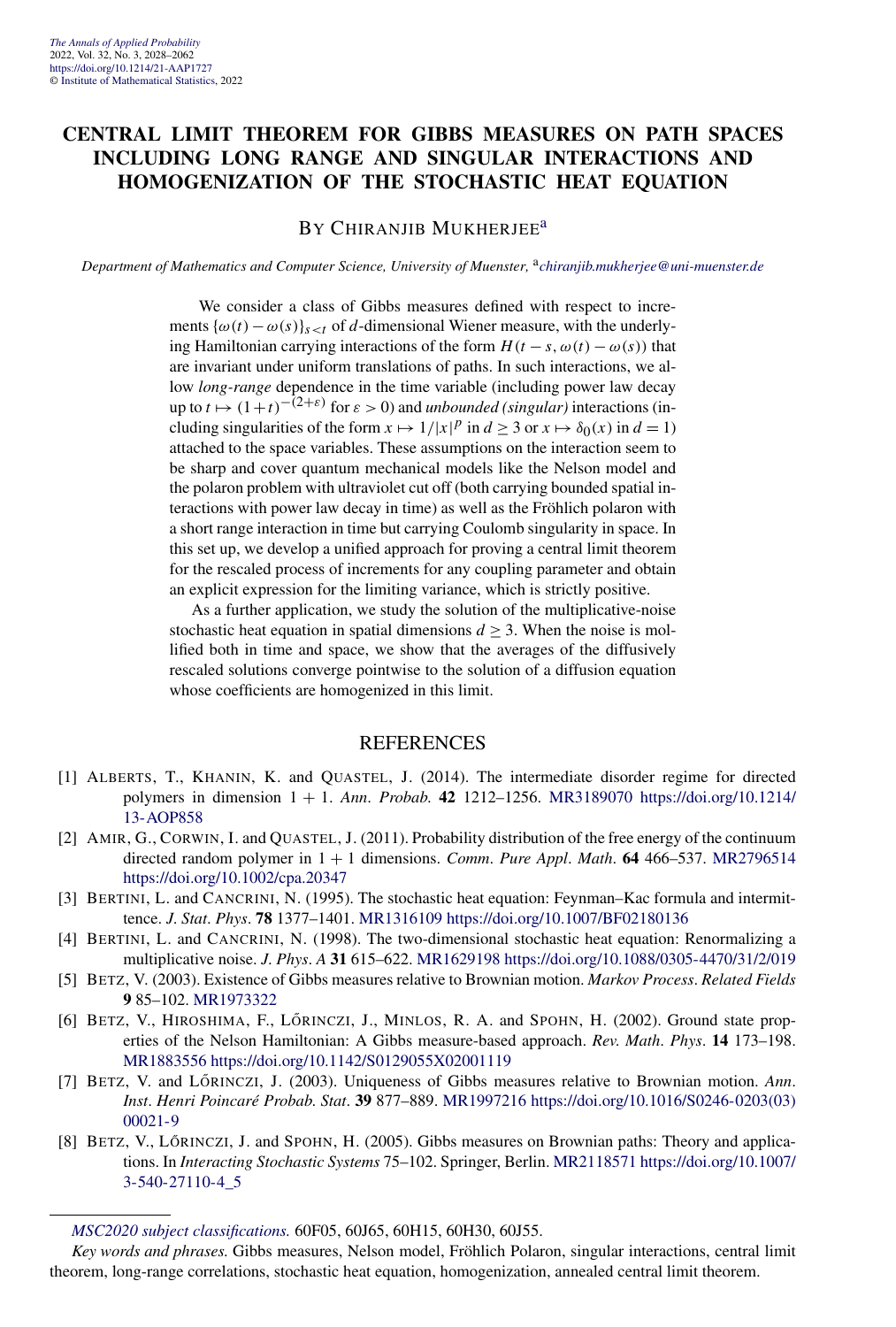- [9] BETZ, V. and POLZER, S. (2021). Functional central limit theorems for Polaron path measures. Preprint. Available at [arXiv:2106.06447](http://arxiv.org/abs/arXiv:2106.06447).
- [10] BETZ, V. and SPOHN, H. (2005). A central limit theorem for Gibbs measures relative to Brownian motion. *Probab*. *Theory Related Fields* **131** 459–478. [MR2123253](http://www.ams.org/mathscinet-getitem?mr=2123253)<https://doi.org/10.1007/s00440-004-0381-8>
- [11] BOLTHAUSEN, E., KÖNIG, W. and MUKHERJEE, C. (2017). Mean-field interaction of Brownian occupation measures II: A rigorous construction of the Pekar process. *Comm*. *Pure Appl*. *Math*. **70** 1598–1629. [MR3666565](http://www.ams.org/mathscinet-getitem?mr=3666565)<https://doi.org/10.1002/cpa.21682>
- [12] BRÖKER, Y. and MUKHERJEE, C. (2019). Localization of the Gaussian multiplicative chaos in the Wiener space and the stochastic heat equation in strong disorder. *Ann*. *Appl*. *Probab*. **29** 3745–3785. [MR4047991](http://www.ams.org/mathscinet-getitem?mr=4047991)<https://doi.org/10.1214/19-AAP1491>
- [13] BRÖKER, Y. and MUKHERJEE, C. (2019). Quenched central limit theorem for the stochastic heat equation in weak disorder. In *Probability and Analysis in Interacting Physical Systems*. *Springer Proc*. *Math*. *Stat*. **283** 173–189. Springer, Cham. [MR3968511](http://www.ams.org/mathscinet-getitem?mr=3968511) [https://doi.org/10.1007/978-3-030-15338-0\\_6](https://doi.org/10.1007/978-3-030-15338-0_6)
- [14] CARAVENNA, F., SUN, R. and ZYGOURAS, N. (2017). Universality in marginally relevant disordered systems. *Ann*. *Appl*. *Probab*. **27** 3050–3112. [MR3719953](http://www.ams.org/mathscinet-getitem?mr=3719953)<https://doi.org/10.1214/17-AAP1276>
- [15] COMETS, F., COSCO, C. and MUKHERJEE, C. (2019). Space-time fluctuation of the Kardar–Parisi–Zhang equation in  $d \geq 3$  and the Gaussian free field. Preprint. Available at [arXiv:1905.03200](http://arxiv.org/abs/arXiv:1905.03200).
- [16] COMETS, F., COSCO, C. and MUKHERJEE, C. (2020). Renormalizing the Kardar–Parisi–Zhang equation in *d* ≥ 3 in weak disorder. *J*. *Stat*. *Phys*. **179** 713–728. [MR4099995](http://www.ams.org/mathscinet-getitem?mr=4099995) [https://doi.org/10.1007/](https://doi.org/10.1007/s10955-020-02539-7) [s10955-020-02539-7](https://doi.org/10.1007/s10955-020-02539-7)
- [17] DÖBLIN, W. (1938). Sur deux problèmes de M. Kolmogoroff concernant les chaînes dénombrables. *Bull*. *Soc*. *Math*. *France* **66** 210–220. [MR1505091](http://www.ams.org/mathscinet-getitem?mr=1505091)
- [18] DOBRUSHIN, R. L. (1968). Prescribing a system of random variables by conditional distributions. *Theory Probab*. *Appl*. **13** 197–244.
- [19] DOBRUSHIN, R. L. (1968). Description of a random field by means of conditional probabilities and conditions for its regularity. *Theory Probab*. *Appl*. **13** 197–244. [MR0231434](http://www.ams.org/mathscinet-getitem?mr=0231434)
- [20] DONSKER, M. D. and VARADHAN, S. R. S. (1977). On laws of the iterated logarithm for local times. *Comm*. *Pure Appl*. *Math*. **30** 707–753. [MR0461682](http://www.ams.org/mathscinet-getitem?mr=0461682)<https://doi.org/10.1002/cpa.3160300603>
- [21] DYBALSKI, W. and SPOHN, H. (2020). Effective mass of the polaron—Revisited. *Ann*. *Henri Poincaré* **21** 1573–1594. [MR4087365](http://www.ams.org/mathscinet-getitem?mr=4087365)<https://doi.org/10.1007/s00023-020-00892-7>
- [22] FÖLLMER, H. (1988). Random fields and diffusion processes. In *École D'Été de Probabilités de Saint-Flour XV–XVII*, 1985*–*87. *Lecture Notes in Math*. **1362** 101–203. Springer, Berlin. [MR0983373](http://www.ams.org/mathscinet-getitem?mr=0983373) <https://doi.org/10.1007/BFb0086180>
- [23] GEORGII, H.-O. (1988). *Gibbs Measures and Phase Transitions*. *De Gruyter Studies in Mathematics* **9**. de Gruyter, Berlin. [MR0956646](http://www.ams.org/mathscinet-getitem?mr=0956646)<https://doi.org/10.1515/9783110850147>
- [24] GU, Y., RYZHIK, L. and ZEITOUNI, O. (2018). The Edwards–Wilkinson limit of the random heat equation in dimensions three and higher. *Comm*. *Math*. *Phys*. **363** 351–388. [MR3851818](http://www.ams.org/mathscinet-getitem?mr=3851818) [https://doi.org/10.](https://doi.org/10.1007/s00220-018-3202-0) [1007/s00220-018-3202-0](https://doi.org/10.1007/s00220-018-3202-0)
- [25] GUBINELLI, M. (2006). Gibbs measures for self-interacting Wiener paths. *Markov Process*. *Related Fields* **12** 747–766. [MR2284401](http://www.ams.org/mathscinet-getitem?mr=2284401)
- [26] GUBINELLI, M. and LÖRINCZI, J. (2009). Gibbs measures on Brownian currents. *Comm*. *Pure Appl*. *Math*. **62** 1–56. [MR2460265](http://www.ams.org/mathscinet-getitem?mr=2460265)<https://doi.org/10.1002/cpa.20260>
- [27] GUBINELLI, M. and PERKOWSKI, N. (2017). KPZ reloaded. *Comm*. *Math*. *Phys*. **349** 165–269. [MR3592748](http://www.ams.org/mathscinet-getitem?mr=3592748)<https://doi.org/10.1007/s00220-016-2788-3>
- [28] HAIRER, M. (2013). Solving the KPZ equation. *Ann*. *of Math*. (2) **178** 559–664. [MR3071506](http://www.ams.org/mathscinet-getitem?mr=3071506) <https://doi.org/10.4007/annals.2013.178.2.4>
- [29] JANSEN, S. and JUNG, P. (2014). Wigner crystallization in the quantum 1D jellium at all densities. *Comm*. *Math*. *Phys*. **331** 1133–1154. [MR3248061](http://www.ams.org/mathscinet-getitem?mr=3248061)<https://doi.org/10.1007/s00220-014-2032-y>
- [30] KIPNIS, C. and VARADHAN, S. R. S. (1986). Central limit theorem for additive functionals of reversible Markov processes and applications to simple exclusions. *Comm*. *Math*. *Phys*. **104** 1–19. [MR0834478](http://www.ams.org/mathscinet-getitem?mr=0834478)
- [31] KÖNIG, W. and MUKHERJEE, C. (2017). Mean-field interaction of Brownian occupation measures, I: Uniform tube property of the Coulomb functional. *Ann*. *Inst*. *Henri Poincaré Probab*. *Stat*. **53** 2214–2228. [MR3729652](http://www.ams.org/mathscinet-getitem?mr=3729652)<https://doi.org/10.1214/16-AIHP788>
- [32] KUNZ, H. (1974). The one-dimensional classical electron gas. *Ann*. *Physics* **85** 303–335. [MR0426742](http://www.ams.org/mathscinet-getitem?mr=0426742) [https://doi.org/10.1016/0003-4916\(74\)90413-8](https://doi.org/10.1016/0003-4916(74)90413-8)
- [33] LIEB, E. H. (1976/77). Existence and uniqueness of the minimizing solution of Choquard's nonlinear equation. *Stud*. *Appl*. *Math*. **57** 93–105. [MR0471785](http://www.ams.org/mathscinet-getitem?mr=0471785)<https://doi.org/10.1002/sapm197757293>
- [34] MAGNEN, J. and UNTERBERGER, J. (2018). The scaling limit of the KPZ equation in space dimension 3 and higher. *J*. *Stat*. *Phys*. **171** 543–598. [MR3790153](http://www.ams.org/mathscinet-getitem?mr=3790153)<https://doi.org/10.1007/s10955-018-2014-0>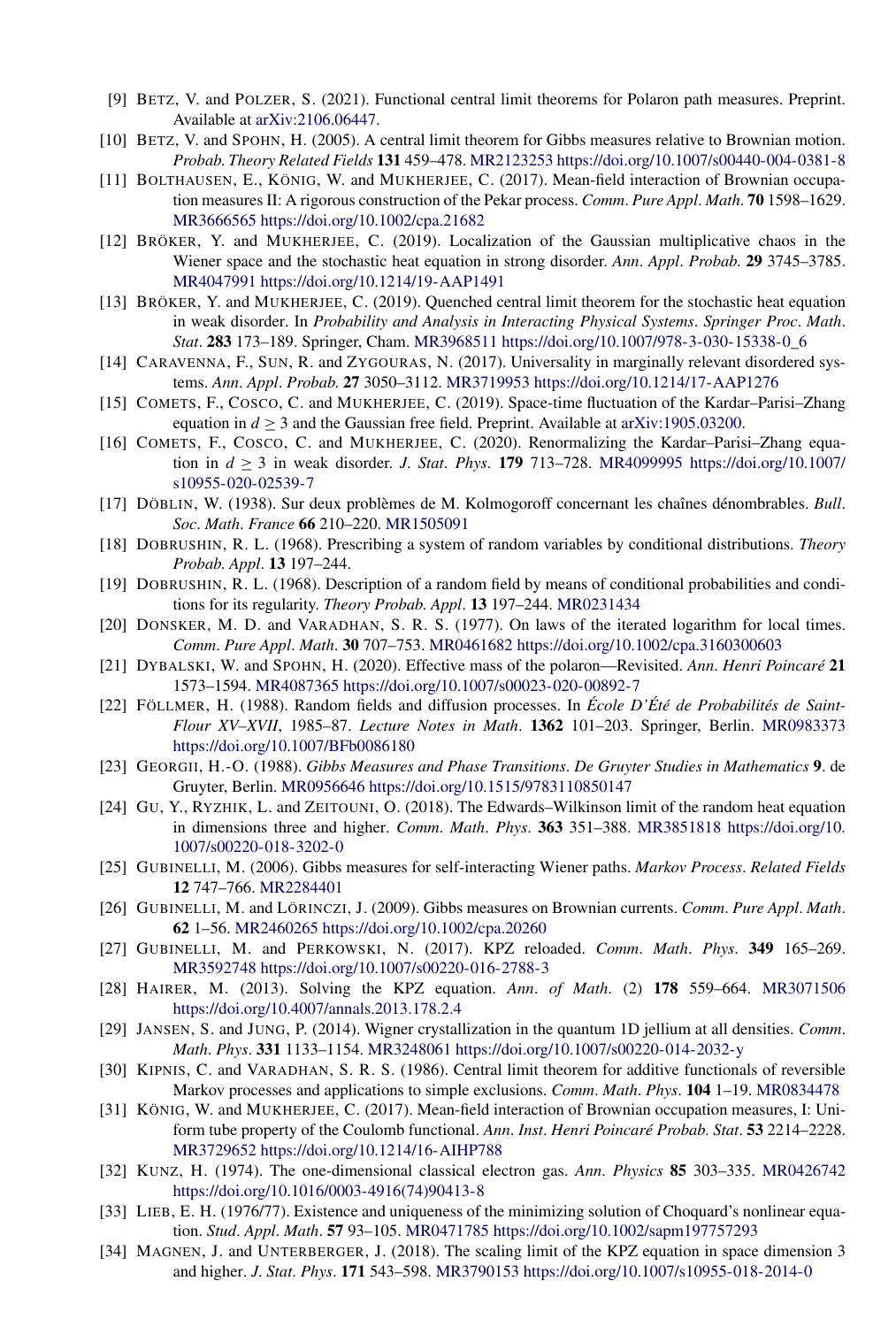- [35] MUKHERJEE, C., SHAMOV, A. and ZEITOUNI, O. (2016). Weak and strong disorder for the stochastic heat equation and continuous directed polymers in  $d \geq 3$ . *Electron. Commun. Probab.* **21** Paper No. 61, 12 pp. [MR3548773](http://www.ams.org/mathscinet-getitem?mr=3548773)<https://doi.org/10.1214/16-ECP18>
- [36] MUKHERJEE, C. and VARADHAN, S. R. S. (2016). Brownian occupation measures, compactness and large deviations. *Ann*. *Probab*. **44** 3934–3964. [MR3572328](http://www.ams.org/mathscinet-getitem?mr=3572328)<https://doi.org/10.1214/15-AOP1065>
- [37] MUKHERJEE, C. and VARADHAN, S. R. S. (2020). Identification of the polaron measure I: Fixed coupling regime and the central limit theorem for large times. *Comm*. *Pure Appl*. *Math*. **73** 350–383. [MR4054359](http://www.ams.org/mathscinet-getitem?mr=4054359)<https://doi.org/10.1002/cpa.21858>
- [38] MUKHERJEE, C. and VARADHAN, S. R. S. (2021). Correction and addendum to "Identification of the polaron measure I: Fixed coupling regime and the central limit theorem for large times". To appear. Available at [arXiv:1802.05696](http://arxiv.org/abs/arXiv:1802.05696).
- [39] MUKHERJEE, C. and VARADHAN, S. R. S. (2020). Identification of the polaron measure in strong coupling and the Pekar variational formula. *Ann*. *Probab*. **48** 2119–2144. [MR4152637](http://www.ams.org/mathscinet-getitem?mr=4152637) [https://doi.org/10.1214/](https://doi.org/10.1214/19-AOP1392) [19-AOP1392](https://doi.org/10.1214/19-AOP1392)
- [40] NELSON, E. (1964). Interaction of nonrelativistic particles with a quantized scalar field. *J*. *Math*. *Phys*. **5** 1190–1197. [MR0175537](http://www.ams.org/mathscinet-getitem?mr=0175537)<https://doi.org/10.1063/1.1704225>
- [41] OSADA, H. and SPOHN, H. (1999). Gibbs measures relative to Brownian motion. *Ann*. *Probab*. **27** 1183– 1207. [MR1733145](http://www.ams.org/mathscinet-getitem?mr=1733145)<https://doi.org/10.1214/aop/1022677444>
- [42] REVUZ, D. and YOR, M. (1991). *Continuous Martingales and Brownian Motion*. *Grundlehren der Mathematischen Wissenschaften* [*Fundamental Principles of Mathematical Sciences*] **293**. Springer, Berlin. [MR1083357](http://www.ams.org/mathscinet-getitem?mr=1083357)<https://doi.org/10.1007/978-3-662-21726-9>
- [43] ROSEN, J. (1983). A local time approach to the self-intersections of Brownian paths in space. *Comm*. *Math*. *Phys*. **88** 327–338. [MR0701921](http://www.ams.org/mathscinet-getitem?mr=0701921)
- [44] ROSEN, J. (1985). A representation for the intersection local time of Brownian motion in space. *Ann*. *Probab*. **13** 145–153. [MR0770634](http://www.ams.org/mathscinet-getitem?mr=0770634)
- [45] SASAMOTO, T. and SPOHN, H. (2010). The crossover regime for the weakly asymmetric simple exclusion process. *J*. *Stat*. *Phys*. **140** 209–231. [MR2659278](http://www.ams.org/mathscinet-getitem?mr=2659278)<https://doi.org/10.1007/s10955-010-9990-z>
- [46] SPOHN, H. (1987). Effective mass of the polaron: A functional integral approach. *Ann*. *Physics* **175** 278– 318. [MR0887976](http://www.ams.org/mathscinet-getitem?mr=0887976) [https://doi.org/10.1016/0003-4916\(87\)90211-9](https://doi.org/10.1016/0003-4916(87)90211-9)
- [47] SPOHN, H. (2004). *Dynamics of Charged Particles and Their Radiation Field*. Cambridge Univ. Press, Cambridge. [MR2097788](http://www.ams.org/mathscinet-getitem?mr=2097788)<https://doi.org/10.1017/CBO9780511535178>
- [48] STROOCK, D. W. and VARADHAN, S. R. S. (1979). *Multidimensional Diffusion Processes*. *Grundlehren der Mathematischen Wissenschaften* [*Fundamental Principles of Mathematical Sciences*] **233**. Springer, Berlin. [MR0532498](http://www.ams.org/mathscinet-getitem?mr=0532498)
- [49] VARADHAN, S. R. S. (1969). *Appendix to*: *Local Quantum Theory* (R. Jost, ed.). Enrico Fermi School, Academic Press, New York.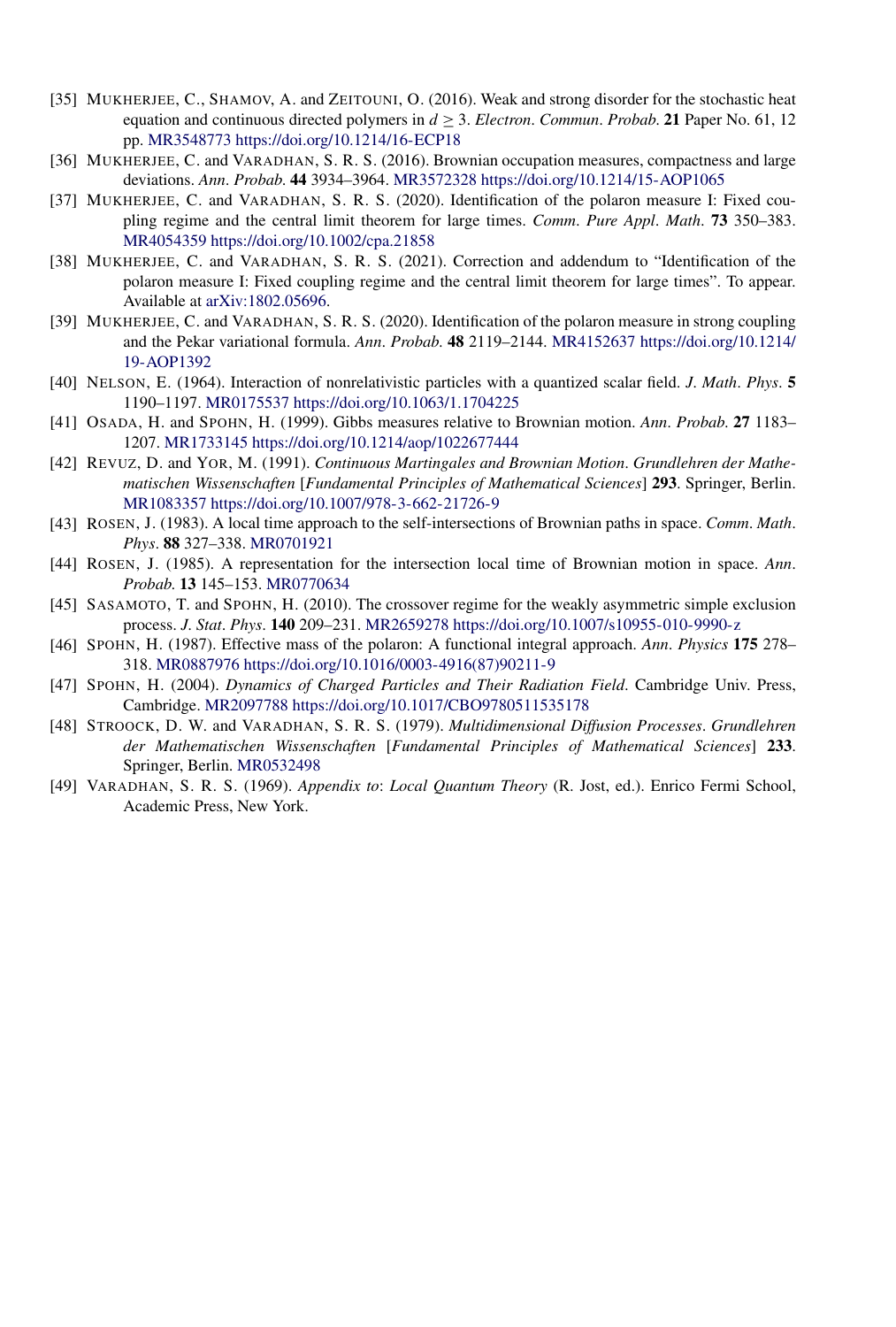#### **CORRELATION DECAY FOR HARD SPHERES VIA MARKOV CHAINS**

BY TYLER HELMUTH<sup>[1,a](#page-4-0)</sup>, WILL PERKINS<sup>[2,b](#page-4-0)</sup> AND SAMANTHA PETTI<sup>[3,](#page-18-0)[c](#page-4-0)</sup>

<sup>1</sup>*Department of Mathematical Sciences, Durham University,* <sup>a</sup>*[tyler.helmuth@durham.ac.uk](mailto:tyler.helmuth@durham.ac.uk)*

<sup>2</sup>*Department of Mathematics, Statistics, and Computer Science, University of Illinois at Chicago,* <sup>b</sup>*[math@willperkins.org](mailto:math@willperkins.org)* <sup>3</sup>*NSF-Simons Center for Mathematical and Statistical Analysis of Biology, Harvard University,* <sup>c</sup>*[spetti@fas.harvard.edu](mailto:spetti@fas.harvard.edu)*

> We improve upon all known lower bounds on the critical fugacity and critical density of the hard sphere model in dimensions three and higher. As the dimension tends to infinity, our improvements are by factors of 2 and 1*.*7, respectively. We make these improvements by utilizing techniques from theoretical computer science to show that a certain Markov chain for sampling from the hard sphere model mixes rapidly at low enough fugacities. We then prove an equivalence between optimal spatial and temporal mixing for hard spheres to deduce our results.

- [1] ALDER, B. J. and WAINWRIGHT, T. E. (1960). Studies in molecular dynamics. II. Behavior of a small number of elastic spheres. *J*. *Chem*. *Phys*. **33** 1439–1451. [MR0115314](http://www.ams.org/mathscinet-getitem?mr=0115314)<https://doi.org/10.1063/1.1731425>
- [2] BALISTER, P., BOLLOBÁS, B. and WALTERS, M. (2005). Continuum percolation with steps in the square or the disc. *Random Structures Algorithms* **26** 392–403. [MR2139873](http://www.ams.org/mathscinet-getitem?mr=2139873)<https://doi.org/10.1002/rsa.20064>
- [3] BERNARD, E. P. and KRAUTH, W. (2011). Two-step melting in two dimensions: First-order liquid-hexatic transition. *Phys*. *Rev*. *Lett*. **107** 155704.
- [4] BERTINI, L., CANCRINI, N. and CESI, F. (2002). The spectral gap for a Glauber-type dynamics in a continuous gas. *Ann*. *Inst*. *Henri Poincaré Probab*. *Stat*. **38** 91–108. [MR1899231](http://www.ams.org/mathscinet-getitem?mr=1899231) [https://doi.org/10.1016/](https://doi.org/10.1016/S0246-0203(01)01085-8) [S0246-0203\(01\)01085-8](https://doi.org/10.1016/S0246-0203(01)01085-8)
- [5] BLANC, X. and LEWIN, M. (2015). The crystallization conjecture: A review. *EMS Surv*. *Math*. *Sci*. **2** 225– 306. [MR3429164](http://www.ams.org/mathscinet-getitem?mr=3429164)<https://doi.org/10.4171/EMSS/13>
- [6] BOUDOU, A.-S., CAPUTO, P., DAI PRA, P. and POSTA, G. (2006). Spectral gap estimates for interacting particle systems via a Bochner-type identity. *J*. *Funct*. *Anal*. **232** 222–258. [MR2200172](http://www.ams.org/mathscinet-getitem?mr=2200172) <https://doi.org/10.1016/j.jfa.2005.07.012>
- [7] BRYDGES, D. C. (1984). A short course on cluster expansions. *Les Houches*, Part I.
- [8] BUBLEY, R. and DYER, M. (1997). Path coupling: A technique for proving rapid mixing in Markov chains. In *Proceedings* 38*th Annual Symposium on Foundations of Computer Science* 223–231. IEEE, Los Alamitos.
- [9] DIACONIS, P., LEBEAU, G. and MICHEL, L. (2011). Geometric analysis for the Metropolis algorithm on Lipschitz domains. *Invent*. *Math*. **185** 239–281. [MR2819161](http://www.ams.org/mathscinet-getitem?mr=2819161) [https://doi.org/10.1007/](https://doi.org/10.1007/s00222-010-0303-6) [s00222-010-0303-6](https://doi.org/10.1007/s00222-010-0303-6)
- [10] DOBRUSHIN, R. L. and SHLOSMAN, S. B. (1985). Completely analytical Gibbs fields. In *Statistical Physics and Dynamical Systems* (*Köszeg*, 1984). *Progress in Probability* **10** 371–403. Birkhäuser, Boston, MA. [MR0821307](http://www.ams.org/mathscinet-getitem?mr=0821307)
- [11] DOBRUŠIN, R. L. (1970). Definition of a system of random variables by means of conditional distributions. *Teor*. *Veroyatn*. *Primen*. **15** 469–497. [MR0298716](http://www.ams.org/mathscinet-getitem?mr=0298716)
- [12] DYER, M., SINCLAIR, A., VIGODA, E. and WEITZ, D. (2004). Mixing in time and space for lattice spin systems: A combinatorial view. *Random Structures Algorithms* **24** 461–479. [MR2060631](http://www.ams.org/mathscinet-getitem?mr=2060631) <https://doi.org/10.1002/rsa.20004>
- [13] FERNÁNDEZ, R., PROCACCI, A. and SCOPPOLA, B. (2007). The analyticity region of the hard sphere gas. Improved bounds. *J*. *Stat*. *Phys*. **128** 1139–1143. [MR2348787](http://www.ams.org/mathscinet-getitem?mr=2348787) [https://doi.org/10.1007/](https://doi.org/10.1007/s10955-007-9352-7) [s10955-007-9352-7](https://doi.org/10.1007/s10955-007-9352-7)
- [14] FRADELIZI, M. and MARSIGLIETTI, A. (2014). On the analogue of the concavity of entropy power in the Brunn–Minkowski theory. *Adv*. *in Appl*. *Math*. **57** 1–20. [MR3206519](http://www.ams.org/mathscinet-getitem?mr=3206519) [https://doi.org/10.1016/j.aam.](https://doi.org/10.1016/j.aam.2014.02.004) [2014.02.004](https://doi.org/10.1016/j.aam.2014.02.004)

*[MSC2020 subject classifications.](https://mathscinet.ams.org/mathscinet/msc/msc2020.html)* Primary 82B21; secondary 60J05.

*Key words and phrases.* Hard sphere model, Markov chains, correlation decay.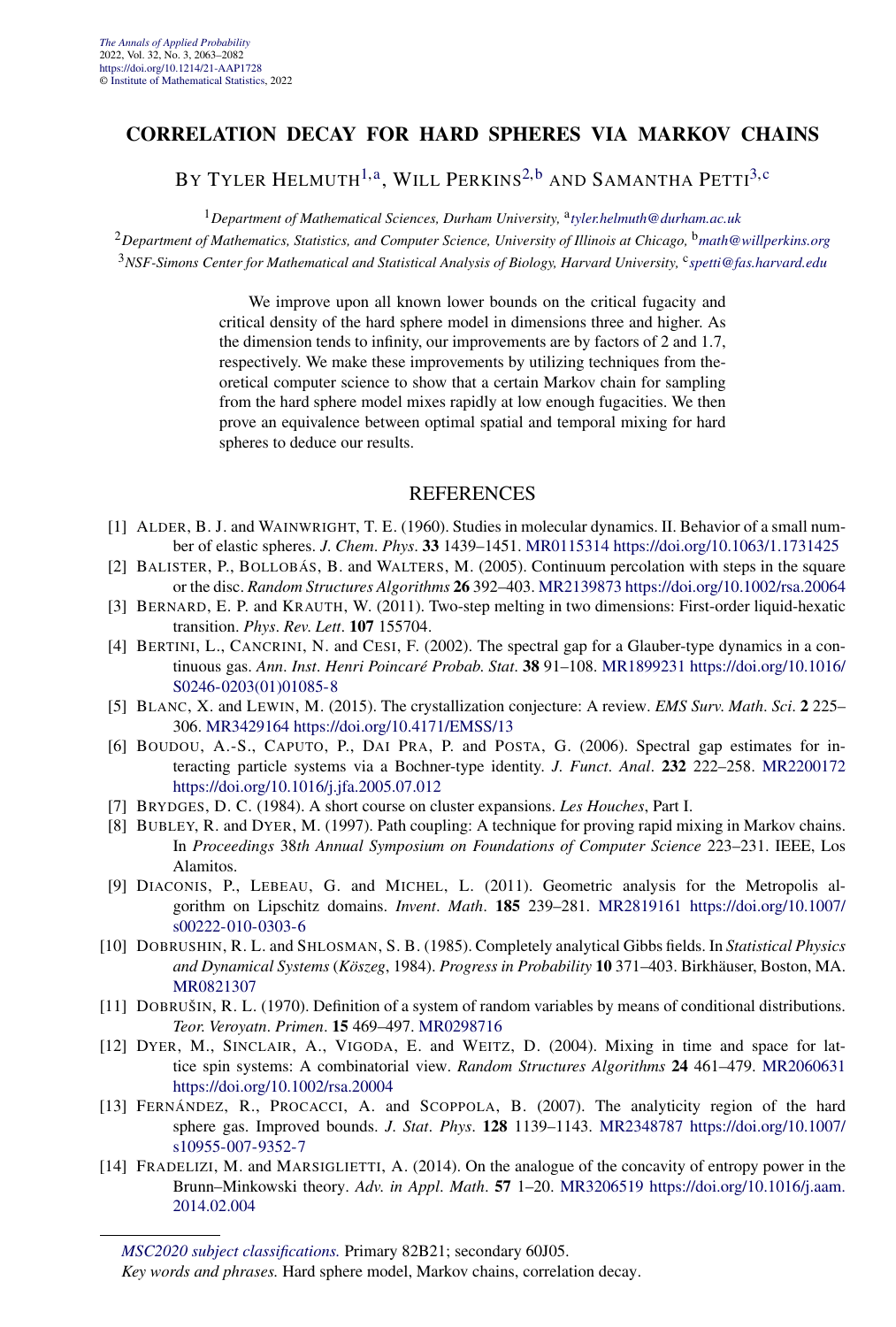- [15] FRISCH, H. L., RIVIER, N. and WYLER, D. (1985). Classical hard-sphere fluid in infinitely many dimensions. *Phys*. *Rev*. *Lett*. **54** 2061–2063. [MR0789048](http://www.ams.org/mathscinet-getitem?mr=0789048)<https://doi.org/10.1103/PhysRevLett.54.2061>
- [16] GUO, H. and JERRUM, M. (2021). Perfect simulation of the hard disks model by partial rejection sampling. *Ann*. *Inst*. *Henri Poincaré D* **8** 159–177. [MR4261668](http://www.ams.org/mathscinet-getitem?mr=4261668)<https://doi.org/10.4171/aihpd/99>
- [17] HAYES, T. P. and MOORE, C. (2014). Lower bounds on the critical density in the hard disk model via optimized metrics. arXiv preprint. Available at [arXiv:1407.1930.](http://arxiv.org/abs/arXiv:1407.1930)
- [18] HOFER-TEMMEL, C. (2019). Disagreement percolation for the hard-sphere model. *Electron*. *J*. *Probab*. **24** 91. [MR4003144](http://www.ams.org/mathscinet-getitem?mr=4003144)<https://doi.org/10.1214/19-ejp320>
- [19] HOOVER, W. G. and REE, F. H. (1968). Melting transition and communal entropy for hard spheres. *J*. *Chem*. *Phys*. **49** 3609–3617.
- [20] JENSSEN, M., JOOS, F. and PERKINS, W. (2019). On the hard sphere model and sphere packings in high dimensions. *Forum Math*. *Sigma* **7** e1. [MR3898718](http://www.ams.org/mathscinet-getitem?mr=3898718)<https://doi.org/10.1017/fms.2018.25>
- [21] KAHLE, M. (2012). Sparse locally-jammed disk packings. *Ann*. *Comb*. **16** 773–780. [MR3000444](http://www.ams.org/mathscinet-getitem?mr=3000444) <https://doi.org/10.1007/s00026-012-0159-0>
- [22] KANNAN, R., MAHONEY, M. W. and MONTENEGRO, R. (2003). Rapid mixing of several Markov chains for a hard-core model. In *Algorithms and Computation*. *Lecture Notes in Computer Science* **2906** 663– 675. Springer, Berlin. [MR2088246](http://www.ams.org/mathscinet-getitem?mr=2088246) [https://doi.org/10.1007/978-3-540-24587-2\\_68](https://doi.org/10.1007/978-3-540-24587-2_68)
- [23] LEVIN, D. A. and PERES, Y. (2017). *Markov Chains and Mixing Times* **107**. Amer. Math. Soc., Providence.
- [24] LIEB, E. (1963). New method in the theory of imperfect gases and liquids. *J*. *Math*. *Phys*. **4** 671–678. [MR0156645](http://www.ams.org/mathscinet-getitem?mr=0156645)<https://doi.org/10.1063/1.1704005>
- [25] LÖWEN, H. (2000). Fun with hard spheres. In *Statistical Physics and Spatial Statistics* (*Wuppertal*, 1999). *Lecture Notes in Physics* **554** 295–331. Springer, Berlin. [MR1870950](http://www.ams.org/mathscinet-getitem?mr=1870950) [https://doi.org/10.1007/](https://doi.org/10.1007/3-540-45043-2_11) [3-540-45043-2\\_11](https://doi.org/10.1007/3-540-45043-2_11)
- [26] METROPOLIS, N., ROSENBLUTH, A. W., ROSENBLUTH, M. N., TELLER, A. H. and TELLER, E. (1953). Equation of state calculations by fast computing machines. *J*. *Chem*. *Phys*. **21** 1087–1092.
- [27] MICHELEN, M. and PERKINS, W. (2020). Analyticity for classical gasses via recursion. arXiv preprint. Available at [arXiv:2008.00972](http://arxiv.org/abs/arXiv:2008.00972).
- [28] NGUYEN, T. X. and FERNÁNDEZ, R. (2020). Convergence of cluster and virial expansions for repulsive classical gases. *J*. *Stat*. *Phys*. **179** 448–484. [MR4091565](http://www.ams.org/mathscinet-getitem?mr=4091565)<https://doi.org/10.1007/s10955-020-02536-w>
- [29] PENROSE, O. (1963). Convergence of fugacity expansions for fluids and lattice gases. *J*. *Math*. *Phys*. **4** 1312–1320. [MR0157695](http://www.ams.org/mathscinet-getitem?mr=0157695)<https://doi.org/10.1063/1.1703906>
- [30] RICHTHAMMER, T. (2016). Lower bound on the mean square displacement of particles in the hard disk model. *Comm*. *Math*. *Phys*. **345** 1077–1099. [MR3519590](http://www.ams.org/mathscinet-getitem?mr=3519590)<https://doi.org/10.1007/s00220-016-2584-0>
- [31] ROBERTS, G. O. and ROSENTHAL, J. S. (2004). General state space Markov chains and MCMC algorithms. *Probab*. *Surv*. **1** 20–71. [MR2095565](http://www.ams.org/mathscinet-getitem?mr=2095565)<https://doi.org/10.1214/154957804100000024>
- [32] RUELLE, D. (1963). Correlation functions of classical gases. *Ann*. *Physics* **25** 109–120. [MR0156647](http://www.ams.org/mathscinet-getitem?mr=0156647) [https://doi.org/10.1016/0003-4916\(63\)90336-1](https://doi.org/10.1016/0003-4916(63)90336-1)
- [33] RUELLE, D. (1999). *Statistical Mechanics*: *Rigorous Results*. World Scientific, Singapore.
- [34] STROOCK, D. W. and ZEGARLIŃSKI, B. (1992). The logarithmic Sobolev inequality for discrete spin systems on a lattice. *Comm*. *Math*. *Phys*. **149** 175–193. [MR1182416](http://www.ams.org/mathscinet-getitem?mr=1182416)
- [35] THORNEYWORK, A. L., ABBOTT, J. L., AARTS, D. G. and DULLENS, R. P. (2017). Two-dimensional melting of colloidal hard spheres. *Phys*. *Rev*. *Lett*. **118** 158001.
- [36] VAN DEN BERG, J. (1993). A uniqueness condition for Gibbs measures, with application to the 2 dimensional Ising antiferromagnet. *Comm*. *Math*. *Phys*. **152** 161–166. [MR1207673](http://www.ams.org/mathscinet-getitem?mr=1207673)
- [37] VIGODA, E. (2001). A note on the Glauber dynamics for sampling independent sets. *Electron*. *J*. *Combin*. **8** 8. [MR1814515](http://www.ams.org/mathscinet-getitem?mr=1814515)
- [38] WEITZ, D. (2005). Combinatorial criteria for uniqueness of Gibbs measures. *Random Structures Algorithms* **27** 445–475. [MR2178257](http://www.ams.org/mathscinet-getitem?mr=2178257)<https://doi.org/10.1002/rsa.20073>
- [39] WEITZ, D. (2006). Counting independent sets up to the tree threshold. In *STOC'*06: *Proceedings of the* 38*th Annual ACM Symposium on Theory of Computing* 140–149. ACM, New York. [MR2277139](http://www.ams.org/mathscinet-getitem?mr=2277139) <https://doi.org/10.1145/1132516.1132538>
- [40] WELLENS, J. (2018). A note on partial rejection sampling for the hard disks model in the plane. arXiv preprint. Available at [arXiv:1808.03367.](http://arxiv.org/abs/arXiv:1808.03367)
- [41] WILSON, D. B. (2000). How to couple from the past using a read-once source of randomness. *Random Structures Algorithms* **16** 85–113. [MR1728354](http://www.ams.org/mathscinet-getitem?mr=1728354) [https://doi.org/10.1002/\(SICI\)1098-2418\(200001\)16:](https://doi.org/10.1002/(SICI)1098-2418(200001)16:1<85::AID-RSA6>3.0.CO;2-H) [1<85::AID-RSA6>3.0.CO;2-H](https://doi.org/10.1002/(SICI)1098-2418(200001)16:1<85::AID-RSA6>3.0.CO;2-H)
- [42] WU, L. (2004). Estimate of spectral gap for continuous gas. *Ann*. *Inst*. *Henri Poincaré Probab*. *Stat*. **40** 387–409. [MR2070332](http://www.ams.org/mathscinet-getitem?mr=2070332)<https://doi.org/10.1016/j.anihpb.2003.11.003>
- [43] YANG, C. N. and LEE, T. D. (1952). Statistical theory of equations of state and phase transitions. I. Theory of condensation. *Phys*. *Rev*. (2) **87** 404–409. [MR0053028](http://www.ams.org/mathscinet-getitem?mr=0053028)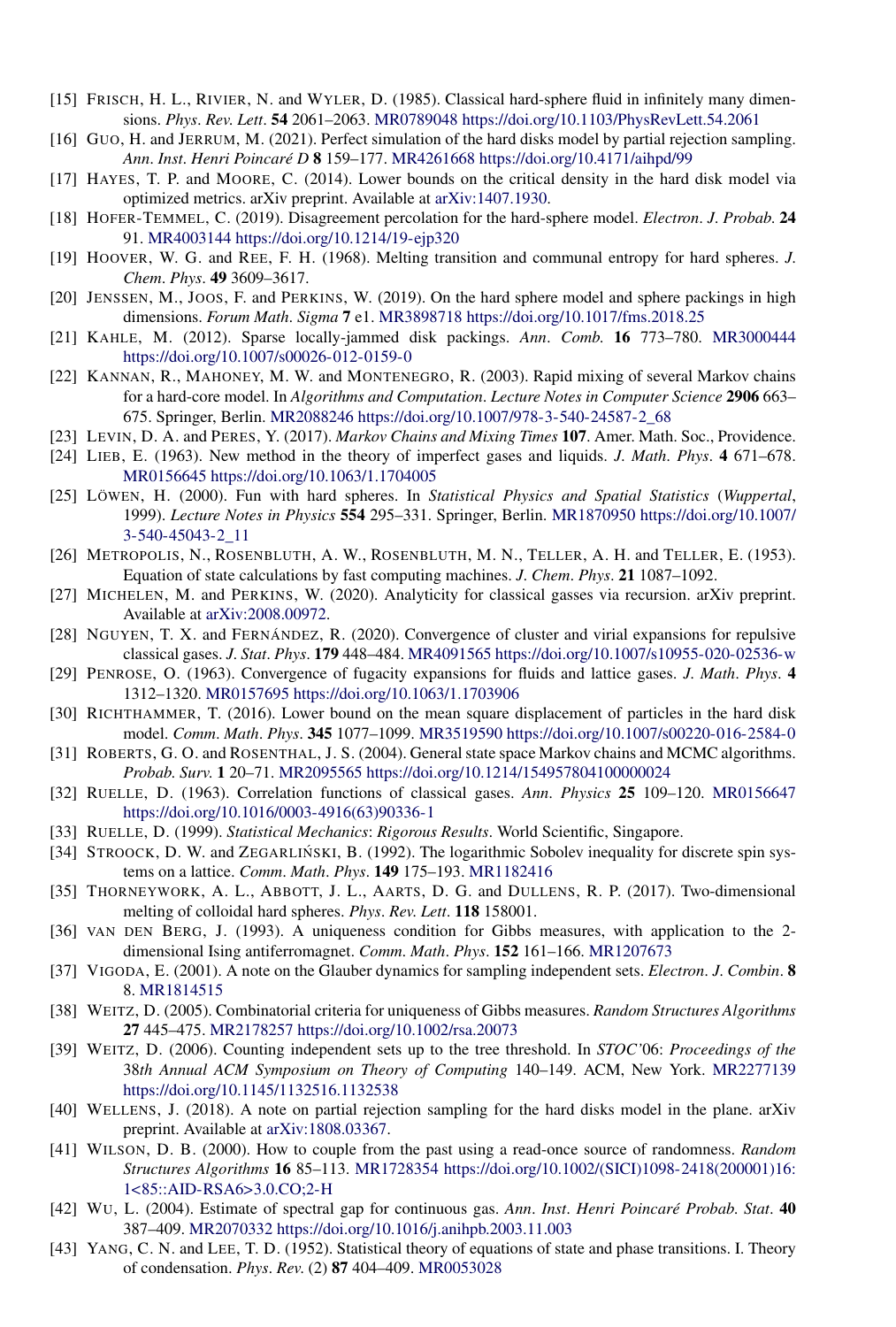#### **NEAR EQUILIBRIUM FLUCTUATIONS FOR SUPERMARKET MODELS WITH GROWING CHOICES**

BY SHANKAR BHAMIDI<sup>[1,2,a](#page-4-0)</sup>, AMARJIT BUDHIRAJA<sup>[1,2,b](#page-4-0)</sup> AND MIHEER DEWASKAR<sup>[1,2,c](#page-4-0)</sup>

<sup>1</sup>*Department of Statistics and Operations Research, University of North Carolina*

<sup>2</sup>*Department of Statistical Science, Duke University,* <sup>a</sup>*[bhamidi@email.unc.edu,](mailto:bhamidi@email.unc.edu)* <sup>b</sup>*[budhiraja@email.unc.edu,](mailto:budhiraja@email.unc.edu)* <sup>c</sup>*[miheer.dewaskar@duke.edu](mailto:miheer.dewaskar@duke.edu)*

We consider the supermarket model in the usual Markovian setting where jobs arrive at rate  $n\lambda_n$  for some  $\lambda_n > 0$ , with *n* parallel servers each processing jobs in its queue at rate 1. An arriving job joins the shortest among  $d_n \le n$  randomly selected service queues. We show that when  $d_n \to \infty$ and  $\lambda_n \to \lambda \in (0, \infty)$ , under natural conditions on the initial queues, the state occupancy process converges in probability, in a suitable path space, to the unique solution of an infinite system of constrained ordinary differential equations parametrized by  $\lambda$ . Our main interest is in the study of fluctuations of the state process about its near equilibrium state in the critical regime, namely when  $\lambda_n \to 1$ . Previous papers, for example, (*Stoch. Syst.*) **8** (2018) 265–292) have considered the regime  $\frac{d_n}{\sqrt{n} \log n} \to \infty$  while the objective of the current work is to develop diffusion approximations for the state occupancy process that allow for all possible rates of growth of  $d_n$ . In particular, we consider the three canonical regimes (a)  $d_n / \sqrt{n} \rightarrow 0$ ; (b) *dn/* $\sqrt{n} \rightarrow c \in (0, \infty)$  and, (c)  $d_n/\sqrt{n} \rightarrow \infty$ . In all three regimes, we show, by establishing suitable functional limit theorems, that (under conditions on  $\lambda_n$ ) fluctuations of the state process about its near equilibrium are of order  $n^{-1/2}$  and are governed asymptotically by a one-dimensional Brownian motion. The forms of the limit processes in the three regimes are quite different; in the first case, we get a linear diffusion; in the second case, we get a diffusion with an exponential drift; and in the third case we obtain a reflected diffusion in a half space. In the special case  $d_n/(\sqrt{n}\log n) \to \infty$ , our work gives alternative proofs for the universality results established in (*Stoch. Syst.* **8** (2018) 265–292).

- [1] ALTMAN, E., AYESTA, U. and PRABHU, B. J. (2011). Load balancing in processor sharing systems. *Telecommun*. *Syst*. **47** 35–48.
- [2] BILLINGSLEY, P. (1995). *Probability and Measure*. *Wiley Series in Probability and Mathematical Statistics*. Wiley, New York.
- [3] BRAMSON, M., LU, Y. and PRABHAKAR, B. (2012). Asymptotic independence of queues under randomized load balancing. *Queueing Syst*. **71** 247–292. [MR2943660](http://www.ams.org/mathscinet-getitem?mr=2943660) [https://doi.org/10.1007/](https://doi.org/10.1007/s11134-012-9311-0) [s11134-012-9311-0](https://doi.org/10.1007/s11134-012-9311-0)
- [4] BRAVERMAN, A. (2020). Steady-state analysis of the join-the-shortest-queue model in the Halfin-Whitt regime. *Math*. *Oper*. *Res*. **45** 1069–1103. [MR4135843](http://www.ams.org/mathscinet-getitem?mr=4135843)<https://doi.org/10.1287/moor.2019.1023>
- [5] BRIGHTWELL, G., FAIRTHORNE, M. and LUCZAK, M. J. (2018). The supermarket model with bounded queue lengths in equilibrium. *J*. *Stat*. *Phys*. **173** 1149–1194. [MR3876921](http://www.ams.org/mathscinet-getitem?mr=3876921) [https://doi.org/10.1007/](https://doi.org/10.1007/s10955-018-2044-7) [s10955-018-2044-7](https://doi.org/10.1007/s10955-018-2044-7)
- [6] BRIGHTWELL, G. and LUCZAK, M. (2012). The supermarket model with arrival rate tending to one. Preprint. Available at [arXiv:1201.5523.](http://arxiv.org/abs/arXiv:1201.5523)
- [7] BUDHIRAJA, A. and FRIEDLANDER, E. (2019). Diffusion approximations for load balancing mechanisms in cloud storage systems. *Adv*. *in Appl*. *Probab*. **51** 41–86. [MR3984010](http://www.ams.org/mathscinet-getitem?mr=3984010) [https://doi.org/10.1017/apr.](https://doi.org/10.1017/apr.2019.3) [2019.3](https://doi.org/10.1017/apr.2019.3)

*[MSC2020 subject classifications.](https://mathscinet.ams.org/mathscinet/msc/msc2020.html)* 90B15, 60F17, 90B22, 60C05.

*Key words and phrases.* Power of choice, join-the-shortest-queue, fluid limits, heavy traffic, Halfin–Whitt, load balancing, diffusion approximations, Skorohod problem, reflected diffusions, functional limit theorems.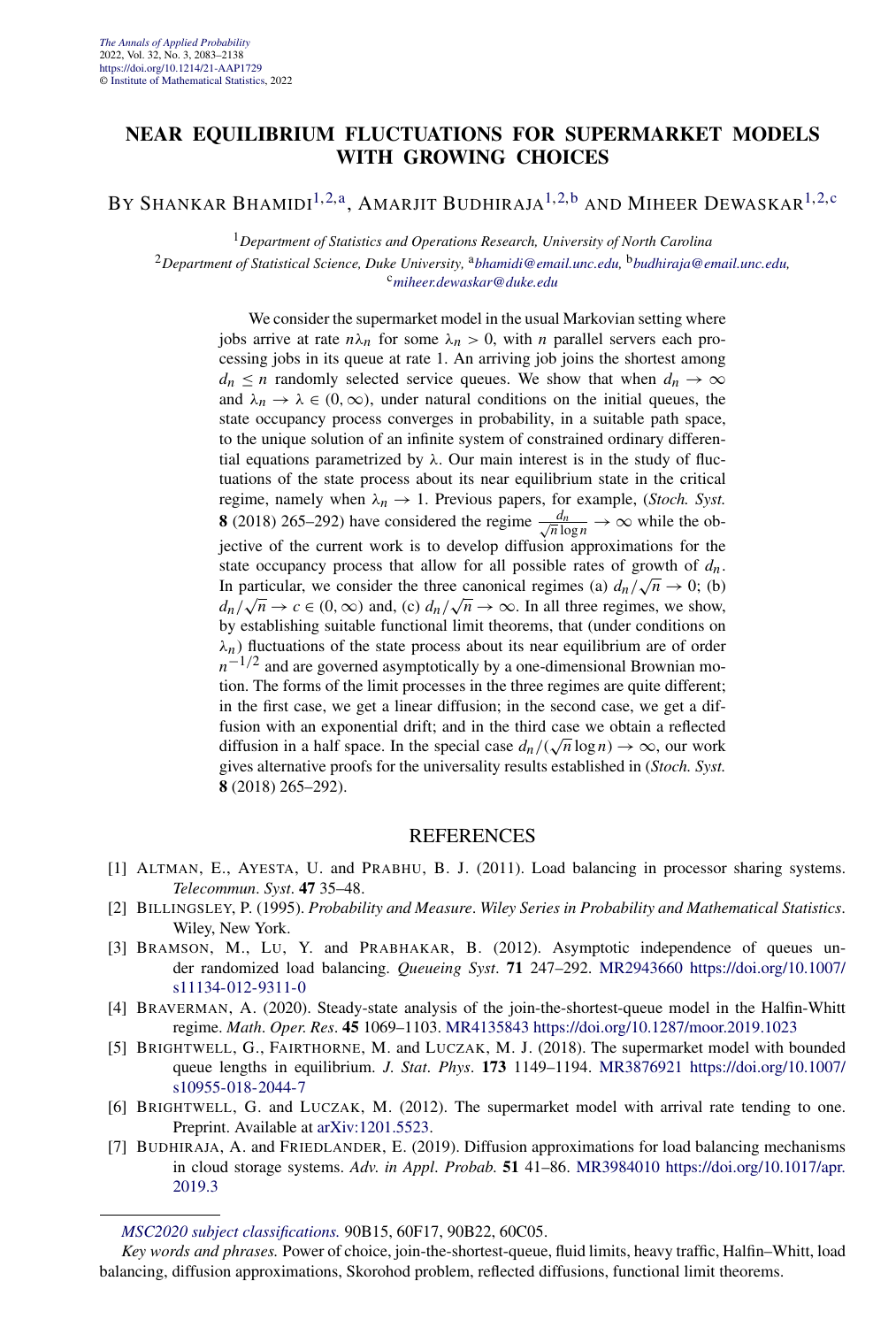- [8] CARDELLINI, V., CASALICCHIO, E., COLAJANNI, M. and YU, P. S. (2002). The state of the art in locally distributed web-server systems. *ACM Comput*. *Surv*. **34** 263–311.
- [9] ESCHENFELDT, P. and GAMARNIK, D. (2018). Join the shortest queue with many servers. The heavy-traffic asymptotics. *Math*. *Oper*. *Res*. **43** 867–886. [MR3846076](http://www.ams.org/mathscinet-getitem?mr=3846076)<https://doi.org/10.1287/moor.2017.0887>
- [10] ESCHENFELDT, P. and GAMARNIK, D. (2016). Supermarket queueing system in the heavy traffic regime. Short queue dynamics. Preprint. Available at [arXiv:1610.03522.](http://arxiv.org/abs/arXiv:1610.03522)
- [11] ETHIER, S. N. and KURTZ, T. G. (2009). *Markov Processes*: *Characterization and Convergence* **282**. Wiley, New York.
- [12] GAMARNIK, D., TSITSIKLIS, J. N. and ZUBELDIA, M. (2016). Delay, memory, and messaging tradeoffs in distributed service systems. *ACM SIGMETRICS Perform*. *Eval*. *Rev*. **44** 1–12.
- [13] GAMARNIK, D., TSITSIKLIS, J. N. and ZUBELDIA, M. (2018). Delay, memory, and messaging tradeoffs in distributed service systems. *Stoch*. *Syst*. **8** 45–74. [MR3775991](http://www.ams.org/mathscinet-getitem?mr=3775991)<https://doi.org/10.1287/stsy.2017.0008>
- [14] GRAHAM, C. (2000). Chaoticity on path space for a queueing network with selection of the shortest queue among several. *J*. *Appl*. *Probab*. **37** 198–211. [MR1761670](http://www.ams.org/mathscinet-getitem?mr=1761670) [https://doi.org/10.1017/](https://doi.org/10.1017/s0021900200015345) [s0021900200015345](https://doi.org/10.1017/s0021900200015345)
- [15] GUPTA, V., BALTER, M. H., SIGMAN, K. and WHITT, W. (2007). Analysis of join-the-shortest-queue routing for web server farms. *Perform*. *Eval*. **64** 1062–1081.
- [16] HUNT, P. J. and KURTZ, T. G. (1994). Large loss networks. *Stochastic Process*. *Appl*. **53** 363–378. [MR1302919](http://www.ams.org/mathscinet-getitem?mr=1302919) [https://doi.org/10.1016/0304-4149\(94\)90071-X](https://doi.org/10.1016/0304-4149(94)90071-X)
- [17] KALLENBERG, O. (2021). *Foundations of Modern Probability*. *Probability Theory and Stochastic Modelling* **99**. Springer, Cham. [MR4226142](http://www.ams.org/mathscinet-getitem?mr=4226142)<https://doi.org/10.1007/978-3-030-61871-1>
- [18] KARATZAS, I. and SHREVE, S. E. (1998). *Brownian Motion and Stochastic Calculus*. Springer, New York.
- [19] KRUK, L., LEHOCZKY, J., RAMANAN, K. and SHREVE, S. (2007). An explicit formula for the Skorokhod map on [0*,a*]. *Ann*. *Probab*. **35** 1740–1768. [MR2349573](http://www.ams.org/mathscinet-getitem?mr=2349573) [https://doi.org/10.1214/](https://doi.org/10.1214/009117906000000890) [009117906000000890](https://doi.org/10.1214/009117906000000890)
- [20] KURTZ, T. G. (1977/78). Strong approximation theorems for density dependent Markov chains. *Stochastic Process*. *Appl*. **6** 223–240. [MR0464414](http://www.ams.org/mathscinet-getitem?mr=0464414) [https://doi.org/10.1016/0304-4149\(78\)90020-0](https://doi.org/10.1016/0304-4149(78)90020-0)
- [21] LIU, X. and YING, L. (2019). A simple steady-state analysis of load balancing algorithms in the sub-Halfin-Whitt regime. *ACM SIGMETRICS Perform*. *Eval*. *Rev*. **46** 15–17.
- [22] LIU, X. and YING, L. (2020). Steady-state analysis of load-balancing algorithms in the sub-Halfin-Whitt regime. *J*. *Appl*. *Probab*. **57** 578–596. [MR4125466](http://www.ams.org/mathscinet-getitem?mr=4125466)<https://doi.org/10.1017/jpr.2020.13>
- [23] LUCZAK, M. J. and MCDIARMID, C. (2006). On the maximum queue length in the supermarket model. *Ann*. *Probab*. **34** 493–527. [MR2223949](http://www.ams.org/mathscinet-getitem?mr=2223949)<https://doi.org/10.1214/00911790500000710>
- [24] LUCZAK, M. J. and MCDIARMID, C. (2007). Asymptotic distributions and chaos for the supermarket model. *Electron*. *J*. *Probab*. **12** 75–99. [MR2280259](http://www.ams.org/mathscinet-getitem?mr=2280259)<https://doi.org/10.1214/EJP.v12-391>
- [25] LUCZAK, M. J. and NORRIS, J. (2005). Strong approximation for the supermarket model. *Ann*. *Appl*. *Probab*. **15** 2038–2061. [MR2152252](http://www.ams.org/mathscinet-getitem?mr=2152252)<https://doi.org/10.1214/105051605000000368>
- [26] MAGULURI, S. T., SRIKANT, R. and YING, L. (2012). Stochastic models of load balancing and scheduling in cloud computing clusters. In 2012 *Proceedings IEEE Infocom* 702–710. IEEE, Orlando, FL.
- [27] MARTIN, J. B. and SUHOV, YU. M. (1999). Fast Jackson networks. *Ann*. *Appl*. *Probab*. **9** 854–870. [MR1722285](http://www.ams.org/mathscinet-getitem?mr=1722285)<https://doi.org/10.1214/aoap/1029962816>
- [28] MCSHANE, E. J. and BOTTS, T. A. (2013). *Real Analysis*. Van Nostrand, Princeton, NJ.
- [29] MITZENMACHER, M. (2001). The power of two choices in randomized load balancing. *IEEE Trans*. *Parallel Distrib*. *Syst*. **12** 1094–1104.
- [30] MITZENMACHER, M., RICHA, A. W. and SITARAMAN, R. (2001). The power of two random choices: A survey of techniques and results. In *Handbook of Randomized Computing*, *Vol*. *I*, *II*. *Comb*. *Optim*. **9** 255–312. Kluwer Academic, Dordrecht. [MR1966907](http://www.ams.org/mathscinet-getitem?mr=1966907) [https://doi.org/10.1007/978-1-4615-0013-1\\_9](https://doi.org/10.1007/978-1-4615-0013-1_9)
- [31] MUKHERJEE, D., BORST, S. C., VAN LEEUWAARDEN, J. S. H. and WHITING, P. A. (2018). Universality of power-of-*d* load balancing in many-server systems. *Stoch*. *Syst*. **8** 265–292. [MR3899726](http://www.ams.org/mathscinet-getitem?mr=3899726) <https://doi.org/10.1287/stsy.2018.0016>
- [32] MUKHOPADHYAY, A. and MAZUMDAR, R. R. (2016). Analysis of randomized join-the-shortest-queue (JSQ) schemes in large heterogeneous processor-sharing systems. *IEEE Trans*. *Control Netw*. *Syst*. **3** 116–126. [MR3514587](http://www.ams.org/mathscinet-getitem?mr=3514587)<https://doi.org/10.1109/TCNS.2015.2428331>
- [33] ONGARO, D., RUMBLE, S. M., STUTSMAN, R., OUSTERHOUT, J. and ROSENBLUM, M. (2011). Fast crash recovery in RAMCloud. In *Proceedings of the Twenty-Third ACM Symposium on Operating Systems Principles* 29–41.
- [34] PROTTER, P. (2013). *Stochastic Integration and Differential Equations* **21**. Springer, Berlin.
- [35] VAN DER BOOR, M., BORST, S. C., VAN LEEUWAARDEN, J. S. and MUKHERJEE, D. (2018). Scalable load balancing in networked systems: A survey of recent advances. Preprint. Available at [arXiv:1806.05444.](http://arxiv.org/abs/arXiv:1806.05444)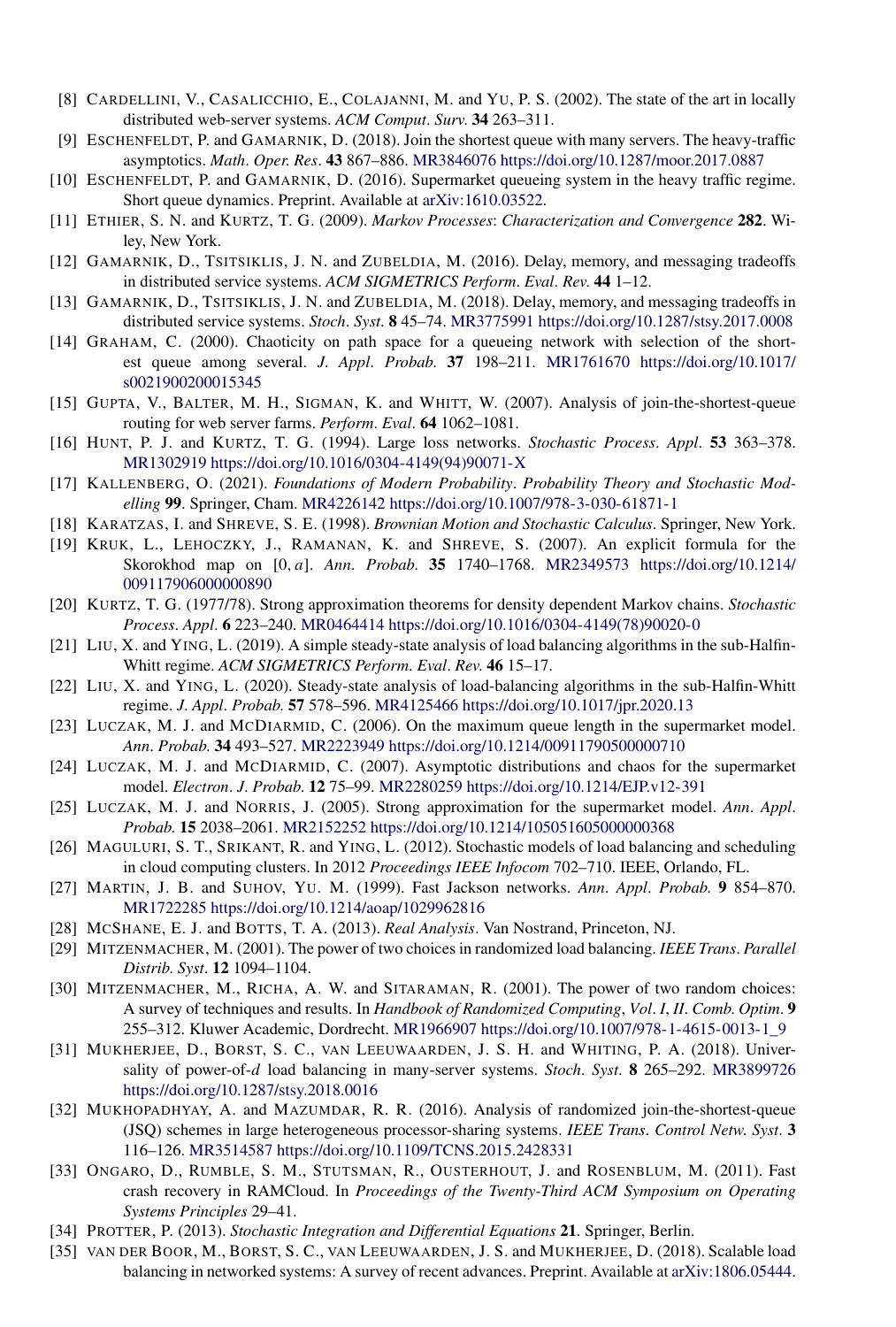- [36] VVEDENSKAYA, N. D., DOBRUSHIN, R. L. and KARPELEVICH, F. I. (1996). A queueing system with a choice of the shorter of two queues—an asymptotic approach. *Problemy Peredachi Informatsii* **32** 20–34. [MR1384927](http://www.ams.org/mathscinet-getitem?mr=1384927)
- [37] YOSIDA, K. (2012). *Functional Analysis*. Springer, Berlin.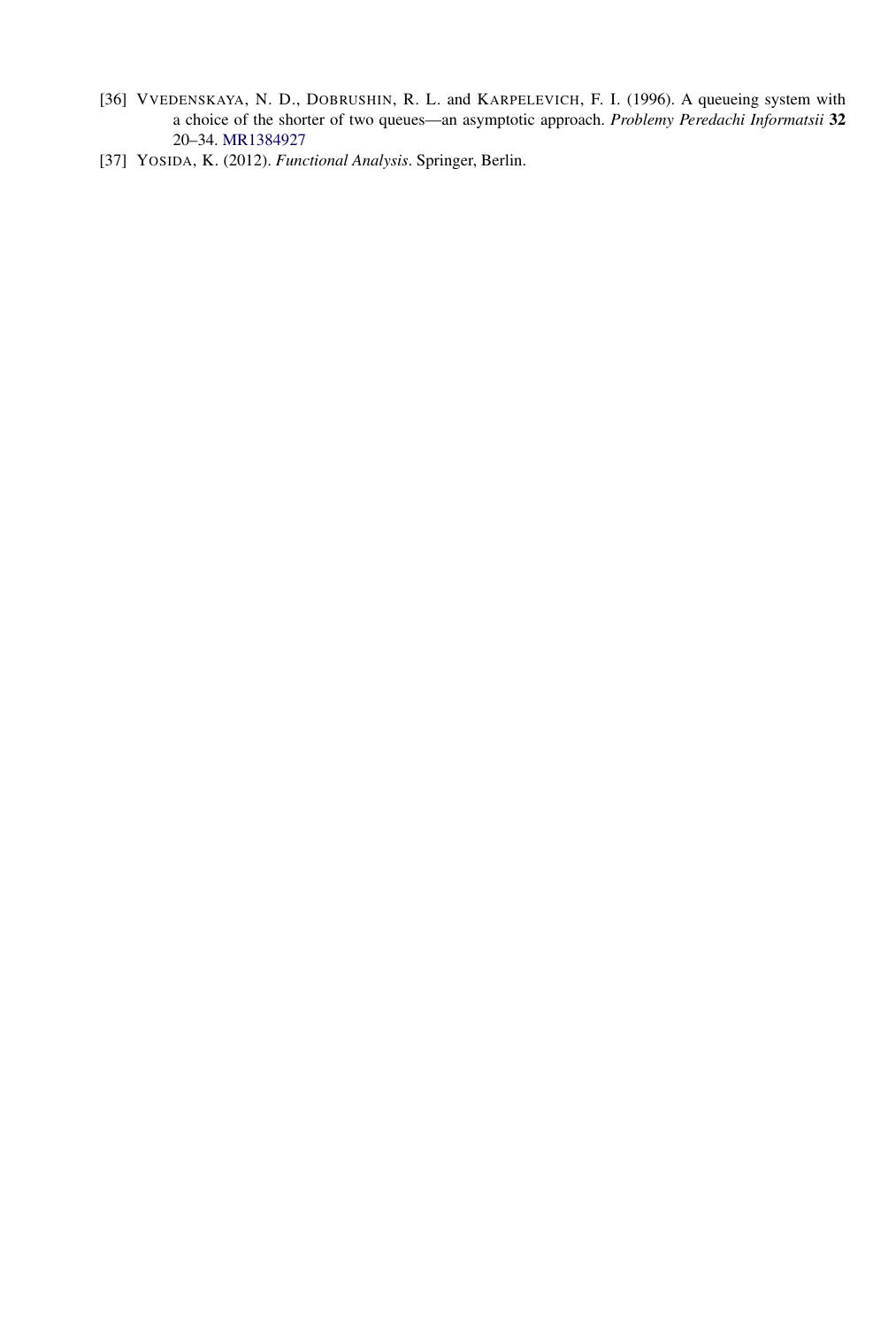#### **THE MULTIPLICATIVE CHAOS OF** *H* **= 0 FRACTIONAL BROWNIAN FIELDS**

BY PAUL HAGER<sup>[1,a](#page-4-0)</sup> AND EYAL NEUMAN<sup>[2,b](#page-4-0)</sup>

<sup>1</sup> Institute of Mathematics, Humboldt Universität zu Berlin, <sup>a</sup>[paul.hager@hu-berlin.de](mailto:paul.hager@hu-berlin.de) <sup>2</sup>*Department of Mathematics, Imperial College London,* <sup>b</sup>*[e.neumann@imperial.ac.uk](mailto:e.neumann@imperial.ac.uk)*

We consider a family of fractional Brownian fields  ${B^H}_{H \in (0,1)}$  on  $\mathbb{R}^d$ , where *H* denotes their Hurst parameter. We first define a rich class of normalizing kernels  $\psi$  and we rescale the normalised field by the square-root of the gamma function  $\Gamma(H)$ , such that the covariance of

$$
X^{H}(x) = \Gamma(H)^{\frac{1}{2}}\bigg(B^{H}(x) - \int_{\mathbb{R}^{d}} B^{H}(u)\psi(u, x) du\bigg),
$$

converges to the covariance of a log-correlated Gaussian field when  $H \downarrow$ 0. We then use Berestycki's "good points" approach (*Electron. Commun. Probab.* **22** (2017) Paper No. 27) in order to derive the convergence of the exponential measure of the fractional Brownian field

$$
M_{\gamma}^{H}(dx) = e^{\gamma X^{H}(x) - \frac{\gamma^{2}}{2}E[X^{H}(x)^{2}]} dx,
$$

towards a *Gaussian multiplicative chaos*, as  $H \downarrow 0$  for all  $\gamma \in (0, \gamma^*(d))$ , where  $\gamma^*(d) > \sqrt{\frac{7}{4}d}$ . As a corollary we establish the  $L^2$  convergence of  $M_{\gamma}^H$ over the sets of "good points", where the field *X<sup>H</sup>* has a typical behaviour. As a by-product of the convergence result, we prove that for log-normal rough volatility models with small Hurst parameter, the volatility process is supported on the sets of "good points" with probability close to 1. Moreover, on these sets the volatility converges in  $L^2$  to the volatility of multifractal random walks.

- [1] ADLER, R. J. (2010). *The Geometry of Random Fields*. *Classics in Applied Mathematics* **62**. SIAM, Philadelphia, PA. Reprint of the 1981 original [MR0611857]. [MR3396215](http://www.ams.org/mathscinet-getitem?mr=3396215) [https://doi.org/10.1137/](https://doi.org/10.1137/1.9780898718980.ch1) [1.9780898718980.ch1](https://doi.org/10.1137/1.9780898718980.ch1)
- [2] BACRY, E., DELOUR, J. and MUZY, J. F. (2001). Multifractal random walk. *Phys*. *Rev*. *E* **64** 026103.
- [3] BACRY, E., KOZHEMYAK, A. and MUZY, J. F. (2013). Log-normal continuous cascade model of asset returns: Aggregation properties and estimation. *Quant*. *Finance* **13** 795–818. [MR3054792](http://www.ams.org/mathscinet-getitem?mr=3054792) <https://doi.org/10.1080/14697688.2011.647411>
- [4] BACRY, E. and MUZY, J. F. (2003). Log-infinitely divisible multifractal processes. *Comm*. *Math*. *Phys*. **236** 449–475. [MR2021198](http://www.ams.org/mathscinet-getitem?mr=2021198)<https://doi.org/10.1007/s00220-003-0827-3>
- [5] BARRAL, J. and MANDELBROT, B. B. (2002). Multifractal products of cylindrical pulses. *Probab*. *Theory Related Fields* **124** 409–430. [MR1939653](http://www.ams.org/mathscinet-getitem?mr=1939653)<https://doi.org/10.1007/s004400200220>
- [6] BAYER, C., FRIZ, P. and GATHERAL, J. (2016). Pricing under rough volatility. *Quant*. *Finance* **16** 887–904. [MR3494612](http://www.ams.org/mathscinet-getitem?mr=3494612)<https://doi.org/10.1080/14697688.2015.1099717>
- [7] BAYER, C., FRIZ, P. K., GASSIAT, P., MARTIN, J. and STEMPER, B. (2020). A regularity structure for rough volatility. *Math*. *Finance* **30** 782–832. [MR4116451](http://www.ams.org/mathscinet-getitem?mr=4116451)<https://doi.org/10.1111/mafi.12233>
- [8] BAYER, C., FRIZ, P. K., GULISASHVILI, A., HORVATH, B. and STEMPER, B. (2019). Short-time nearthe-money skew in rough fractional volatility models. *Quant*. *Finance* **19** 779–798. [MR3939657](http://www.ams.org/mathscinet-getitem?mr=3939657) <https://doi.org/10.1080/14697688.2018.1529420>
- [9] BENNEDSEN, M., LUNDE, A. and PAKKANEN, M. S. (2016). Decoupling the short- and long-term behavior of stochastic volatility. ArXiv e-prints.

*[MSC2020 subject classifications.](https://mathscinet.ams.org/mathscinet/msc/msc2020.html)* Primary 60G15, 60G57, 60G60; secondary 60G18.

*Key words and phrases.* Fractional Brownian fields, log-correlated Gaussian fields, rough volatility, Gaussian multiplicative chaos, multifractal random walk.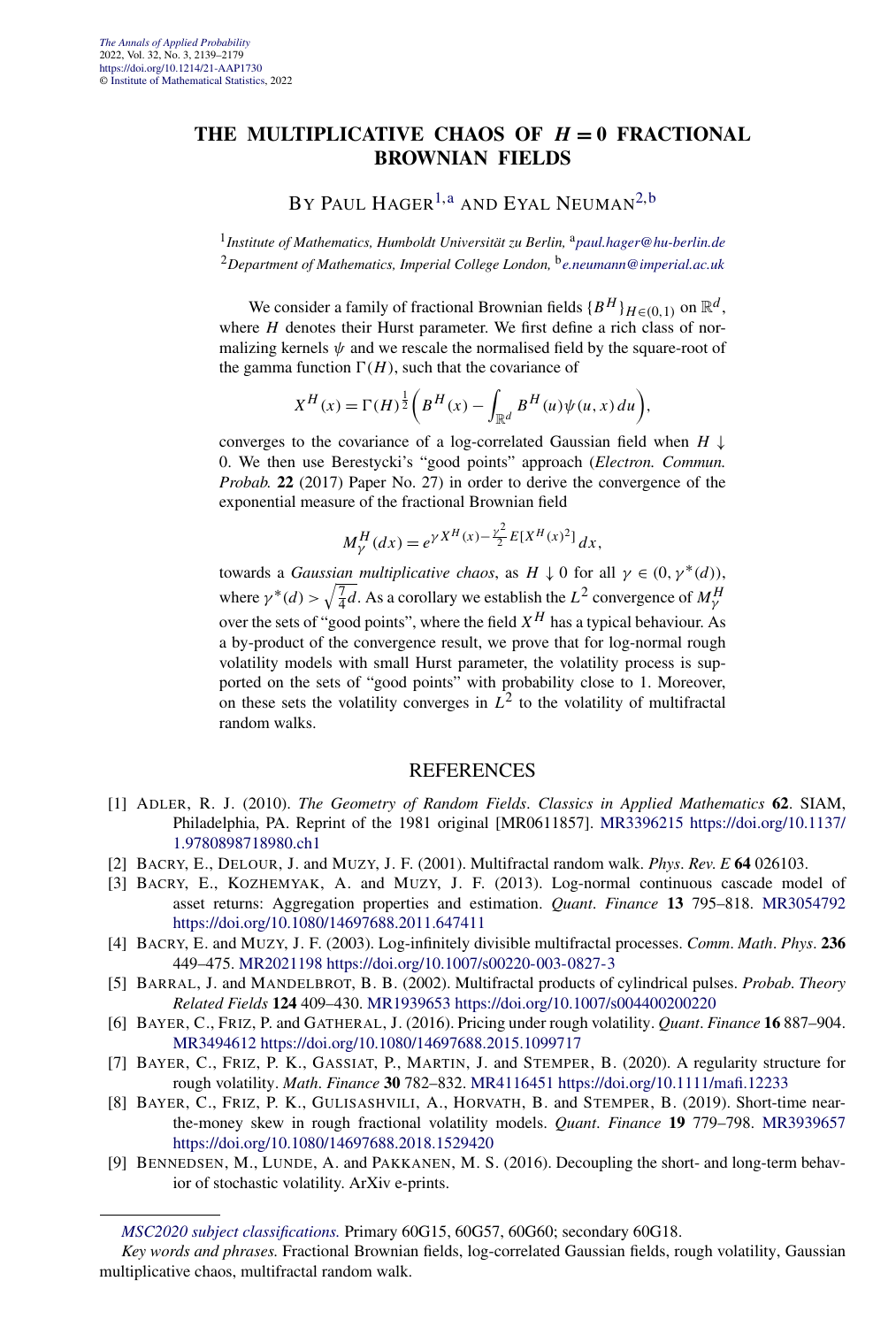- [10] BENNEDSEN, M., LUNDE, A. and PAKKANEN, M. S. (2017). Hybrid scheme for Brownian semistationary processes. *Finance Stoch*. **21** 931–965. [MR3723378](http://www.ams.org/mathscinet-getitem?mr=3723378)<https://doi.org/10.1007/s00780-017-0335-5>
- [11] BERESTYCKI, N. (2017). An elementary approach to Gaussian multiplicative chaos. *Electron*. *Commun*. *Probab*. **22** Paper No. 27, 12. [MR3652040](http://www.ams.org/mathscinet-getitem?mr=3652040)<https://doi.org/10.1214/17-ECP58>
- [12] BIERMÉ, H., DURIEU, O. and WANG, Y. (2018). Generalized random fields and Lévy's continuity theorem on the space of tempered distributions. *Commun*. *Stoch*. *Anal*. **12** 427–445. [MR3957708](http://www.ams.org/mathscinet-getitem?mr=3957708) <https://doi.org/10.1049/iet-cta.2017.0677>
- [13] CALVET, L. E. and FISHER, A. J. (2004). How to forecast long-run volatility: Regime switching and the estimation of multifractal processes. *J*. *Financ*. *Econom*. **2** 49–83. <https://doi.org/10.1093/jjfinec/nbh003>
- [14] CHERIDITO, P., KAWAGUCHI, H. and MAEJIMA, M. (2003). Fractional Ornstein–Uhlenbeck processes. *Electron*. *J*. *Probab*. **8** no. 3, 14. [MR1961165](http://www.ams.org/mathscinet-getitem?mr=1961165)<https://doi.org/10.1214/EJP.v8-125>
- [15] CHEVILLARD, L., LAGOIN, M. and ROUX, S. G. (2020). Multifractal fractional Ornstein–Uhlenbeck processes. Available at [arXiv:2011.09503.](http://arxiv.org/abs/arXiv:2011.09503)
- [16] CHEVILLARD, L., ROBERT, R. and VARGAS, V. (2010). A stochastic representation of the local structure of turbulence. *Europhys*. *Lett*. **89** 54002.
- [17] COHEN, S. and ISTAS, J. (2013). *Fractional Fields and Applications*. *Mathématiques & Applications* (*Berlin*) [*Mathematics & Applications*] **73**. Springer, Heidelberg. With a foreword by Stéphane Jaffard. [MR3088856](http://www.ams.org/mathscinet-getitem?mr=3088856)<https://doi.org/10.1007/978-3-642-36739-7>
- [18] COMTE, F. and RENAULT, E. (1998). Long memory in continuous-time stochastic volatility models. *Math*. *Finance* **8** 291–323. [MR1645101](http://www.ams.org/mathscinet-getitem?mr=1645101)<https://doi.org/10.1111/1467-9965.00057>
- [19] DOBRIC´ , V. and OJEDA, F. M. (2006). Fractional Brownian fields, duality, and martingales. In *High Dimensional Probability*. *Institute of Mathematical Statistics Lecture Notes—Monograph Series* **51** 77–95. IMS, Beachwood, OH. [MR2387762](http://www.ams.org/mathscinet-getitem?mr=2387762)<https://doi.org/10.1214/074921706000000770>
- [20] DUCHON, J., ROBERT, R. and VARGAS, V. (2012). Forecasting volatility with the multifractal random walk model. *Math*. *Finance* **22** 83–108. [MR2881881](http://www.ams.org/mathscinet-getitem?mr=2881881)<https://doi.org/10.1111/j.1467-9965.2010.00458.x>
- [21] DUPLANTIER, B., RHODES, R., SHEFFIELD, S. and VARGAS, V. (2017). Log-correlated Gaussian fields: An overview. In *Geometry*, *Analysis and Probability*. *Progr*. *Math*. **310** 191–216. Birkhäuser/Springer, Cham. [MR3821928](http://www.ams.org/mathscinet-getitem?mr=3821928)
- [22] EL EUCH, O. and ROSENBAUM, M. (2019). The characteristic function of rough Heston models. *Math*. *Finance* **29** 3–38. [MR3905737](http://www.ams.org/mathscinet-getitem?mr=3905737)<https://doi.org/10.1111/mafi.12173>
- [23] FORDE, M. and ZHANG, H. (2015). Asymptotics for rough stochastic volatility and Lévy models. Preprint. Available at <http://www.mth.kcl.ac.uk/fordem>.
- [24] FUKASAWA, M. (2017). Short-time at-the-money skew and rough fractional volatility. *Quant*. *Finance* **17** 189–198. [MR3592946](http://www.ams.org/mathscinet-getitem?mr=3592946)<https://doi.org/10.1080/14697688.2016.1197410>
- [25] FUKASAWA, M., TAKABATAKE, T. and WESTPHAL, R. (2019). Is volatility rough? Available at [arXiv:1905.04852](http://arxiv.org/abs/arXiv:1905.04852).
- [26] FYODOROV, Y. V. and BOUCHAUD, J.-P. (2008). Freezing and extreme-value statistics in a random energy model with logarithmically correlated potential. *J*. *Phys*. *A* **41** 372001, 12. [MR2430565](http://www.ams.org/mathscinet-getitem?mr=2430565) <https://doi.org/10.1088/1751-8113/41/37/372001>
- [27] FYODOROV, Y. V., DOUSSAL, LE, P. and ROSSO, A. (2010). Freezing transition in decaying Burgers turbulence and random matrix dualities. *Europhys*. *Lett*. **90** 60004.
- [28] FYODOROV, Y. V., KHORUZHENKO, B. A. and SIMM, N. J. (2016). Fractional Brownian motion with Hurst index  $H = 0$  and the Gaussian unitary ensemble. Ann. Probab. **44** 2980–3031. [MR3531684](http://www.ams.org/mathscinet-getitem?mr=3531684) <https://doi.org/10.1214/15-AOP1039>
- [29] GANGOLLI, R. (1967). Positive definite kernels on homogeneous spaces and certain stochastic processes related to Lévy's Brownian motion of several parameters. *Ann*. *Inst*. *Henri Poincaré Probab*. *Stat*. **3** 121–226. [MR0215331](http://www.ams.org/mathscinet-getitem?mr=0215331)
- [30] GATHERAL, J., JAISSON, T. and ROSENBAUM, M. (2018). Volatility is rough. *Quant*. *Finance* **18** 933–949. [MR3805308](http://www.ams.org/mathscinet-getitem?mr=3805308)<https://doi.org/10.1080/14697688.2017.1393551>
- [31] HERBIN, E. (2006). From *N* parameter fractional Brownian motions to *N* parameter multifractional Brownian motions. *Rocky Mountain J*. *Math*. **36** 1249–1284. [MR2274895](http://www.ams.org/mathscinet-getitem?mr=2274895) [https://doi.org/10.1216/rmjm/](https://doi.org/10.1216/rmjm/1181069415) [1181069415](https://doi.org/10.1216/rmjm/1181069415)
- [32] JACQUIER, A., PAKKANEN, M. S. and STONE, H. (2018). Pathwise large deviations for the rough Bergomi model. *J*. *Appl*. *Probab*. **55** 1078–1092. [MR3899929](http://www.ams.org/mathscinet-getitem?mr=3899929)<https://doi.org/10.1017/jpr.2018.72>
- [33] KAHANE, J.-P. (1985). Sur le chaos multiplicatif. *Ann*. *Sci*. *Math*. *Québec* **9** 105–150. [MR0829798](http://www.ams.org/mathscinet-getitem?mr=0829798)
- [34] KOLMOGOROFF, A. (1941). The local structure of turbulence in incompressible viscous fluid for very large Reynold's numbers. *C*. *R*. (*Dokl*.) *Acad*. *Sci*. *URSS* **30** 301–305. [MR0004146](http://www.ams.org/mathscinet-getitem?mr=0004146)
- [35] KOLMOGOROFF, A. N. (1941). Dissipation of energy in the locally isotropic turbulence. *C*. *R*. (*Dokl*.) *Acad*. *Sci*. *URSS* **32** 16–18. [MR0005851](http://www.ams.org/mathscinet-getitem?mr=0005851)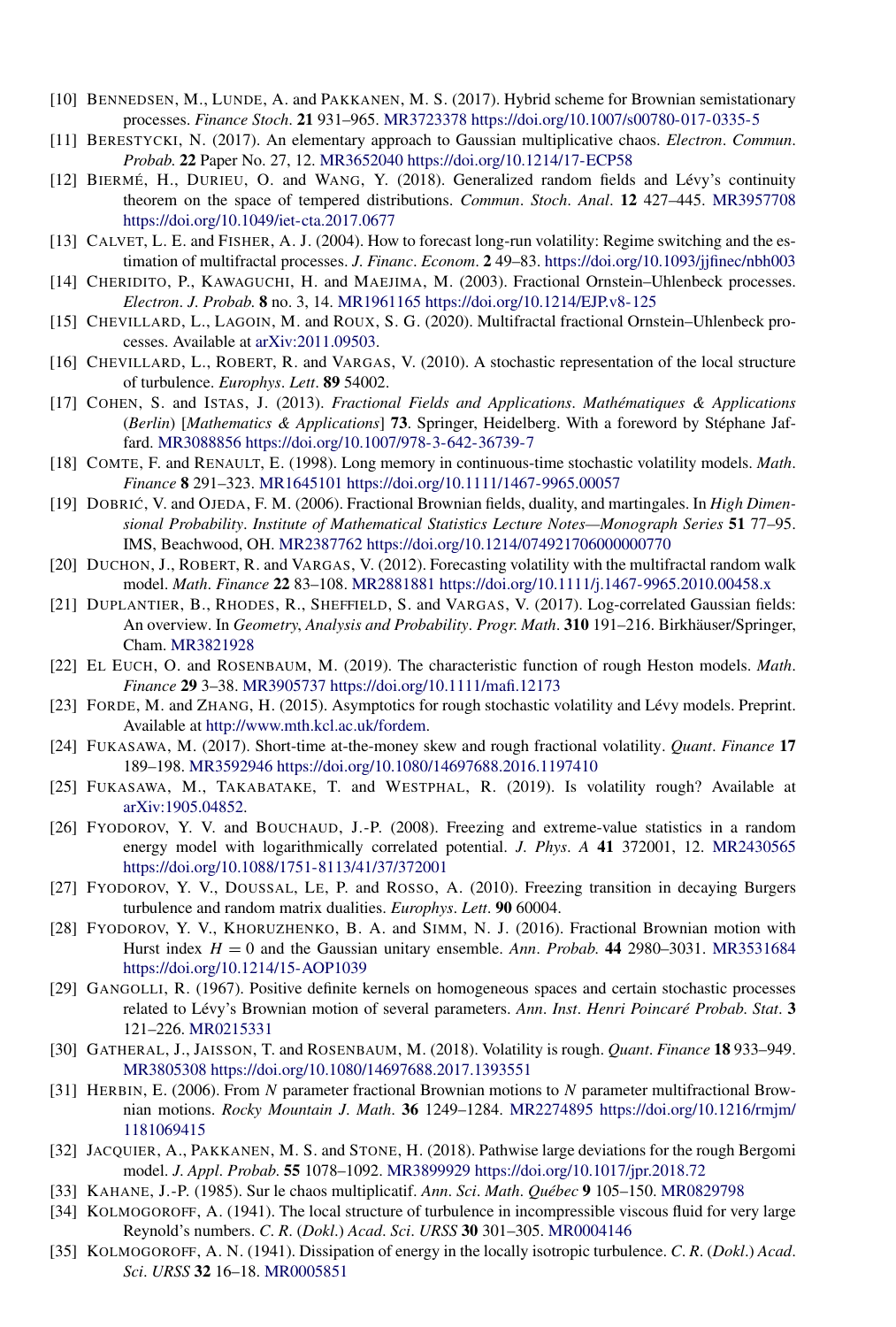- [36] KOZACHENKO, Y., MELNIKOV, A. and MISHURA, Y. (2015). On drift parameter estimation in models with fractional Brownian motion. *Statistics* **49** 35–62. [MR3304366](http://www.ams.org/mathscinet-getitem?mr=3304366) [https://doi.org/10.1080/02331888.2014.](https://doi.org/10.1080/02331888.2014.907294) [907294](https://doi.org/10.1080/02331888.2014.907294)
- [37] LACAUX, C. (2004). Multifractional Lévy motions. Theses, Université Paul Sabatier—Toulouse III.
- [38] LANDKOF, N. S. (1972). *Foundations of Modern Potential Theory*. *Die Grundlehren der Mathematischen Wissenschaften* **180**. Springer, New York. Translated from the Russian by A. P. Doohovskoy. [MR0350027](http://www.ams.org/mathscinet-getitem?mr=0350027)
- [39] LELAND, W. E., TAQQU, M. S., WILLINGER, W. and WILSON, D. V. (1994). On the self-similar nature of Ethernet traffic (extended version). *IEEE/ACM Trans*. *Netw*. **2** 1–15.
- [40] LINDSTRØM, T. (1993). Fractional Brownian fields as integrals of white noise. *Bull*. *Lond*. *Math*. *Soc*. **25** 83–88. [MR1190370](http://www.ams.org/mathscinet-getitem?mr=1190370)<https://doi.org/10.1112/blms/25.1.83>
- [41] LODHIA, A., SHEFFIELD, S., SUN, X. and WATSON, S. S. (2016). Fractional Gaussian fields: A survey. *Probab*. *Surv*. **13** 1–56. [MR3466837](http://www.ams.org/mathscinet-getitem?mr=3466837)<https://doi.org/10.1214/14-PS243>
- [42] MADAULE, T., RHODES, R. and VARGAS, V. (2016). Glassy phase and freezing of log-correlated Gaussian potentials. *Ann*. *Appl*. *Probab*. **26** 643–690. [MR3476621](http://www.ams.org/mathscinet-getitem?mr=3476621)<https://doi.org/10.1214/14-AAP1071>
- [43] MALYARENKO, A. (2013). *Invariant Random Fields on Spaces with a Group Action*. *Probability and Its Applications* (*New York*). Springer, Heidelberg. With a foreword by Nikolai Leonenko. [MR2977490](http://www.ams.org/mathscinet-getitem?mr=2977490) <https://doi.org/10.1007/978-3-642-33406-1>
- [44] MANDELBROT, B. B., FISHER, A. J. and CALVET, L. (1997). A multifractal model of asset returns. Cowles Foundation Discussion Papers No. 1164, Cowles Foundation for Research in Economics, Yale University.
- [45] MANDELBROT, B. B. and VAN NESS, J. W. (1968). Fractional Brownian motions, fractional noises and applications. *SIAM Rev*. **10** 422–437. [MR0242239](http://www.ams.org/mathscinet-getitem?mr=0242239)<https://doi.org/10.1137/1010093>
- [46] MIKOSCH, T., RESNICK, S., ROOTZÉN, H. and STEGEMAN, A. (2002). Is network traffic approximated by stable Lévy motion or fractional Brownian motion? *Ann*. *Appl*. *Probab*. **12** 23–68. [MR1890056](http://www.ams.org/mathscinet-getitem?mr=1890056) <https://doi.org/10.1214/aoap/1015961155>
- [47] MOLZ, F. J., LIU, H. H. and SZULGA, J. (1997). Fractional Brownian motion and fractional Gaussian noise in subsurface hydrology: A review, presentation of fundamental properties, and extensions. *Water Resour*. *Res*. **33** 2273–2286.
- [48] NEUMAN, E. and ROSENBAUM, M. (2018). Fractional Brownian motion with zero Hurst parameter: A rough volatility viewpoint. *Electron*. *Commun*. *Probab*. **23** Paper No. 61, 12. [MR3863917](http://www.ams.org/mathscinet-getitem?mr=3863917) <https://doi.org/10.1214/18-ECP158>
- [49] OSSIANDER, M. and WAYMIRE, E. C. (1989). Certain positive-definite kernels. *Proc*. *Amer*. *Math*. *Soc*. **107** 487–492. [MR1011824](http://www.ams.org/mathscinet-getitem?mr=1011824)<https://doi.org/10.2307/2047839>
- [50] RHODES, R. and VARGAS, V. (2014). Gaussian multiplicative chaos and applications: A review. *Probab*. *Surv*. **11** 315–392. [MR3274356](http://www.ams.org/mathscinet-getitem?mr=3274356)<https://doi.org/10.1214/13-PS218>
- [51] RHODES, R. and VARGAS, V. (2016). Lecture notes on Gaussian multiplicative chaos and Liouville Quantum Gravity. Available at [arXiv:1602.0732.](http://arxiv.org/abs/arXiv:1602.0732)
- [52] ROBERT, R. and VARGAS, V. (2010). Gaussian multiplicative chaos revisited. *Ann*. *Probab*. **38** 605–631. [MR2642887](http://www.ams.org/mathscinet-getitem?mr=2642887)<https://doi.org/10.1214/09-AOP490>
- [53] SAMORODNITSKY, G. and TAQQU, M. S. (1994). *Stable Non-Gaussian Random Processes*: *Stochastic Models with Infinite Variance*. *Stochastic Modeling*. CRC Press, New York. [MR1280932](http://www.ams.org/mathscinet-getitem?mr=1280932)
- [54] SAVAGE, I. R. (1962). Mill's ratio for multivariate normal distributions. *J*. *Res*. *Natl*. *Bur*. *Stand*. *B* **66B** 93–96.
- [55] SHAMOV, A. (2016). On Gaussian multiplicative chaos. *J*. *Funct*. *Anal*. **270** 3224–3261. [MR3475456](http://www.ams.org/mathscinet-getitem?mr=3475456) <https://doi.org/10.1016/j.jfa.2016.03.001>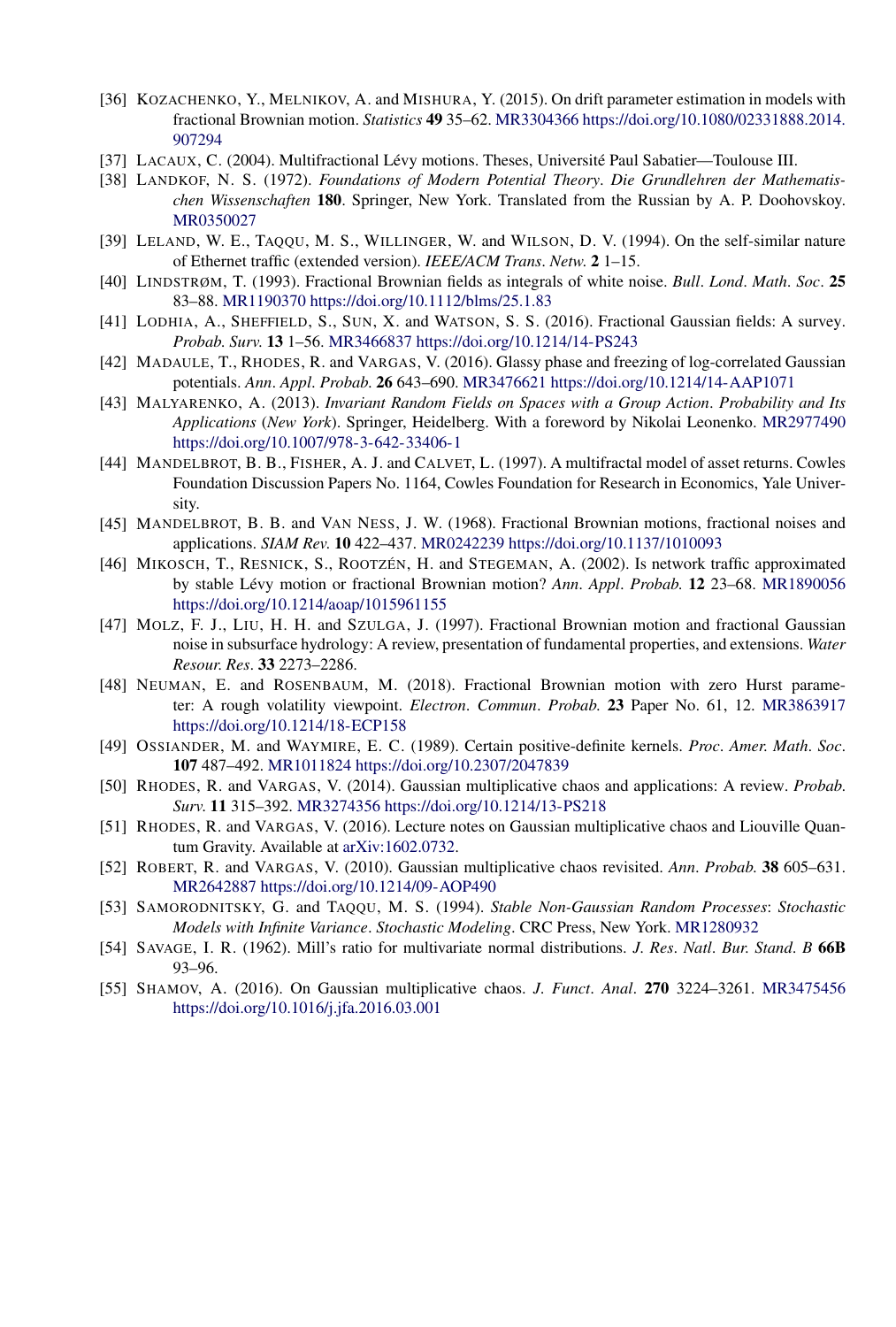#### **ROOT FINDING ALGORITHMS AND PERSISTENCE OF JORDAN CENTRALITY IN GROWING RANDOM TREES**

#### BY SAYAN BANERJEE<sup>[a](#page-4-0)</sup> AND SHANKAR BHAMIDI<sup>[b](#page-4-0)</sup>

#### *Department of Statistics and Operations Research, University of North Carolina,* <sup>a</sup>*[sayan@email.unc.edu,](mailto:sayan@email.unc.edu)* <sup>b</sup>*[bhamidi@email.unc.edu](mailto:bhamidi@email.unc.edu)*

We consider models of growing random trees  $\{\mathcal{T}_f(n) : n \geq 1\}$  with model dynamics driven by an attachment function  $f : \mathbb{Z}_+ \to \mathbb{R}_+$ . At each stage a new vertex enters the system and connects to a vertex *v* in the current tree with probability proportional to  $f$  (degree $(v)$ ). The main goal of this study is to understand the performance of root finding algorithms. A large body of work (e.g., *Random Structures Algorithms* **50** (2017) 158–172; *IEEE Trans. Netw. Sci. Eng.* **4** (2017) 1–12; *Random Structures Algorithms* **52** (2018) 136– 157) has emerged in the last few years in using techniques based on the Jordan centrality measure (*J. Reine Angew. Math.* **70** (1869) 185–190) and its variants to develop root finding algorithms. Given an unlabeled unrooted tree, one computes the Jordan centrality for each vertex in the tree and for a fixed budget  $K$  outputs the optimal  $K$  vertices (as measured by Jordan centrality). Under general conditions on the attachment function *f* , we derive necessary and sufficient bounds on the budget  $K(\varepsilon)$  in order to recover the root with probability at least  $1 - \varepsilon$ . For canonical examples such as linear preferential attachment and uniform attachment, these general results give matching upper and lower bounds for the budget. We also prove persistence of the optimal  $K$  Jordan centers for any  $K$ , that is, the existence of an almost surely finite random time  $n^*$  such that for  $n \geq n^*$  the identity of the *K*-optimal Jordan centers in  $\{\mathcal{T}_f(n): n \geq n^*\}$  does not change, thus describing robustness properties of this measure. Key technical ingredients in the proofs of independent interest include sufficient conditions for the existence of exponential moments for limits of (appropriately normalized) continuous time branching processes within which the models  $\{\mathcal{T}_f(n) : n \geq 1\}$  can be embedded, as well as rates of convergence results to these limits.

- [1] ADDARIO-BERRY, L., BHAMIDI, S. and SEN, S. (2021). A probabilistic approach to the leader problem in random graphs. *Random Structures Algorithms* **58** 34–67. [MR4180253](http://www.ams.org/mathscinet-getitem?mr=4180253) [https://doi.org/10.1002/rsa.](https://doi.org/10.1002/rsa.20966) [20966](https://doi.org/10.1002/rsa.20966)
- [2] ALBERT, R. and BARABÁSI, A.-L. (2002). Statistical mechanics of complex networks. *Rev*. *Modern Phys*. **74** 47–97. [MR1895096](http://www.ams.org/mathscinet-getitem?mr=1895096)<https://doi.org/10.1103/RevModPhys.74.47>
- [3] ALSMEYER, G. and DYSZEWSKI, P. (2017). Thin tails of fixed points of the nonhomogeneous smoothing transform. *Stochastic Process*. *Appl*. **127** 3014–3041. [MR3682122](http://www.ams.org/mathscinet-getitem?mr=3682122) [https://doi.org/10.1016/j.spa.2017.](https://doi.org/10.1016/j.spa.2017.01.008) [01.008](https://doi.org/10.1016/j.spa.2017.01.008)
- [4] ATHREYA, K. B. and KARLIN, S. (1968). Embedding of urn schemes into continuous time Markov branching processes and related limit theorems. *Ann*. *Math*. *Stat*. **39** 1801–1817. [MR0232455](http://www.ams.org/mathscinet-getitem?mr=0232455) <https://doi.org/10.1214/aoms/1177698013>
- [5] ATHREYA, K. B. and NEY, P. E. (1972). *Branching Processes*. *Die Grundlehren der Mathematischen Wissenschaften* **196**. Springer, New York. [MR0373040](http://www.ams.org/mathscinet-getitem?mr=0373040)
- [6] BANERJEE, S. and BHAMIDI, S. (2021). Persistence of hubs in growing random networks. *Probab*. *Theory Related Fields* **180** 891–953. [MR4288334](http://www.ams.org/mathscinet-getitem?mr=4288334)<https://doi.org/10.1007/s00440-021-01066-0>

*[MSC2020 subject classifications.](https://mathscinet.ams.org/mathscinet/msc/msc2020.html)* Primary 05C80, 05C85; secondary 60J80, 60J85.

*Key words and phrases.* Continuous time branching processes, temporal networks, centrality measures, Jordan centrality, random trees, stable age distribution theory, recursive distributional equations, Malthusian rate of growth.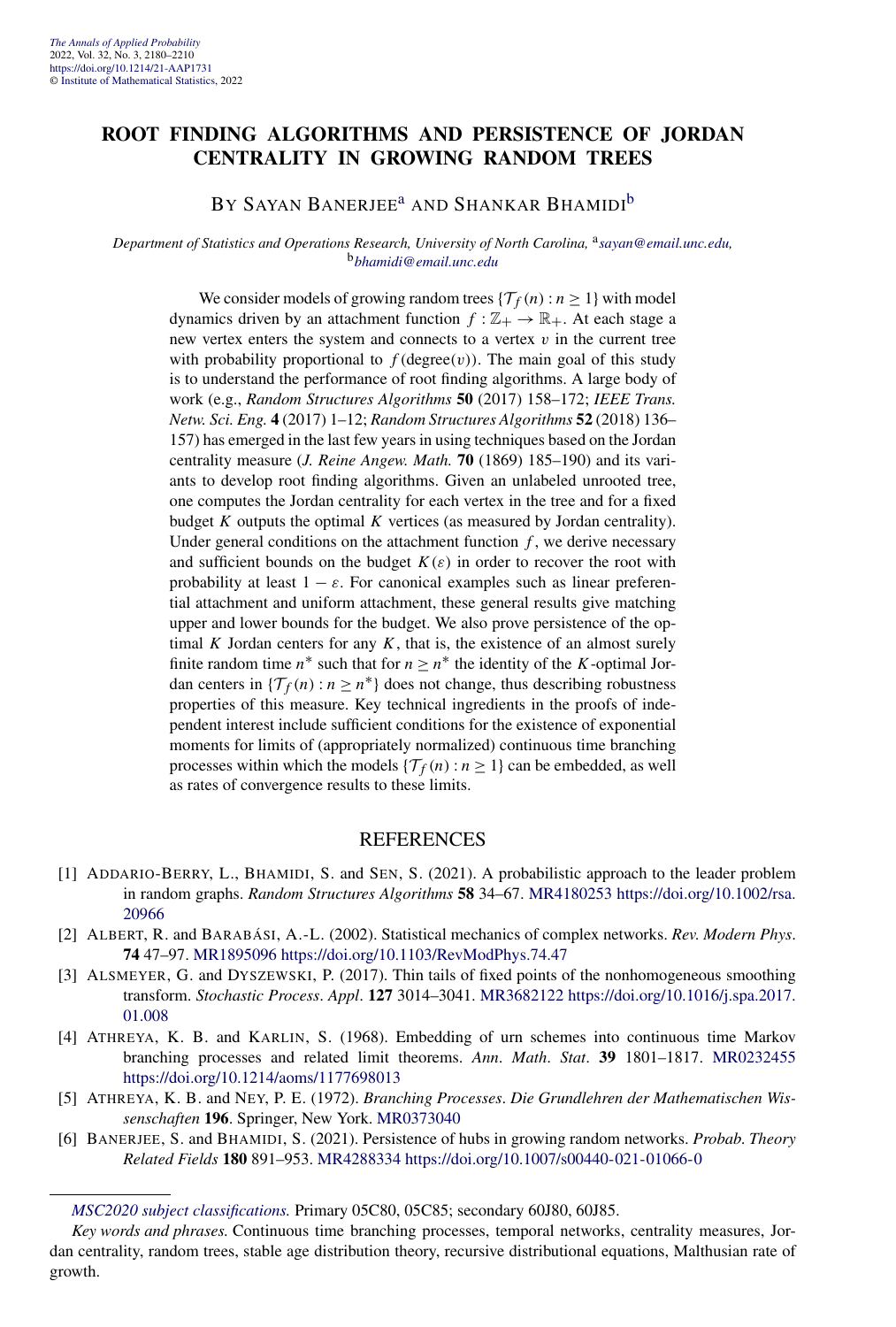- [7] BANERJEE, S., BHAMIDI, S. and CARMICHAEL, I. (2018). Fluctuation bounds for continuous time branching processes and nonparametric change point detection in growing networks. arXiv preprint [arXiv:1808.02439](http://arxiv.org/abs/arXiv:1808.02439).
- [8] BARABÁSI, A.-L. and ALBERT, R. (1999). Emergence of scaling in random networks. *Science* **286** 509– 512. [MR2091634](http://www.ams.org/mathscinet-getitem?mr=2091634)<https://doi.org/10.1126/science.286.5439.509>
- [9] BIGGINS, J. D. and GREY, D. R. (1979). Continuity of limit random variables in the branching random walk. *J*. *Appl*. *Probab*. **16** 740–749. [MR0549554](http://www.ams.org/mathscinet-getitem?mr=0549554)<https://doi.org/10.1017/s0021900200033441>
- [10] BIGGINS, J. D. and KYPRIANOU, A. E. (1997). Seneta–Heyde norming in the branching random walk. *Ann*. *Probab*. **25** 337–360. [MR1428512](http://www.ams.org/mathscinet-getitem?mr=1428512)<https://doi.org/10.1214/aop/1024404291>
- [11] BOLLOBÁS, B. (2001). *Random Graphs*, 2nd ed. *Cambridge Studies in Advanced Mathematics* **73**. Cambridge Univ. Press, Cambridge. [MR1864966](http://www.ams.org/mathscinet-getitem?mr=1864966)<https://doi.org/10.1017/CBO9780511814068>
- [12] BUBECK, S., DEVROYE, L. and LUGOSI, G. (2017). Finding Adam in random growing trees. *Random Structures Algorithms* **50** 158–172. [MR3607120](http://www.ams.org/mathscinet-getitem?mr=3607120)<https://doi.org/10.1002/rsa.20649>
- [13] BUBECK, S., MOSSEL, E. and RÁCZ, M. Z. (2015). On the influence of the seed graph in the preferential attachment model. *IEEE Trans*. *Netw*. *Sci*. *Eng*. **2** 30–39. [MR3361606](http://www.ams.org/mathscinet-getitem?mr=3361606) [https://doi.org/10.1109/TNSE.](https://doi.org/10.1109/TNSE.2015.2397592) [2015.2397592](https://doi.org/10.1109/TNSE.2015.2397592)
- [14] CURIEN, N., DUQUESNE, T., KORTCHEMSKI, I. and MANOLESCU, I. (2015). Scaling limits and influence of the seed graph in preferential attachment trees. *J*. *Éc*. *Polytech*. *Math*. **2** 1–34. [MR3326003](http://www.ams.org/mathscinet-getitem?mr=3326003) <https://doi.org/10.5802/jep.15>
- [15] DEREICH, S. and MÖRTERS, P. (2009). Random networks with sublinear preferential attachment: Degree evolutions. *Electron*. *J*. *Probab*. **14** 1222–1267. [MR2511283](http://www.ams.org/mathscinet-getitem?mr=2511283)<https://doi.org/10.1214/EJP.v14-647>
- [16] DEVROYE, L. and REDDAD, T. (2019). On the discovery of the seed in uniform attachment trees. *Internet Math*. 1–29. [MR3934290](http://www.ams.org/mathscinet-getitem?mr=3934290)
- [17] DRMOTA, M. (2009). *Random Trees*: *An Interplay Between Combinatorics and Probability*. Springer, Vienna. [MR2484382](http://www.ams.org/mathscinet-getitem?mr=2484382)<https://doi.org/10.1007/978-3-211-75357-6>
- [18] DURRETT, R. (2007). *Random Graph Dynamics*. *Cambridge Series in Statistical and Probabilistic Mathematics* **20**. Cambridge Univ. Press, Cambridge. [MR2271734](http://www.ams.org/mathscinet-getitem?mr=2271734)
- [19] DURRETT, R. and LIGGETT, T. M. (1983). Fixed points of the smoothing transformation. *Z*. *Wahrsch*. *Verw*. *Gebiete* **64** 275–301. [MR0716487](http://www.ams.org/mathscinet-getitem?mr=0716487)<https://doi.org/10.1007/BF00532962>
- [20] GALASHIN, P. (2016). Existence of a persistent hub in the convex preferential attachment model. *Probab*. *Math*. *Statist*. **36** 59–74. [MR3529340](http://www.ams.org/mathscinet-getitem?mr=3529340)
- [21] HOLME, P. and SARAMÄKI, J. (2012). Temporal networks. *Phys*. *Rep*. **519** 97–125.
- [22] IKSANOV, A. M. (2004). Elementary fixed points of the BRW smoothing transforms with infinite number of summands. *Stochastic Process*. *Appl*. **114** 27–50. [MR2094146](http://www.ams.org/mathscinet-getitem?mr=2094146) [https://doi.org/10.1016/j.spa.2004.](https://doi.org/10.1016/j.spa.2004.06.002) [06.002](https://doi.org/10.1016/j.spa.2004.06.002)
- [23] JAGERS, P. (1975). *Branching Processes with Biological Applications*. *Wiley Series in Probability and Mathematical Statistics—Applied Probability and Statistics*. Wiley Interscience, London–New York– Sydney. [MR0488341](http://www.ams.org/mathscinet-getitem?mr=0488341)
- [24] JAGERS, P. and NERMAN, O. (1984). The growth and composition of branching populations. *Adv*. *in Appl*. *Probab*. **16** 221–259. [MR0742953](http://www.ams.org/mathscinet-getitem?mr=0742953)<https://doi.org/10.2307/1427068>
- [25] JOG, V. and LOH, P.-L. (2017). Analysis of centrality in sublinear preferential attachment trees via the Crump–Mode–Jagers branching process. *IEEE Trans*. *Netw*. *Sci*. *Eng*. **4** 1–12. [MR3625951](http://www.ams.org/mathscinet-getitem?mr=3625951) <https://doi.org/10.1109/TNSE.2016.2622923>
- [26] JOG, V. and LOH, P.-L. (2018). Persistence of centrality in random growing trees. *Random Structures Algorithms* **52** 136–157. [MR3731614](http://www.ams.org/mathscinet-getitem?mr=3731614)<https://doi.org/10.1002/rsa.20726>
- [27] JORDAN, C. (1869). Sur les assemblages de lignes. *J*. *Reine Angew*. *Math*. **70** 185–190. [MR1579443](http://www.ams.org/mathscinet-getitem?mr=1579443) <https://doi.org/10.1515/crll.1869.70.185>
- [28] LIU, Q. (2000). On generalized multiplicative cascades. *Stochastic Process*. *Appl*. **86** 263–286. [MR1741808](http://www.ams.org/mathscinet-getitem?mr=1741808) [https://doi.org/10.1016/S0304-4149\(99\)00097-6](https://doi.org/10.1016/S0304-4149(99)00097-6)
- [29] LIU, Q. (2001). Asymptotic properties and absolute continuity of laws stable by random weighted mean. *Stochastic Process*. *Appl*. **95** 83–107. [MR1847093](http://www.ams.org/mathscinet-getitem?mr=1847093) [https://doi.org/10.1016/S0304-4149\(01\)00092-8](https://doi.org/10.1016/S0304-4149(01)00092-8)
- [30] ŁUCZAK, T. (1990). Component behavior near the critical point of the random graph process. *Random Structures Algorithms* **1** 287–310. [MR1099794](http://www.ams.org/mathscinet-getitem?mr=1099794)<https://doi.org/10.1002/rsa.3240010305>
- [31] LUGOSI, G. and PEREIRA, A. S. (2019). Finding the seed of uniform attachment trees. *Electron*. *J*. *Probab*. **24** Paper No. 18, 15. [MR3925458](http://www.ams.org/mathscinet-getitem?mr=3925458)<https://doi.org/10.1214/19-EJP268>
- [32] MASUDA, N. and LAMBIOTTE, R. (2016). *A Guide to Temporal Networks*. *Series on Complexity Science* **4**. World Scientific Co. Pte. Ltd., Hackensack, NJ. [MR3585359](http://www.ams.org/mathscinet-getitem?mr=3585359)<https://doi.org/10.1142/q0033>
- [33] NAVLAKHA, S. and KINGSFORD, C. (2011). Network archaeology: Uncovering ancient networks from present-day interactions. *PLoS Comput*. *Biol*. **7** e1001119, 16. [MR2805381](http://www.ams.org/mathscinet-getitem?mr=2805381) [https://doi.org/10.1371/](https://doi.org/10.1371/journal.pcbi.1001119) [journal.pcbi.1001119](https://doi.org/10.1371/journal.pcbi.1001119)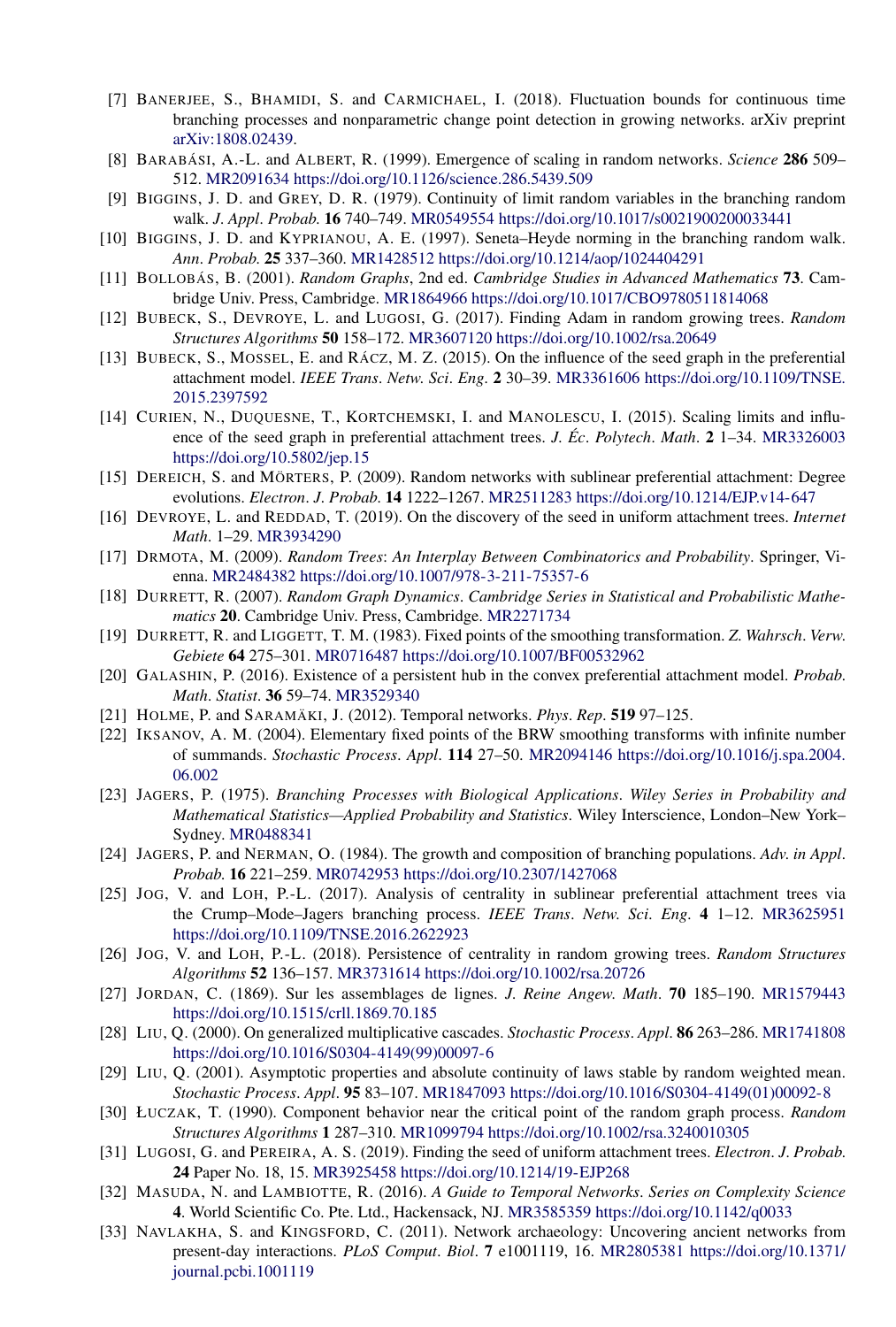- [34] NERMAN, O. (1981). On the convergence of supercritical general (C-M-J) branching processes. *Z*. *Wahrsch*. *Verw*. *Gebiete* **57** 365–395. [MR0629532](http://www.ams.org/mathscinet-getitem?mr=0629532)<https://doi.org/10.1007/BF00534830>
- [35] NEWMAN, M. E. J. (2003). The structure and function of complex networks. *SIAM Rev*. **45** 167–256. [MR2010377](http://www.ams.org/mathscinet-getitem?mr=2010377)<https://doi.org/10.1137/S003614450342480>
- [36] NEWMAN, M. E. J. (2010). *Networks*: *An Introduction*. Oxford Univ. Press, Oxford. [MR2676073](http://www.ams.org/mathscinet-getitem?mr=2676073) <https://doi.org/10.1093/acprof:oso/9780199206650.001.0001>
- [37] NORRIS, J. R. (1998). *Markov Chains*. *Cambridge Series in Statistical and Probabilistic Mathematics* **2**. Cambridge Univ. Press, Cambridge. Reprint of 1997 original. [MR1600720](http://www.ams.org/mathscinet-getitem?mr=1600720)
- [38] RACZ, M. Z. and SRIDHAR, A. (2020). Correlated randomly growing graphs.
- [39] RÖSLER, U. (1992). A fixed point theorem for distributions. *Stochastic Process*. *Appl*. **42** 195–214. [MR1176497](http://www.ams.org/mathscinet-getitem?mr=1176497) [https://doi.org/10.1016/0304-4149\(92\)90035-O](https://doi.org/10.1016/0304-4149(92)90035-O)
- [40] RUDAS, A., TÓTH, B. and VALKÓ, B. (2007). Random trees and general branching processes. *Random Structures Algorithms* **31** 186–202. [MR2343718](http://www.ams.org/mathscinet-getitem?mr=2343718)<https://doi.org/10.1002/rsa.20137>
- [41] SHAH, D. and ZAMAN, T. (2011). Rumors in a network: Who's the culprit? *IEEE Trans*. *Inf*. *Theory* **57** 5163–5181. [MR2849111](http://www.ams.org/mathscinet-getitem?mr=2849111)<https://doi.org/10.1109/TIT.2011.2158885>
- [42] SHAH, D. and ZAMAN, T. (2012). Rumor centrality: A universal source detector. In *Proceedings of the* 12*th ACM Sigmetrics/Performance Joint International Conference on Measurement and Modeling of Computer Systems* 199–210.
- [43] SMYTHE, R. T. and MAHMOUD, H. M. (1995). A survey of recursive trees. *Theory Probab*. *Math*. *Statist*. **51** 1–28. [MR1445048](http://www.ams.org/mathscinet-getitem?mr=1445048)
- [44] VAN DER HOFSTAD, R. (2009). Random graphs and complex networks. Available on [http://www.win.tue.](http://www.win.tue.nl/rhofstad/NotesRGCN.pdf) [nl/rhofstad/NotesRGCN.pdf](http://www.win.tue.nl/rhofstad/NotesRGCN.pdf).
- [45] YOUNG, J.-G., HÉBERT-DUFRESNE, L., LAURENCE, E., MURPHY, C., ST-ONGE, G. and DESROSIERS, P. (2018). Network archaeology: Phase transition in the recoverability of network history. arXiv preprint [arXiv:1803.09191.](http://arxiv.org/abs/arXiv:1803.09191)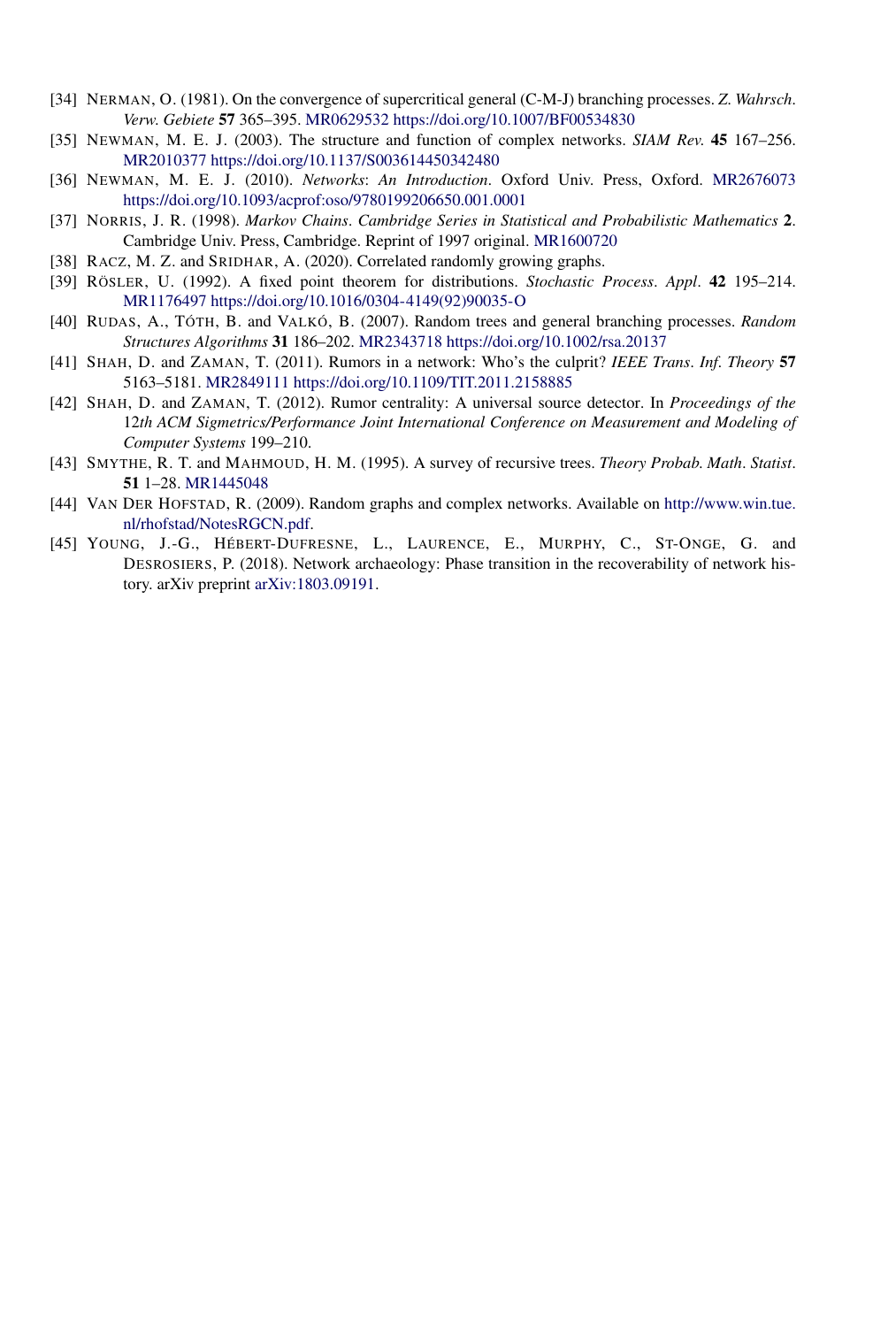#### **A TWO-PARAMETER FAMILY OF MEASURE-VALUED DIFFUSIONS WITH POISSON–DIRICHLET STATIONARY DISTRIBUTIONS**

#### BY NOAH FORMAN<sup>[1,a](#page-4-0)</sup>, DOUGLAS RIZZOLO<sup>2,b</sup>, QUAN SHI<sup>[3,](#page-18-0)[c](#page-4-0)</sup> and MATTHIAS WINKEL<sup>4[,d](#page-9-0)</sup>

<sup>1</sup>Department of Mathematics & Statistics, McMaster University, <sup>a</sup>[noah.forman@gmail.com](mailto:noah.forman@gmail.com) *Department of Mathematical Sciences, University of Delaware,* <sup>b</sup>*[drizzolo@udel.edu](mailto:drizzolo@udel.edu) Institut für Mathematik, Universität Mannheim,* <sup>c</sup>*[quanshi.math@gmail.com](mailto:quanshi.math@gmail.com) Department of Statistics, University of Oxford,* <sup>d</sup>*[winkel@stats.ox.ac.uk](mailto:winkel@stats.ox.ac.uk)*

We give a pathwise construction of a two-parameter family of purelyatomic-measure-valued diffusions in which ranked masses of atoms are stationary with the Poisson–Dirichlet $(\alpha, \theta)$  distributions, for  $\alpha \in (0, 1)$  and  $θ$  ≥ 0. These processes resolve a conjecture of Feng and Sun (*Probab. Theory Related Fields* **148** (2010) 501–525). We build on our previous work on *(α,* 0*)*- and *(α,α)*-interval partition evolutions. The extension to general  $\theta \geq 0$  is achieved by the construction of a *σ*-finite excursion measure of a new measure-valued branching diffusion. Our measure-valued processes are Hunt processes on an incomplete subspace of the space of all probability measures and do not possess an extension to a Feller process. In a companion paper, we use generators to show that ranked masses evolve according to a two-parameter family of diffusions introduced by Petrov (*Funktsional. Anal. i Prilozhen.* **43** (2009) 45–66), extending work of Ethier and Kurtz (*Adv. in Appl. Probab.* **13** (1981) 429–452).

- [1] AVRAM, F., KYPRIANOU, A. E. and PISTORIUS, M. R. (2004). Exit problems for spectrally negative Lévy processes and applications to (Canadized) Russian options. *Ann*. *Appl*. *Probab*. **14** 215–238. [MR2023021](http://www.ams.org/mathscinet-getitem?mr=2023021)<https://doi.org/10.1214/aoap/1075828052>
- [2] BERTOIN, J. (1996). *Lévy Processes*. *Cambridge Tracts in Mathematics* **121**. Cambridge Univ. Press, Cambridge. [MR1406564](http://www.ams.org/mathscinet-getitem?mr=1406564)
- [3] BERTOIN, J. (1999). Subordinators: Examples and applications. In *Lectures on Probability Theory and Statistics* (*Saint-Flour*, 1997). *Lecture Notes in Math*. **1717** 1–91. Springer, Berlin. [MR1746300](http://www.ams.org/mathscinet-getitem?mr=1746300) [https://doi.org/10.1007/978-3-540-48115-7\\_1](https://doi.org/10.1007/978-3-540-48115-7_1)
- [4] CARLTON, M. A. (2002). A family of densities derived from the three-parameter Dirichlet process. *J*. *Appl*. *Probab*. **39** 764–774. [MR1938169](http://www.ams.org/mathscinet-getitem?mr=1938169)<https://doi.org/10.1017/s0021900200022026>
- [5] CHAUMONT, L. (1994). Sur certains processus de Lévy conditionnés à rester positifs. *Stoch*. *Stoch*. *Rep*. **47** 1–20. [MR1787140](http://www.ams.org/mathscinet-getitem?mr=1787140)<https://doi.org/10.1080/17442509408833880>
- [6] CHAUMONT, L. (1997). Excursion normalisée, méandre et pont pour les processus de Lévy stables. *Bull*. *Sci*. *Math*. **121** 377–403. [MR1465814](http://www.ams.org/mathscinet-getitem?mr=1465814)
- [7] CHAUMONT, L. and DONEY, R. A. (2005). On Lévy processes conditioned to stay positive. *Electron*. *J*. *Probab*. **10** 948–961. [MR2164035](http://www.ams.org/mathscinet-getitem?mr=2164035)<https://doi.org/10.1214/EJP.v10-261>
- [8] COSTANTINI, C., DE BLASI, P., ETHIER, S. N., RUGGIERO, M. and SPANÒ, D. (2017). Wright-Fisher construction of the two-parameter Poisson-Dirichlet diffusion. *Ann*. *Appl*. *Probab*. **27** 1923–1950. [MR3678488](http://www.ams.org/mathscinet-getitem?mr=3678488)<https://doi.org/10.1214/16-AAP1252>
- [9] DALEY, D. J. and VERE-JONES, D. (2003). *An Introduction to the Theory of Point Processes*. *Vol*. *I*: *Elementary Theory and Methods*, 2nd ed. *Probability and Its Applications* (*New York*). Springer, New York. [MR1950431](http://www.ams.org/mathscinet-getitem?mr=1950431)
- [10] DALEY, D. J. and VERE-JONES, D. (2008). *An Introduction to the Theory of Point Processes*. *Vol*. *II*: *General Theory and Structure*, 2nd ed. *Probability and Its Applications* (*New York*). Springer, New York. [MR2371524](http://www.ams.org/mathscinet-getitem?mr=2371524)<https://doi.org/10.1007/978-0-387-49835-5>

*[MSC2020 subject classifications.](https://mathscinet.ams.org/mathscinet/msc/msc2020.html)* Primary 60J68, 60J60, 60J80; secondary 60G18, 60G52, 60G55.

*Key words and phrases.* Fleming–Viot process, Poisson–Dirichlet distribution, infinitely-many-neutral-alleles model, excursion theory, stable process.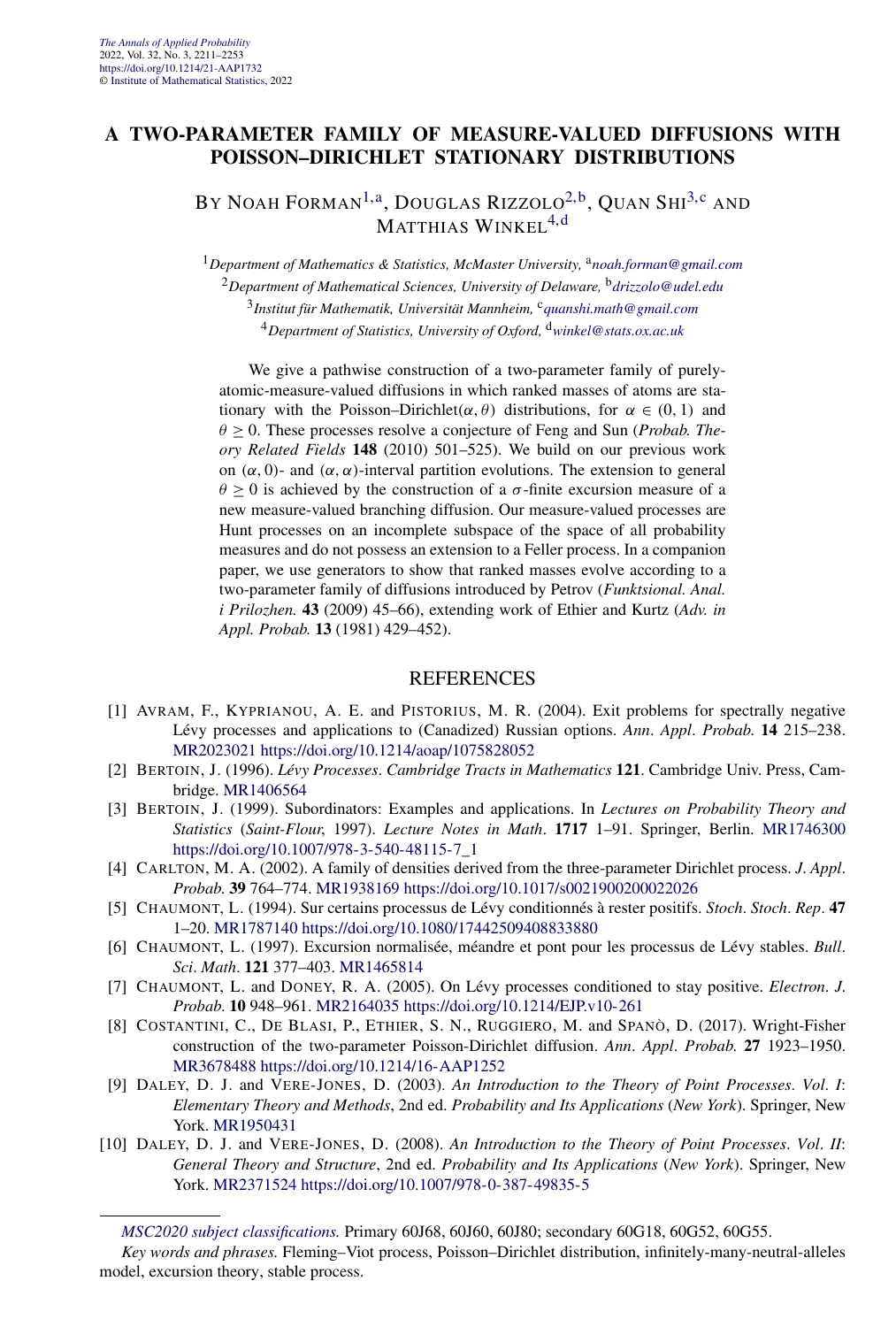- [11] DUBINS, L. and FREEDMAN, D. (1964). Measurable sets of measures. *Pacific J*. *Math*. **14** 1211–1222. [MR0174687](http://www.ams.org/mathscinet-getitem?mr=0174687)
- [12] ETHERIDGE, A. and MARCH, P. (1991). A note on superprocesses. *Probab*. *Theory Related Fields* **89** 141– 147. [MR1110534](http://www.ams.org/mathscinet-getitem?mr=1110534)<https://doi.org/10.1007/BF01366902>
- [13] ETHIER, S. N. and KURTZ, T. G. (1981). The infinitely-many-neutral-alleles diffusion model. *Adv*. *in Appl*. *Probab*. **13** 429–452. [MR0615945](http://www.ams.org/mathscinet-getitem?mr=0615945)<https://doi.org/10.2307/1426779>
- [14] ETHIER, S. N. and KURTZ, T. G. (1987). The infinitely-many-alleles model with selection as a measurevalued diffusion. In *Stochastic Methods in Biology* (*Nagoya*, 1985). *Lecture Notes in Biomathematics* **70** 72–86. Springer, Berlin. [MR0893637](http://www.ams.org/mathscinet-getitem?mr=0893637) [https://doi.org/10.1007/978-3-642-46599-4\\_6](https://doi.org/10.1007/978-3-642-46599-4_6)
- [15] ETHIER, S. N. and KURTZ, T. G. (1993). Fleming-Viot processes in population genetics. *SIAM J*. *Control Optim*. **31** 345–386. [MR1205982](http://www.ams.org/mathscinet-getitem?mr=1205982)<https://doi.org/10.1137/0331019>
- [16] ETHIER, S. N. and KURTZ, T. G. (2005). *Markov Processes*: *Characterization and Convergence*. *Wiley Series in Probability and Mathematical Statistics*: *Probability and Mathematical Statistics*. Wiley, New York.
- [17] FENG, S. and SUN, W. (2010). Some diffusion processes associated with two parameter Poisson-Dirichlet distribution and Dirichlet process. *Probab*. *Theory Related Fields* **148** 501–525. [MR2678897](http://www.ams.org/mathscinet-getitem?mr=2678897) <https://doi.org/10.1007/s00440-009-0238-2>
- [18] FENG, S. and SUN, W. (2019). A dynamic model for the two-parameter Dirichlet process. *Potential Anal*. **51** 147–164. [MR3983502](http://www.ams.org/mathscinet-getitem?mr=3983502)<https://doi.org/10.1007/s11118-018-9706-6>
- [19] FLEMING, W. H. and VIOT, M. (1979). Some measure-valued Markov processes in population genetics theory. *Indiana Univ*. *Math*. *J*. **28** 817–843. [MR0542340](http://www.ams.org/mathscinet-getitem?mr=0542340)<https://doi.org/10.1512/iumj.1979.28.28058>
- [20] FORMAN, N., PAL, S., RIZZOLO, D. and WINKEL, M. (2018). Uniform control of local times of spectrally positive stable processes. *Ann*. *Appl*. *Probab*. **28** 2592–2634. [MR3843837](http://www.ams.org/mathscinet-getitem?mr=3843837) [https://doi.org/10.](https://doi.org/10.1214/17-AAP1370) [1214/17-AAP1370](https://doi.org/10.1214/17-AAP1370)
- [21] FORMAN, N., PAL, S., RIZZOLO, D. and WINKEL, M. (2020). Diffusions on a space of interval partitions: Construction from marked Lévy processes. *Electron*. *J*. *Probab*. **25** Paper No. 133, 46. [MR4169174](http://www.ams.org/mathscinet-getitem?mr=4169174) <https://doi.org/10.1214/20-ejp521>
- [22] FORMAN, N., PAL, S., RIZZOLO, D. and WINKEL, M. (2021). Diffusions on a space of interval partitions: Poisson–Dirichlet stationary distributions. *Ann*. *Probab*. **49** 793–831. [MR4255131](http://www.ams.org/mathscinet-getitem?mr=4255131) [https://doi.org/10.](https://doi.org/10.1214/20-aop1460) [1214/20-aop1460](https://doi.org/10.1214/20-aop1460)
- [23] FORMAN, N., PAL, S., RIZZOLO, D. and WINKEL, M. (2021). Ranked masses in two-parameter Fleming-Viot diffusions. [arXiv:2101.09307](http://arxiv.org/abs/arXiv:2101.09307) [math.PR].
- [24] GHOSH, J. K. and RAMAMOORTHI, R. V. (2003). *Bayesian Nonparametrics*. *Springer Series in Statistics*. Springer, New York. [MR1992245](http://www.ams.org/mathscinet-getitem?mr=1992245)
- [25] GÖING-JAESCHKE, A. and YOR, M. (2003). A survey and some generalizations of Bessel processes. *Bernoulli* **9** 313–349. [MR1997032](http://www.ams.org/mathscinet-getitem?mr=1997032)<https://doi.org/10.3150/bj/1068128980>
- [26] HELLAND, I. S. (1978). Continuity of a class of random time transformations. *Stochastic Process*. *Appl*. **7** 79–99. [MR0488203](http://www.ams.org/mathscinet-getitem?mr=0488203) [https://doi.org/10.1016/0304-4149\(78\)90040-6](https://doi.org/10.1016/0304-4149(78)90040-6)
- [27] ISHWARAN, H. and JAMES, L. F. (2003). Generalized weighted Chinese restaurant processes for species sampling mixture models. *Statist*. *Sinica* **13** 1211–1235. [MR2026070](http://www.ams.org/mathscinet-getitem?mr=2026070)
- [28] JAMES, L. F., LIJOI, A. and PRÜNSTER, I. (2008). Distributions of linear functionals of two parameter Poisson-Dirichlet random measures. *Ann*. *Appl*. *Probab*. **18** 521–551. [MR2398765](http://www.ams.org/mathscinet-getitem?mr=2398765) [https://doi.org/10.](https://doi.org/10.1214/07-AAP462) [1214/07-AAP462](https://doi.org/10.1214/07-AAP462)
- [29] KALLENBERG, O. (2002). *Foundations of Modern Probability*, 2nd ed. *Probability and Its Applications* (*New York*). Springer, New York. [MR1876169](http://www.ams.org/mathscinet-getitem?mr=1876169)<https://doi.org/10.1007/978-1-4757-4015-8>
- [30] KALLENBERG, O. (2017). *Random Measures*, *Theory and Applications*. *Probability Theory and Stochastic Modelling* **77**. Springer, Cham. [MR3642325](http://www.ams.org/mathscinet-getitem?mr=3642325)<https://doi.org/10.1007/978-3-319-41598-7>
- [31] KONNO, N. and SHIGA, T. (1988). Stochastic partial differential equations for some measure-valued diffusions. *Probab*. *Theory Related Fields* **79** 201–225. [MR0958288](http://www.ams.org/mathscinet-getitem?mr=0958288)<https://doi.org/10.1007/BF00320919>
- [32] LI, Z. (2011). *Measure-Valued Branching Markov Processes*. *Probability and Its Applications* (*New York*). Springer, Heidelberg. [MR2760602](http://www.ams.org/mathscinet-getitem?mr=2760602)<https://doi.org/10.1007/978-3-642-15004-3>
- [33] PAL, S. (2013). Wright-Fisher diffusion with negative mutation rates. *Ann*. *Probab*. **41** 503–526. [MR3077518](http://www.ams.org/mathscinet-getitem?mr=3077518)<https://doi.org/10.1214/11-AOP704>
- [34] PETROV, L. A. (2009). A two-parameter family of infinite-dimensional diffusions on the Kingman simplex. *Funktsional*. *Anal*. *i Prilozhen*. **43** 45–66. [MR2596654](http://www.ams.org/mathscinet-getitem?mr=2596654)<https://doi.org/10.1007/s10688-009-0036-8>
- [35] PITMAN, J. (1996). Some developments of the Blackwell-MacQueen urn scheme. In *Statistics*, *Probability and Game Theory*. *Institute of Mathematical Statistics Lecture Notes—Monograph Series* **30** 245–267. IMS, Hayward, CA. [MR1481784](http://www.ams.org/mathscinet-getitem?mr=1481784)<https://doi.org/10.1214/lnms/1215453576>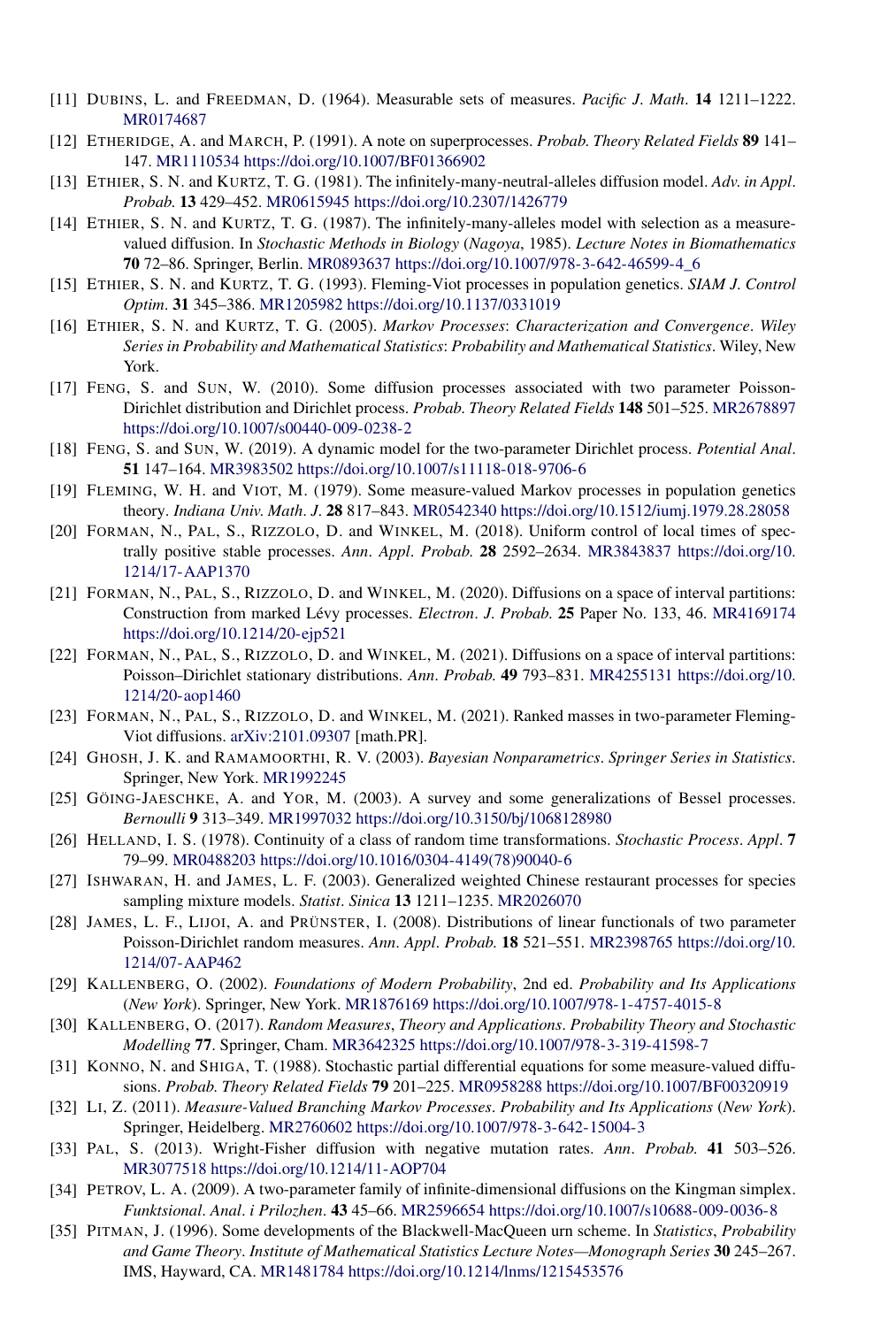- [36] PITMAN, J. (2006). *Combinatorial Stochastic Processes*. *Lecture Notes in Math*. **1875**. Springer, Berlin. Lectures from the 32nd Summer School on Probability Theory held in Saint-Flour, July 7–24, 2002, With a foreword by Jean Picard. [MR2245368](http://www.ams.org/mathscinet-getitem?mr=2245368)
- [37] PITMAN, J. and WINKEL, M. (2018). Squared Bessel processes of positive and negative dimension embedded in Brownian local times. *Electron*. *Commun*. *Probab*. **23** Paper No. 74, 13. [MR3866047](http://www.ams.org/mathscinet-getitem?mr=3866047) <https://doi.org/10.1214/18-ECP174>
- [38] PITMAN, J. and YOR, M. (1982). A decomposition of Bessel bridges. *Z*. *Wahrsch*. *Verw*. *Gebiete* **59** 425– 457. [MR0656509](http://www.ams.org/mathscinet-getitem?mr=0656509)<https://doi.org/10.1007/BF00532802>
- [39] PITMAN, J. and YOR, M. (1997). The two-parameter Poisson-Dirichlet distribution derived from a stable subordinator. *Ann*. *Probab*. **25** 855–900. [MR1434129](http://www.ams.org/mathscinet-getitem?mr=1434129)<https://doi.org/10.1214/aop/1024404422>
- [40] REVUZ, D. and YOR, M. (1999). *Continuous Martingales and Brownian Motion*, 3rd ed. *Grundlehren der Mathematischen Wissenschaften* [*Fundamental Principles of Mathematical Sciences*] **293**. Springer, Berlin. [MR1725357](http://www.ams.org/mathscinet-getitem?mr=1725357)<https://doi.org/10.1007/978-3-662-06400-9>
- [41] ROGERS, D. and WINKEL, M. (2020). A Ray–Knight representation of up-down Chinese restaurants. Bernoulli. To appear. [arXiv:2006.06334](http://arxiv.org/abs/arXiv:2006.06334) [math.PR].
- [42] RUGGIERO, M., WALKER, S. G. and FAVARO, S. (2013). Alpha-diversity processes and normalized inverse-Gaussian diffusions. *Ann*. *Appl*. *Probab*. **23** 386–425. [MR3059239](http://www.ams.org/mathscinet-getitem?mr=3059239) [https://doi.org/10.1214/](https://doi.org/10.1214/12-AAP846) [12-AAP846](https://doi.org/10.1214/12-AAP846)
- [43] SHI, Q. and WINKEL, M. (2020). Up-down ordered Chinese restaurant processes with two-sided immigration, emigration and diffusion limits. [arXiv:2012.15758](http://arxiv.org/abs/arXiv:2012.15758) [math.PR].
- [44] SHIGA, T. (1990). A stochastic equation based on a Poisson system for a class of measure-valued diffusion processes. *J*. *Math*. *Kyoto Univ*. **30** 245–279. [MR1068791](http://www.ams.org/mathscinet-getitem?mr=1068791)<https://doi.org/10.1215/kjm/1250520071>
- [45] TAVARÉ, S. (1987). The birth process with immigration, and the genealogical structure of large populations. *J*. *Math*. *Biol*. **25** 161–168. [MR0896431](http://www.ams.org/mathscinet-getitem?mr=0896431)<https://doi.org/10.1007/BF00276387>
- [46] TEH, Y. W. (2006). A hierarchical Bayesian language model based on Pitman–Yor processes. In *Proceedings of the* 21*st International Conference on Computational Linguistics and the* 44*th Annual Meeting of the Association for Computational Linguistics* 985–992. Association for Computational Linguistics, Sydney.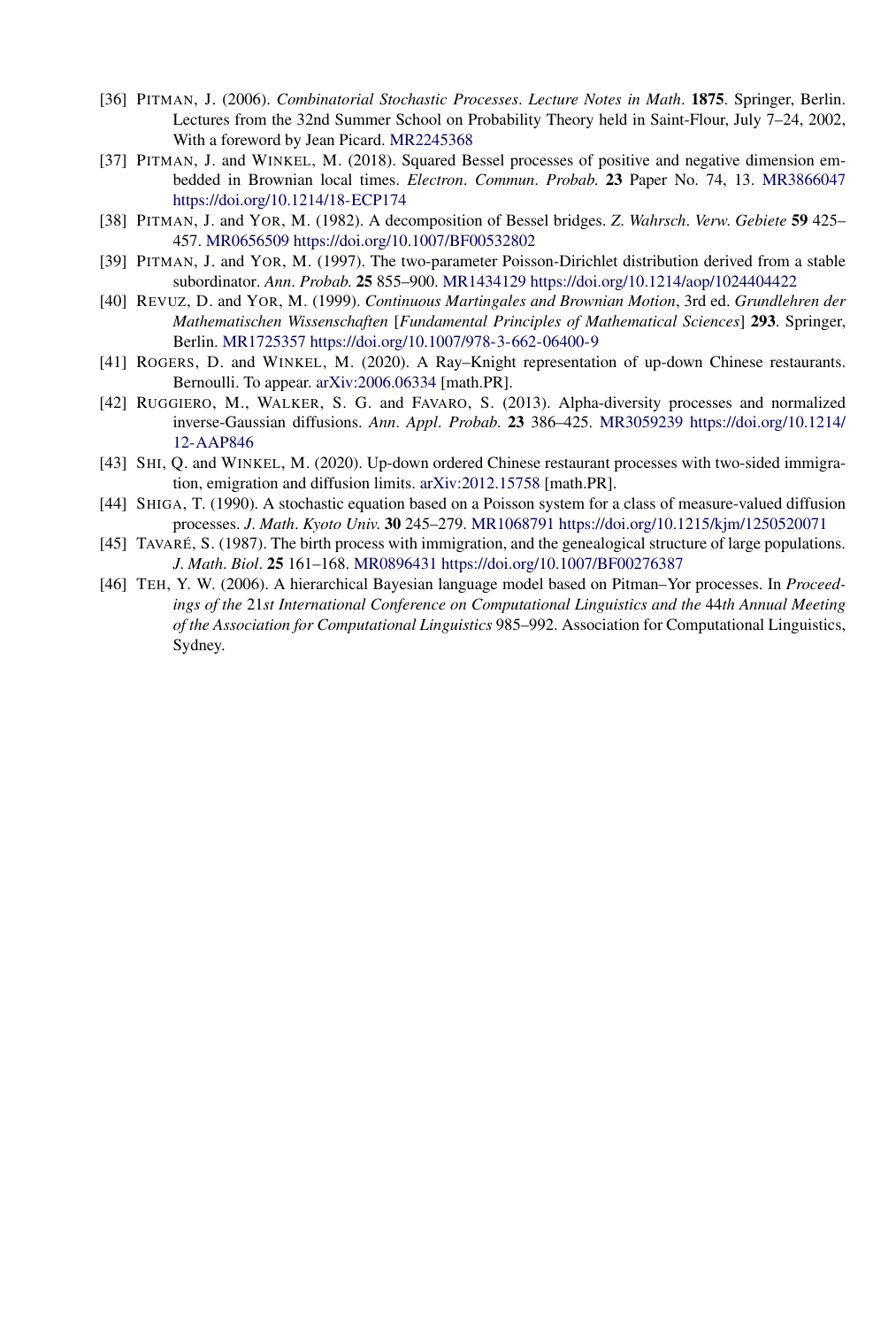#### **QUANTUM MEAN-FIELD GAMES**

#### BY VASSILI N. KOLOKOLTSOV[a](#page-4-0)

*Department of Statistics, University of Warwick and Higher School of Economics RF,* <sup>a</sup>*[v.kolokoltsov@warwick.ac.uk](mailto:v.kolokoltsov@warwick.ac.uk)*

In this paper we are merging the two new branches of game theory: quantum games and mean-field games (MFG). Building a quantum analog of MFGs requires the full reconstruction of its foundations and methodology, because in *N*-particle quantum evolution particles are not separated in individual dynamics and the key concept of the classical MFG theory, the empirical measure defined as the sum of Dirac masses of the positions of the players, is not applicable in quantum setting.

As a preliminary result we derive the new nonlinear stochastic Schrödinger equation, as the limit of the quantum filtering equation describing continuously observed and controlled system of a large number of interacting particles, the result that may have an independent value. We then show that to a control quantum system of interacting particles there corresponds a special system of classical interacting particles with the identical limiting MFG system, defined on an appropriate Riemanian manifold. Solutions of this system are shown to specify approximate Nash equilibria for *N*-agent quantum games.

#### REFERENCES

- [1] ARMEN, M. A., AU, J. K., STOCKTON, J. K., DOHERTY, A. C. and MABUCHI, H. (2002). Adaptive homodyne measurement of optical phase. *Phys*. *Rev*. *Lett*. **89** 133602.
- [2] BARBU, V., RÖCKNER, M. and ZHANG, D. (2016). Stochastic nonlinear Schrödinger equations. *Nonlinear Anal*. **136** 168–194. [MR3474409](http://www.ams.org/mathscinet-getitem?mr=3474409)<https://doi.org/10.1016/j.na.2016.02.010>
- [3] BARBU, V., RÖCKNER, M. and ZHANG, D. (2018). Optimal bilinear control of nonlinear stochastic Schrödinger equations driven by linear multiplicative noise. *Ann*. *Probab*. **46** 1957–1999. [MR3813983](http://www.ams.org/mathscinet-getitem?mr=3813983) <https://doi.org/10.1214/17-AOP1217>
- [4] BARCHIELLI, A. (1990). Direct and heterodyne detection and other applications of quantum stochastic calculus to quantum optics. *Quantum Opt*. **2** 423–441. [MR1085457](http://www.ams.org/mathscinet-getitem?mr=1085457) [https://doi.org/10.1088/0954-8998/2/](https://doi.org/10.1088/0954-8998/2/6/002) [6/002](https://doi.org/10.1088/0954-8998/2/6/002)
- [5] BARCHIELLI, A. and BELAVKIN, V. P. (1991). Measurements continuous in time and a posteriori states in quantum mechanics. *J*. *Phys*. *A* **24** 1495–1514. [MR1121822](http://www.ams.org/mathscinet-getitem?mr=1121822)
- [6] BARCHIELLI, A. and GREGORATTI, M. (2009). *Quantum Trajectories and Measurements in Continuous Time*: *The Diffusive Case*. *Lecture Notes in Physics* **782**. Springer, Heidelberg. [MR2841028](http://www.ams.org/mathscinet-getitem?mr=2841028) <https://doi.org/10.1007/978-3-642-01298-3>
- [7] BELAVKIN, V. (1987). Nondemolition measurement and control in quantum dynamical systems. In *Information Complexity and Control in Quantum Physics* (*Udine*, 1985) (S. Diner and G. Lochak, eds.) *CISM Courses and Lect*. **294** 311–329. Springer, Vienna. [MR0913955](http://www.ams.org/mathscinet-getitem?mr=0913955)
- [8] BELAVKIN, V. P. (1988). Quantum branching processes and the nonlinear dynamics of multiquantum systems. *Dokl*. *Akad*. *Nauk SSSR* **301** 1348–1352. [MR0972320](http://www.ams.org/mathscinet-getitem?mr=0972320)
- [9] BELAVKIN, V. P. (1989). Nondemolition stochastic calculus in Fock space and nonlinear filtering and control in quantum systems. In *Stochastic Methods in Mathematics and Physics* (*Karpacz*, 1988) (R. Guelerak and W. Karwowski, eds.) 310–324. World Sci. Publ., Teaneck, NJ. [MR1124704](http://www.ams.org/mathscinet-getitem?mr=1124704)
- [10] BELAVKIN, V. P. (1992). Quantum stochastic calculus and quantum nonlinear filtering. *J*. *Multivariate Anal*. **42** 171–201. [MR1183841](http://www.ams.org/mathscinet-getitem?mr=1183841) [https://doi.org/10.1016/0047-259X\(92\)90042-E](https://doi.org/10.1016/0047-259X(92)90042-E)

*[MSC2020 subject classifications.](https://mathscinet.ams.org/mathscinet/msc/msc2020.html)* 91A15, 81Q93, 91A06, 93E11, 93E20.

*Key words and phrases.* Quantum dynamic games, mean field games, quantum control, quantum filtering, Belavkin equation, nonlinear stochastic Schrödinger equation, quantum interacting particles, controlled diffusion on Riemannian manifolds, Hamilton–Jacobi–Bellman equation on manifolds, mild solutions.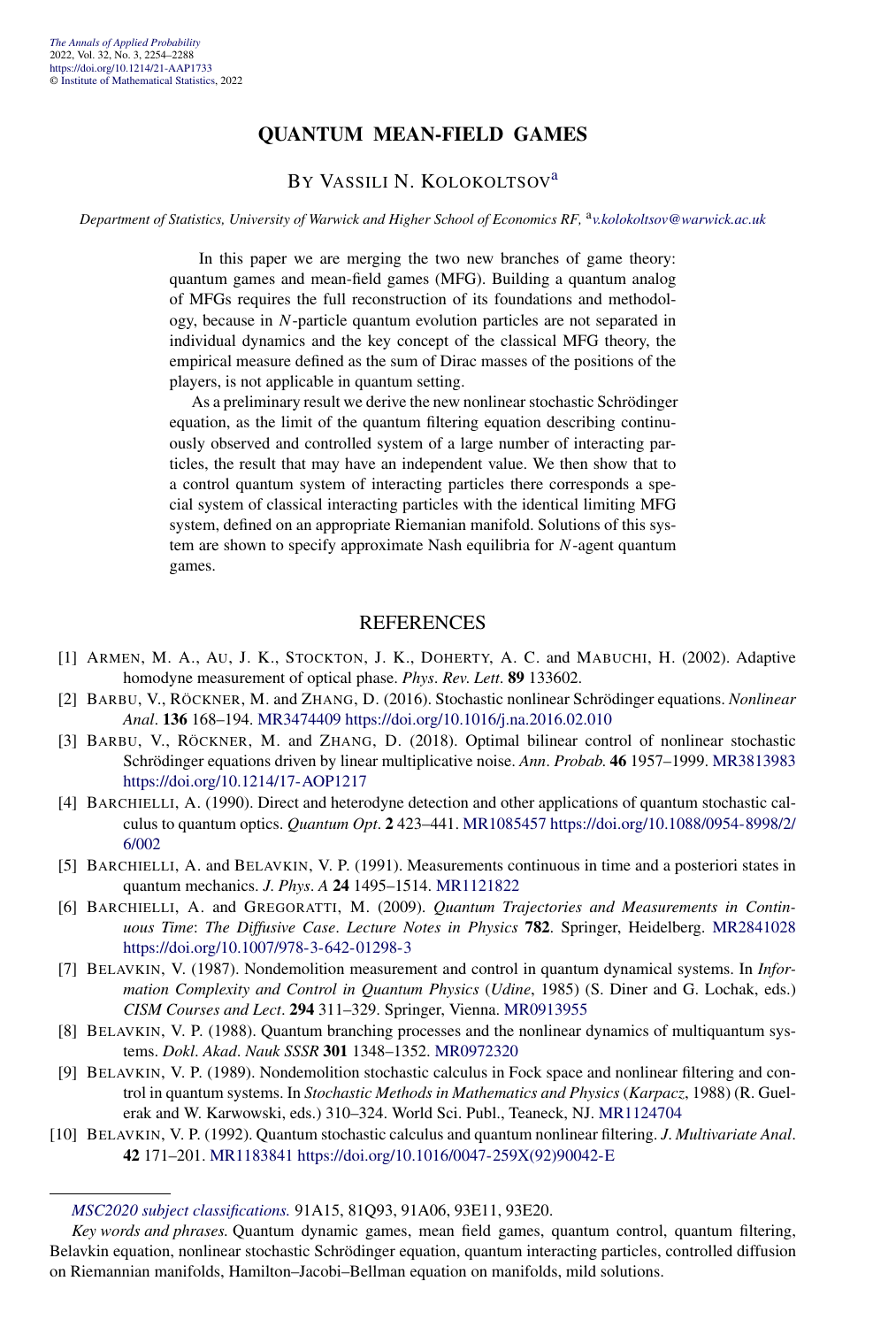- [11] BELAVKIN, V. P. and KOLOKOL'TSOV, V. N. (2002). Stochastic evolution as a quasiclassical limit of a boundary value problem for Schrödinger equations. *Infin*. *Dimens*. *Anal*. *Quantum Probab*. *Relat*. *Top*. **5** 61–91. [MR1895230](http://www.ams.org/mathscinet-getitem?mr=1895230)<https://doi.org/10.1142/S0219025702000717>
- [12] BELAVKIN, V. P. and MASLOV, V. P. (1977). The uniformization method in the theory of nonlinear Hamiltonian systems of Vlasov and Hartree type. *Teoret*. *Mat*. *Fiz*. **33** 17–31. [MR0478881](http://www.ams.org/mathscinet-getitem?mr=0478881)
- [13] BENSOUSSAN, A., FREHSE, J. and YAM, P. (2013). *Mean Field Games and Mean Field Type Control Theory*. *SpringerBriefs in Mathematics*. Springer, New York. [MR3134900](http://www.ams.org/mathscinet-getitem?mr=3134900) [https://doi.org/10.1007/](https://doi.org/10.1007/978-1-4614-8508-7) [978-1-4614-8508-7](https://doi.org/10.1007/978-1-4614-8508-7)
- [14] BOTINA, J., RABITZ, H. and RAHMAN, N. (1996). A simplified approach to optimally controlled quantum dynamics. *J*. *Chem*. *Phys*. **104** 4031–4040.
- [15] BOUTEN, L. and VAN HANDEL, R. (2006). On the separation principle of quantum control. In *Quantum Stochastics and Information*. *Statistics*, *Filtering and Control* (V. Belavkin and M. Gupta, eds.). World Scientific, Singapore.
- [16] BOUTEN, L., VAN HANDEL, R. and JAMES, M. R. (2007). An introduction to quantum filtering. *SIAM J*. *Control Optim*. **46** 2199–2241. [MR2369315](http://www.ams.org/mathscinet-getitem?mr=2369315)<https://doi.org/10.1137/060651239>
- [17] BRZEŹNIAK, Z. and MILLET, A. (2014). On the stochastic Strichartz estimates and the stochastic nonlinear Schrödinger equation on a compact Riemannian manifold. *Potential Anal*. **41** 269–315. [MR3232027](http://www.ams.org/mathscinet-getitem?mr=3232027) <https://doi.org/10.1007/s11118-013-9369-2>
- [18] BRZEŹNIAK, Z., VAN NEERVEN, J. M. A. M., VERAAR, M. C. and WEIS, L. (2008). Itô's formula in UMD Banach spaces and regularity of solutions of the Zakai equation. *J*. *Differential Equations* **245** 30–58. [MR2422709](http://www.ams.org/mathscinet-getitem?mr=2422709)<https://doi.org/10.1016/j.jde.2008.03.026>
- [19] BUSHEV, P. et al. (2006). Feedback cooling of a singe trapped ion. *Phys*. *Rev*. *Lett*. **96** 043003.
- [20] CARMONA, R. and DELARUE, F. (2018). *Probabilistic Theory of Mean Field Games with Applications*, *Vols I*, *II*. *Probability Theory and Stochastic Modelling* **83, 84**. Springer, Cham. [MR3753660](http://www.ams.org/mathscinet-getitem?mr=3753660)
- [21] CORTEZ, R. and FONTBONA, J. (2016). Quantitative propagation of chaos for generalized Kac particle systems. *Ann*. *Appl*. *Probab*. **26** 892–916. [MR3476628](http://www.ams.org/mathscinet-getitem?mr=3476628)<https://doi.org/10.1214/15-AAP1107>
- [22] DAVIES, E. B. (1989). Pointwise bounds on the space and time derivatives of heat kernels. *J*. *Operator Theory* **21** 367–378. [MR1023321](http://www.ams.org/mathscinet-getitem?mr=1023321)
- [23] DOHERTY, A. C. and JACOBS, K. (1999). Feedback control of quantum systems using continuous state estimation. *Phys*. *Rev*. *A* **60** 2700–2711.
- [24] EISERT, J., WILKENS, M. and LEWENSTEIN, M. (1999). Quantum games and quantum strategies. *Phys*. *Rev*. *Lett*. **83** 3077–3080. [MR1720182](http://www.ams.org/mathscinet-getitem?mr=1720182)<https://doi.org/10.1103/PhysRevLett.83.3077>
- [25] ELGART, A., ERDŐS, L., SCHLEIN, B. and YAU, H.-T. (2004). Nonlinear Hartree equation as the mean field limit of weakly coupled fermions. *J*. *Math*. *Pures Appl*. (9) **83** 1241–1273. [MR2092307](http://www.ams.org/mathscinet-getitem?mr=2092307) <https://doi.org/10.1016/j.matpur.2004.03.006>
- [26] FAGNOLA, F. and MORA, C. M. (2013). Stochastic Schrödinger equations and applications to Ehrenfesttype theorems. *ALEA Lat*. *Am*. *J*. *Probab*. *Math*. *Stat*. **10** 191–223. [MR3083924](http://www.ams.org/mathscinet-getitem?mr=3083924)
- [27] GOLSE, F. and PAUL, T. (2019). Empirical measures and quantum mechanics: Applications to the mean-field limit. *Comm*. *Math*. *Phys*. **369** 1021–1053. [MR3975861](http://www.ams.org/mathscinet-getitem?mr=3975861) [https://doi.org/10.1007/](https://doi.org/10.1007/s00220-019-03357-z) [s00220-019-03357-z](https://doi.org/10.1007/s00220-019-03357-z)
- [28] GOMES, D. A., PIMENTEL, E. A. and VOSKANYAN, V. (2016). *Regularity Theory for Mean-Field Game Systems*. *SpringerBriefs in Mathematics*. Springer, Cham. [MR3559742](http://www.ams.org/mathscinet-getitem?mr=3559742) [https://doi.org/10.1007/](https://doi.org/10.1007/978-3-319-38934-9) [978-3-319-38934-9](https://doi.org/10.1007/978-3-319-38934-9)
- [29] GRECKSCH, W. and LISEI, H. (2011). Stochastic nonlinear equations of Schrödinger type. *Stoch*. *Anal*. *Appl*. **29** 631–653. [MR2812520](http://www.ams.org/mathscinet-getitem?mr=2812520)<https://doi.org/10.1080/07362994.2011.581091>
- [30] GUO, H., ZHANG, J. and KOEHLER, G. J. (2008). A survey of quantum games. *Decis*. *Support Syst*. **46** 318–332.
- [31] HOLEVO, A. S. (1991). Statistical inference for quantum processes. In *Quantum Aspects of Optical Communications* (*Paris*, 1990). *Lecture Notes in Physics* **378** 127–137. Springer, Berlin. [MR1190954](http://www.ams.org/mathscinet-getitem?mr=1190954)
- [32] HUANG, M., MALHAMÉ, R. P. and CAINES, P. E. (2006). Large population stochastic dynamic games: Closed-loop McKean–Vlasov systems and the Nash certainty equivalence principle. *Commun*. *Inf*. *Syst*. **6** 221–251. [MR2346927](http://www.ams.org/mathscinet-getitem?mr=2346927)
- [33] KAC, M. (1959). *Probability and Related Topics in Physical Sciences*. *Lectures in Applied Mathematics* (*Proceedings of the Summer Seminar*, *Boulder*, *Colorado* **1957**. Interscience Publishers, London. [MR0102849](http://www.ams.org/mathscinet-getitem?mr=0102849)
- [34] KHAN, F. S., SOLMEYER, N., BALU, R. and HUMBLE, T. S. (2018). Quantum games: A review of the history, current state, and interpretation. *Quantum Inf*. *Process*. **17** Paper No. 309. [MR3860965](http://www.ams.org/mathscinet-getitem?mr=3860965) <https://doi.org/10.1007/s11128-018-2082-8>
- [35] KNOWLES, A. and PICKL, P. (2010). Mean-field dynamics: Singular potentials and rate of convergence. *Comm*. *Math*. *Phys*. **298** 101–138. [MR2657816](http://www.ams.org/mathscinet-getitem?mr=2657816)<https://doi.org/10.1007/s00220-010-1010-2>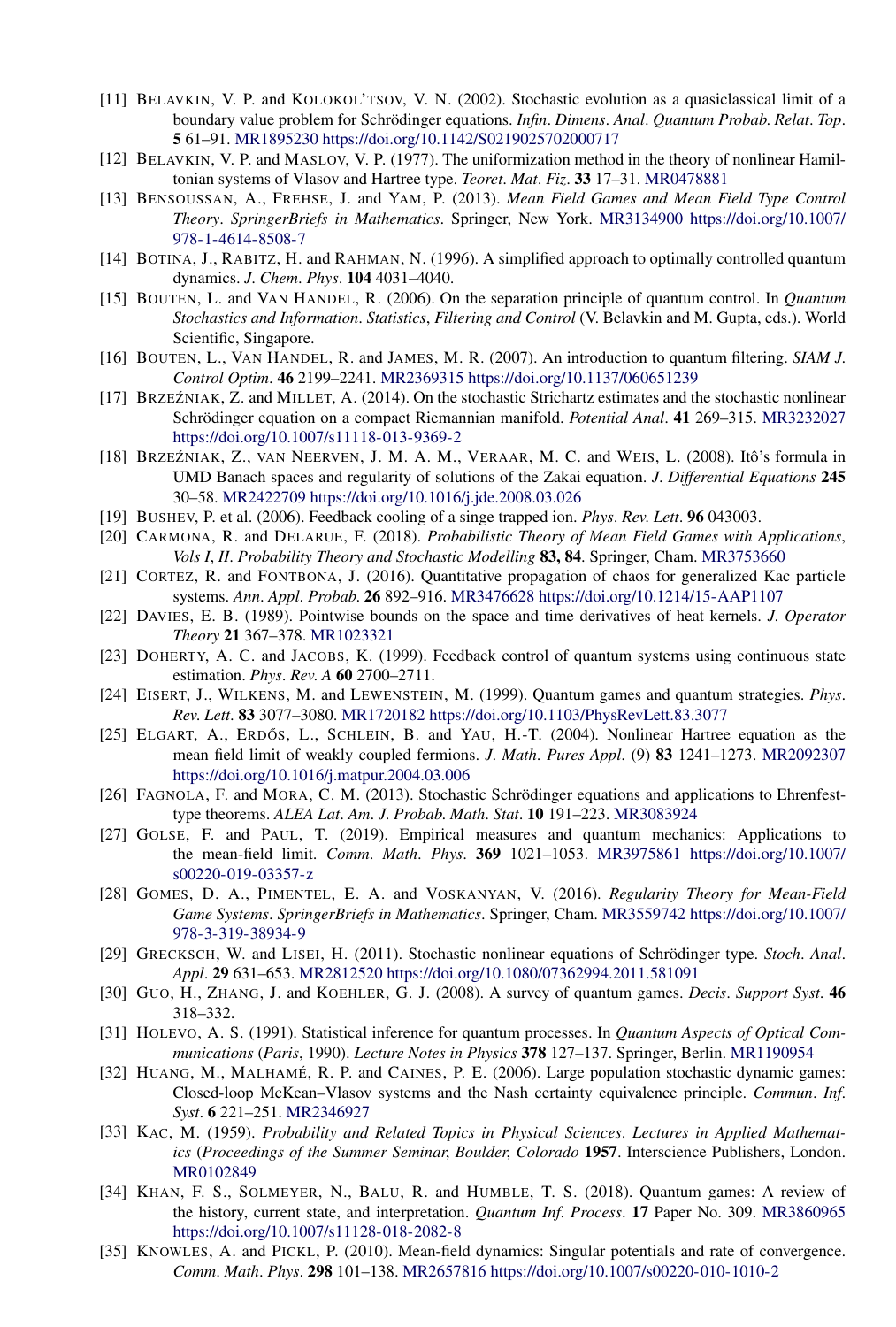- [36] KOLOKOL'TSOV, V. N. (1992). The stochastic Bellman equation as a nonlinear equation in Maslov spaces. Perturbation theory. *Dokl*. *Akad*. *Nauk* **323** 223–228. [MR1191536](http://www.ams.org/mathscinet-getitem?mr=1191536)
- [37] KOLOKOLTSOV, V.N. Localization and analytic properties of the simplest quantum filtering equation *Rev*. *Math*. *Phys*. **10** 801–828. [MR1643961](http://www.ams.org/mathscinet-getitem?mr=1643961)
- [38] KOLOKOLTSOV, V. (2019). *Differential Equations on Measures and Functional Spaces*. *Birkhäuser Advanced Texts*: *Basler Lehrbücher*. [*Birkhäuser Advanced Texts*: *Basel Textbooks*]. Birkhäuser/Springer, Cham. [MR3966404](http://www.ams.org/mathscinet-getitem?mr=3966404)<https://doi.org/10.1007/978-3-030-03377-4>
- [39] KOLOKOLTSOV, V. N. Dynamic Quantum Games. Dynamic Games and Applications. Online first, Open Access. Available at <https://link.springer.com/article/10.1007/s13235-021-00389-w>.
- [40] KOLOKOLTSOV, V. N. (2010). *Nonlinear Markov Processes and Kinetic Equations*. *Cambridge Tracts in Mathematics* **182**. Cambridge Univ. Press, Cambridge. [MR2680971](http://www.ams.org/mathscinet-getitem?mr=2680971) [https://doi.org/10.1017/](https://doi.org/10.1017/CBO9780511760303) [CBO9780511760303](https://doi.org/10.1017/CBO9780511760303)
- [41] KOLOKOLTSOV, V. N. (2021). Quantum mean-field games with the observations of counting type. *Games* **12** Paper No. 7. [MR4237106](http://www.ams.org/mathscinet-getitem?mr=4237106)<https://doi.org/10.3390/g12010007>
- [42] KOLOKOLTSOV, V. N. (2021). The law of large numbers for quantum stochastic filtering and control of many-particle systems. *Teoret*. *Mat*. *Fiz*. **208** 97–121. [MR4286435](http://www.ams.org/mathscinet-getitem?mr=4286435)
- [43] KOLOKOLTSOV, V. N. and MALAFEYEV, O. A. (2010). *Understanding Game Theory*, 2nd ed. World Scientific, Hackensack, NJ. [MR2666863](http://www.ams.org/mathscinet-getitem?mr=2666863)<https://doi.org/10.1142/7564>
- [44] KOLOKOLTSOV, V. N. and MALAFEYEV, O. A. (2019). *Many Agent Games in Socio-Economic Systems*: *Corruption*, *Inspection*, *Coalition Building*, *Network Growth*, *Security*. *Springer Series in Operations Research and Financial Engineering*. Springer, Cham. [MR3929735](http://www.ams.org/mathscinet-getitem?mr=3929735) [https://doi.org/10.1007/](https://doi.org/10.1007/978-3-030-12371-0) [978-3-030-12371-0](https://doi.org/10.1007/978-3-030-12371-0)
- [45] KOLOKOLTSOV, V. N., TROEVA, M. and YANG, W. (2014). On the rate of convergence for the mean-field approximation of controlled diffusions with large number of players. *Dyn*. *Games Appl*. **4** 208–230. [MR3195847](http://www.ams.org/mathscinet-getitem?mr=3195847)<https://doi.org/10.1007/s13235-013-0095-6>
- [46] KOLOKOLTSOV, V. N. and YANG, W. (2013). Existence of solutions to path-dependent kinetic equations and related forward–backward systems. *Open Journal of Optimization* **2** 39–44.
- [47] LASRY, J.-M. and LIONS, P.-L. (2006). Jeux à champ moyen. I. Le cas stationnaire. *C*. *R*. *Math*. *Acad*. *Sci*. *Paris* **343** 619–625. [MR2269875](http://www.ams.org/mathscinet-getitem?mr=2269875)<https://doi.org/10.1016/j.crma.2006.09.019>
- [48] LEONHARDT, U. (2016). *Essential Quanum Optics*. *From Quantum Measurements to Black Holes*. Cambridge Universty Press, Cambridge.
- [49] LEONTOVICH, M. A. (1935). Main equations of the kinetic theory from the point of view of random processes (in Russian). *Journal of Experimantal and Theoretical Physics* **5** 211–231.
- [50] MARINATTO, L. and WEBER, T. (2000). A quantum approach to static games of complete information. *Phys*. *Lett*. *A* **272** 291–303. [MR1773821](http://www.ams.org/mathscinet-getitem?mr=1773821) [https://doi.org/10.1016/S0375-9601\(00\)00441-2](https://doi.org/10.1016/S0375-9601(00)00441-2)
- [51] MCENEANEY, W. M. and KLUBERG, L. J. (2009/10). Convergence rate for a curse-of-dimensionalityfree method for a class of HJB PDEs. *SIAM J*. *Control Optim*. **48** 3052–3079. [MR2599910](http://www.ams.org/mathscinet-getitem?mr=2599910) <https://doi.org/10.1137/070681934>
- [52] MERMIN, N. D. (2007). *Quantum Computer Science: An Introduction*. Cambridge Univ. Press, Cambridge. [MR2341010](http://www.ams.org/mathscinet-getitem?mr=2341010)<https://doi.org/10.1017/CBO9780511813870>
- [53] MEYER, D. A. (1999). Quantum strategies. *Phys*. *Rev*. *Lett*. **82** 1052–1055. [MR1670055](http://www.ams.org/mathscinet-getitem?mr=1670055) [https://doi.org/10.](https://doi.org/10.1103/PhysRevLett.82.1052) [1103/PhysRevLett.82.1052](https://doi.org/10.1103/PhysRevLett.82.1052)
- [54] PELLEGRINI, C. (2009). Poisson and diffusion approximation of stochastic master equations with control. *Ann*. *Henri Poincaré* **10** 995–1025. [MR2533878](http://www.ams.org/mathscinet-getitem?mr=2533878)<https://doi.org/10.1007/s00023-009-0004-0>
- [55] PICKL, P. (2011). A simple derivation of mean field limits for quantum systems. *Lett*. *Math*. *Phys*. **97** 151– 164. [MR2821235](http://www.ams.org/mathscinet-getitem?mr=2821235)<https://doi.org/10.1007/s11005-011-0470-4>
- [56] WISEMAN, H. M. and MILBURN, G. J. (2010). *Quantum Measurement and Control*. Cambridge Univ. Press, Cambridge. [MR2761009](http://www.ams.org/mathscinet-getitem?mr=2761009)
- [57] ZHU, W., BOTINA, J. and RABITZ, H. (1998). Rapidly convergent iteration methods for quantum optimal control of population. *J*. *Chem*. *Phys*. **108** 1953–1963.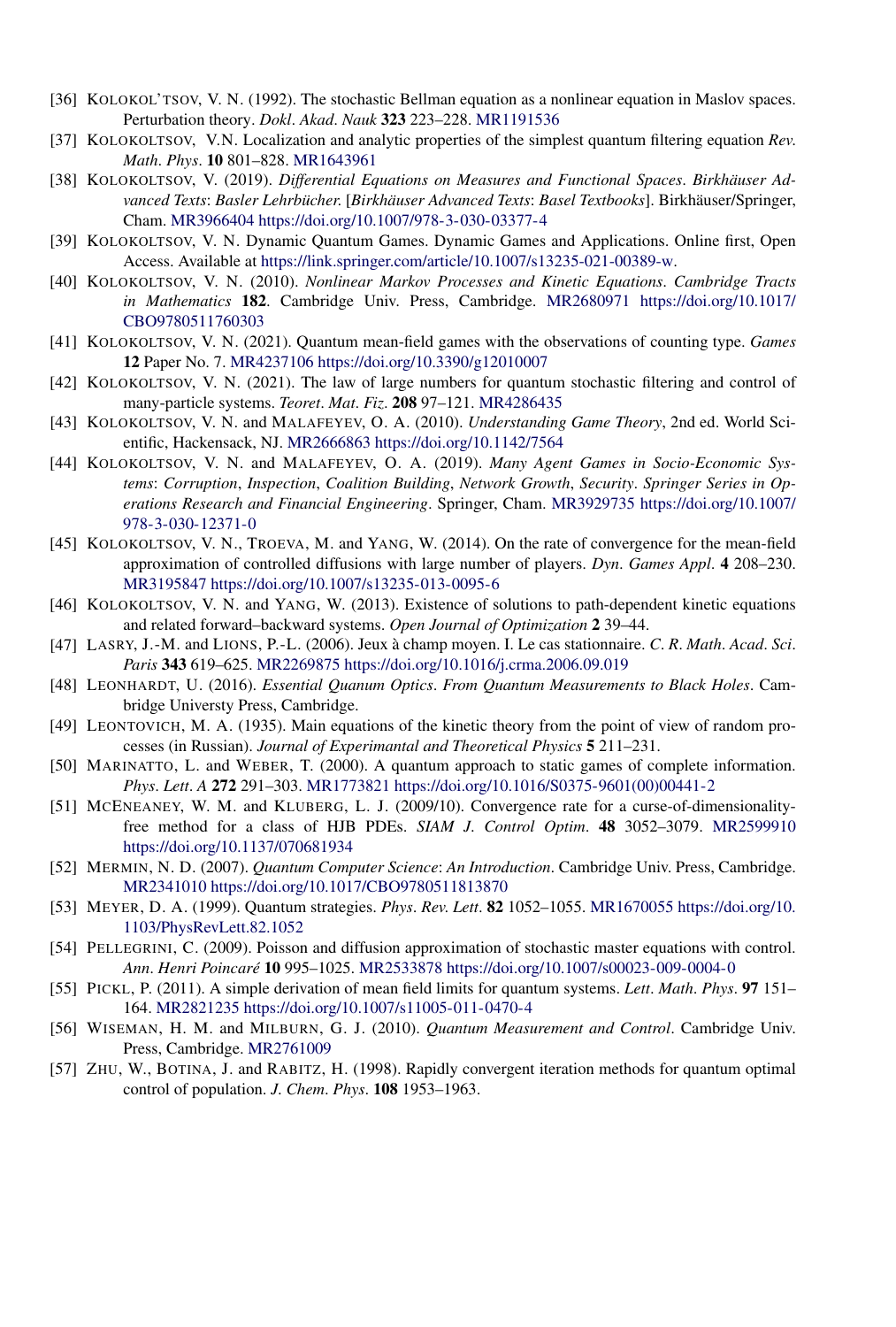#### **ON FIRST ORDER MEAN FIELD GAME SYSTEMS WITH A COMMON NOISE**

#### BY PIERRE CARDALIAGUET<sup>1, a</sup> AND PANAGIOTIS E. SOUGANIDIS<sup>2, b</sup>

<sup>1</sup> Ceremade (UMR CNRS 7534), Université Paris-Dauphine PSL, <sup>a</sup>[cardaliaguet@ceremade.dauphine.fr](mailto:cardaliaguet@ceremade.dauphine.fr) <sup>2</sup>*Department of Mathematics, The University of Chicago,* <sup>b</sup>*[souganidis@math.uchicago.edu](mailto:souganidis@math.uchicago.edu)*

We consider mean field games without idiosyncratic but with Brownian type common noise. We introduce a notion of solutions of the associated backward-forward system of stochastic partial differential equations. We show that the solution exists and is unique for monotone coupling functions. We also use the solution to find approximate optimal strategies (Nash equilibria) for *N*-player differential games with common but no idiosyncratic noise. An important step in the analysis is the study of the well-posedness of a stochastic backward Hamilton–Jacobi equation.

- [1] AHUJA, S. (2016). Wellposedness of mean field games with common noise under a weak monotonicity condition. *SIAM J*. *Control Optim*. **54** 30–48. [MR3439756](http://www.ams.org/mathscinet-getitem?mr=3439756)<https://doi.org/10.1137/140974730>
- [2] AMBROSIO, L. (2004). Transport equation and Cauchy problem for *BV* vector fields. *Invent*. *Math*. **158** 227–260. [MR2096794](http://www.ams.org/mathscinet-getitem?mr=2096794)<https://doi.org/10.1007/s00222-004-0367-2>
- [3] BAYRAKTAR, E., CECCHIN, A., COHEN, A. and DELARUE, F. (2021). Finite state mean field games with Wright–Fisher common noise. *J*. *Math*. *Pures Appl*. (9) **147** 98–162. [MR4213680](http://www.ams.org/mathscinet-getitem?mr=4213680) [https://doi.org/10.](https://doi.org/10.1016/j.matpur.2021.01.003) [1016/j.matpur.2021.01.003](https://doi.org/10.1016/j.matpur.2021.01.003)
- [4] BENSOUSSAN, A., FREHSE, J. and YAM, P. (2013). *Mean Field Games and Mean Field Type Control Theory*. *Springer Briefs in Mathematics*. Springer, New York. [MR3134900](http://www.ams.org/mathscinet-getitem?mr=3134900) [https://doi.org/10.1007/](https://doi.org/10.1007/978-1-4614-8508-7) [978-1-4614-8508-7](https://doi.org/10.1007/978-1-4614-8508-7)
- [5] BERTUCCI, C., LASRY, J.-M. and LIONS, P.-L. (2019). Some remarks on mean field games. *Comm*. *Partial Differential Equations* **44** 205–227. [MR3941633](http://www.ams.org/mathscinet-getitem?mr=3941633)<https://doi.org/10.1080/03605302.2018.1542438>
- [6] BERTUCCI, C., LASRY, J.-M. and LIONS, P.-L. (2021). Master equation for the finite state space planning problem. *Arch*. *Ration*. *Mech*. *Anal*. **242** 327–342. [MR4302761](http://www.ams.org/mathscinet-getitem?mr=4302761) [https://doi.org/10.1007/](https://doi.org/10.1007/s00205-021-01687-8) [s00205-021-01687-8](https://doi.org/10.1007/s00205-021-01687-8)
- [7] BOUCHARD, B. and TOUZI, N. (2011). Weak dynamic programming principle for viscosity solutions. *SIAM J*. *Control Optim*. **49** 948–962. [MR2806570](http://www.ams.org/mathscinet-getitem?mr=2806570)<https://doi.org/10.1137/090752328>
- [8] BOUCHUT, F., JAMES, F. and MANCINI, S. (2005). Uniqueness and weak stability for multi-dimensional transport equations with one-sided Lipschitz coefficient. *Ann*. *Sc*. *Norm*. *Super*. *Pisa Cl*. *Sci*. (5) **4** 1–25. [MR2165401](http://www.ams.org/mathscinet-getitem?mr=2165401)
- [9] CANNARSA, P. and SINESTRARI, C. (2004). *Semiconcave Functions*, *Hamilton–Jacobi Equations*, *and Optimal Control*. *Progress in Nonlinear Differential Equations and Their Applications* **58**. Birkhäuser, Inc., Boston, MA. [MR2041617](http://www.ams.org/mathscinet-getitem?mr=2041617)
- [10] CARDALIAGUET, P., DELARUE, F., LASRY, J.-M. and LIONS, P.-L. (2019). *The Master Equation and the Convergence Problem in Mean Field Games*. *Annals of Mathematics Studies* **201**. Princeton Univ. Press, Princeton, NJ. [MR3967062](http://www.ams.org/mathscinet-getitem?mr=3967062)<https://doi.org/10.2307/j.ctvckq7qf>
- [11] CARDALIAGUET, P. and HADIKHANLOO, S. (2017). Learning in mean field games: The fictitious play. *ESAIM Control Optim*. *Calc*. *Var*. **23** 569–591. [MR3608094](http://www.ams.org/mathscinet-getitem?mr=3608094)<https://doi.org/10.1051/cocv/2016004>
- [12] CARDALIAGUET, P. and PORRETTA, A. (2019). Long time behavior of the master equation in mean field game theory. *Anal*. *PDE* **12** 1397–1453. [MR3921309](http://www.ams.org/mathscinet-getitem?mr=3921309)<https://doi.org/10.2140/apde.2019.12.1397>
- [13] CARMONA, R. and DELARUE, F. (2013). Probabilistic analysis of mean-field games. *SIAM J*. *Control Optim*. **51** 2705–2734. [MR3072222](http://www.ams.org/mathscinet-getitem?mr=3072222)<https://doi.org/10.1137/120883499>

*[MSC2020 subject classifications.](https://mathscinet.ams.org/mathscinet/msc/msc2020.html)* 49N80, 60H15, 49L25.

*Key words and phrases.* Mean field games, backward stochastic partial differential equations, maximum principle, common noise.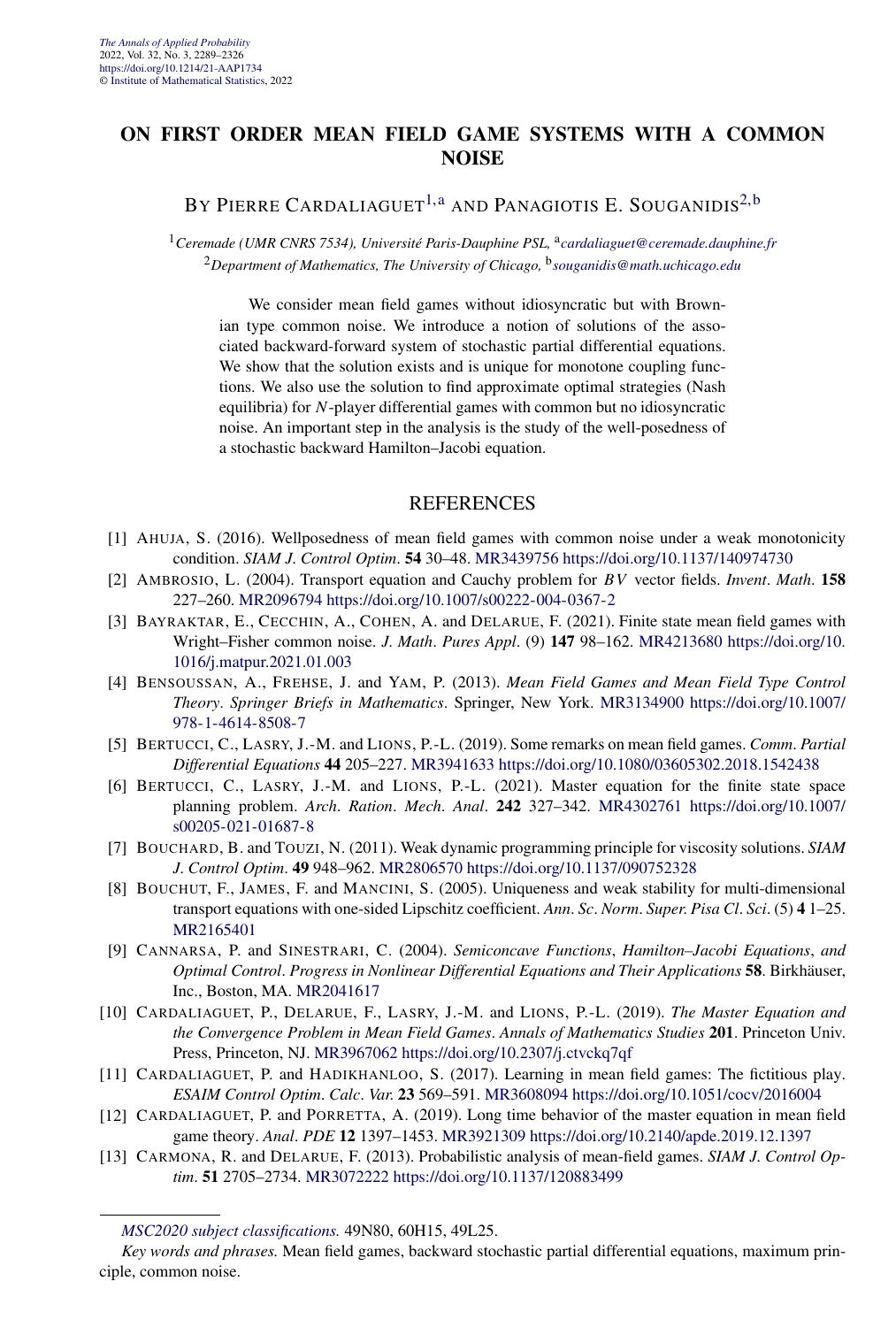- [14] CARMONA, R. and DELARUE, F. (2014). The master equation for large population equilibriums. In *Stochastic Analysis and Applications* 2014. *Springer Proc*. *Math*. *Stat*. **100** 77–128. Springer, Cham. [MR3332710](http://www.ams.org/mathscinet-getitem?mr=3332710) [https://doi.org/10.1007/978-3-319-11292-3\\_4](https://doi.org/10.1007/978-3-319-11292-3_4)
- [15] CARMONA, R. and DELARUE, F. (2018). *Probabilistic Theory of Mean Field Games with Applications*. *I–II*. *Probability Theory and Stochastic Modelling*. Springer, Cham.
- [16] CARMONA, R., DELARUE, F. and LACKER, D. (2016). Mean field games with common noise. *Ann*. *Probab*. **44** 3740–3803. [MR3572323](http://www.ams.org/mathscinet-getitem?mr=3572323)<https://doi.org/10.1214/15-AOP1060>
- [17] DIPERNA, R. J. and LIONS, P.-L. (1989). Ordinary differential equations, transport theory and Sobolev spaces. *Invent*. *Math*. **98** 511–547. [MR1022305](http://www.ams.org/mathscinet-getitem?mr=1022305)<https://doi.org/10.1007/BF01393835>
- [18] DOUGLIS, A. (1961). The continuous dependence of generalized solutions of non-linear partial differential equations upon initial data. *Comm*. *Pure Appl*. *Math*. **14** 267–284. [MR0139848](http://www.ams.org/mathscinet-getitem?mr=0139848) [https://doi.org/10.1002/](https://doi.org/10.1002/cpa.3160140307) [cpa.3160140307](https://doi.org/10.1002/cpa.3160140307)
- [19] EVANS, L. C. (2010). *Partial Differential Equations*, 2nd ed. *Graduate Studies in Mathematics* **19**. Amer. Math. Soc., Providence, RI. [MR2597943](http://www.ams.org/mathscinet-getitem?mr=2597943)<https://doi.org/10.1090/gsm/019>
- [20] FILIPPOV, A. F. (1964). Differential equations with discontinuous right-hand side. *Amer*. *Math*. *Soc*. *Transl*. **42** 199–231.
- [21] FLEMING, W. H. (1969). The Cauchy problem for a nonlinear first order partial differential equation. *J*. *Differential Equations* **5** 515–530. [MR0235269](http://www.ams.org/mathscinet-getitem?mr=0235269) [https://doi.org/10.1016/0022-0396\(69\)90091-6](https://doi.org/10.1016/0022-0396(69)90091-6)
- [22] GOSSE, L. and JAMES, F. (2002). Convergence results for an inhomogeneous system arising in various high frequency approximations. *Numer*. *Math*. **90** 721–753. [MR1888836](http://www.ams.org/mathscinet-getitem?mr=1888836) [https://doi.org/10.1007/](https://doi.org/10.1007/s002110100309) [s002110100309](https://doi.org/10.1007/s002110100309)
- [23] HUANG, M., CAINES, P. E. and MALHAMÉ, R. P. (2003). Individual and mass behaviour in large population stochastic wireless power control problems: Centralized and Nash equilibrium solutions. In 42*nd IEEE International Conference on Decision and Control* (*IEEE Cat*. *No*. 03*CH*37475) **1** 98–103.
- [24] HUANG, M., MALHAMÉ, R. P. and CAINES, P. E. (2006). Large population stochastic dynamic games: Closed-loop McKean–Vlasov systems and the Nash certainty equivalence principle. *Commun*. *Inf*. *Syst*. **6** 221–251. [MR2346927](http://www.ams.org/mathscinet-getitem?mr=2346927)
- [25] KRUSELL, P. and SMITH, A. A. JR (1998). Income and wealth heterogeneity in the macroeconomy. *J*. *Polit*. *Econ*. **106** 867–896.
- [26] KRUŽKOV, S. N. (1960). The Cauchy problem in the large for certain non-linear first order differential equations. *Sov*. *Math*., *Dokl*. **1** 474–477. [MR0121575](http://www.ams.org/mathscinet-getitem?mr=0121575)
- [27] LACKER, D. and WEBSTER, K. (2015). Translation invariant mean field games with common noise. *Electron*. *Commun*. *Probab*. **20** no. 42, 13. [MR3358964](http://www.ams.org/mathscinet-getitem?mr=3358964)<https://doi.org/10.1214/ECP.v20-3822>
- [28] LASRY, J.-M. and LIONS, P.-L. (2006). Jeux à champ moyen. I. Le cas stationnaire. *C*. *R*. *Math*. *Acad*. *Sci*. *Paris* **343** 619–625. [MR2269875](http://www.ams.org/mathscinet-getitem?mr=2269875)<https://doi.org/10.1016/j.crma.2006.09.019>
- [29] LASRY, J.-M. and LIONS, P.-L. (2006). Jeux à champ moyen. II. Horizon fini et contrôle optimal. *C*. *R*. *Math*. *Acad*. *Sci*. *Paris* **343** 679–684. [MR2271747](http://www.ams.org/mathscinet-getitem?mr=2271747)<https://doi.org/10.1016/j.crma.2006.09.018>
- [30] LASRY, J.-M. and LIONS, P.-L. (2007). Mean field games. *Jpn*. *J*. *Math*. **2** 229–260. [MR2295621](http://www.ams.org/mathscinet-getitem?mr=2295621) <https://doi.org/10.1007/s11537-007-0657-8>
- [31] LIONS, P.-L. Courses at the Collège de France.
- [32] PENG, S. G. (1990). A general stochastic maximum principle for optimal control problems. *SIAM J*. *Control Optim*. **28** 966–979. [MR1051633](http://www.ams.org/mathscinet-getitem?mr=1051633)<https://doi.org/10.1137/0328054>
- [33] PENG, S. G. (1992). Stochastic Hamilton–Jacobi–Bellman equations. *SIAM J*. *Control Optim*. **30** 284–304. [MR1149069](http://www.ams.org/mathscinet-getitem?mr=1149069)<https://doi.org/10.1137/0330018>
- [34] QIU, J. (2018). Viscosity solutions of stochastic Hamilton–Jacobi–Bellman equations. *SIAM J*. *Control Optim*. **56** 3708–3730. [MR3864678](http://www.ams.org/mathscinet-getitem?mr=3864678)<https://doi.org/10.1137/17M1148232>
- [35] QIU, J. and WEI, W. (2019). Uniqueness of Viscosity Solutions of Stochastic Hamilton–Jacobi Equations. *Acta Math*. *Sci*. *Ser*. *B Engl*. *Ed*. **39** 857–873. [MR4066509](http://www.ams.org/mathscinet-getitem?mr=4066509)<https://doi.org/10.1007/s10473-019-0314-3>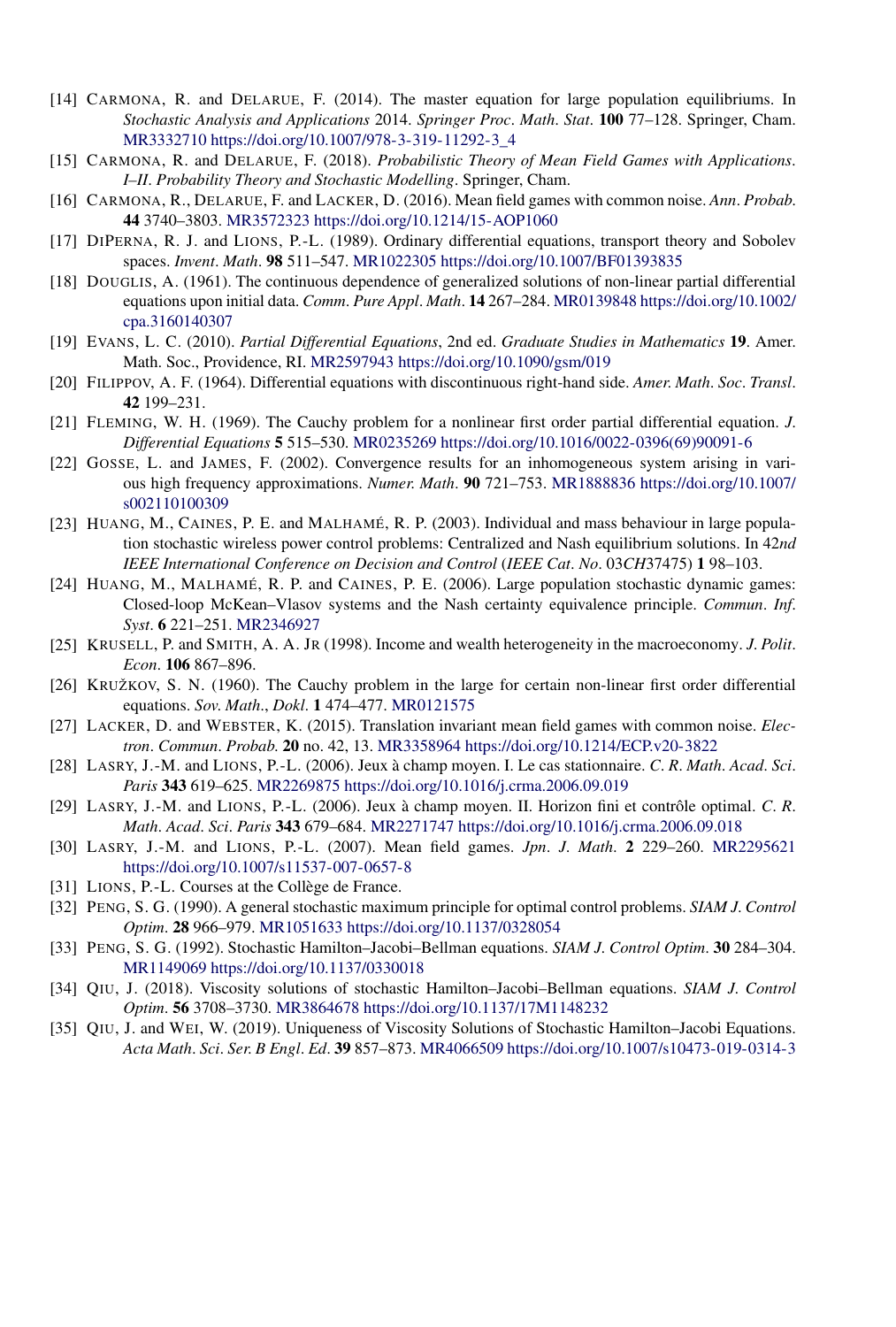#### **LARGE DEVIATION FOR UNIFORM GRAPHS WITH GIVEN DEGREES**

BY SOUVIK DHARA<sup>[1,a](#page-4-0)</sup> AND SUBHABRATA SEN<sup>[2,b](#page-4-0)</sup>

<sup>1</sup>Department of Mathematics, Massachusetts Institute of Technology, <sup>a</sup>[sdhara@mit.edu](mailto:sdhara@mit.edu) <sup>2</sup>*Department of Statistics, Harvard University,* <sup>b</sup>*[subhabratasen@fas.harvard.edu](mailto:subhabratasen@fas.harvard.edu)*

Consider the random graph sampled uniformly from the set of all simple graphs with a given degree sequence. Under mild conditions on the degrees, we establish a large deviation principle (LDP) for these random graphs, viewed as elements of the graphon space. As a corollary of our result, we obtain LDPs for functionals continuous with respect to the cut metric, and obtain an asymptotic enumeration formula for graphs with given degrees, subject to an additional constraint on the value of a continuous functional. Our assumptions on the degrees are identical to those of Chatterjee, Diaconis and Sly (*Ann. Appl. Probab.* **21** (2011) 1400–1435), who derived the almost sure graphon limit for these random graphs.

- [1] AUGERI, F. (2018). Nonlinear large deviation bounds with applications to traces of Wigner matrices and cycles counts in Erdős–Rényi graphs. Available at [arXiv:1810.01558.](http://arxiv.org/abs/arXiv:1810.01558)
- [2] BARVINOK, A. and HARTIGAN, J. A. (2013). The number of graphs and a random graph with a given degree sequence. *Random Structures Algorithms* **42** 301–348. [MR3039682](http://www.ams.org/mathscinet-getitem?mr=3039682) [https://doi.org/10.1002/](https://doi.org/10.1002/rsa.20409) [rsa.20409](https://doi.org/10.1002/rsa.20409)
- [3] BHATTACHARYA, B. B., GANGULY, S., LUBETZKY, E. and ZHAO, Y. (2017). Upper tails and independence polynomials in random graphs. *Adv*. *Math*. **319** 313–347. [MR3695877](http://www.ams.org/mathscinet-getitem?mr=3695877) [https://doi.org/10.1016/](https://doi.org/10.1016/j.aim.2017.08.003) [j.aim.2017.08.003](https://doi.org/10.1016/j.aim.2017.08.003)
- [4] BHATTACHARYA, S. and DEMBO, A. (2021). Upper tail for homomorphism counts in constrained sparse random graphs. *Random Structures Algorithms* **59** 315–338. [MR4295566](http://www.ams.org/mathscinet-getitem?mr=4295566) [https://doi.org/10.1002/rsa.](https://doi.org/10.1002/rsa.21011) [21011](https://doi.org/10.1002/rsa.21011)
- [5] BLITZSTEIN, J. and DIACONIS, P. (2010). A sequential importance sampling algorithm for generating random graphs with prescribed degrees. *Internet Math*. **6** 489–522. [MR2809836](http://www.ams.org/mathscinet-getitem?mr=2809836) [https://doi.org/10.](https://doi.org/10.1080/15427951.2010.557277) [1080/15427951.2010.557277](https://doi.org/10.1080/15427951.2010.557277)
- [6] BOLLOBÁS, B. (1980). A probabilistic proof of an asymptotic formula for the number of labelled regular graphs. *European J*. *Combin*. **1** 311–316. [MR0595929](http://www.ams.org/mathscinet-getitem?mr=0595929) [https://doi.org/10.1016/S0195-6698\(80\)](https://doi.org/10.1016/S0195-6698(80)80030-8) [80030-8](https://doi.org/10.1016/S0195-6698(80)80030-8)
- [7] BORGS, C., CHAYES, J., GAUDIO, J., PETTI, S. and SEN, S. (2020). A large deviation principle for block models. Available at [arXiv:2007.14508](http://arxiv.org/abs/arXiv:2007.14508).
- [8] BORGS, C., CHAYES, J. T., COHN, H. and GANGULY, S. (2021). Consistent nonparametric estimation for heavy-tailed sparse graphs. *Ann*. *Statist*. **49** 1904–1930. [MR4319235](http://www.ams.org/mathscinet-getitem?mr=4319235) [https://doi.org/10.1214/](https://doi.org/10.1214/20-aos1985) [20-aos1985](https://doi.org/10.1214/20-aos1985)
- [9] BORGS, C., CHAYES, J. T., LOVÁSZ, L., SÓS, V. T. and VESZTERGOMBI, K. (2008). Convergent sequences of dense graphs. I. Subgraph frequencies, metric properties and testing. *Adv*. *Math*. **219** 1801– 1851. [MR2455626](http://www.ams.org/mathscinet-getitem?mr=2455626)<https://doi.org/10.1016/j.aim.2008.07.008>
- [10] BOUCHERON, S., LUGOSI, G. and MASSART, P. (2013). *Concentration Inequalities*: *A Nonasymptotic Theory of Independence*. Oxford Univ. Press, Oxford. [MR3185193](http://www.ams.org/mathscinet-getitem?mr=3185193) [https://doi.org/10.1093/acprof:oso/](https://doi.org/10.1093/acprof:oso/9780199535255.001.0001) [9780199535255.001.0001](https://doi.org/10.1093/acprof:oso/9780199535255.001.0001)
- [11] CHATTERJEE, S. (2017). *Large Deviations for Random Graphs*. *Lecture Notes in Math*. **2197**. Springer, Cham. [MR3700183](http://www.ams.org/mathscinet-getitem?mr=3700183)<https://doi.org/10.1007/978-3-319-65816-2>
- [12] CHATTERJEE, S. and DEMBO, A. (2016). Nonlinear large deviations. *Adv*. *Math*. **299** 396–450. [MR3519474](http://www.ams.org/mathscinet-getitem?mr=3519474) <https://doi.org/10.1016/j.aim.2016.05.017>
- [13] CHATTERJEE, S. and DIACONIS, P. (2013). Estimating and understanding exponential random graph models. *Ann*. *Statist*. **41** 2428–2461. [MR3127871](http://www.ams.org/mathscinet-getitem?mr=3127871)<https://doi.org/10.1214/13-AOS1155>

*[MSC2020 subject classifications.](https://mathscinet.ams.org/mathscinet/msc/msc2020.html)* 60C05, 05C80.

*Key words and phrases.* Large deviation, graphons, uniform random graphs, degree contraints.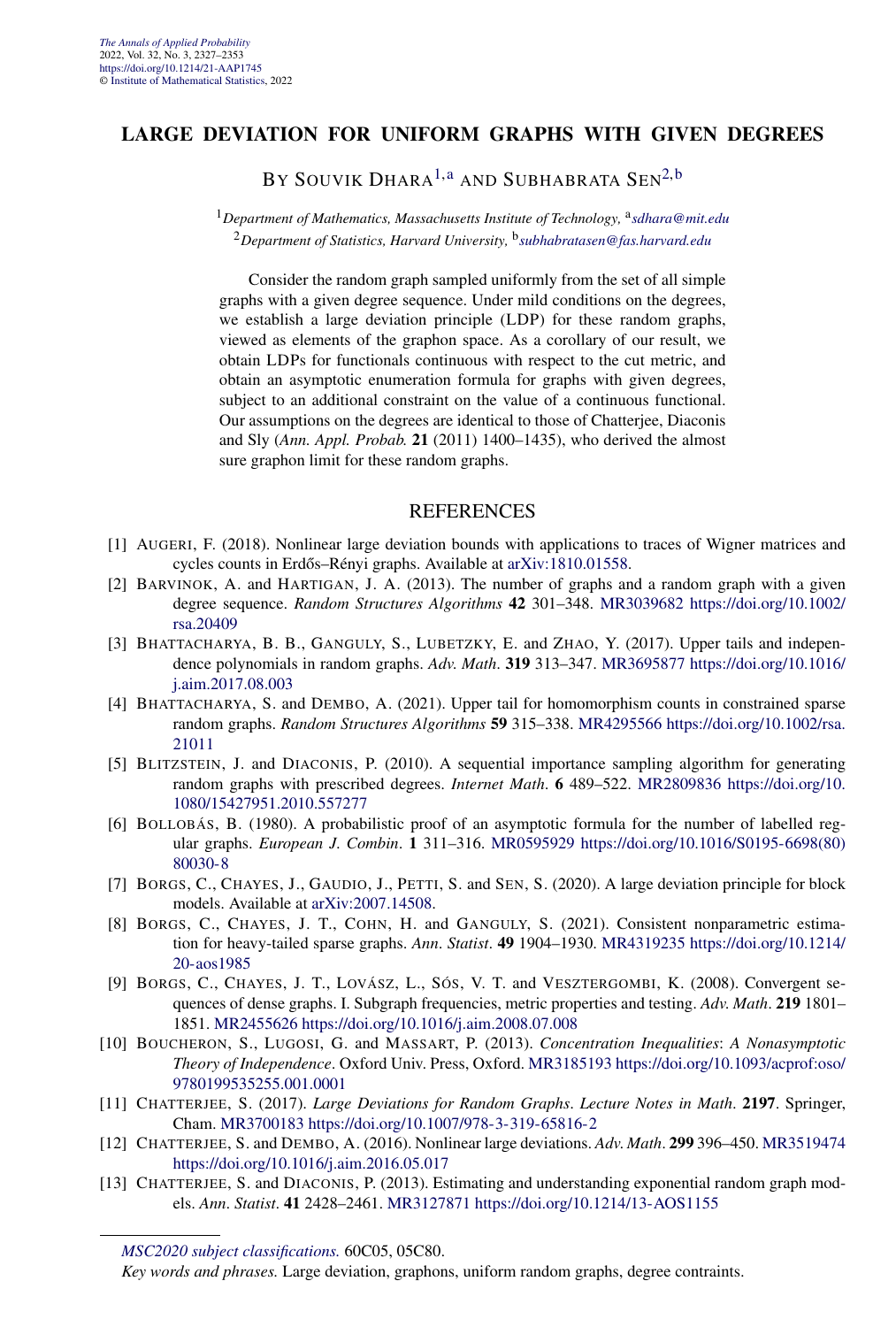- [14] CHATTERJEE, S., DIACONIS, P. and SLY, A. (2011). Random graphs with a given degree sequence. *Ann*. *Appl*. *Probab*. **21** 1400–1435. [MR2857452](http://www.ams.org/mathscinet-getitem?mr=2857452)<https://doi.org/10.1214/10-AAP728>
- [15] CHATTERJEE, S. and VARADHAN, S. R. S. (2011). The large deviation principle for the Erdős–Rényi random graph. *European J*. *Combin*. **32** 1000–1017. [MR2825532](http://www.ams.org/mathscinet-getitem?mr=2825532) [https://doi.org/10.1016/j.ejc.2011.](https://doi.org/10.1016/j.ejc.2011.03.014) [03.014](https://doi.org/10.1016/j.ejc.2011.03.014)
- [16] COOK, N. and DEMBO, A. (2020). Large deviations of subgraph counts for sparse Erdős–Rényi graphs. *Adv*. *Math*. **373** 107289. [MR4130460](http://www.ams.org/mathscinet-getitem?mr=4130460)<https://doi.org/10.1016/j.aim.2020.107289>
- [17] DEL GENIO, C. I., KIM, H., TOROCZKAI, Z. and BASSLER, K. E. (2010). Efficient and exact sampling of simple graphs with given arbitrary degree sequence. *PLoS ONE* **5** 1–7. [https://doi.org/10.1371/journal.](https://doi.org/10.1371/journal.pone.0010012) [pone.0010012](https://doi.org/10.1371/journal.pone.0010012)
- [18] DEMBO, A. and LUBETZKY, E. (2018). A large deviation principle for the Erdős–Rényi uniform random graph. *Electron*. *Commun*. *Probab*. **23** 13. [MR3873786](http://www.ams.org/mathscinet-getitem?mr=3873786)<https://doi.org/10.1214/18-ECP181>
- [19] DEMBO, A. and ZEITOUNI, O. (2010). *Large Deviations Techniques and Applications*. *Stochastic Modelling and Applied Probability* **38**. Springer, Berlin. [MR2571413](http://www.ams.org/mathscinet-getitem?mr=2571413) [https://doi.org/10.1007/](https://doi.org/10.1007/978-3-642-03311-7) [978-3-642-03311-7](https://doi.org/10.1007/978-3-642-03311-7)
- [20] DEN HOLLANDER, F., MANDJES, M., ROCCAVERDE, A. and STARREVELD, N. J. (2018). Ensemble equivalence for dense graphs. *Electron*. *J*. *Probab*. **23** 12. [MR3771749](http://www.ams.org/mathscinet-getitem?mr=3771749) [https://doi.org/10.1214/](https://doi.org/10.1214/18-EJP135) [18-EJP135](https://doi.org/10.1214/18-EJP135)
- [21] ELDAN, R. (2018). Gaussian-width gradient complexity, reverse log-Sobolev inequalities and nonlinear large deviations. *Geom*. *Funct*. *Anal*. **28** 1548–1596. [MR3881829](http://www.ams.org/mathscinet-getitem?mr=3881829) [https://doi.org/10.1007/](https://doi.org/10.1007/s00039-018-0461-z) [s00039-018-0461-z](https://doi.org/10.1007/s00039-018-0461-z)
- [22] ERDOS, P. and GALLAI, T. (1960). Graphen mit punkten vorgeschriebenen grades. *Mat*. *Lapok* (*N*.*S*.) **11** 264–274.
- [23] GREBÍK, J. and PIKHURKO, O. (2021). Large deviation principles for block and step graphon random graph models. Available at [arXiv:2101.07025](http://arxiv.org/abs/arXiv:2101.07025).
- [24] GUNBY, B. (2021). *Upper Tails of Subgraph Counts in Sparse Regular Graphs*. ProQuest LLC, Ann Arbor, MI. Thesis (Ph.D.)—Harvard University. [MR4314974](http://www.ams.org/mathscinet-getitem?mr=4314974)
- [25] HAGER, W. W. (1989). Updating the inverse of a matrix. *SIAM Rev*. **31** 221–239. [MR0997457](http://www.ams.org/mathscinet-getitem?mr=0997457) <https://doi.org/10.1137/1031049>
- [26] HAREL, M., MOUSSET, F. and SAMOTIJ, W. (2019). Upper tails via high moments and entropic stability. Duke Math. J., Available at [arXiv:1904.08212](http://arxiv.org/abs/arXiv:1904.08212).
- [27] JANSON, S., ŁUCZAK, T. and RUCINSKI, A. (2000). *Random Graphs*. *Wiley-Interscience Series in Discrete Mathematics and Optimization*. Wiley Interscience, New York. [MR1782847](http://www.ams.org/mathscinet-getitem?mr=1782847) [https://doi.org/10.1002/](https://doi.org/10.1002/9781118032718) [9781118032718](https://doi.org/10.1002/9781118032718)
- [28] KENYON, R., RADIN, C., REN, K. and SADUN, L. (2017). Multipodal structure and phase transitions in large constrained graphs. *J*. *Stat*. *Phys*. **168** 233–258. [MR3667360](http://www.ams.org/mathscinet-getitem?mr=3667360) [https://doi.org/10.1007/](https://doi.org/10.1007/s10955-017-1804-0) [s10955-017-1804-0](https://doi.org/10.1007/s10955-017-1804-0)
- [29] KENYON, R., RADIN, C., REN, K. and SADUN, L. (2017). The phases of large networks with edge and triangle constraints. *J*. *Phys*. *A* **50** 435001. [MR3718855](http://www.ams.org/mathscinet-getitem?mr=3718855)<https://doi.org/10.1088/1751-8121/aa8ce1>
- [30] KENYON, R., RADIN, C., REN, K. and SADUN, L. (2018). Bipodal structure in oversaturated random graphs. *Int*. *Math*. *Res*. *Not*. *IMRN* **2018** 1009–1044. [MR3801454](http://www.ams.org/mathscinet-getitem?mr=3801454)<https://doi.org/10.1093/imrn/rnw261>
- [31] KENYON, R. and YIN, M. (2017). On the asymptotics of constrained exponential random graphs. *J*. *Appl*. *Probab*. **54** 165–180. [MR3632612](http://www.ams.org/mathscinet-getitem?mr=3632612)<https://doi.org/10.1017/jpr.2016.93>
- [32] LIEBENAU, A. and WORMALD, N. (2017). Asymptotic enumeration of graphs by degree sequence, and the degree sequence of a random graph. Available at [arXiv:1702.08373.](http://arxiv.org/abs/arXiv:1702.08373)
- [33] LOVÁSZ, L. (2012). *Large Networks and Graph Limits*. *American Mathematical Society Colloquium Publications* **60**. Amer. Math. Soc., Providence, RI. [MR3012035](http://www.ams.org/mathscinet-getitem?mr=3012035)<https://doi.org/10.1090/coll/060>
- [34] LUBETZKY, E. and ZHAO, Y. (2015). On replica symmetry of large deviations in random graphs. *Random Structures Algorithms* **47** 109–146. [MR3366814](http://www.ams.org/mathscinet-getitem?mr=3366814)<https://doi.org/10.1002/rsa.20536>
- [35] LUBETZKY, E. and ZHAO, Y. (2017). On the variational problem for upper tails in sparse random graphs. *Random Structures Algorithms* **50** 420–436. [MR3632418](http://www.ams.org/mathscinet-getitem?mr=3632418)<https://doi.org/10.1002/rsa.20658>
- [36] MARKERING, M. (2020). The large deviation principle for inhomogeneous Erdős–Rényi random graphs.
- [37] MCKAY, B. D. and WORMALD, N. C. (1990). Asymptotic enumeration by degree sequence of graphs of high degree. *European J*. *Combin*. **11** 565–580. [MR1078713](http://www.ams.org/mathscinet-getitem?mr=1078713) [https://doi.org/10.1016/S0195-6698\(13\)](https://doi.org/10.1016/S0195-6698(13)80042-X) [80042-X](https://doi.org/10.1016/S0195-6698(13)80042-X)
- [38] ORSINI, C., DANKULOV, M. M., COLOMER-DE SIMÓN, P., JAMAKOVIC, A., MAHADEVAN, P., VAHDAT, A., BASSLER, K. E., TOROCZKAI, Z., BOGUÑÁ, M. et al. (2015). Quantifying randomness in real networks. *Nat*. *Commun*. **6** 8627. <https://doi.org/10.1038/ncomms962>
- [39] PROKHOROV, Y. V. (1956). Convergence of random processes and limit theorems in probability theory. *Theory Probab*. *Appl*. **1** 157–214. <https://doi.org/10.1137/1101016>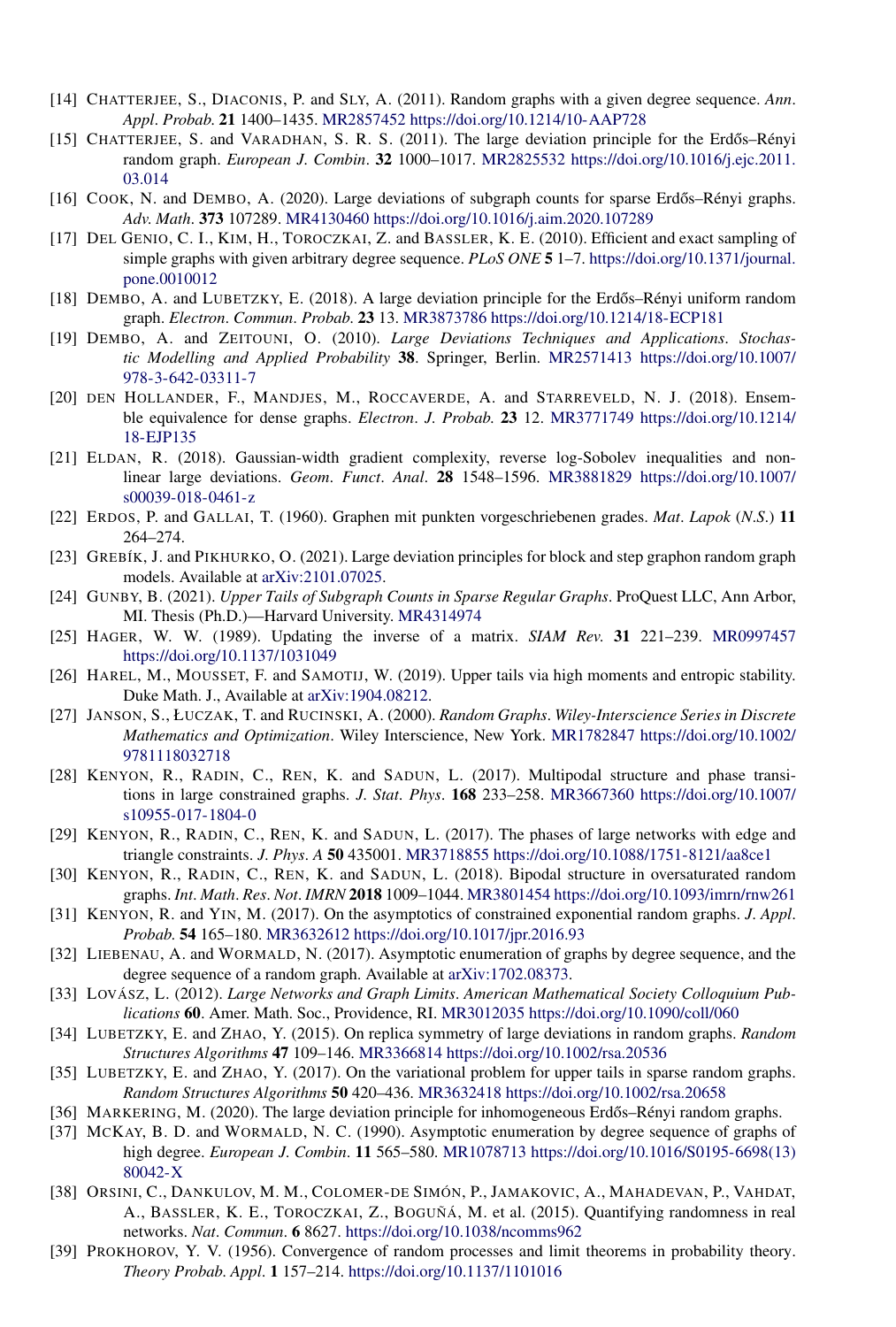- [40] RADIN, C. (2018). Phases in large combinatorial systems. *Ann*. *Inst*. *Henri Poincaré D* **5** 287–308. [MR3813217](http://www.ams.org/mathscinet-getitem?mr=3813217)<https://doi.org/10.4171/AIHPD/55>
- [41] RADIN, C. and SADUN, L. (2013). Phase transitions in a complex network. *J*. *Phys*. *A* **46** 305002. [MR3083277](http://www.ams.org/mathscinet-getitem?mr=3083277)<https://doi.org/10.1088/1751-8113/46/30/305002>
- [42] RADIN, C. and YIN, M. (2013). Phase transitions in exponential random graphs. *Ann*. *Appl*. *Probab*. **23** 2458–2471. [MR3127941](http://www.ams.org/mathscinet-getitem?mr=3127941)<https://doi.org/10.1214/12-AAP907>
- [43] ŠILEIKIS, M. and WARNKE, L. (2019). A counterexample to the DeMarco–Kahn upper tail conjecture. *Random Structures Algorithms* **55** 775–794. [MR4025388](http://www.ams.org/mathscinet-getitem?mr=4025388)<https://doi.org/10.1002/rsa.20859>
- [44] SQUARTINI, T., DE MOL, J., DEN HOLLANDER, F. and GARLASCHELLI, D. (2015). Breaking of ensemble equivalence in networks. *Phys*. *Rev*. *Lett*. **115** 268701. [https://doi.org/10.1103/PhysRevLett.115.](https://doi.org/10.1103/PhysRevLett.115.268701) [268701](https://doi.org/10.1103/PhysRevLett.115.268701)
- [45] SZEMERÉDI, E. (1978). Regular partitions of graphs. In *Problèmes Combinatoires et Théorie des Graphes* (*Colloq*. *Internat*. *CNRS*, *Univ*. *Orsay*, *Orsay*, 1976). *Colloq*. *Internat*. *CNRS* **260** 399–401. CNRS, Paris. [MR0540024](http://www.ams.org/mathscinet-getitem?mr=0540024)
- [46] VAN DER HOORN, P., LIPPNER, G. and MOSSEL, E. (2019). Regular graphs with linearly many triangles. Available at [1904.02212](http://arxiv.org/abs/1904.02212).
- [47] WORMALD, N. C. (1999). Models of random regular graphs. In *Surveys in Combinatorics*, 1999 (*Canterbury*). *London Mathematical Society Lecture Note Series* **267** 239–298. Cambridge Univ. Press, Cambridge. [MR1725006](http://www.ams.org/mathscinet-getitem?mr=1725006)
- [48] YIN, M. (2015). Large deviations and exact asymptotics for constrained exponential random graphs. *Electron*. *Commun*. *Probab*. **20** 56. [MR3384114](http://www.ams.org/mathscinet-getitem?mr=3384114)<https://doi.org/10.1214/ECP.v20-4010>
- [49] YING, X. and WU, X. (2009). Graph generation with prescribed feature constraints. In *Proc*. *SIAM Int Conf Data Min* 966–977. <https://doi.org/10.1137/1.9781611972795.83>